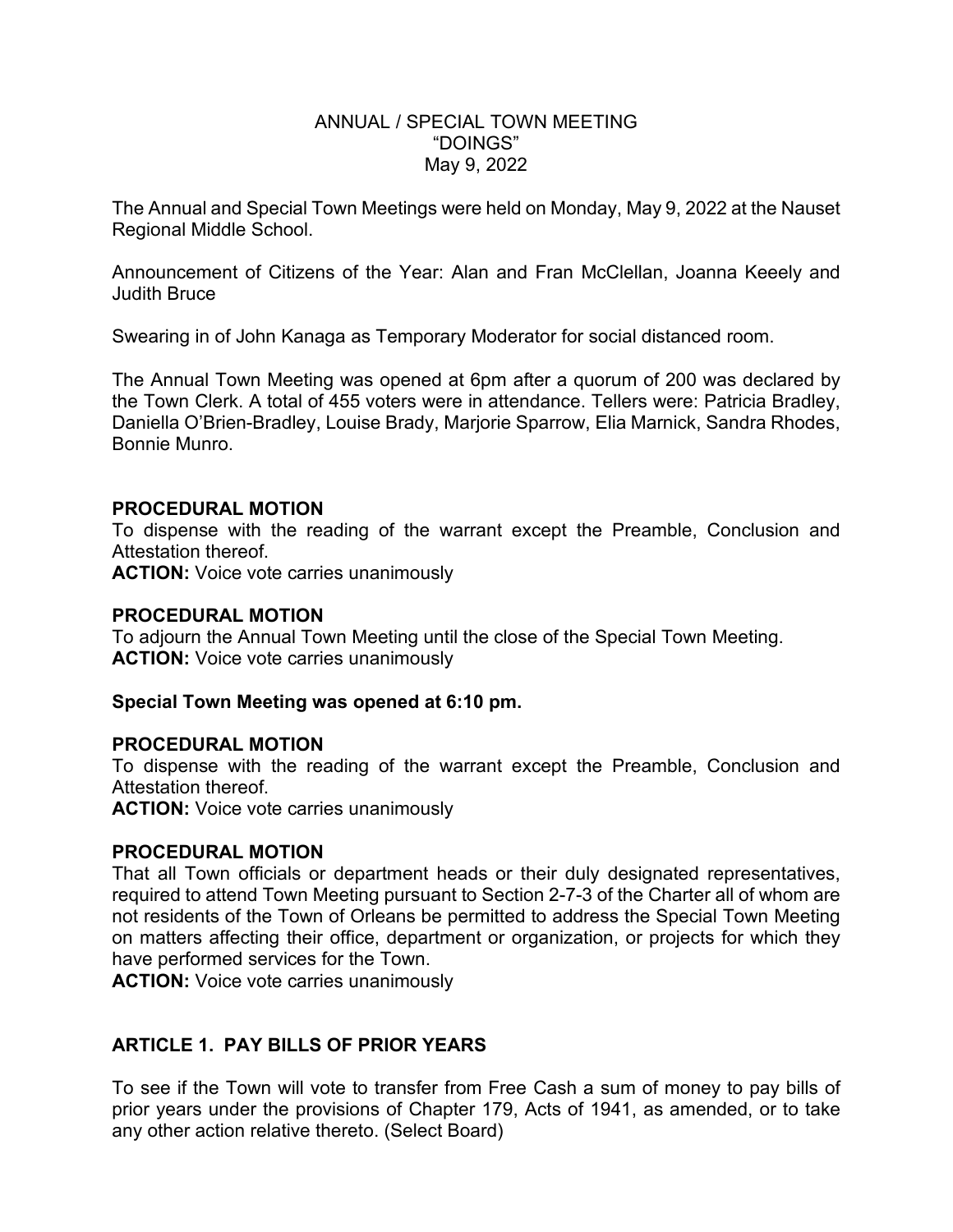(9/10 Vote Required)

MOTION: I move this article be accepted and adopted and the sum of One Hundred Ninety-three and 00/100 (\$193.00) be transferred from Free Cash to Pay the following bills:

Water Department – Cape & Islands Tire \$192.67

Total (rounded up to nearest whole dollar) \$193.00

ACTION: Counted vote 372 in favor, 11 opposed, passes by the necessary 9/10 majority.

### **ARTICLE 2. FUND UNANTICIPATED EMPLOYEE BUYOUTS**

To see if the Town will vote to transfer from Free Cash a sum of money to fund unanticipated employee-related buyouts, or to take any other action relative thereto. (Select Board)

(Simple Majority Vote Required)

MOTION: I move that this article be accepted and adopted as printed in the warrant and that the sum of Twenty Thousand and 00/100 Dollars (\$20,000) be transferred from Free Cash for this purpose.

ACTION: Voice voted, passes by the necessary simple majority

### **ARTICLE 3. FUND POLICE DETAIL**

To see if the Town will vote to transfer from Free Cash the sum of Four Hundred Sixty-Four and 00/100 Dollars (\$464.00), or any other sum, to line item #89-25500 (Police Details) to reimburse the town for uncollectible police detail expenses incurred in prior years; or to take any action relative thereto. (Select Board)

(Simple Majority Vote Required)

### **MOTION:**

I move that this article be accepted and adopted as printed in the warrant and that the sum of Four Hundred Sixty-Four and 00/100 Dollars (\$464.00) be transferred from Free Cash for this purpose.

**ACTION:** Voice voted, motion carries unanimously

### **ARTICLE 4. FUND SHORTFALL IN REVOLVING FUND FOR ELECTRIC CHARGE STATIONS**

To see if the Town will vote to transfer the sum of Five Hundred and 00/100 Dollars (\$500.00), or any other sum, from Free Cash to the Electric Charge Stations Revolving Fund; or to take any action relative thereto. (Select Board)

(Simple Majority Vote Required)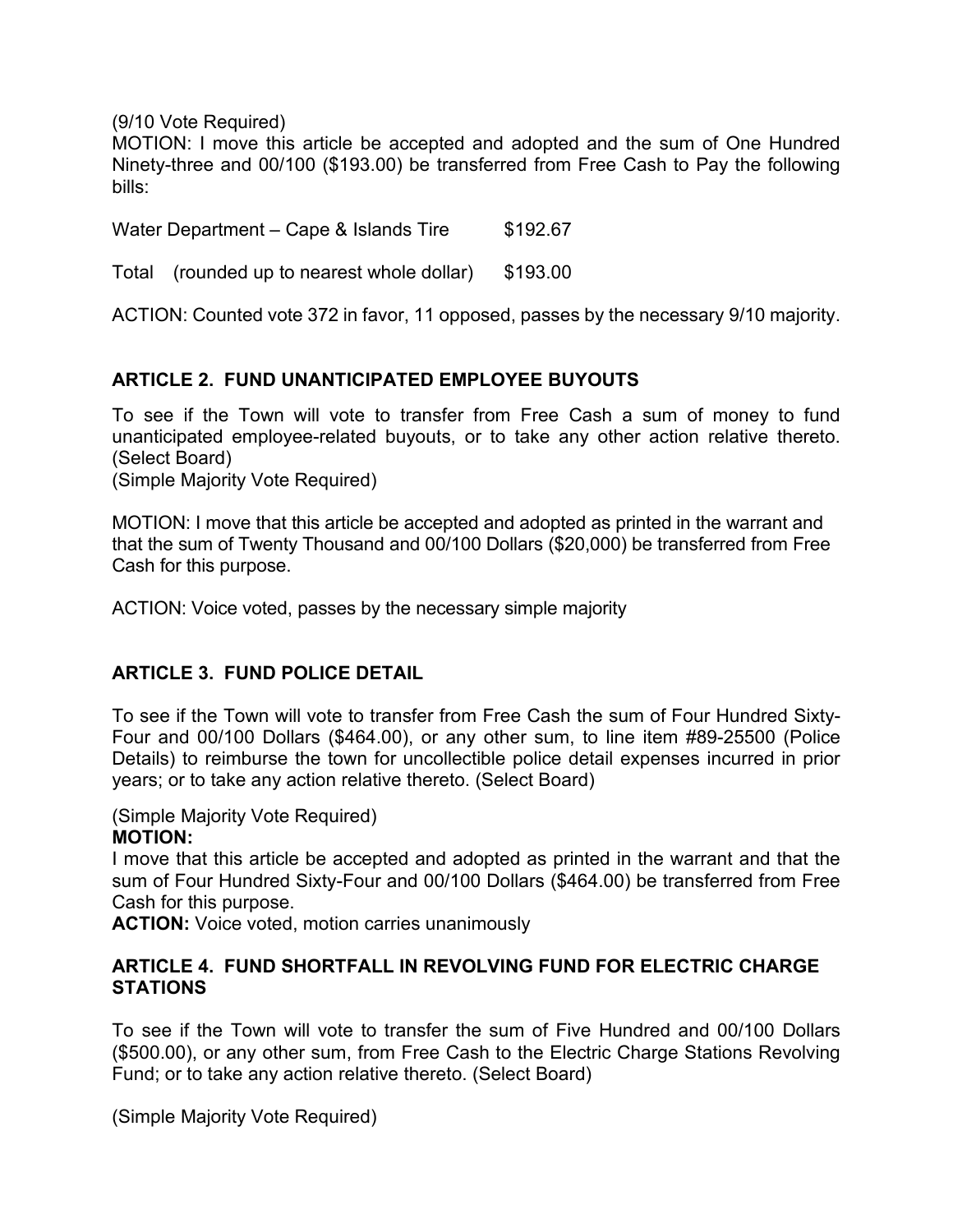#### **MOTION:**

I move that this article be accepted and adopted as printed in the warrant and that the sum of five hundred dollars (\$500.00) be transferred from Free Cash for this purpose.

**ACTION:** Voice voted, motion carries unanimously

### **ARTICLE 5. FUND WATER TREATMENT PLANT HVAC ENGINEERING DESIGN**

To see if the Town will vote to transfer from available funds the sum of Forty Thousand and 00/100 (\$40,000.00) Dollars, or any other sum, for the purpose of funding for engineering services to prepare plans and specifications to replace/redesign the existing non-functional HVAC system at the Water Treatment Plant, including all expenses incidental and related thereto; and further authorize the Select Board and/or Town Administrator to apply for and accept any Federal, State, County or other funds that may be available for this purpose and to enter into Intermunicipal Agreements for acceptance of any such grants or funds which shall be used to offset the total appropriation authorized herein, or to take any other action relative thereto. (Select Board)

(Simple Majority Vote Required)

#### **MOTION:**

I move that this article be accepted and adopted as printed in the warrant and that the sum of Forty Thousand and 00/100 (\$40,000.00) Dollars be transferred from the Water Surplus Account for this purpose.

**ACTION:** Voice voted, motion carries unanimously

### **ARTICLE 6. GRANT TOWN ADMINISTRATOR AUTHORITY TO EXTEND CONTRACT FOR LONNIE'S POND AQUACULTURE SERVICES TO 5 YEARS**

To see if the Town will vote to authorize the Town Administrator to execute a contract extension of the Lonnie's Pond Aquaculture Services contract for an additional two years, thereby extending the initial contract, from a total of three (3) years to five (5) years, or to take any other action relative thereto. (Select Board)

(Simple Majority Vote Required)

**MOTION:** I move that this article be accepted and adopted as printed in the warrant. **ACTION:** Voice voted, motion carries unanimously

### **ARTICLE 7. FIRE/RESCUE DEPARTMENT TRAFFIC LIGHT SIGNAL – BY PETITION**

To see if the Town will vote to: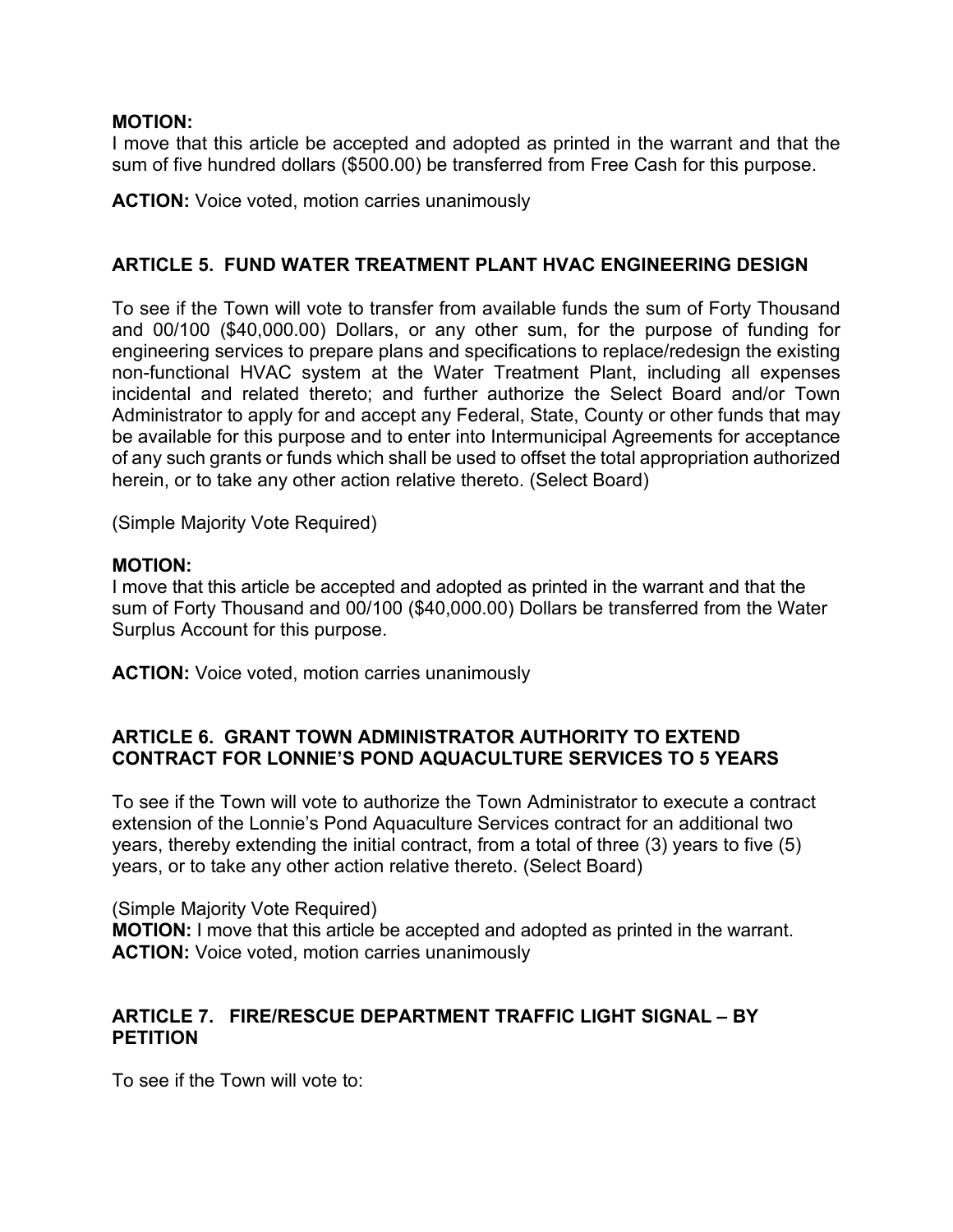Alter the newly installed Fire/Rescue Department Traffic Signal on Eldredge Park Way to only activate when needed by an emergency vehicle. The traffic signal at the intersection of the Fire/Rescue Department blinks twenty-hours a day, seven days a week. Originally, and as the project was presented to the town the "project involve[d] the installation of the traffic signal at the entrance to the Fire Station that can be activated in an emergency that would stop traffic and prevent possible accidents." This article will instruct the Town of Orleans DPW to alter the traffic signal from operating at all times, to operate only when signaled by an emergency vehicle. (By Petition)

(Simple Majority Vote Required)

**MOTION:** I move that this article be indefinitely postponed **ACTION:** Voice voted, motion carries unanimously

# **ARTICLE 8. CLOSING ARTICLE**

And to act on any other business that may legally come before the meeting. (Select Board)

(Simple Majority Vote Required) **MOTION:** I move this meeting be adjourned. 6:18pm

**ACTION:** Voice voted, motion carries unanimously

#### **Annual Town Meeting was opened at 6:18pm.**

#### **PROCEDURAL MOTION**

To dispense with the reading of the warrant except the Preamble, Conclusion and Attestation thereof.

**ACTION:** Voice vote carries unanimously

### **PROCEDURAL MOTION**

That all Town officials or department heads or their duly designated representatives, required to attend Town Meeting pursuant to Section 2-7-3 of the Charter all of whom are not residents of the Town of Orleans be permitted to address the Special Town Meeting on matters affecting their office, department or organization, or projects for which they have performed services for the Town.

**ACTION:** Voice vote carries unanimously

# **CONSENT CALENDAR ARTICLES**

ARTICLE 1. REPORT OF THE SELECT BOARD, TOWN OFFICERS AND SPECIAL COMMITTEES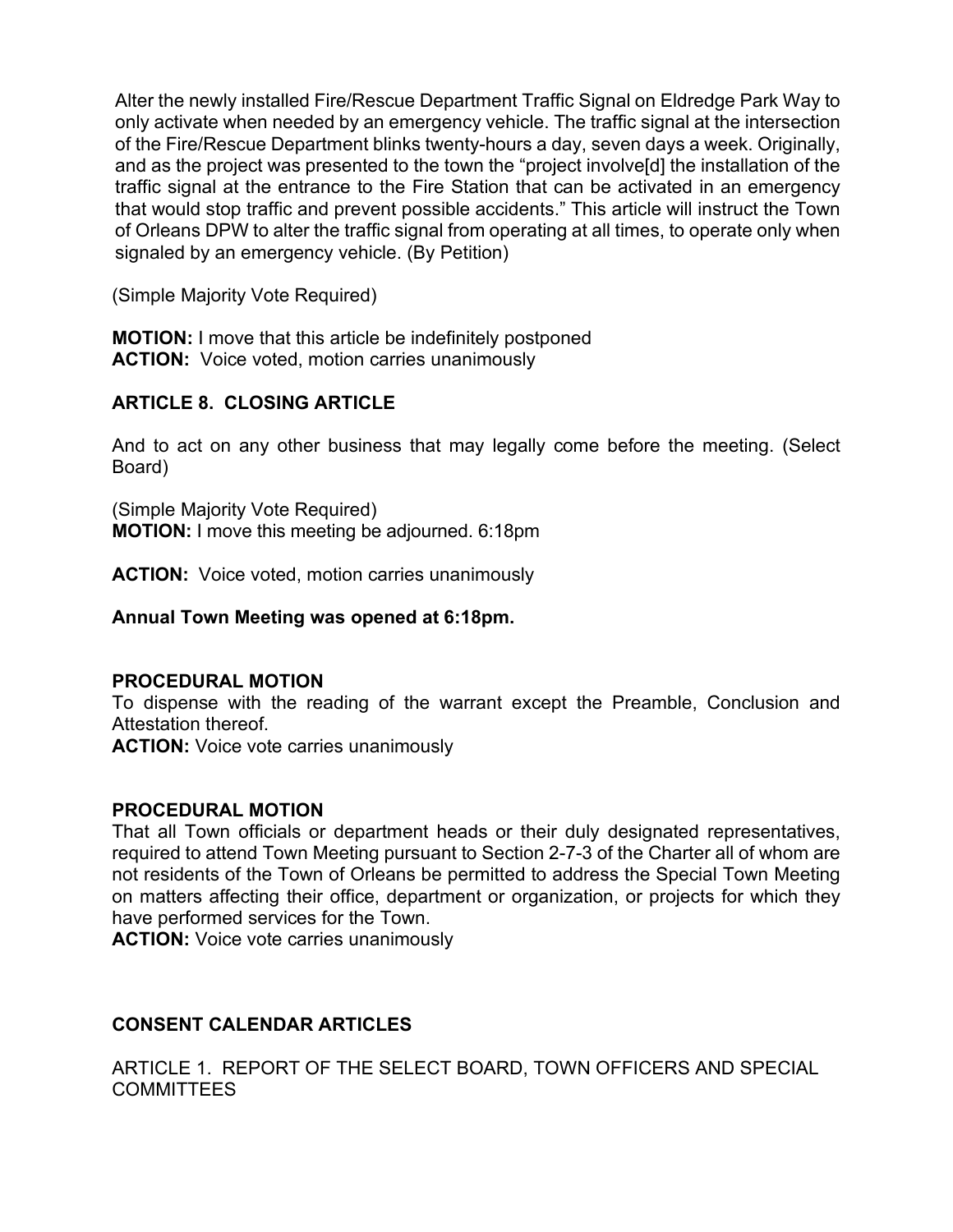To act upon the Annual Report of the Select Board, Town Officers, and other Special Committees. (Select Board)

### MOTION (IF NEEDED)

I move that this article be accepted and adopted as printed in the warrant.

### ARTICLE 2. ACCEPT TRANSPORTATION BOND BILL FUNDS

To see if the Town will vote to authorize the Select Board to accept and enter into a contract for the expenditure of any funds allocated or to be allocated from year to year by the Commonwealth of Massachusetts and/or Barnstable County for the construction, reconstruction and improvements of roads and bikeways within the Town of Orleans, or to take any other action relative thereto. (Select Board)

### ARTICLE 3. HOLD STATE HARMLESS FOR WORK

To see if the Town will vote to assume liability in the manner provided by Section 29 of Chapter 91 of the General Laws, as most recently amended by Chapter 5 of the Acts of 1955, for all damages that may be incurred by work to be performed by the Massachusetts Department of Environmental Management for the improvement, development, maintenance and protection of tidal and non-tidal rivers and streams, harbors, tide-waters, foreshores and shores along a public beach, in accordance with Section 11 of Chapter 91 of the General Laws and authorize the Select Board to execute and deliver a bond of indemnity therefore to the Commonwealth, or to take any other action relative thereto. (Select Board)

# ARTICLE 4. AUTHORIZATION TO SELL SURPLUS EQUIPMENT & ACCEPT GIFTS

To see if the Town will vote to authorize the Town Administrator to dispose of surplus supplies and equipment under such terms and conditions as the Town Administrator deems advisable, provided all proceeds from any such disposition are returned to the General Fund, Water Surplus Fund or Reserve for Appropriation account where applicable and to accept any gift items that may be given to the Town on behalf of the citizens of Orleans, or to take any other action relative thereto. (Select Board)

### ARTICLE 5. DEPARTMENTAL REVOLVING FUNDS AUTHORIZATION

To see if the Town will vote to authorize revolving funds for certain town departments under M.G.L. c. 44, § 53E½ and Chapter 82 of the Code of the Town of Orleans as follows:

1) Council on Aging Revolving Fund, said account spending limits not to exceed Seventy-Five Thousand and 00/100 Dollars (\$75,000.00). The Account will be used to fund programs, class instructor fees, fees for reservations and tickets related to trips and functions, and an annual volunteer appreciation function. All funds to be spent under the direction of the department manager and the Town Administrator.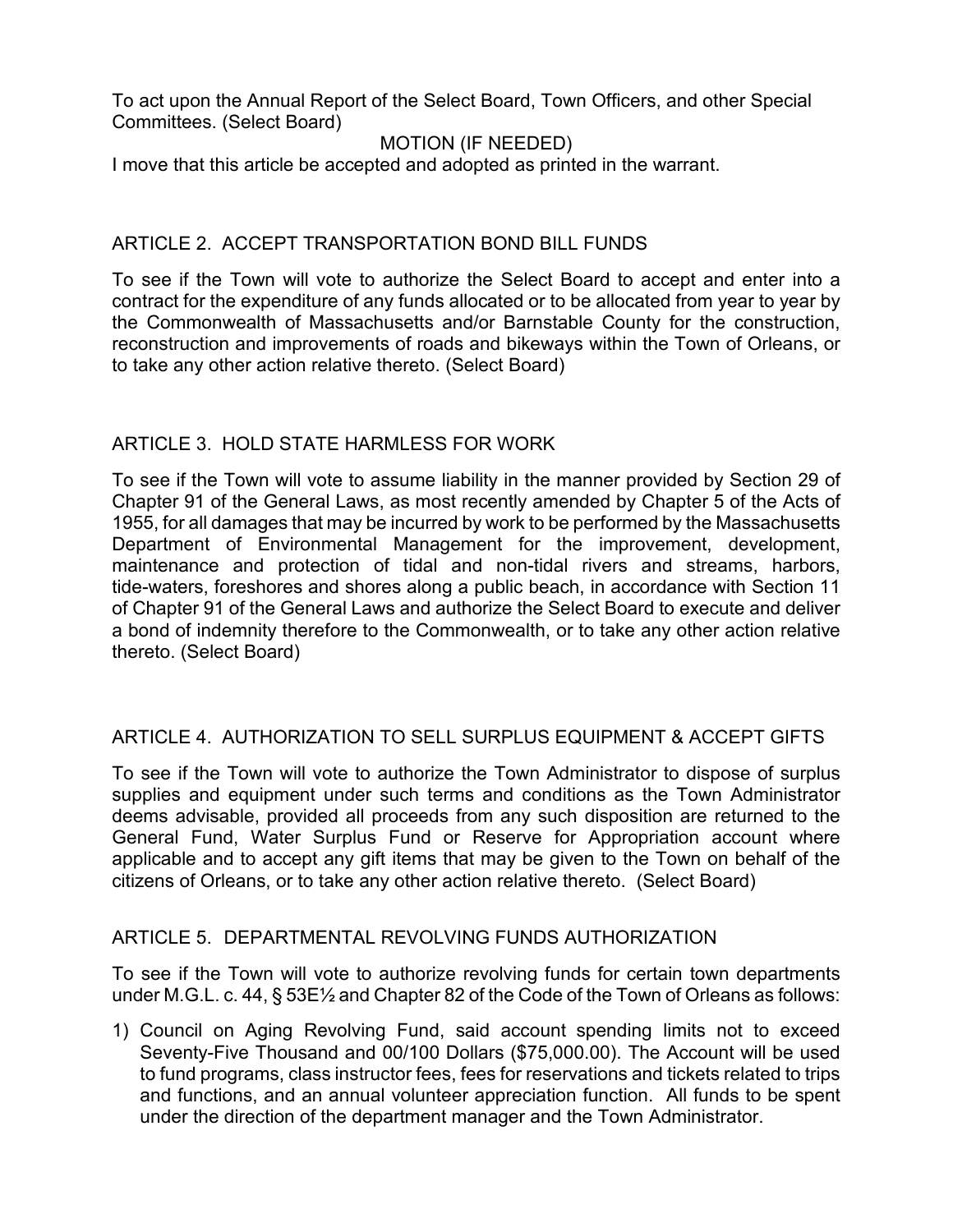- 2) Council on Aging Transportation Revolving Fund, said account spending limits not to exceed Thirty Thousand and 00/100 Dollars (\$30,000.00). The Account will be used to fund driver salaries, vehicle maintenance and other necessary expenses related to the transportation program. Said funds to be spent under the direction of the department manager and the Town Administrator.
- 3) The Home Composting Bin/Recycling Revolving Fund, said account spending limits not to exceed Fifteen Thousand and 00/100 Dollars (\$15,000.00). The Account will be used to purchase additional composting bins and recycling containers. Said funds to be spent under the direction of the department manager and the Town Administrator.
- 4) Cultural Council Awards Revolving Fund, said account spending limits not to exceed Two Thousand and 00/100 Dollars (\$2,000.00). The Account will be used for the depositing of entry fees, expense reimbursements, and for awarding of cash prizes to participants in special exhibits and cultural events. Said funds to be spent under the direction of the Cultural Council and the Town Administrator.
- 5) The Beach Store Revolving Fund, said account spending limits not to exceed Seventy-Five Thousand and 00/100 Dollars (\$75,000.00) The Account will be used to purchase items for resale and to pay for other beach store related expenses. Said funds to be spent under the direction of the department manager and the Town Administrator.
- 6) The H.K. Cummings Collection Revolving Fund, said account spending limits not to exceed Five Thousand and 00/100 Dollars (\$5,000.00). The Account will be used for costs associated with reproduction and digitization of prints. Said funds to be spent under the direction of the department manager and the Town Administrator.
- 7) The Solar Credits Revolving Fund, said account spending limits not to exceed Fifty Thousand and 00/100 Dollars (\$50,000.00). The Account will be used to pay the Town's utility bills. Said funds to be spent under the direction of the department manager and the Town Administrator.
- 8) The Recreation Department Revolving Fund, said account spending limits not to exceed Forty Thousand and 00/100 Dollars (\$40,000.00). The Account will be used to fund programs, part time salaries, class instructor fees, equipment and expenses not funded in the operating budget. All funds to be spent under the direction of the department manager and the Town Administrator.

Or to take any other action relative thereto. (Select Board)

# MOTION (IF NEEDED)

I move that this article be accepted and adopted as printed in the warrant.

# ARTICLE 6. CONTINUATION OF MUNICIPAL RENTAL REVOLVING ACCOUNT

To see if the Town will vote to reauthorize the establishment of the following municipal building or property rental revolving accounts under M.G.L. c. 40, §3 and, further, that any balance at the close of the fiscal year shall remain in the account and may be expended for the upkeep and maintenance of the building or property by the board, committee or department head in control of the building or property:

1) The Conservation Properties Account, said account spending limits not to exceed Twenty-Five Thousand and 00/100 Dollars (\$25,000.00). The Account will be used to pay utility bills and other necessary expenses associated with the rental of the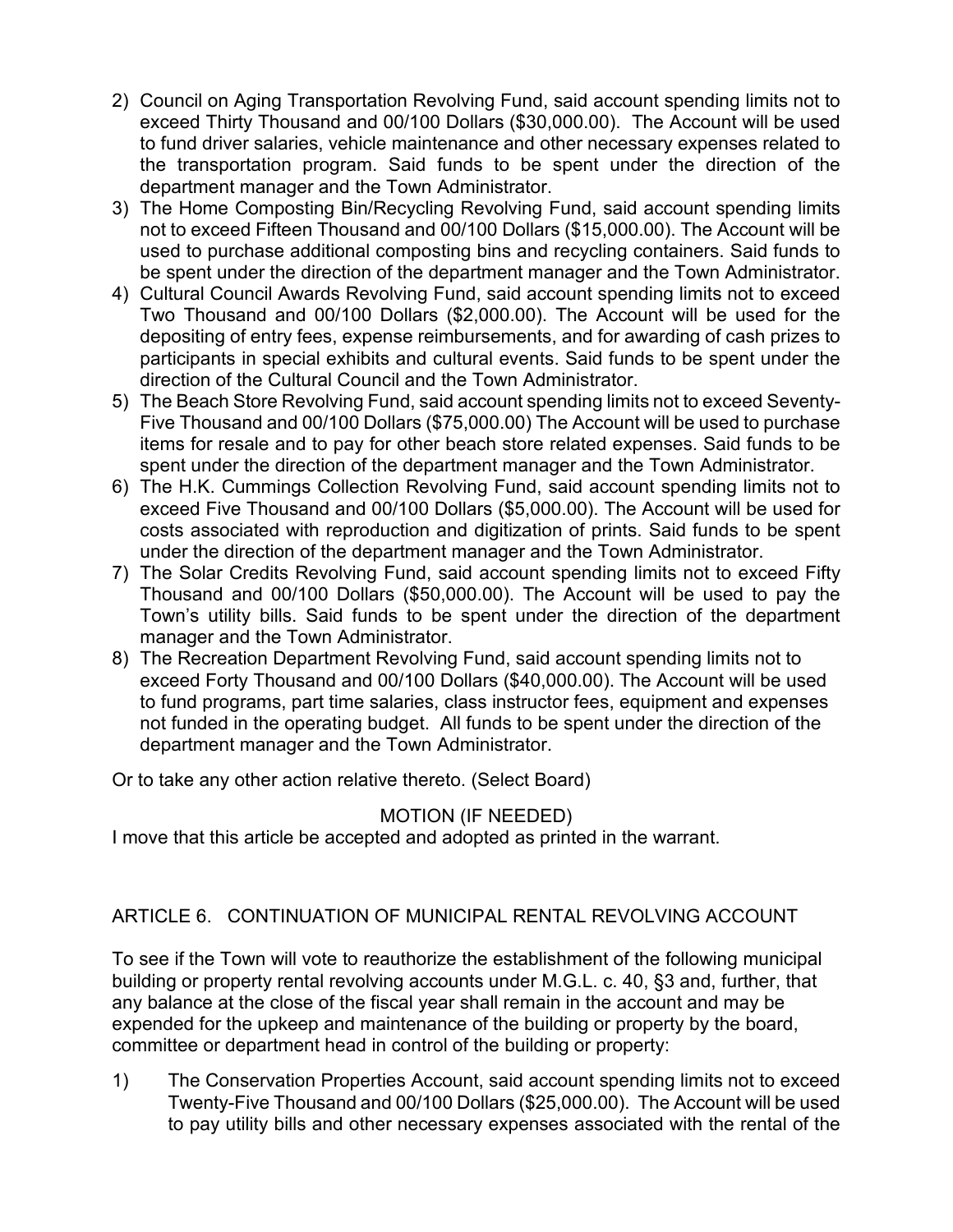Town owned properties under the jurisdiction and control of the Conservation Commission. Said funds to be spent under the direction of the Conservation Commission and the Town Administrator.

- 2) The Seasonal Housing Properties Account, said account spending limits not to exceed Thirty Thousand and 00/100 Dollars (\$30,000.00). The Account will be used to pay utility and other necessary expenses associated with the rental of the former Gavigan property located on Wildflower Lane and the former Hubler property located on Beach Road. Said funds to be spent under the direction of the department manager and the Town Administrator.
- 3) The Community Building Account, said account spending limits not to exceed Twenty Thousand and 00/100 Dollars (\$20,000.00). The Account will be used to pay utility bills and other necessary expenses associated with the rental of the property at 44 Main Street. Said funds to be spent under the direction of the department manager and the Town Administrator.

Or to take any other action relative thereto. (Select Board)

### ARTICLE 7. ADOPT M.G.L. CH. 71, § 16B, ASSESSMENT FORMULA – NAUSET REGIONAL SCHOOLS

To see if the Town will vote to accept the provisions of Massachusetts General Laws Chapter 71, § 16B, which would reallocate the sum of the member towns' contribution to the Nauset Regional School District in accordance with the Regional Agreement rather than the Education Reform Formula, so-called, or to take any other action relative thereto. (Nauset Regional School Committee)

**MOTION:** I move that Articles 1, 2, 3, 4, 5, 6 and 7 be accepted and adopted as printed in the warrant**.**

**ACTION:** Voice voted, motion carries unanimously

# **ARTICLE 8. BEACHES ENTERPRISE FUND BUDGET (FY 23)**

To see if the Town will vote to raise and appropriate a sum of money to operate the Beaches enterprise for the fiscal year commencing July 1, 2022 and ending June 30, 2023 and to authorize the Town Administrator to sell, trade, lease or exchange or otherwise dispose of old equipment or vehicles deemed advisable in the best interest of the Beach enterprise. The proceeds from any such disposition to be applied toward the cost of acquiring said equipment or services as the case may be, and further, pursuant to Orleans Code §94-8 A. and B., to authorize the Select Board to increase or set user fees, license fees and permit fees for the Beaches enterprise as set forth in the following schedule, effective July 1, 2022, or to take any other action relative thereto. (Select Board)

(Simple Majority Vote Required)

**Beaches Enterprise Fund Proposed Operating Budget For the Fiscal Year July 1, 2022 – June 30, 2023**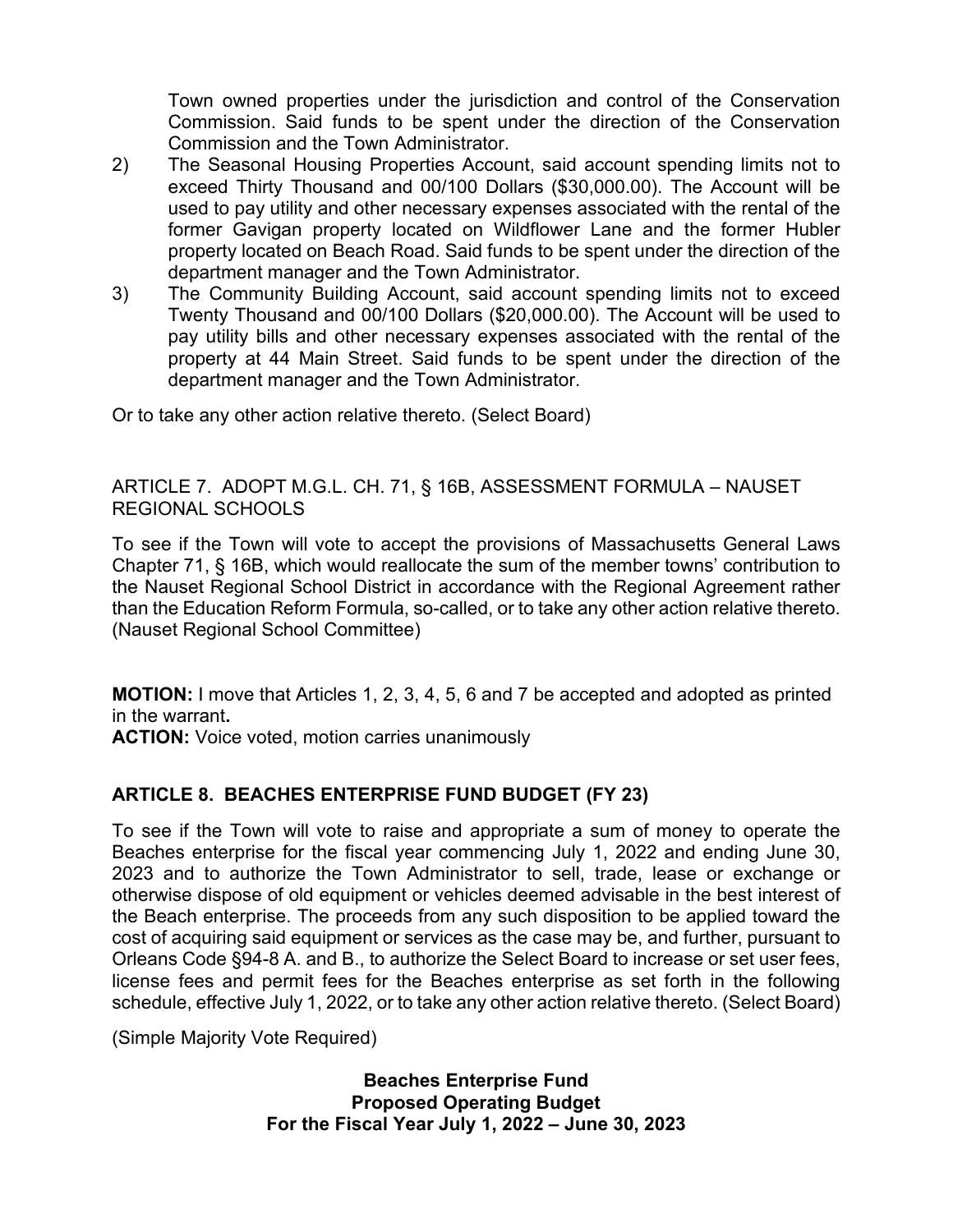|                           | <b>Estimated Revenues:</b> |           |  |
|---------------------------|----------------------------|-----------|--|
| User Fees                 |                            | 2,416,992 |  |
| Nauset/Skaket Concessions |                            | 41,230    |  |
| Investment Income         |                            |           |  |
| Subtotal                  |                            | 2,458,222 |  |
| <b>Retained Earnings</b>  |                            |           |  |
| <b>Total Revenues:</b>    |                            | 2,458,222 |  |

| <b>Operating Expenses:</b>             |    |           |  |  |  |  |
|----------------------------------------|----|-----------|--|--|--|--|
| <b>Direct Expenses</b>                 |    |           |  |  |  |  |
| <b>Salaries</b>                        | \$ | 800,043   |  |  |  |  |
| <b>Expenses</b>                        | \$ | 378,095   |  |  |  |  |
| Capital Outlay                         | \$ | 91,500    |  |  |  |  |
| Debt Service                           | \$ |           |  |  |  |  |
| <b>Budgeted Surplus</b>                | \$ | 557,238   |  |  |  |  |
| Subtotal                               | \$ | 1,826,876 |  |  |  |  |
|                                        |    |           |  |  |  |  |
| <b>Indirect Expenses</b>               |    |           |  |  |  |  |
| <b>General Fund Allocated Expenses</b> | \$ | 276,792   |  |  |  |  |
| <b>Fringe Benefits</b>                 | \$ | 351,060   |  |  |  |  |
| Property/Liab. Insurance               | \$ | 3,494     |  |  |  |  |
| Subtotal                               | \$ | 631,346   |  |  |  |  |
|                                        |    |           |  |  |  |  |
| <b>Total Expenses</b>                  | \$ | 2,458,222 |  |  |  |  |
|                                        |    |           |  |  |  |  |
| Surplus/(Deficit)                      | \$ | (0)       |  |  |  |  |
| <b>Budgeted Tax Levy Subsidy</b>       | \$ | 0         |  |  |  |  |

| <b>Proposed Fee Changes:</b> |  |                    |  |                     |     |                 |
|------------------------------|--|--------------------|--|---------------------|-----|-----------------|
| <b>Beach Parking</b>         |  | <b>Current Fee</b> |  | <b>Proposed Fee</b> |     | <b>Increase</b> |
| Daily Parking Fee - Nauset   |  | 30.00              |  | 30.00               | - S |                 |
| Daily Parking Fee - Skaket   |  | 30.00              |  | 30.00               |     |                 |

| Daily Parking Fee - Skaket        | 30.00        |    | 30.00  | Ş  |      |
|-----------------------------------|--------------|----|--------|----|------|
| Resident/Tax Payer (Season)       | 25.00        | Ş  | 25.00  | Ş  |      |
| Non-Resident (Season)             | 300.00       | \$ | 300.00 | Ş  |      |
| Non-Resident (Weekly)             | 125.00       | Ş  | 125.00 | \$ |      |
| <b>Replacement Sticker</b>        |              |    | 5.00   | \$ | 5.00 |
| OSV (Does not include HCP)        |              |    |        |    |      |
| Resident/Tax Payer Walk-in        | 120.00       |    | 120.00 | Ş  |      |
| Resident/Tax Payer Mail-in/Online | \$<br>120.00 | \$ | 120.00 | \$ |      |
| Resident/Tax Payer Off-Season     | 90.00        | \$ | 90.00  | \$ |      |
| Non-Resident                      | 370.00       | \$ | 370.00 | \$ |      |
| Non-Resident (Off Season)         | 280.00       | \$ | 280.00 | \$ |      |
| Non-Resident Self-Contained       | 450.00       | \$ | 450.00 | \$ |      |
| NR Self-Contained (Off Season)    | 250.00       |    | 250.00 |    |      |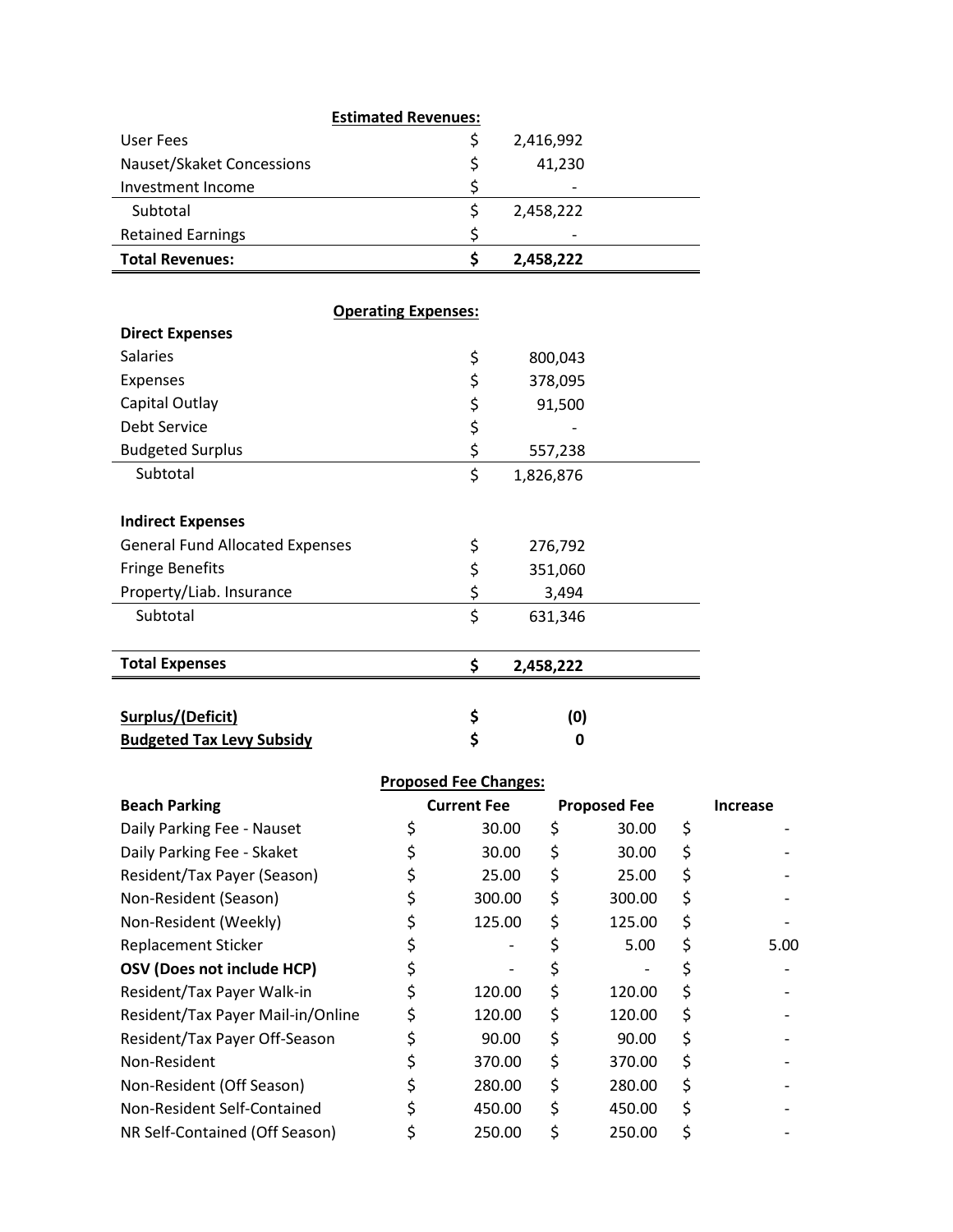| Pochet                     | 35.00  | 35.00  |  |
|----------------------------|--------|--------|--|
| Camp Owner/Licensee        | 120.00 | 120.00 |  |
| Camp Owner Non-Resident    | 300.00 | 300.00 |  |
| <b>Other</b>               |        |        |  |
| Mailing Fee (Online Sales) | 2.00   | 2.00   |  |

#### **MOTION:**

I move that this article be accepted and adopted and that the Town Meeting adopt the Select Board's proposed FY 2023 Beaches Enterprise Fund budget and Proposed Fee Schedule as printed in the warrant, and as funding therefore, to:

- 1. raise and appropriate from Beaches enterprise revenues the sum of Two Million Four Hundred Fifty-Eight Thousand Two Hundred Twenty-Two and 00/100 Dollars (\$2,458,222.00)
- 2. and recognize that the indirect expenses of Six Hundred Thirty-One Thousand Three Hundred Forty-Six and 00/100 Dollars (\$631,346.00) will be raised and appropriated in the General Fund operating budget, and funding for such will be a transfer from the Beaches enterprise.

**ACTION:** Voice voted, motion carries unanimously

### **ARTICLE 9. MOORINGS ENTERPRISE FUND BUDGET (FY 23)**

To see if the Town will vote to raise and appropriate a sum of money to operate the Moorings enterprise for the fiscal year commencing July 1, 2022 and ending June 30, 2023 and to authorize the Town Administrator to sell, trade, lease or exchange or otherwise dispose of old equipment or vehicles deemed advisable in the best interest of the Moorings enterprise. The proceeds from any such disposition to be applied toward the cost of acquiring said equipment or services as the case may be, and further, pursuant to Orleans Code §94-8 A. and B., to authorize the Select Board to increase or set user fees, license fees and permit fees for the Moorings enterprise as set forth in the following schedule, effective July 1, 2022, or to take any other action relative thereto. (Select Board)

(Simple Majority Vote Required)

### **Moorings Enterprise Fund Proposed Operating Budget For the Fiscal Year July 1, 2022 – June 30, 2023**

| <b>Estimated Revenues:</b> |  |                          |  |  |  |  |
|----------------------------|--|--------------------------|--|--|--|--|
| User Fees                  |  | 186,130                  |  |  |  |  |
| <b>Other Revenues</b>      |  | $\overline{\phantom{a}}$ |  |  |  |  |
| Investment Income          |  | $\overline{\phantom{a}}$ |  |  |  |  |
| Subtotal                   |  | 186,130                  |  |  |  |  |
| <b>Retained Earnings</b>   |  | $\overline{\phantom{a}}$ |  |  |  |  |
| <b>Total Revenues:</b>     |  | 186,130                  |  |  |  |  |

**Operating Expenses:**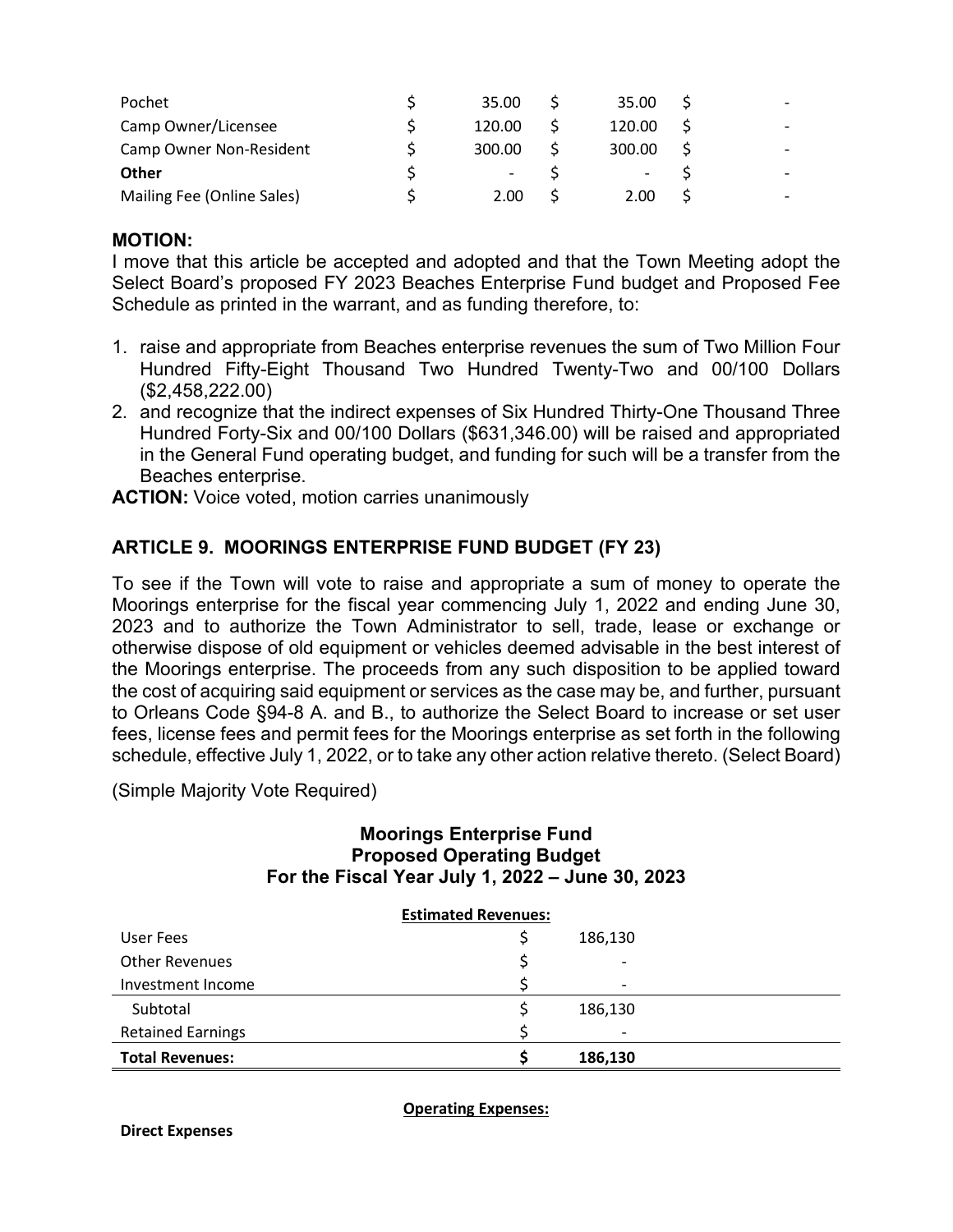| <b>Salaries</b>                        | \$            |  |
|----------------------------------------|---------------|--|
| Expenses                               | \$<br>3,090   |  |
| Capital Outlay                         | \$            |  |
| <b>Debt Service</b>                    | \$            |  |
| <b>Budgeted Surplus</b>                | \$<br>24,167  |  |
| Subtotal                               | \$<br>27,257  |  |
|                                        |               |  |
| <b>Indirect Expenses</b>               |               |  |
| <b>General Fund Allocated Expenses</b> | \$<br>114,420 |  |
| <b>Fringe Benefits</b>                 | \$<br>40,750  |  |
| Property/Liab. Insurance               | \$<br>3,704   |  |
| Subtotal                               | \$<br>158,873 |  |
|                                        |               |  |
| <b>Total Expenses</b>                  | \$<br>186,130 |  |
|                                        |               |  |
| Surplus/(Deficit)                      | \$<br>(0)     |  |
| <b>Budgeted Tax Levy Subsidy</b>       | \$<br>0       |  |

|              | <b>Proposed Fee Changes:</b> |                     |                 |
|--------------|------------------------------|---------------------|-----------------|
| <b>TYPE</b>  | <b>Current Fee</b>           | <b>Proposed Fee</b> | <b>Increase</b> |
| Commercial   | \$50.00                      | \$50.00             | \$0.00          |
| Blanket      | \$220.00                     | \$220.00            | \$0.00          |
| Recreational | \$120.00                     | \$155.00            | \$35.00         |
| Waitlists    | \$10.00                      | \$10.00             | \$0.00          |

#### **MOTION:**

I move this article be accepted and adopted and that the Town Meeting adopt the Select Board's proposed FY 2023 Moorings Enterprise Fund budget and Proposed Fee Schedule as printed in the warrant, and as funding therefore, to:

- 1. raise and appropriate from Moorings enterprise revenues the sum of One Hundred Eighty-Six Thousand One Hundred Thirty and 00/100 Dollars (\$186,130.00)
- 2. and recognize that the indirect expenses of One Hundred Fifty-Eight Thousand Eight Hundred Seventy-Three and 00/100 Dollars (\$158,873.00) will be raised and appropriated in the General Fund operating budget, and funding for such will be a transfer from the Moorings enterprise.

**ACTION:** Voice voted, motion carries unanimously

# **ARTICLE 10. ROCK HARBOR BOAT BASIN ENTERPRISE FUND BUDGET (FY 23)**

To see if the Town will vote to raise and appropriate a sum of money to operate the Rock Harbor Boat Basin enterprise for the fiscal year commencing July 1, 2022 and ending June 30, 2023 and to authorize the Town Administrator to sell, trade, lease or exchange or otherwise dispose of old equipment or vehicles deemed advisable in the best interest of the Rock Harbor Boat Basin enterprise. The proceeds from any such disposition to be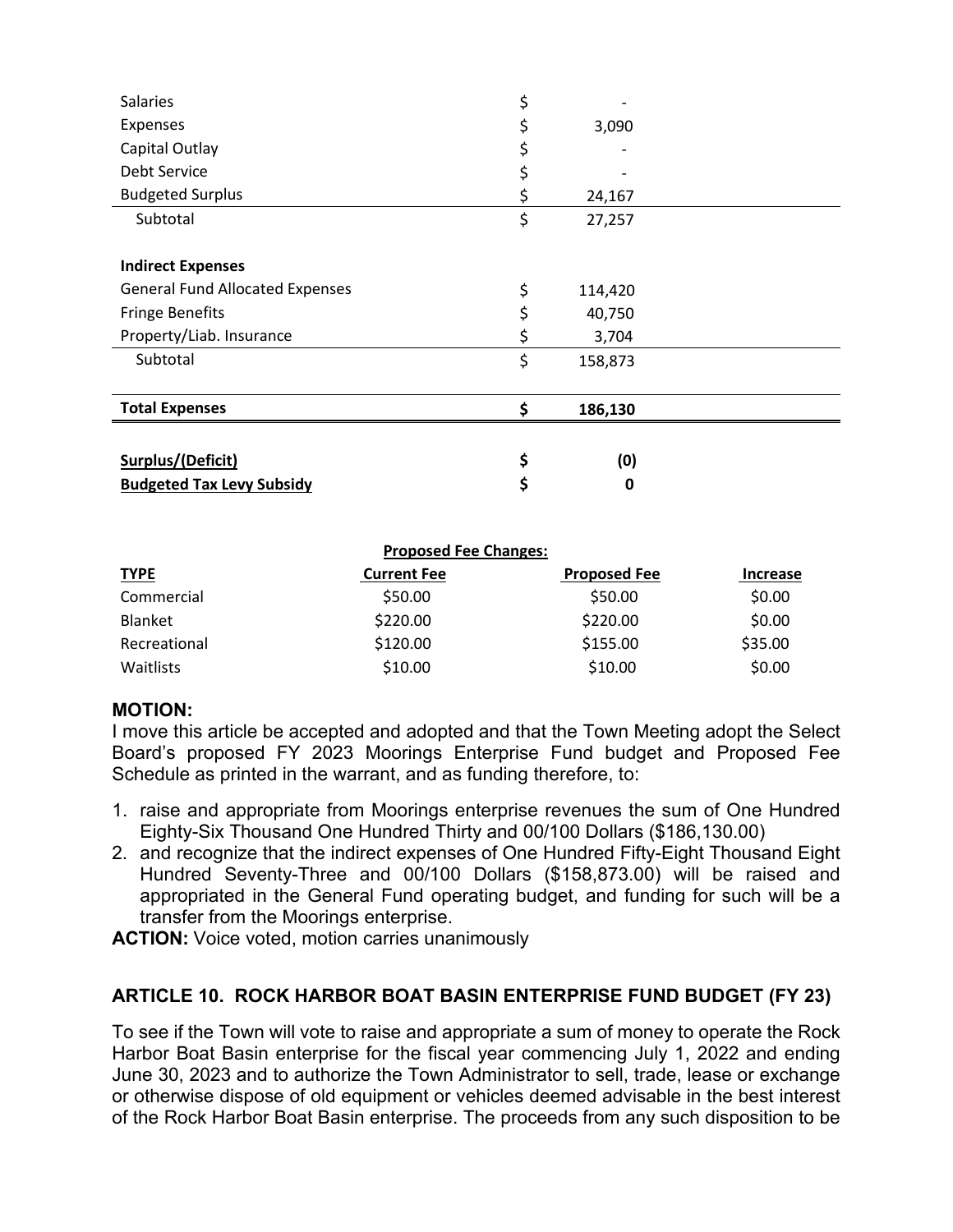applied toward the cost of acquiring said equipment or services as the case may be, and further, pursuant to Orleans Code §94-8 A. and B., to authorize the Select Board to increase or set user fees, license fees and permit fees for the Rock Harbor Boat Basin enterprise as set forth in the following schedule, effective July 1, 2022, or to take any other action relative thereto. (Select Board) (Simple Majority Vote Required)

#### **Rock Harbor Boat Basin Enterprise Fund Proposed Operating Budget For the Fiscal Year July 1, 2022 – June 30, 2023**

|                                        | <b>Estimated Revenues:</b>   |           |                     |          |
|----------------------------------------|------------------------------|-----------|---------------------|----------|
| <b>User Fees</b>                       | \$                           | 117,975   |                     |          |
| <b>Fuel Revenue</b>                    | \$                           | 6,144     |                     |          |
| Investment Income                      | \$                           |           |                     |          |
| Subtotal                               | \$                           | 124,119   |                     |          |
| <b>Retained Earnings</b>               | \$                           |           |                     |          |
| <b>Total Revenues:</b>                 | \$                           | 124,119   |                     |          |
|                                        |                              |           |                     |          |
|                                        | <b>Operating Expenses:</b>   |           |                     |          |
| <b>Direct Expenses</b>                 |                              |           |                     |          |
| <b>Salaries</b>                        | \$                           |           |                     |          |
| Expenses                               | \$                           | 46,577    |                     |          |
| Capital Outlay                         | \$                           |           |                     |          |
| Debt Service                           | \$                           |           |                     |          |
| <b>Budgeted Surplus</b>                | \$                           | 70,000    |                     |          |
| Subtotal                               | \$                           | 116,577   |                     |          |
|                                        |                              |           |                     |          |
| <b>Indirect Expenses</b>               |                              |           |                     |          |
| <b>General Fund Allocated Expenses</b> | \$                           | 61,813    |                     |          |
| <b>Fringe Benefits</b>                 | \$                           | 20,660    |                     |          |
| Property/Liab. Insurance               | \$                           | 3,779     |                     |          |
| Subtotal                               | \$                           | 86,251    |                     |          |
|                                        |                              |           |                     |          |
| <b>Total Expenses</b>                  | \$                           | 202,828   |                     |          |
|                                        |                              |           |                     |          |
| Surplus/(Deficit)                      | \$                           | (78, 709) |                     |          |
| <b>Budgeted Tax Levy Subsidy</b>       | \$                           | 78,709    |                     |          |
|                                        | <b>Proposed Fee Changes:</b> |           |                     |          |
| <b>TYPE</b>                            | <b>Current Fee</b>           |           | <b>Proposed Fee</b> | Increase |
| Resident Back In                       | \$65.00                      |           | \$65.00             | \$0.00   |
| Non-Resident Back In                   | \$85.00                      |           | \$85.00             | \$0.00   |
| <b>Resident Commercial/Private</b>     | \$30.00                      |           | \$30.00             | \$0.00   |
| Non-Resident Commercial/Private        | \$45.00                      |           | \$45.00             | \$0.00   |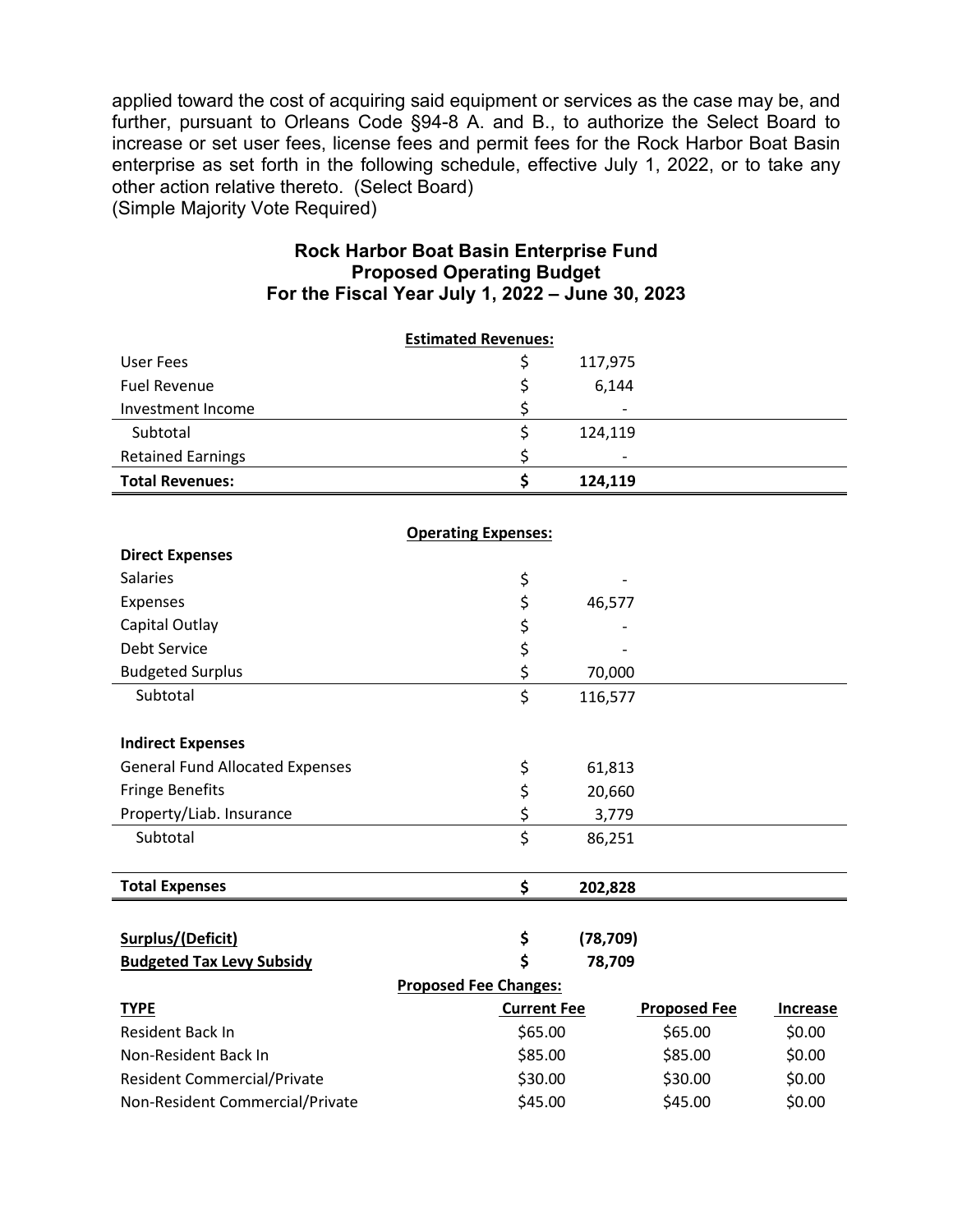### **MOTION:**

I move that this article be accepted and adopted and that the Town Meeting adopt the Select Board's proposed FY 2023 Rock Harbor Boat Basin Enterprise Fund budget and Proposed Fee Schedule as printed in the warrant, and as funding therefore, to:

- 1. raise and appropriate from Rock Harbor Boat Basin enterprise revenues the sum of One Hundred Twenty-Four Thousand One Hundred Nineteen and 00/100 Dollars (\$124,119.00)
- 2. raise and appropriate from the tax levy the sum of Seventy-Eight Thousand Seven Hundred Nine and 00/100 Dollars (\$78,709.00)
- 3. and recognize that the indirect expenses of Eighty-Six Thousand Two Hundred Fifty-One and 00/100 Dollars (\$86,251.00) will be raised and appropriated in the General Fund operating budget, and funding for such will be a transfer from the Rock Harbor Boat Basin enterprise.

**ACTION:** Voice voted, motion passes by the necessary majority

# **ARTICLE 11. SEWER ENTERPRISE FUND BUDGET (FY 23)**

To see if the Town will vote to raise and appropriate a sum of money to operate the Sewer enterprise for the fiscal year commencing July 1, 2022 and ending June 30, 2023 and to authorize the Town Administrator to execute an agreement which provides, at the Town's option for a term up to twenty (20) years, for the operation, maintenance and management services for the Town's collection system, pumping stations, wastewater treatment facility and aquifer recharge; and further to sell, trade, lease or exchange or otherwise dispose of old equipment or vehicles deemed advisable in the best interest of the Sewer enterprise. The proceeds from any such disposition to be applied toward the cost of acquiring said equipment or services as the case may be, and further, pursuant to Orleans Code §94-8 A. and B., to authorize the Select Board to set sewer user fees, license fees and permit fees for the Sewer enterprise as set forth in the following schedule, effective July 1, 2022, or to take any other action relative thereto. (Select Board)

(2/3 Vote Required)

### **Sewer Enterprise Fund Proposed Operating Budget For the Fiscal Year July 1, 2022 – June 30, 2023**

| <b>Estimated Revenues:</b> |  |  |  |  |
|----------------------------|--|--|--|--|
| User Fees                  |  |  |  |  |
| <b>Betterments</b>         |  |  |  |  |
| <b>Other Revenues</b>      |  |  |  |  |
| Investment Income          |  |  |  |  |
| Subtotal                   |  |  |  |  |
| <b>Retained Earnings</b>   |  |  |  |  |
| <b>Total Revenues:</b>     |  |  |  |  |

**Operating Expenses:**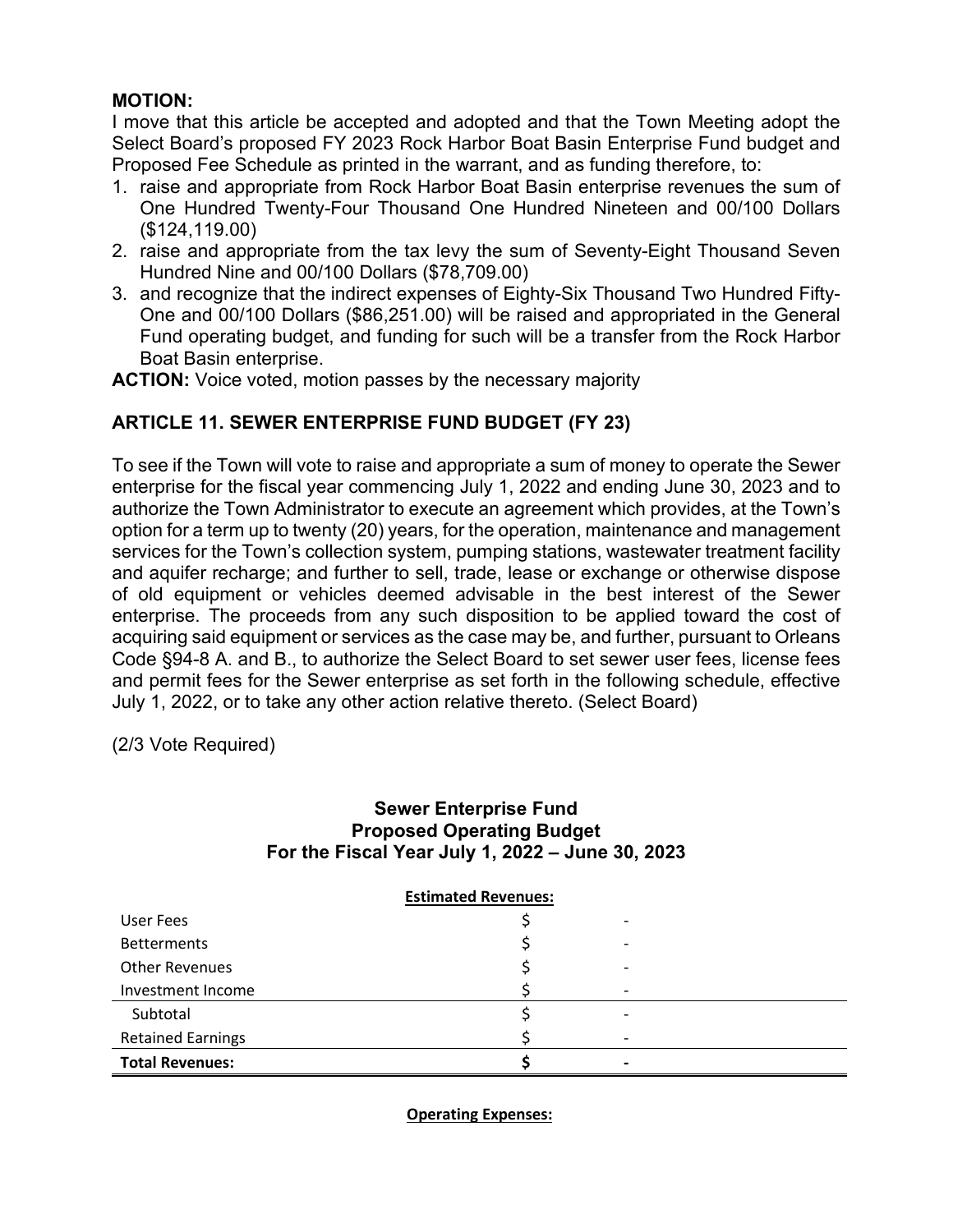| <b>Direct Expenses</b>                             |                   |  |
|----------------------------------------------------|-------------------|--|
| <b>Salaries</b>                                    | \$                |  |
| Expenses                                           | \$<br>1,731,388   |  |
| Capital Outlay                                     | \$<br>30,000      |  |
| Debt Service                                       | \$                |  |
| <b>Budgeted Surplus</b>                            | \$                |  |
| Subtotal                                           | \$<br>1,761,388   |  |
|                                                    |                   |  |
| <b>Indirect Expenses</b>                           |                   |  |
| <b>General Fund Allocated Expenses</b>             | \$<br>204,314     |  |
| <b>Fringe Benefits</b>                             | \$<br>11,830      |  |
| Property/Liab. Insurance                           | \$<br>2,804       |  |
| Subtotal                                           | \$<br>218,948     |  |
|                                                    |                   |  |
| <b>Total Expenses</b>                              | \$<br>1,980,336   |  |
|                                                    |                   |  |
| Surplus/(Deficit)                                  | \$<br>(1,980,336) |  |
| <b>Transfer from Wastewater Stabilization Fund</b> | \$<br>1,980,336   |  |

| <b>Proposed Fee Changes:</b>             |                    |                     |                 |  |  |
|------------------------------------------|--------------------|---------------------|-----------------|--|--|
| <b>TYPE</b>                              | <b>Current Fee</b> | <b>Proposed Fee</b> | <b>Increase</b> |  |  |
| Fixed Fee Per Quarter                    | \$0.00             | \$50.00             | \$50.00         |  |  |
| Retail Rate per thousand gallons (kgal)  | \$0.00             | \$8.00              | \$8.00          |  |  |
| Septage Rate per thousand gallons (kgal) | \$0.00             | \$100.00            | \$100.00        |  |  |

### **MOTION:**

I move that this article be accepted and adopted and that the Town Meeting adopt the Select Board's proposed FY 2023 Sewer Enterprise Fund budget as printed in the warrant, and as funding therefore, to:

- 1. transfer from the Wastewater Special Purpose Stabilization Fund the sum of One Million Nine Hundred Eighty Thousand Three Hundred Thirty-Six and 00/100 Dollars (\$1,980,336.00)
- 2. and recognize that the indirect expenses of Two Hundred Eighteen Thousand Nine Hundred Forty-Eight and 00/100 Dollars (\$218,948.00) will be raised and appropriated in the General Fund operating budget, and funding for such will be a transfer from the Sewer enterprise.

**ACTION:** Voice voted, motion carries unanimously

# **ARTICLE 12. TRANSFER STATION ENTERPRISE FUND BUDGET (FY 23)**

To see if the Town will vote to raise and appropriate a sum of money to operate the Transfer Station enterprise for the fiscal year commencing July 1, 2022 and ending June 30, 2023 and to authorize the Town Administrator to sell, trade, lease or exchange or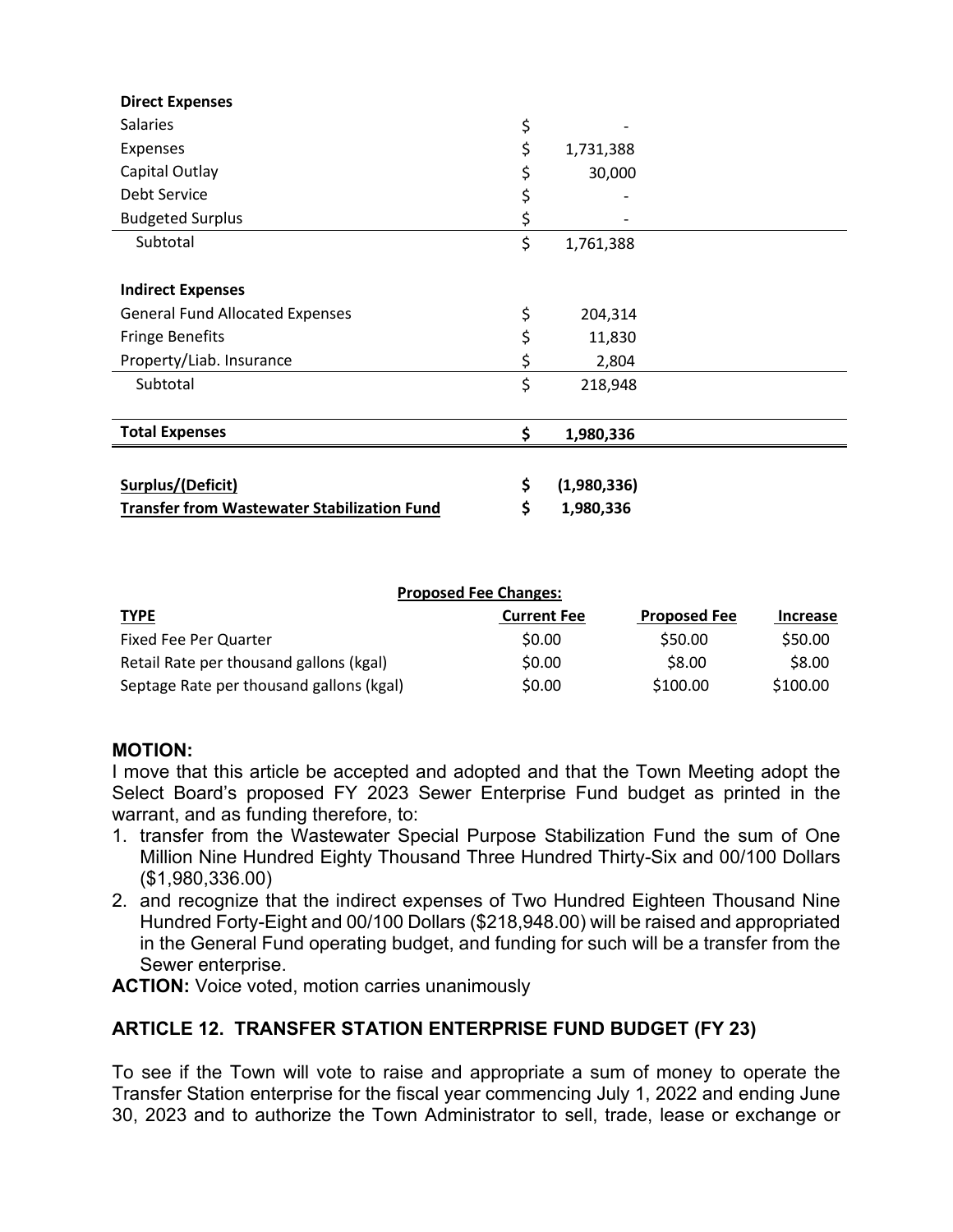otherwise dispose of old equipment or vehicles deemed advisable in the best interest of the Transfer Station enterprise. The proceeds from any such disposition to be applied toward the cost of acquiring said equipment or services as the case may be, or to take any other action relative thereto. (Select Board)

(Simple Majority Vote Required)

#### **Transfer Station Enterprise Fund Proposed Operating Budget For the Fiscal Year July 1, 2022 – June 30, 2023**

| <b>Estimated Revenues:</b>             |    |                            |                         |                     |                 |
|----------------------------------------|----|----------------------------|-------------------------|---------------------|-----------------|
| <b>User Fees</b>                       |    |                            | \$                      | 682,125             |                 |
| <b>Other Revenues</b>                  |    |                            | \$                      | 110,194             |                 |
| Investment Income                      |    |                            | \$                      |                     |                 |
| Subtotal                               |    |                            | \$                      | 792,319             |                 |
| <b>Retained Earnings</b>               |    |                            | \$                      |                     |                 |
| <b>Total Revenues:</b>                 |    |                            | \$                      | 792,319             |                 |
|                                        |    |                            |                         |                     |                 |
|                                        |    | <b>Operating Expenses:</b> |                         |                     |                 |
| <b>Direct Expenses</b>                 |    |                            |                         |                     |                 |
| <b>Salaries</b>                        |    |                            | \$                      | 241,113             |                 |
| Expenses                               |    |                            | \$                      | 514,003             |                 |
| Capital Outlay                         |    |                            | \$                      | 90,000              |                 |
| <b>Hazardous Waste</b>                 |    |                            | \$                      | 28,000              |                 |
| Debt Service                           |    |                            | \$                      |                     |                 |
| <b>Budgeted Surplus</b>                |    |                            | \$                      | 111,222             |                 |
| Subtotal                               |    |                            | $\overline{\mathsf{S}}$ | 984,338             |                 |
|                                        |    |                            |                         |                     |                 |
| <b>Indirect Expenses</b>               |    |                            |                         |                     |                 |
| <b>General Fund Allocated Expenses</b> |    |                            | \$                      | 152,028             |                 |
| <b>Fringe Benefits</b>                 |    |                            | \$                      | 113,180             |                 |
| Property/Liab. Insurance               |    |                            | \$                      | 10,577              |                 |
| Subtotal                               |    |                            | \$                      | 275,784             |                 |
|                                        |    |                            |                         |                     |                 |
| <b>Total Expenses</b>                  |    |                            | \$                      | 1,260,122           |                 |
|                                        |    |                            |                         |                     |                 |
| <b>Surplus/(Deficit)</b>               |    |                            | \$                      | (467, 803)          |                 |
| <b>Budgeted Tax Levy Subsidy</b>       |    |                            | \$                      | 467,803             |                 |
| <b>Proposed Fee Changes:</b>           |    |                            |                         |                     |                 |
| <b>Sticker Type:</b>                   |    | <b>Current Fee</b>         |                         | <b>Proposed Fee</b> | <b>Increase</b> |
| T1 RES.                                | \$ | 165.00                     |                         | \$<br>185.00        | \$<br>20.00     |

T2 RES. \$ 25.00 \$ 35.00 \$ 10.00 TC1 COMM  $\begin{matrix}5\end{matrix}$   $\begin{matrix}165.00\end{matrix}$   $\begin{matrix}5\end{matrix}$   $\begin{matrix}185.00\end{matrix}$   $\begin{matrix}5\end{matrix}$   $\begin{matrix}20.00\end{matrix}$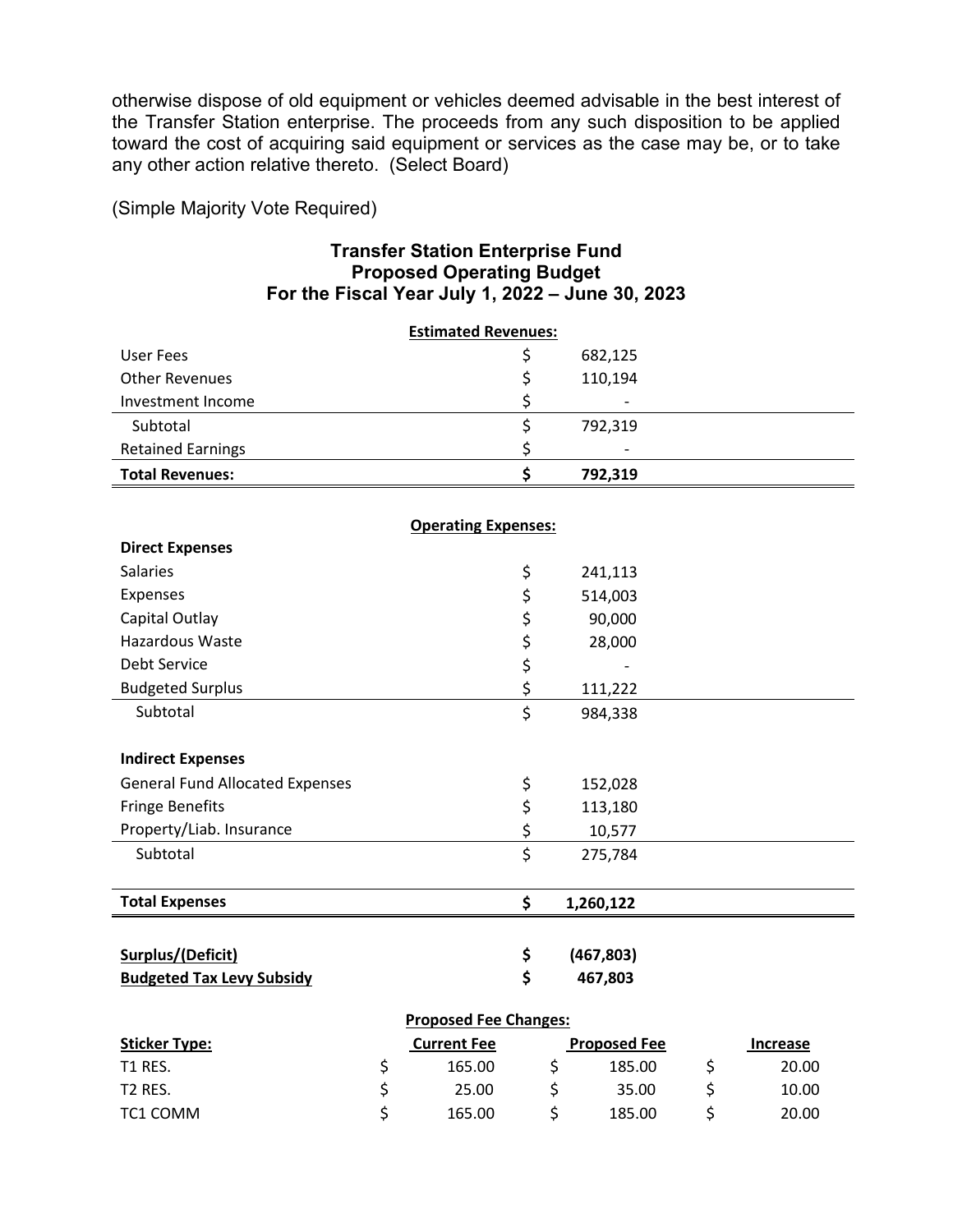| TC2 COMM. SUBSEQUENT | 20.00  | 35.00  | 15.00 |
|----------------------|--------|--------|-------|
| TCR COMM. REPLACE    | 8.00   | 10.00  | 2.00  |
| TR RES. REPLACE      | 8.00   | 10.00  | 2.00  |
| TR1 REC.             | 25.00  | 25.00  |       |
| TR <sub>2</sub> REC. | 5.00   | 5.00   |       |
| TS (seasonal)        | 165.00 | 185.00 | 20.00 |

### **MOTION:**

I move that this article be accepted and adopted and that the Town Meeting adopt the Select Board's proposed FY 2023 Transfer Station Enterprise Fund budget as printed in the warrant, and as funding therefore, to:

- 1. raise and appropriate from Transfer Station enterprise revenues the sum of Seven Hundred Ninety-Two Thousand Three Hundred Nineteen and 00/100 Dollars (\$792,319.00)
- 2. raise and appropriate from the tax levy the sum of Four Hundred Sixty-Seven Thousand Eight Hundred Three and 00/100 Dollars (\$467,803.00)
- 3. and recognize that the indirect expenses of Two Hundred Seventy-Five Thousand Seven Hundred Eighty-Four and 00/100 Dollars (\$275,784.00) will be raised and appropriated in the General Fund operating budget, and funding for such will be a transfer from the Transfer Station enterprise.

**ACTION:** Voice voted, motion carries unanimously

# **ARTICLE 13. TOWN / SCHOOL BUDGET (FY23)**

To see if the Town will vote to raise and appropriate and/or transfer from available funds a sum of money to fund and pay departmental expenses for the fiscal year commencing July 1, 2022 and ending June 30, 2023 and to authorize the Town Administrator to sell, trade, lease or exchange or otherwise dispose of old equipment or vehicles deemed advisable and in the best interest of the Town. The proceeds from any such disposition to be applied toward the cost of acquiring said equipment or service as the case may be, or to take any other action relative thereto. (Select Board)

(Simple Majority Vote Required)

### **MOTION:**

I move that this article be accepted and adopted and that the Town Meeting adopt the Select Board's proposed FY 2023 budget as printed in the warrant, and as funding therefore, to:

- 1. raise and appropriate the sum of Thirty-Five Million Four Hundred Twenty-Seven Thousand Eight Hundred Eighty-Four and 00/100 Dollars (\$35,427,884.00),
- 2. appropriate from Water Fees the sum of Two Million Nine Hundred Fifty-Seven Thousand One Hundred Ninety-Two and 00/100 Dollars (\$2,957,192.00),
- 3. transfer from the Ambulance Receipts Reserved for Appropriation the sum of Six Hundred Thousand and 00/100 Dollars (\$600,000.00),
- 4. transfer from Cable Fees Receipts Reserved for Appropriation the sum of One Hundred Sixty-Three Thousand and 00/100 Dollars (\$163,000.00),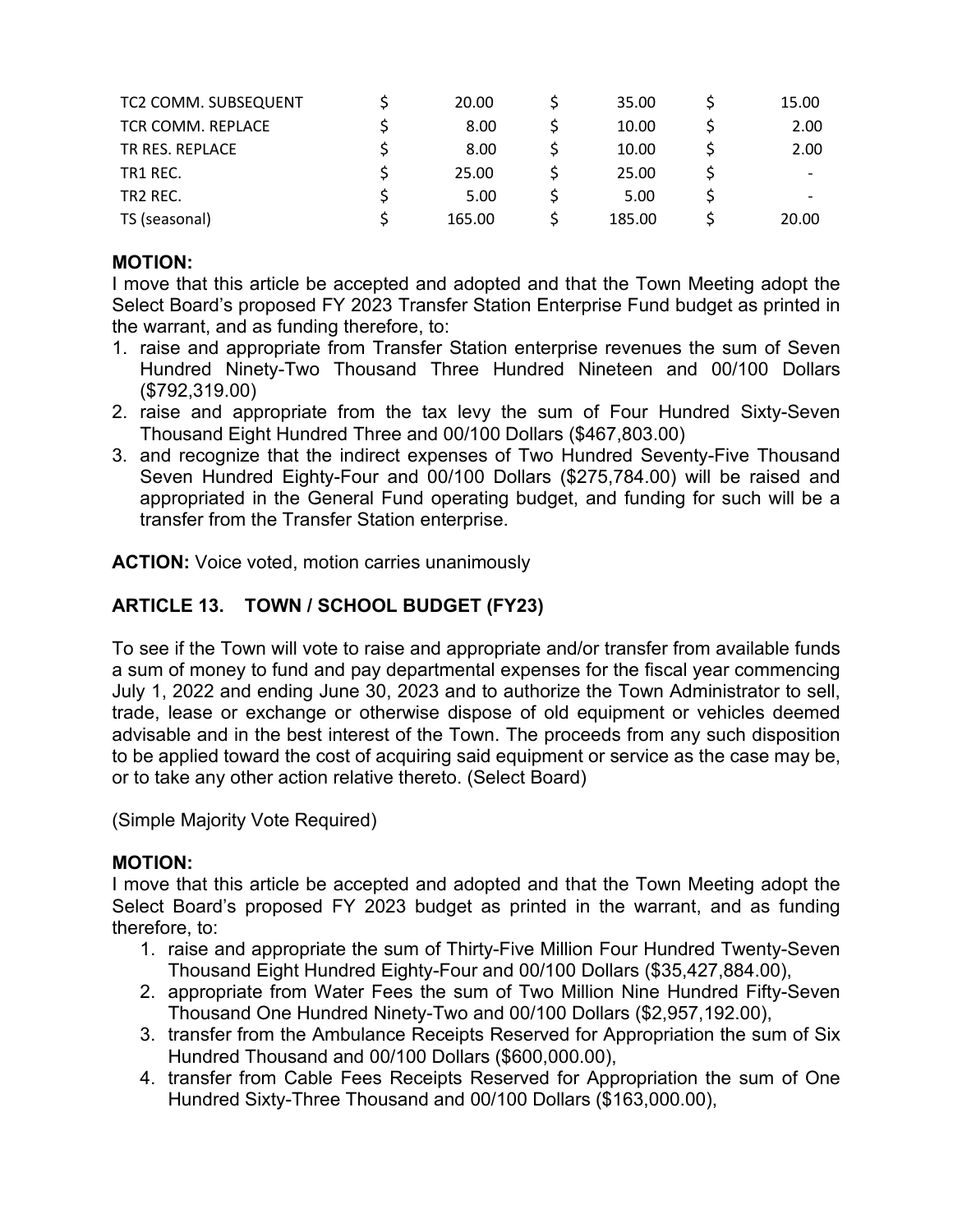- 5. transfer from the Municipal Insurance Fund the sum of Fifteen Thousand and 00/100 Dollars (\$15,000.00),
- 6. transfer from the Water Pollution Abatement Trust account the sum of Five Thousand and 00/100 Dollars (\$5,000.00),
- 7. transfer from the Wetlands Protection Fund the sum of Ten Thousand and 00/100 Dollars (\$10,000.00),
- 8. transfer from the Bond Premiums Reserved for Debt Exclusion the sum of One Hundred Twenty-Three Thousand Forty-Seven and 00/100 Dollars (\$123,047.00);
- 9. transfer from Beaches Enterprise Fund the sum of Six Hundred Thirty-One Thousand Three Hundred Forty-Six and 00/100 Dollars (\$631,346.00);
- 10.transfer from Moorings Enterprise Fund the sum of One Hundred Fifty-Eight Thousand Eight Hundred Seventy-Three and 00/100 Dollars (\$158,873.00);
- 11.transfer from Transfer Station Enterprise Fund the sum of Two Hundred Seventy-Five Thousand Seven Hundred Eighty-Four and 00/100 Dollars (\$275,784.00);
- 12.transfer from Rock Harbor Boat Basin Enterprise Fund the sum of Eighty-Six Thousand Two Hundred Fifty-One and 00/100 Dollars (\$86,251.00);
- 13.and transfer from the Sewer Enterprise Fund the sum of Two Hundred Eighteen Thousand Nine Hundred Forty-Eight and 00/100 Dollars (\$218,948.00).

for a total appropriation of Forty Million Six Hundred Seventy Two Thousand Three Hundred Twenty Five and 00/100 Dollars (\$40,672,325.00) provided however that the sum of Six Hundred Twenty-Seven Thousand Thirty-Two and 00/100 Dollars (\$627,032) be appropriated to pay a portion of the Town's share of the Nauset Regional School District Assessment shall be a contingent appropriation subject to a proposition 2  $\frac{1}{2}$ general override ballot question under the provisions of Massachusetts General Law Chapter 59, Section 21C paragraph (g) and (m).

**MOTION:** To call the question.

**ACTION:** Voice voted, motion passes by the 2/3 majority required

**ACTION ON THE MAIN MOTION:** Voice voted, motion passes by the simple majority required

# **ARTICLE 14. CAPITAL IMPROVEMENTS PLAN (FY24 – FY28)**

To see if the Town will vote pursuant to Chapter 8 Financial Provisions and Procedures, Section 7, Action of Town Meeting, Subsection 8-7-1 of the Orleans Home Rule Charter, to act on the Capital Improvements Plan as published in the Warrant, by adopting said Plan with or without amendments thereto, which amendments may include an increase or decrease in the amount of money allocated to any particular line item contained therein, the addition of new line items or the deletion of line items contained therein, or to take any other action relative thereto. (Select Board)

(Simple Majority Vote Required)

### **MOTION:**

I move that this article be accepted and adopted and that pursuant to Chapter 8, Financial Provisions and Procedures, Section 7, Action of Town Meeting, Sub-section 8-7-1 of the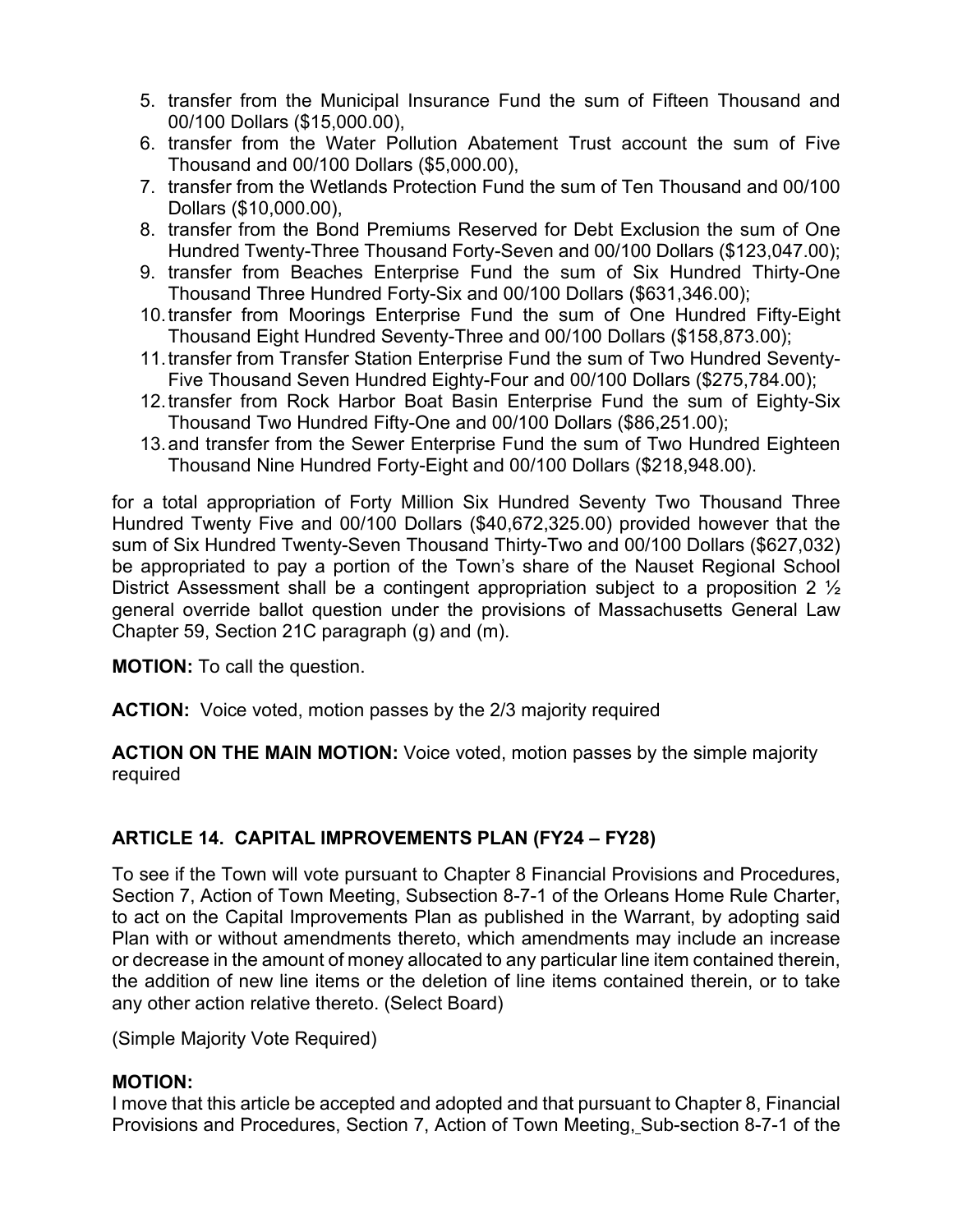Orleans Home Rule Charter, the Town Meeting accept the Capital Improvement Plan as printed in the warrant.

# **FY24 PROJECT DESCRIPTIONS**

### COMMUNITY PRESERVATION ACT – PROGRAM ACTIVITY FUNDING

This is an annual program for CPA activities that are supported through the 3% CPA surtax, state matching funds and available fund reserves. As required under the CPA, a minimum of 10% of the Town's annual proceeds have to be allocated to each of the three primary purposes: open space, affordable housing and historic preservation. Town Meeting approval is necessary for all Community Preservation Committee recommendations for funding.

| <b>Total Project Funding:</b>     | TBD                        |
|-----------------------------------|----------------------------|
| Method of Financing:              | Available Funds (CPA)      |
| <b>Recommended Schedule:</b>      | Open                       |
| <b>Estimated Annual Cost O/M:</b> | $N/A$ – Dependent upon use |

#### CWRMP IMPLEMENTATION – PLANNING, ENGINEERING & ADAPTIVE

### MANAGEMENT ACTIVITIES

The Water Quality and Wastewater Planning implementation costs for non-traditional technologies design, demonstration and implementation; wastewater facilities design and construction; technical oversight, project management, and other soft costs have been estimated over the next twenty years (FY22 – FY41). The program components have been identified with estimated costs by fiscal year. The following work is proposed for funding in FY24: Pleasant Bay Watershed – Mayflower, Ridge and Lake. Additional planning work is currently underway for Phase 3 of the traditional sewer collection system and the CIP will be updated for FY24, FY25 and FY26 as the work is completed and the full project scope is developed.

Total Estimated Cost: \$7,840,000 Method of Financing: Bonding (30 years) Recommended Schedule: 12 Months Estimated Annual Cost O/M: TBD during design Average Annual P&I: \$382,863

### DPW & NATURAL RESOURCES – WATER QUALITY DRAINAGE IMPROVEMENTS

This is an annual appropriation for the design and construction of improvements to the town's drainage infrastructure systems to address water quality issues resulting from storm water runoff that adversely affects the health of the various town coastal embayments and ponds, along with the town's freshwater bodies. Addressing these drainage issues will bring the town into compliance with US EPA Storm Water Quality Permits and Mass. DEP Water Quality requirements. Various state and federal agencies offer limited grant funding to address storm water issues. Annual funding for water quality drainage improvements will be based on a proposed project schedule.

| <b>Total Estimated Cost:</b>              | \$201,716                  |
|-------------------------------------------|----------------------------|
| Method of Financing:                      | <b>Stabilization Funds</b> |
| Recommended Schedule: 12 Months Estimated |                            |
| Annual Cost O/M:                          | N/A                        |

### DPW & NATURAL RESOURCES – TOWN PAVEMENT MANAGEMENT PROGRAM

This is an annual appropriation for the local share of the town's pavement management program to repair, resurface, and reconstruct town roadways. The town currently maintains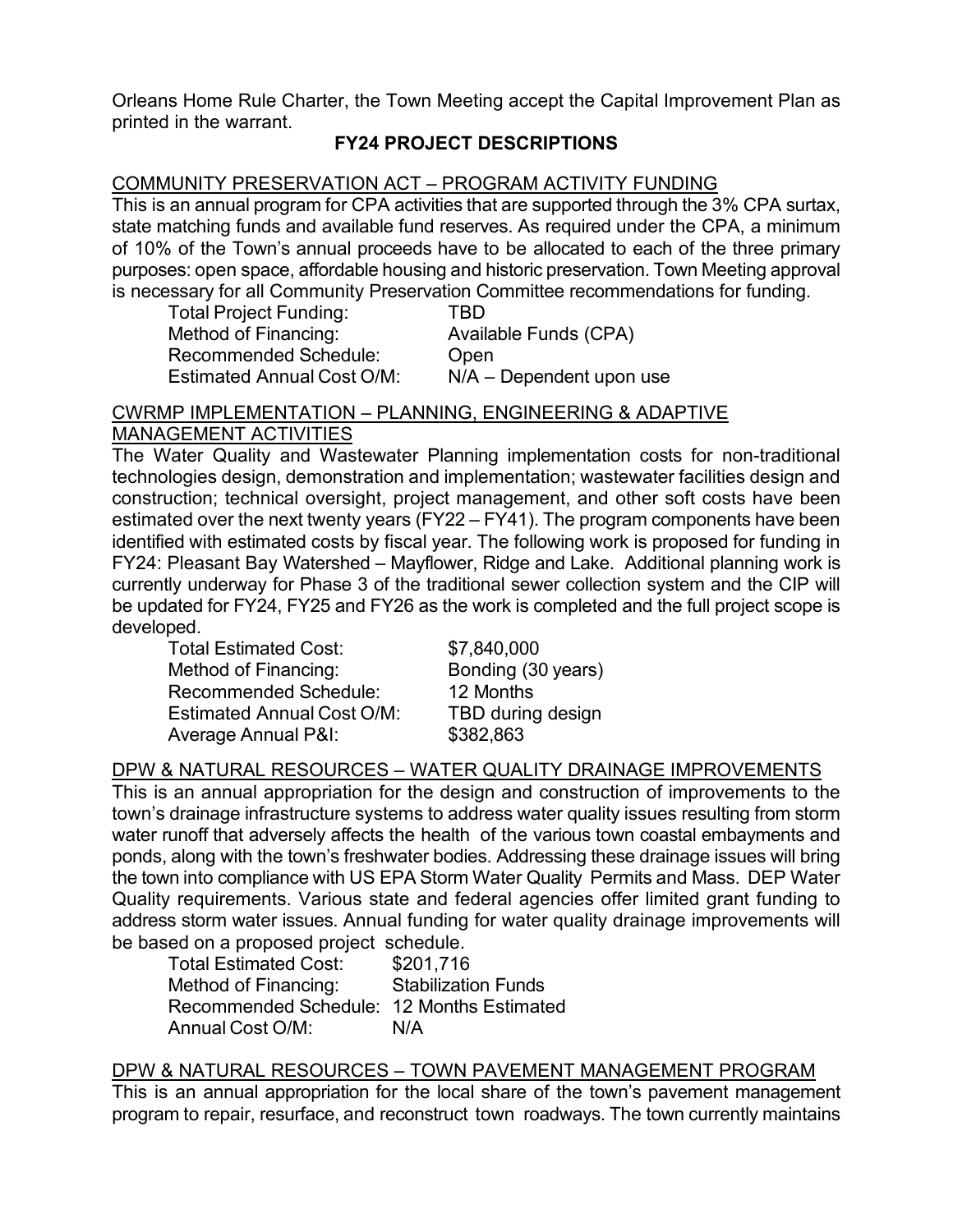approximately 56 miles of public roadways. Also included under this program is work related to roadway drainage and sidewalk projects. Over the past several years the town has compiled an inventory of the condition of all our roadways in an effort to address, on a priority basis, the long-term maintenance needs. Local funding for laid out public roads is also supplemented by State Aid Chapter 90 funds, and the FY23 apportionment is \$279,144. Annual funding for roadway and drainage projects will be based on a proposed project schedule.

Total Estimated Cost: \$403,456 Method of Financing: Stabilization Funds Recommended Schedule: 12 Months Estimated Annual Cost O/M: N/A

#### DPW & NATURAL RESOURCES - REPLACE FORMER GAVIGAN COTTAGES/ SEASONAL HOUSING

This project would replace the two existing Town-owned duplex cottages adjacent to Skaket Beach that are used for seasonal lifeguard housing.

Total Estimated Cost: \$1,000,000 Method of Financing: Bonding (10 years) Recommended Schedule: 6 Months Estimated Annual Cost O/M: TBD during design Average Annual P&I: \$111,700

### DPW & NATURAL RESOURCES – ROCK HARBOR BULKHEAD AND LOADING RAMP REPLACEMENT

This project provides funds for the construction of the replacement of the timber and commercial bulkhead and loading ramp at Rock Harbor.

Total Estimated Cost: \$4,975,000 Method of Financing: Bonding (20 years) Recommended Schedule: 12 Months Estimated Annual Cost O/M: TBD during design Average Annual P&I: \$366,284

### DPW & NATURAL RESOURCES – TOWN COVE BULKHEAD REPLACEMENT

This project provides funds for the construction of the replacement of the east bulkhead, storm drain outfall pipe, and boat ramp located at the Town Cove town landing adjacent to the Goose Hummock. This landing receives heavy commercial and recreational use from April to December annually.

Total Estimated Cost: \$1,650,000 Method of Financing: Bonding (20 years) Recommended Schedule: 12 Months Estimated Annual Cost O/M: TBD during design Average Annual P&I: \$121,481

# PLEASANT BAY MAINTENANCE DREDGING PROJECT

This project will fund the maintenance dredging of navigational channels in Pleasant Bay at the Narrows, along with Quanset, Pah Wah, Arey's and Lonnie's Ponds.

Total Estimated Cost: \$750,000 Method of Financing: Bonding (5 years) Recommended Schedule: 8 Months Estimated Annual Cost O/M: N/A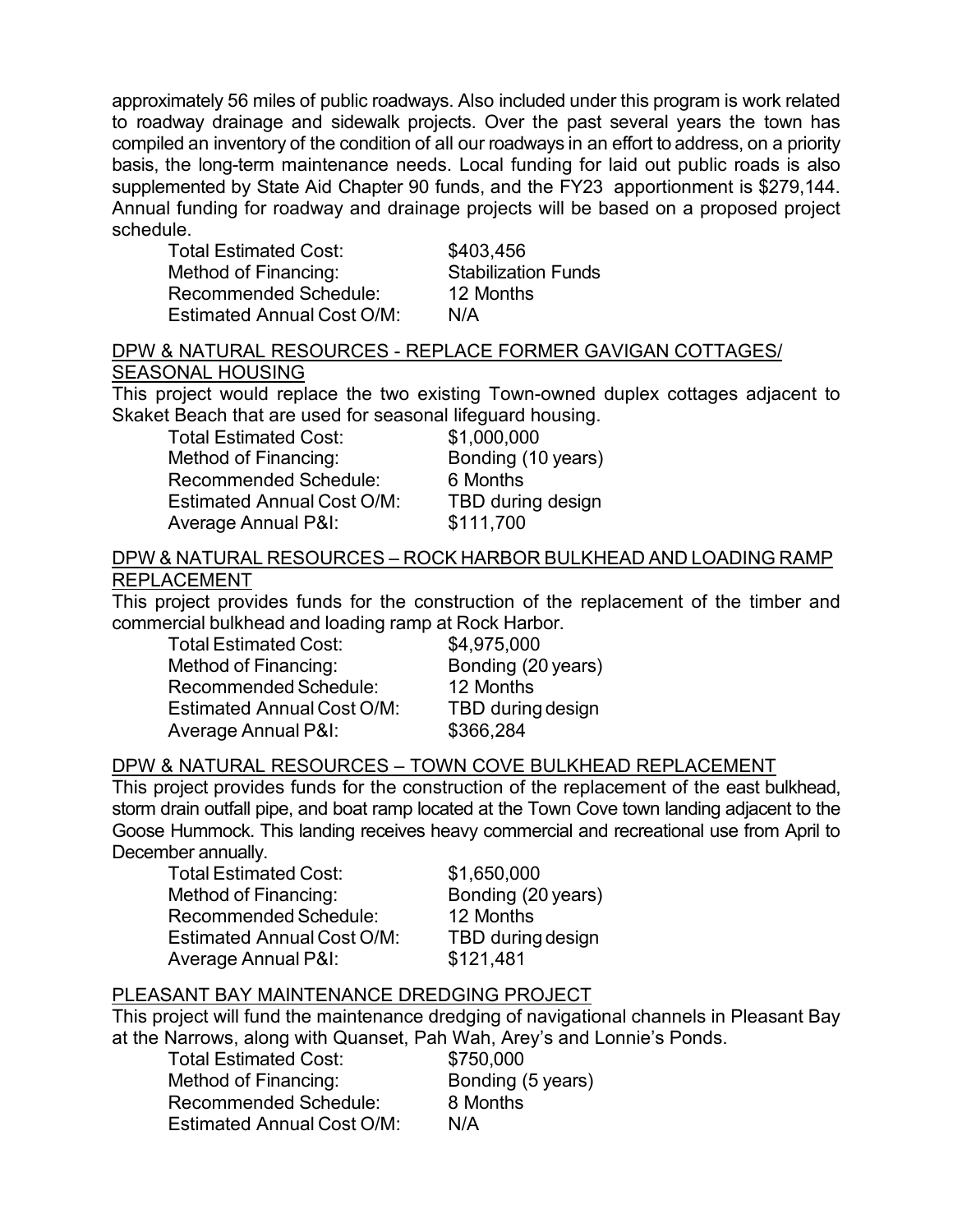Average Annual P&I: \$163,500

#### ROCK HARBOR MAINTENANCE DREDGING PROJECT

This project will fund the maintenance dredging of approximately 10,000 cubic yards of material from the Rock Harbor Boat Basin and the navigational channel into and out of the harbor. The project is being completed jointly with the Town of Eastham and the total \$2,000,000 cost will be split between the towns.

| <b>Total Estimated Cost:</b>      | \$1,000,000       |
|-----------------------------------|-------------------|
| Method of Financing:              | Bonding (5 years) |
| <b>Recommended Schedule:</b>      | 8 Months          |
| <b>Estimated Annual Cost O/M:</b> | N/A               |
| <b>Average Annual P&amp;I:</b>    | \$218,000         |

### NAUSET ESTUARY DREDGING PROJECT

This project will fund the Nauset Estuary dredging project to improve navigation and public safety. The original project proposed hydraulically dredging approximately 73,800 cubic yards from the channel in the outer estuary from Hopkins Island to the Nauset Inlet. The permitting work is currently on hold following the Town of Eastham's withdrawal and the overall project is under review by the Select Board.

| <b>Total Estimated Cost:</b>      | \$3,000,000       |
|-----------------------------------|-------------------|
| Method of Financing:              | Bonding (5 years) |
| <b>Recommended Schedule:</b>      | 8 Months          |
| <b>Estimated Annual Cost O/M:</b> | N/A               |
| Average Annual P&I:               | \$654,000         |

## OLD FIRE HOUSE/COMMUNITY BUILDING RENOVATION PROJECT

This project will fund the proposed renovations to the Old Fire House/Community Building located at 44 Main Street.

| <b>Total Estimated Cost:</b>      | \$2,000,000        |
|-----------------------------------|--------------------|
| Method of Financing:              | Bonding (10 years) |
| <b>Recommended Schedule:</b>      | 8 Months           |
| <b>Estimated Annual Cost O/M:</b> | TRD.               |
| <b>Average Annual P&amp;I:</b>    | \$238,500          |

### NAUSET REGIONAL SCHOOLS – CAPITAL PLAN PROJECT FUNDING

This item covers Orleans share of the annual capital plan project costs that are undertaken by the Nauset Regional Schools as part of their ongoing responsibilities for the maintenance and repairs of the middle school, high school and administration building facilities. Under the intermunicipal agreement for the regional school district, Orleans FY23 assessment is 21.07% of the total based on the student enrollments on October 1, 2021.

Total Estimated Cost: \$123,889 Method of Financing: Raise & Appropriate Recommended Schedule: TBD Estimated Annual Cost O/M: N/A

#### ORLEANS ELEMENTARY SCHOOL CLASSROOM SINKS & RESTROOM RENOVATIONS – ARCHITECTURAL/ENGINEERING DESIGN SERVICES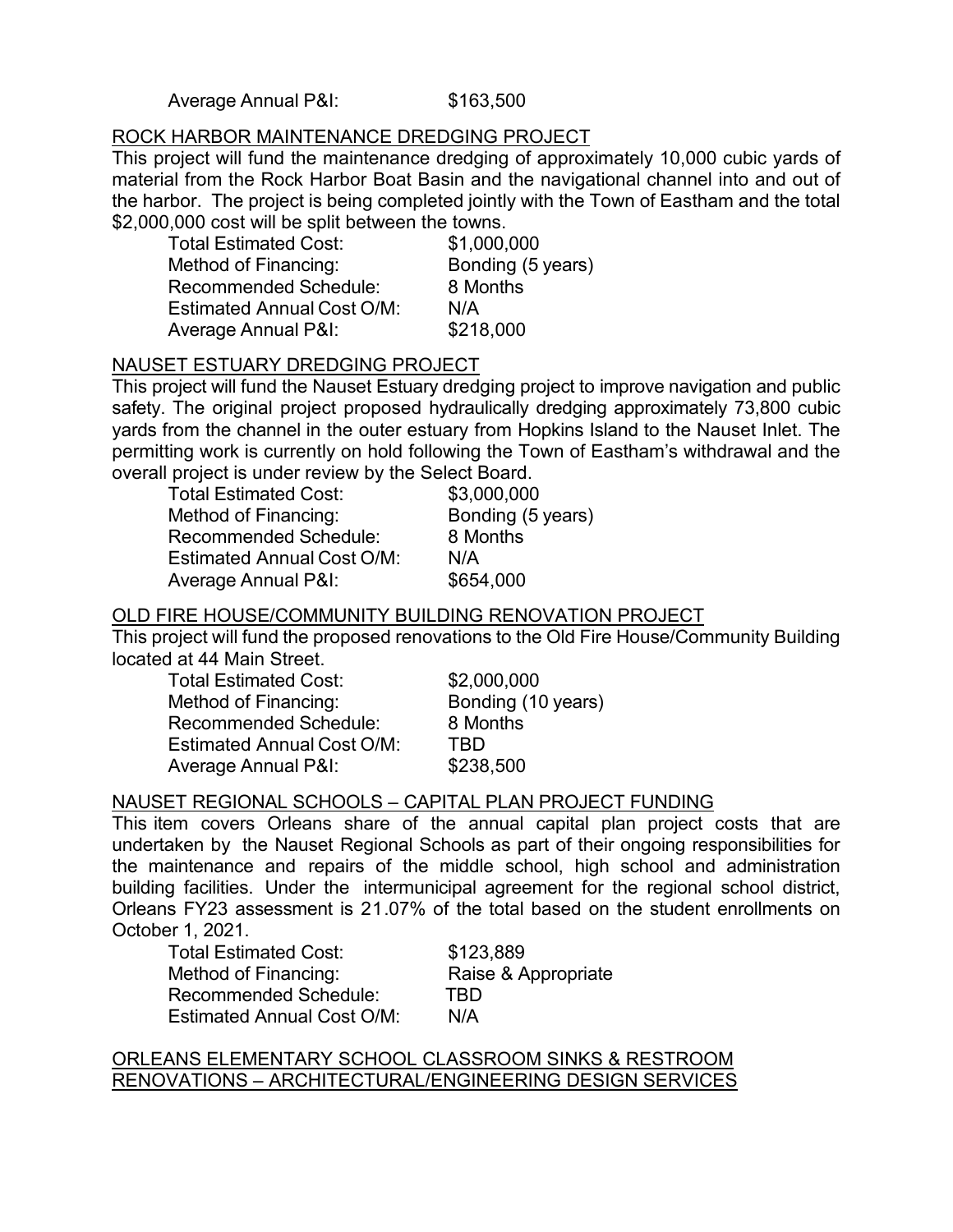This project would fund the design services to replace the plumbing and fixtures in the classrooms in the 1956 wing of the school as recommended in the Capital Asset Assessment report by Habeeb & Associates Architects dated on October 21, 2013.

Total Estimated Cost: \$70,000 Method of Financing: Bonding (5 years) Recommended Schedule: 6 Months Estimated Annual Cost O/M: TBD during design Average Annual P&I: \$15,260

## SNOW LIBRARY – NEW LIBRARY BUILDING FEASIBILITY STUDY

This project would fund a feasibility study for a new library building to replace the existing building that was originally constructed in 1954, with additions added in 1977 and 1992 and a renovation in 2001.

Total Estimated Cost: \$150,000 Method of Financing: Bonding (5 years) Recommended Schedule: 8 Months Estimated Annual Cost O/M: N/A Average Annual P&I: \$32,700

#### PROPERTY ACQUISITION – GENERAL MUNICIPAL PURCHASES

This item is included in the capital plan to facilitate the presentation of possible property purchases that may arise during the fiscal year to Town Meeting (subject to the 2/3 vote required for land purchases). This item is intended to cover acquisitions that are for general municipal uses.

Total Estimated Cost: \$1,000,000 Method of Financing: Bonding (20 years) Recommended Schedule: N/A Estimated Annual Cost O/M: N/A Average Annual P&I: \$73,625

#### TOWN BUILDING & FACILITIES MAINTENANCE PROGRAM

This is an annual program that includes the various building and facilities maintenance projects scheduled each year to be funded through stabilization funds, water reserves, cable television franchise fees, enterprise funds, or general tax revenues. The goal of including a summary of these projects in the CIP is to provide a more complete picture of the proposed work each year in all of the town buildings and facilities that is capital rather than routine in nature. A copy of the two schedules that are maintained for this program are attached for further reference.

Total Estimated Cost: \$448,700 Recommended Schedule: 12 Months

Method of Financing: Reserve, Stab/Ent Funds, R&A, CATV

#### TOWN VEHICLE & DURABLE EQUIPMENT REPLACEMENT PROGRAM

This is an annual program that includes the various motor vehicle and durable equipment proposed to be replaced each year with funding provided through the use of stabilization funds, water reserves, ambulance receipts or debt service. The goal of including a replacement program summary in the CIP is to provide a more complete picture of the overall capital spending each year. A copy of the 10-year schedule is attached for further reference.

Total Estimated Cost: \$635,000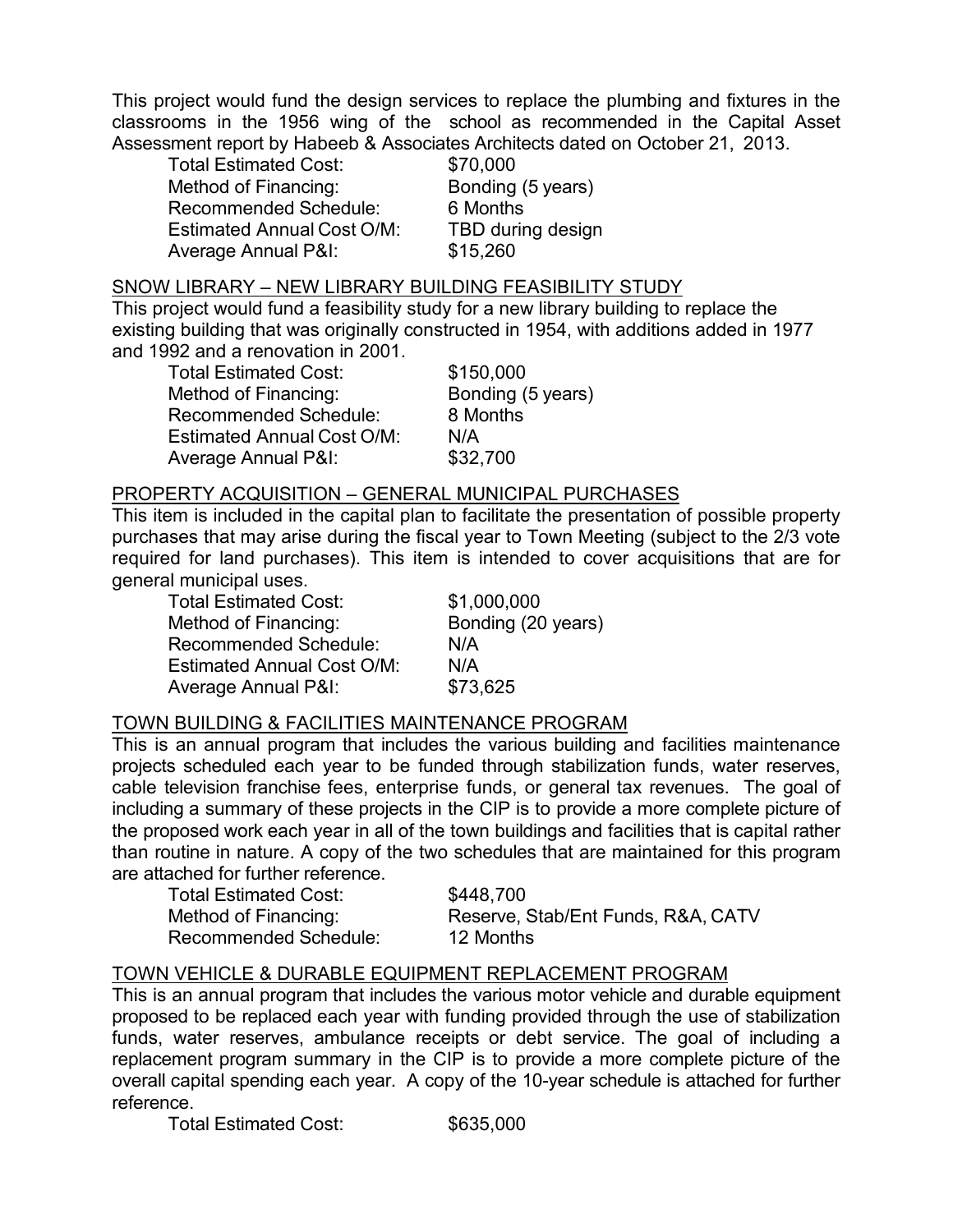Recommended Schedule: 12 Months

Method of Financing: Water Reserves, Stab/Ent. Funds

### FIRE DEPARTMENT AERIAL LADDER TRUCK REPLACEMENT

This item will fund the replacement of the department's current ladder truck which is a 2007 model that has a reach of seventy feet. It is now half-way through it is expected service life. During the past 15 years, the needs of the department and town have changed. Buildings being setback further from roads and risks have changed (i.e., new residential multi-family construction and large single-family homes replacing previous smaller existing homes). A new ladder truck would have a 100-foot reach and provide 30 years of service. The current ladder truck could be sold as it is in good condition. Expected timeline from ordering to delivery is 2 years.

| <b>Total Estimated Cost:</b>      | \$1,600,000        |
|-----------------------------------|--------------------|
| Method of Financing:              | Bonding (10 years) |
| <b>Recommended Schedule:</b>      | 24 months          |
| <b>Estimated Annual Cost O/M:</b> | \$22,000           |
| Average Annual P&I:               | \$190,000          |

#### FIRE DEPARTMENT AMBULANCE REPLACEMENT

This item will fund the replacement of a 2015 International 4400 SBA LP Ambulance.

Total Estimated Cost: \$400,000 Method of Financing: Ambulance Receipts Recommended Schedule: 12 months Estimated Annual Cost O/M: \$5,000

### **FY25 PROJECT DESCRIPTIONS**

### CWRMP IMPLEMENTATION – PLANNING, ENGINEERING & ADAPTIVE MANAGEMENT ACTIVITIES

The Water Quality and Wastewater Planning implementation costs for non-traditional technologies design, demonstration and implementation; wastewater facilities design and construction; technical oversight, project management, and other soft costs have been estimated over the next twenty years (FY22 – FY41). The program components have been identified with estimated costs by fiscal year. The following work is proposed for funding in FY25: Pleasant Bay Watershed – Monument Road. Additional planning work is currently underway for Phase 3 of the traditional sewer collection system and the CIP will be updated for FY25 and FY26 as the work is completed and the full project scope is developed.

| <b>Total Estimated Cost:</b>      | \$5,683,200        |
|-----------------------------------|--------------------|
| Method of Financing:              | Bonding (30 years) |
| <b>Recommended Schedule:</b>      | 12 Months          |
| <b>Estimated Annual Cost O/M:</b> | TBD during design  |
| <b>Average Annual P&amp;I:</b>    | \$189,440          |

# WATER STORAGE TANKS REHABILITATION - ENGINEERING DESIGN SERVICES

This project involves preparation of engineering plans and specifications for the painting and rehabilitation of the Water Department's storage tanks #1 & 2 that were last painted in FY13 and FY14. The painting and rehabilitation are recommended from annual inspection reports from engineering firm Haley and Ward and in Chapter 8 Finished Water Storage of the Department of Environmental Protection Agencies.

Total Estimated Cost: \$215,000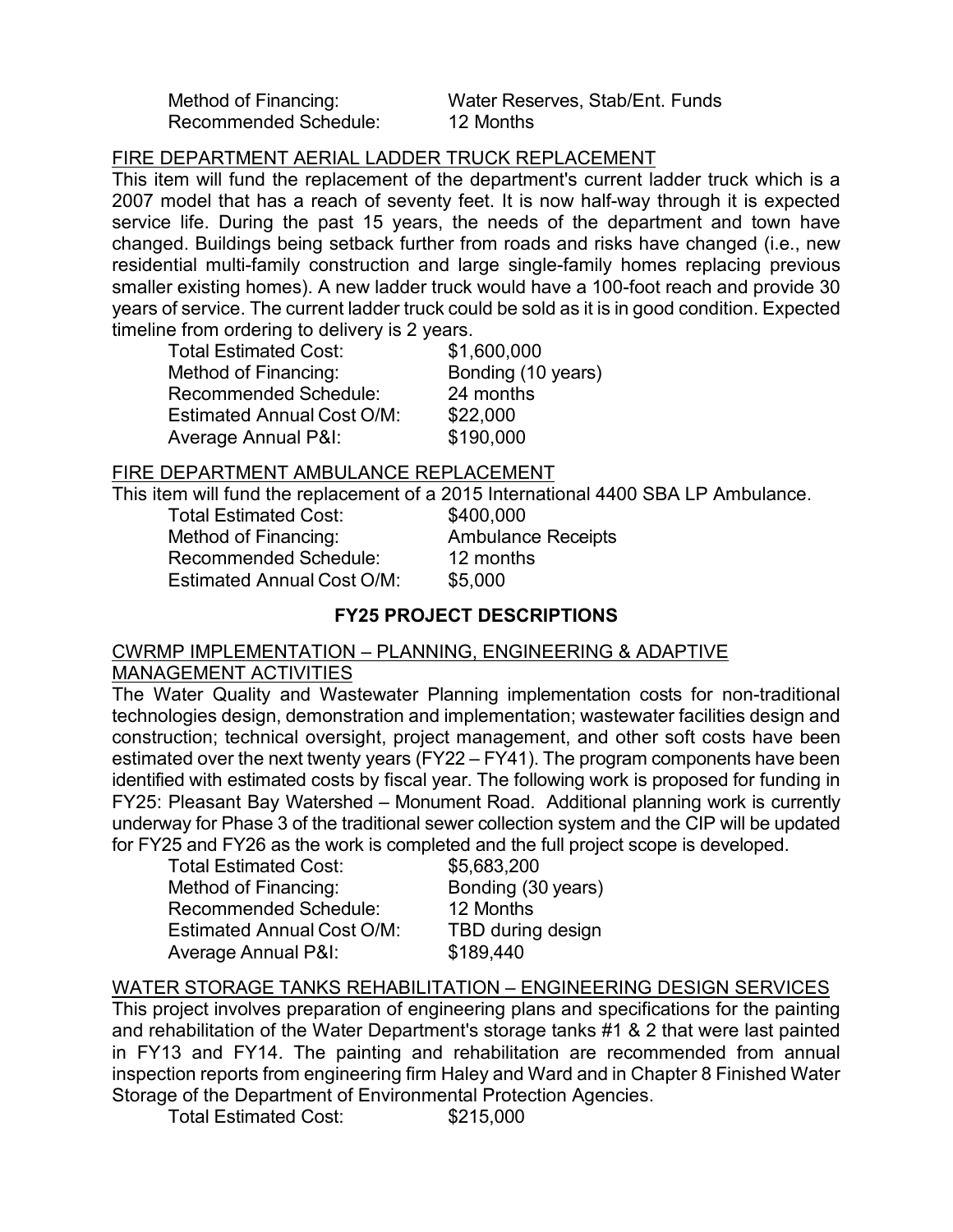Method of Financing: Bonding (10 years) Recommended Schedule: 6 Months Estimated Annual Cost O/M: \$5,000 Average Annual P&I: \$24,016

#### MODULAR BUILDINGS IN NAUSET BEACH PARKING LOT

This project will fund the construction of modular buildings on the backside of the parking lot at Nauset Beach to replace the administration building and bathrooms that are projected to be removed in FY24 due to rising sea level and beach erosion. The proposed modular buildings will include space for Beach Administration and public restrooms and will be portable so that they can be relocated to the Town property at 223 Beach Road in the future.

| <b>Total Estimated Cost:</b>      | \$1,600,000        |
|-----------------------------------|--------------------|
| Method of Financing:              | Bonding (20 years) |
| <b>Recommended Schedule:</b>      | 10 Months          |
| <b>Estimated Annual Cost O/M:</b> | \$4,000            |
| <b>Average Annual P&amp;I:</b>    | \$117,800          |

#### NEW FIRE/RESCUE STATION CONSTRUCTION

This project will fund the construction of the new Fire/Rescue Station based on the final project design.

Total Estimated Cost: TBD Method of Financing: Bonding (20 years) Recommended Schedule: 24 Months Estimated Annual Cost O/M: TBD Average Annual P&I: TBD

# ORLEANS ELEMENTARY – REPLACE CLASSROOM SINKS & RENOVATE

#### RESTROOMS CONSTRUCTION

This project would fund the complete replacement of the plumbing and fixtures in the classrooms in the 1956 wing of the school as recommended in the Capital Asset Assessment report by Habeeb & Associates Architects dated on October 21, 2013.

| <b>Total Estimated Cost:</b>      | \$340,000          |
|-----------------------------------|--------------------|
| Method of Financing:              | Bonding (10 years) |
| <b>Recommended Schedule:</b>      | 6 Months           |
| <b>Estimated Annual Cost O/M:</b> | TBD during design  |
| <b>Average Annual P&amp;I:</b>    | \$37,978           |

### SNOW LIBRARY – NEW LIBRARY BUILDING DESIGN

This project would fund the design of a new library building based on the results of the feasibility study completed in FY23.

| <b>Total Estimated Cost:</b>      | TRD                |
|-----------------------------------|--------------------|
| Method of Financing:              | Bonding (20 years) |
| Recommended Schedule:             | 8 Months           |
| <b>Estimated Annual Cost O/M:</b> | TBD during design  |
| <b>Average Annual P&amp;I:</b>    | TRD                |

### DPW & NATURAL RESOURCES – REPLACE STREET SWEEPER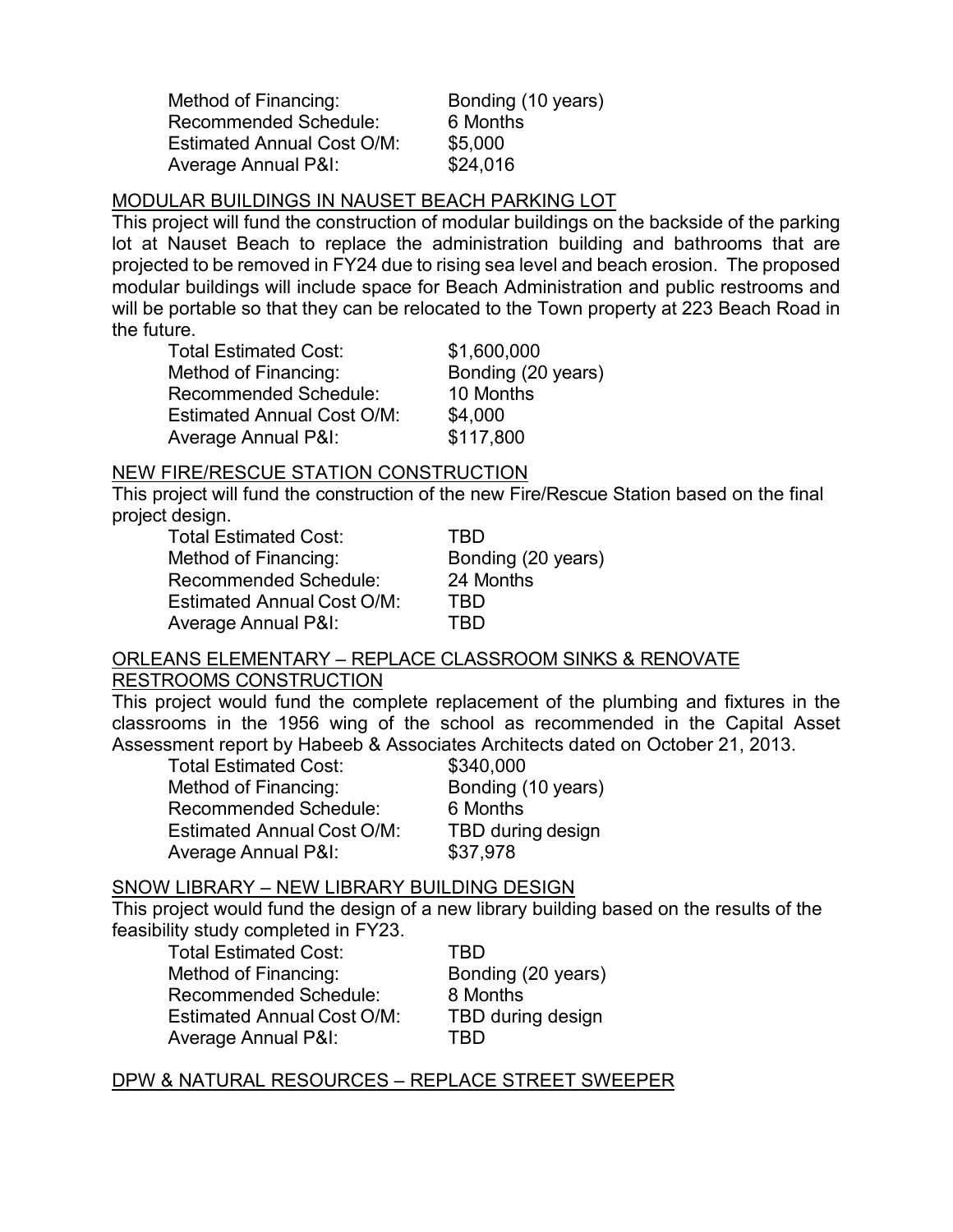This item will replace a regenerative air street sweeper that was purchased in 2013 to clean the 56 miles of public roads twice a year, clean the downtown area on a weekly basis, and clean all town-owned parking lots.

Total Estimated Cost: \$275,000 Method of Financing: Bonding (5 years) Recommended Schedule: 3 Months Estimated Annual Cost O/M: \$5,000 Average Annual P&I: \$59,950

## **FY26 PROJECT DESCRIPTIONS**

### CWRMP IMPLEMENTATION – PLANNING, ENGINEERING & ADAPTIVE MANAGEMENT ACTIVITIES

The Water Quality and Wastewater Planning implementation costs for non-traditional technologies design, demonstration and implementation; wastewater facilities design and construction; technical oversight, project management, and other soft costs have been estimated over the next twenty years (FY22 – FY41). The program components have been identified with estimated costs by fiscal year. The following work is proposed for funding in FY26: Pleasant Bay Watershed Permeable Reactive Barrier – Keziah's Lane. Additional planning work is currently underway for Phase 3 of the traditional sewer collection system and the CIP will be updated for FY26 as the work is completed and the full project scope is developed.

Total Estimated Cost: \$2,184,200 Method of Financing: Bonding (30 years) Recommended Schedule: 12 Months Estimated Annual Cost O/M: TBD during design Average Annual P&I: \$72,807

### WATER STORAGE TANKS – PAINTING AND REHABILITATION

This project involves painting and rehabilitation of the Water Department's storage tanks #1 & 2 that were last painted in FY13 and FY14. The painting and rehabilitation are recommended from annual inspection reports from engineering firm Haley and Ward and in Chapter 8 Finished Water Storage of the Department of Environmental Protection Agencies. The partial rehabilitation of the coating systems of both tanks will extend the timeline for full rehabilitation out to 2042.

Total Estimated Cost: \$850,000 Method of Financing: Bonding (10 years) Recommended Schedule: 6 Months Estimated Annual Cost O/M: \$5,000 Average Annual P&I: \$101,363

### SNOW LIBRARY – NEW LIBRARY BUILDING CONSTRUCTION

This project would fund the construction of a new library building based on the design to be completed in FY25.

Total Estimated Cost: TBD Method of Financing: Bonding (20 years) Recommended Schedule: 18 Months Estimated Annual Cost O/M: TBD during design Average Annual P&I: TBD **FY27 PROJECT DESCRIPTIONS**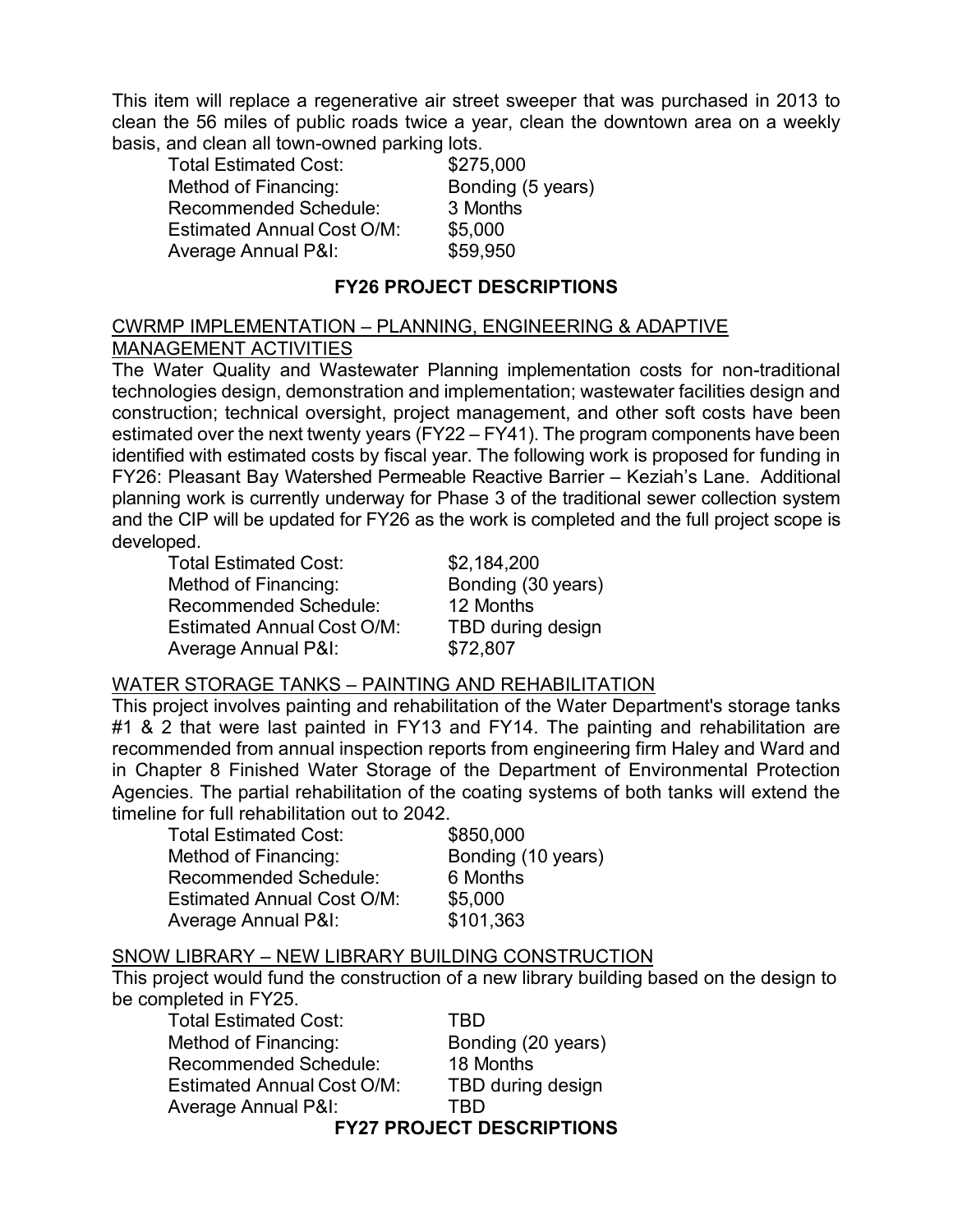### CWRMP IMPLEMENTATION – PLANNING, ENGINEERING & ADAPTIVE MANAGEMENT ACTIVITIES

The Water Quality and Wastewater Planning implementation costs for non-traditional technologies design, demonstration and implementation; wastewater facilities design and construction; technical oversight, project management, and other soft costs have been estimated over the next twenty years (FY22 – FY41). The program components have been identified with estimated costs by fiscal year. The following work is proposed for funding in FY26: Pleasant Bay Watershed Permeable Reactive Barrier–Quanset Road 1, 2, & 3.

Total Estimated Cost: \$3,141,600 Method of Financing: Bonding (30 years) Recommended Schedule: 12 Months Estimated Annual Cost O/M: TBD during design Average Annual P&I: \$104,720

# WATER TREATMENT PLANT ACCESS ROAD IMPROVEMENTS ENGINEERING

Engineering services for specifications and bid documents for improvements to the gravel road from Route 28 to the Water Treatment Facility. Currently heavy rains and winter conditions create unsafe conditions for vendors bringing supplies to the WTP.

Total Estimated Cost: \$75,000 Method of Financing: Bonding (10 years) Recommended Schedule: 6 months Estimated Annual Cost O/M: N/A Average Annual P&I: \$8,378

# FIRE DEPARTMENT AMBULANCE REPLACEMENT

This project will fund the replacement of a 2019 Ford F550 Ambulance.

Total Estimated Cost: \$430,000 Method of Financing: Ambulance Receipts Recommended Schedule: 12 months Estimated Annual Cost O/M: \$5,000

# **FY28 PROJECT DESCRIPTIONS**

### CWRMP IMPLEMENTATION – PLANNING, ENGINEERING & ADAPTIVE MANAGEMENT ACTIVITIES

The Water Quality and Wastewater Planning implementation costs for non-traditional technologies design, demonstration and implementation; wastewater facilities design and construction; technical oversight, project management, and other soft costs have been estimated over the next twenty years (FY22 – FY41). The program components have been identified with estimated costs by fiscal year. The following work is proposed for funding in FY27: Nauset Harbor Watershed Permeable Reactive Barrier – Tonset Road.

| \$13,532,600       |
|--------------------|
| Bonding (30 years) |
| 12 Months          |
| TBD during design  |
| \$451,087          |
|                    |

**ACTION:** Voice voted, motion passes by the simple majority required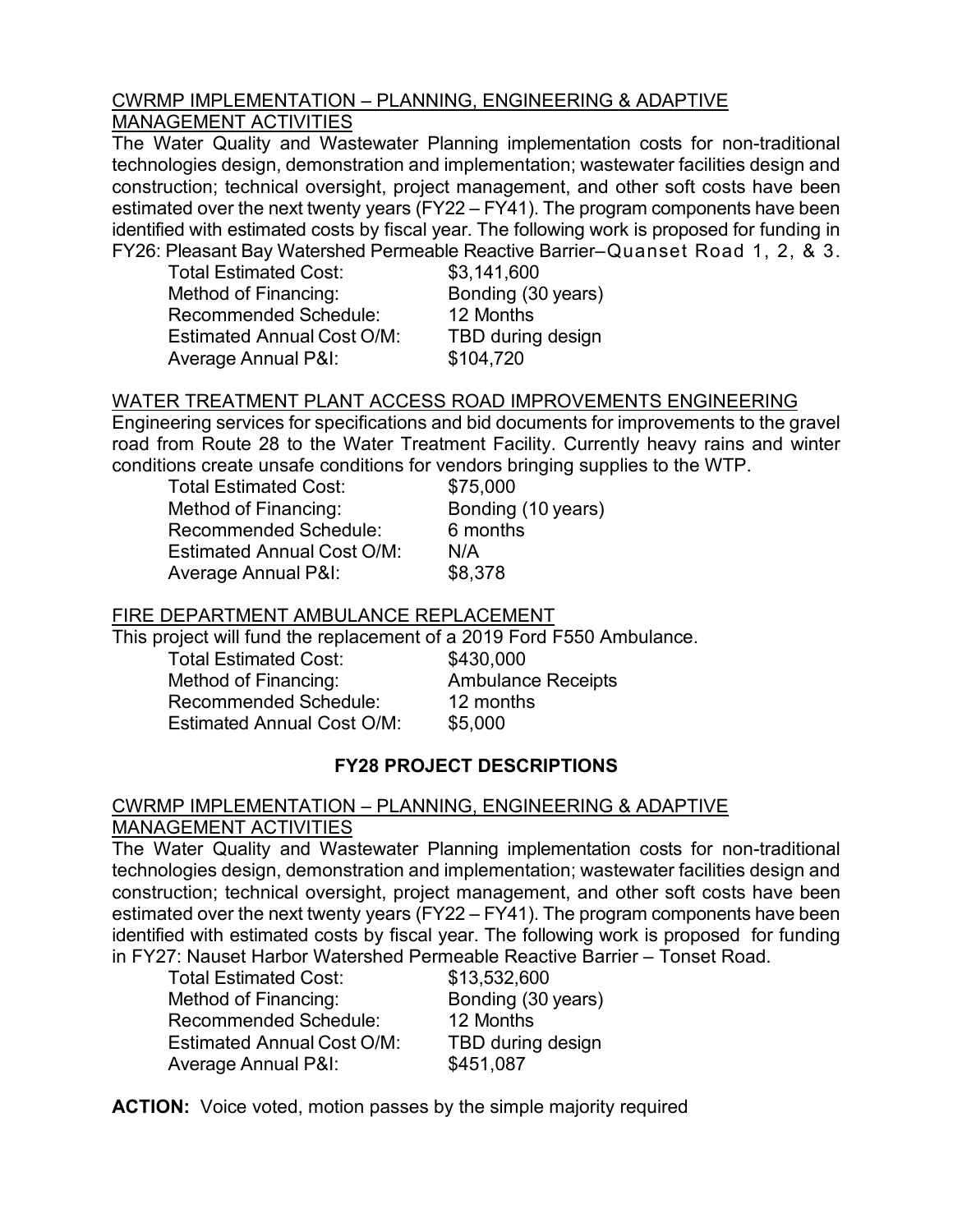## **ARTICLE 15. FUND COMMUNITY PRESERVATION ACT PROGRAM BUDGET**

To see if the Town will vote to act on the report of the Community Preservation Committee on the Fiscal Year 2023 Community Preservation budget and to appropriate or reserve for later appropriation monies from the Community Preservation Fund's Annual Revenues and/or available funds for the payment of debt service, undertaking of Community Preservation projects, the Administrative Expenses of the Community Preservation Committee and all other necessary and proper expenses for FY23, or take any other action relative thereto. (Community Preservation Committee)

(Simple Majority Vote Required)

**MOTION:** I move that this article be accepted and adopted as printed in the warrant and that the sum of One Million Three Hundred and Ninety-Three Thousand One Hundred Eight and 00/100 Dollars (\$1,393,108.00) be transferred from the Community Preservation Fund for the purposes and in the amounts set forth in the article.

| RECOMMENDED AMOUNT AND SOURCE |
|-------------------------------|
|-------------------------------|

|                |                                                            | <b>FY23</b>   | FY23 Est.    | Open    |            |              |
|----------------|------------------------------------------------------------|---------------|--------------|---------|------------|--------------|
|                |                                                            |               | State        | Space   | Unreserved |              |
|                | <b>PURPOSE</b>                                             | <u>Surtax</u> | <b>Share</b> | Reserve | Funds      | <u>Total</u> |
|                | Source of Funds                                            | 1,027,903     | 249,491      | 14,830  | 519,317    | 1,811,541    |
|                | Proposed Appropriations:                                   |               |              |         |            |              |
|                | <b>Existing Debt Service Expenses</b>                      | 416,393       |              |         |            | 416,393      |
| 1              | Affordable Housing Trust Fund                              | 500,000       |              |         |            | 500,000      |
| $\overline{2}$ | Lower Cape Housing Institute                               | 7,500         |              |         |            | 7,500        |
| 3              | <b>Cedar Pond Parcels</b>                                  | 10,000        |              |         |            | 10,000       |
| 4              | <b>Putnam Farm Restoration</b>                             | 71,250        |              |         |            | 71,250       |
| 5              | <b>CHO Historic Collections</b>                            | 22,760        | 33,240       |         |            | 56,000       |
| 6              | Historic Comm. Documentation                               |               | 11,000       |         |            | 11,000       |
| $\overline{7}$ | Historic Comm. Survey Plan                                 |               | 7,500        |         |            | 7,500        |
| 8              | Odd Fellows 132 Roof<br>Restoration                        |               | 3,320        |         |            | 3,320        |
| 9              | Fed. Church<br>Steeple/Weathervane Restoration             |               | 13,475       |         |            | 13,475       |
| 10             | <b>French Cable Museum</b><br>Restoration Wiring, Windows, |               |              |         |            |              |
|                | Archiving                                                  |               | 35,670       |         |            | 35,670       |
| 11             | Bike Path to Overland Way                                  |               | 105,000      |         |            | 105,000      |
| 12             | Eldredge Rec Master Plan/Design                            |               | 40,286       |         | 11,714     | 52,000       |
| 13             | <b>Hardwired Safety Crossing</b>                           |               |              |         | 55,000     | 55,000       |
| 14             | COA/Sr Cent Walkway Rehabil.                               |               |              |         | 24,000     | 24,000       |
|                | Committee Expenses/Admin.                                  |               |              |         | 25,000     | 25,000       |
|                |                                                            |               |              |         |            |              |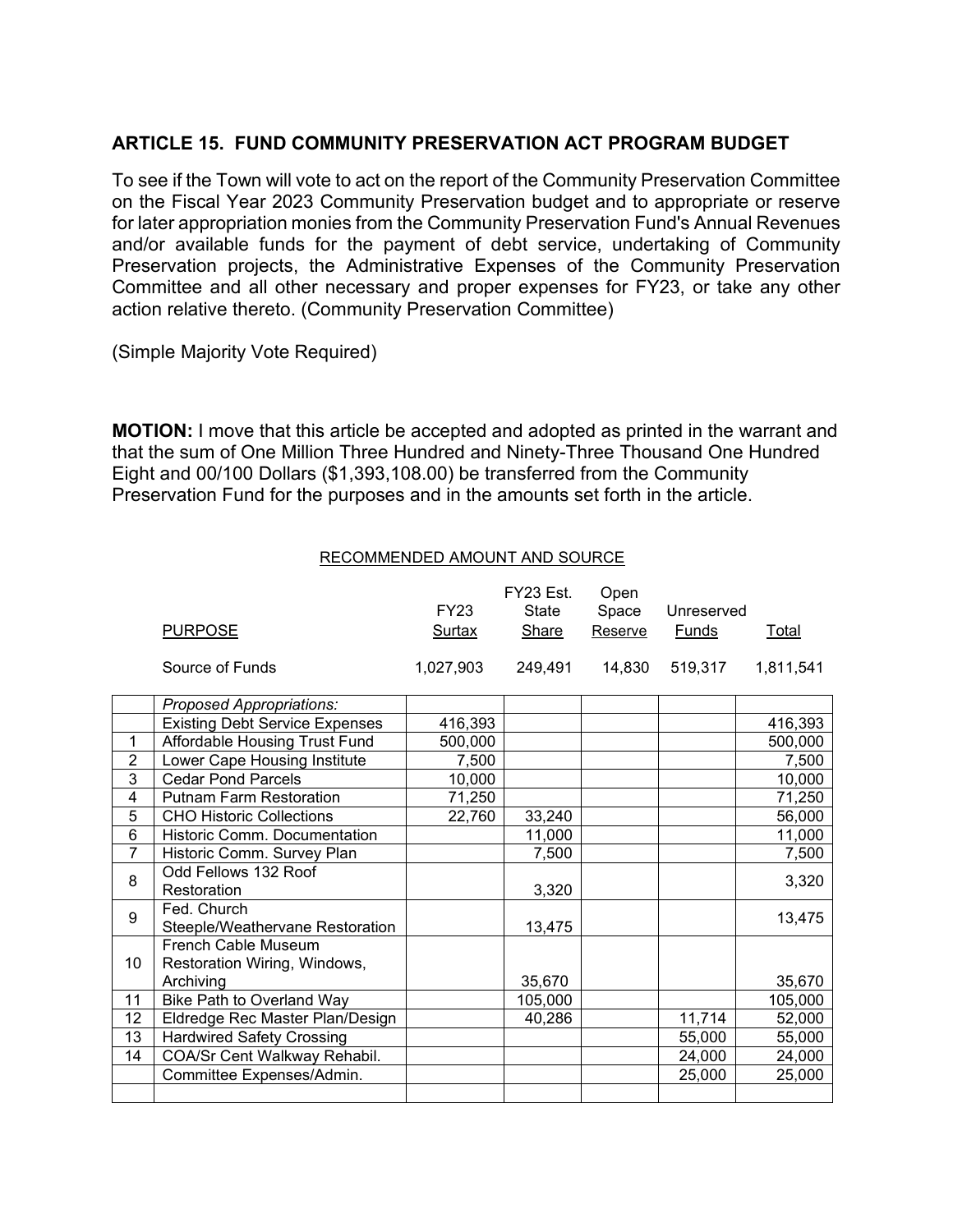| <b>Grand Total</b>   | 1,027,903 | 249,491 | 0 I    | 115,714 | 1,393,108 |
|----------------------|-----------|---------|--------|---------|-----------|
|                      |           |         |        |         |           |
| EST END FUND BALANCE |           |         | 14,830 | 403,603 | 418,433   |

**Project descriptions for CPA budget article:**

# **Project 1: Affordable Housing Trust Board general funding**

## **Type: Community Housing**

# **Applicant: Affordable Housing Trust Board**

# **Amount: \$500,000**

This grant will support Orleans Affordable Housing Trust Board for the creation and preservation of affordable and community housing.

# **Project 2: Cape Housing Institute Municipal Officials Training**

**Type: Community Housing** 

# **Applicant: Community Development Partnership**

**Amount: \$7,500** 

This grant will help fund the Lower Cape Housing Institute to equip local officials with the knowledge and skills needed to support the creation of affordable housing.

# **Project 3: Open Space Cedar Pond Parcels**

**Type: Open Space** 

# **Applicant: Orleans Open Space Committee**

**Amount: \$10,000** 

This grant will be used to acquire two unbuildable lots on Cedar Pond Rd to help preserve the resilience, environmental and recreational values of the area.

# **Project 4: Putnam Farm Restoration**

# **Type: Open Space/Recreation**

# **Applicant: Conservation Committee**

**Amount: \$71,250** 

This grant will be used to improve the infrastructure at Putnam Farm to better support passive recreation and optimize this conservation land for outdoor use.

# **Project 5: CHO Historic Collections Project**

**Type: Historic Resources**

**Applicant: CHO** Amount:

This grant will be used to preserve and document 6000 historical items in the collection.

**Project 6: Historic Commission – Historic District Documentation**

**Type: Historic Resources** 

# **Applicant: Historical Commission**

# **Amount: \$11,000**

This grant will fund photography and updated documentation of properties in the proposed Main Street historic district.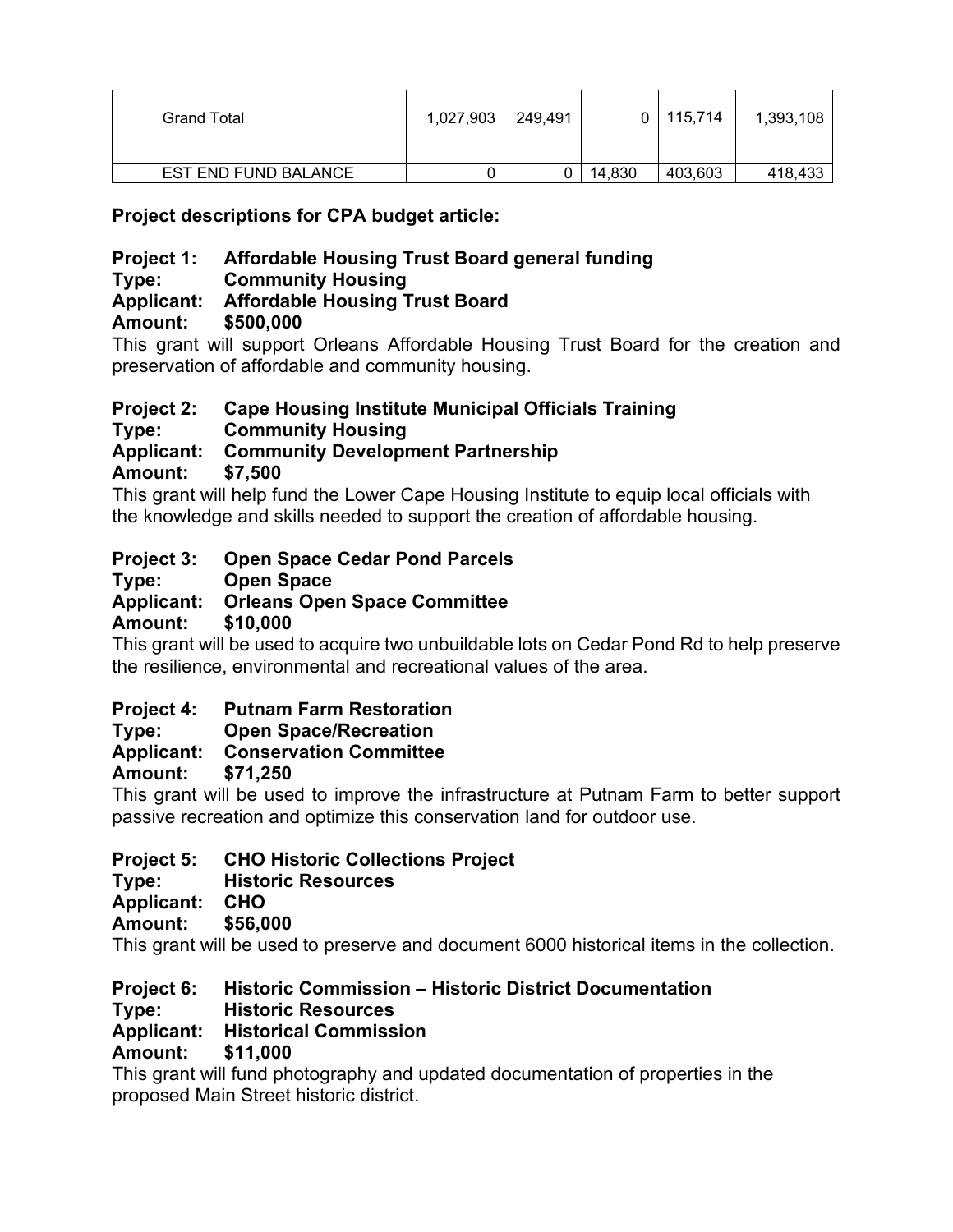# **Project 7: Historic Survey Plan**

**Type: Historic Resources** 

# **Applicant: Historical Commission**

**Amount: \$7,500** 

This grant will allow the Historical Commission to update the 1970 Historic Properties Survey to be filed with the Mass. Historical Commission.

# **Project 8: Northwest Schoolhouse Roof**

**Type: Historic Resources** 

**Applicant: Odd Fellows 132**

**Amount: \$3,320**

This grant enables the roof preservation at the historic schoolhouse to be completed after a Covid-related delay resulted in increased costs of building materials.

# **Project 9: Federated Church Historic Weathervane/Steeple Renovation**

**Type: Historic Resources** 

**Applicant: Federated Church**

**Amount: \$13,475**

This grant covers the cost of repairs to the steeple and copper weathervane atop the Federated Church in East Orleans, dating to 1829, and listed in the Massachusetts Historic Commission and Orleans Historic Commission.

# **Project 10: French Cable Museum – Remediate Wiring, Restore Windows, and Archive Historic Material from 1880 to 1959.**

**Type: Historic Resources** 

# **Applicant: French Cable Station Museum**

# **Amount: \$35,670**

This grant helps remediate or restore the wiring and twenty-two windows while retaining the historic integrity of the 1891 building. The grant will also help to preserve historic material from the early years of the station.

**Project 11: Shared Use Path to Overland Way**

**Type: Recreation** 

**Applicant: Bike & Pedestrian Committee**

**Amount: \$105,000**

This grant will fund the development of a shared-use accessway for residents of the area of Orleans located near Bakers Pond and Overland Way to safely reach recreational opportunities in Orleans.

### **Project 12: Recreation Master Plan/Design Services for Eldredge Park Region Type: Recreation**

# **Applicant: Orleans Recreation Advisory**

**Amount: \$52,000**

This grant will support the creation of a Master Plan/Design Service for three properties on Eldredge Park Way: Orleans Elementary School, Nauset Regional Middle School and Eldredge Park Way to form a public recreational hub for people of all ages and interests.

# **Project 13: Hardwired Safety Signal**

**Type: Recreation**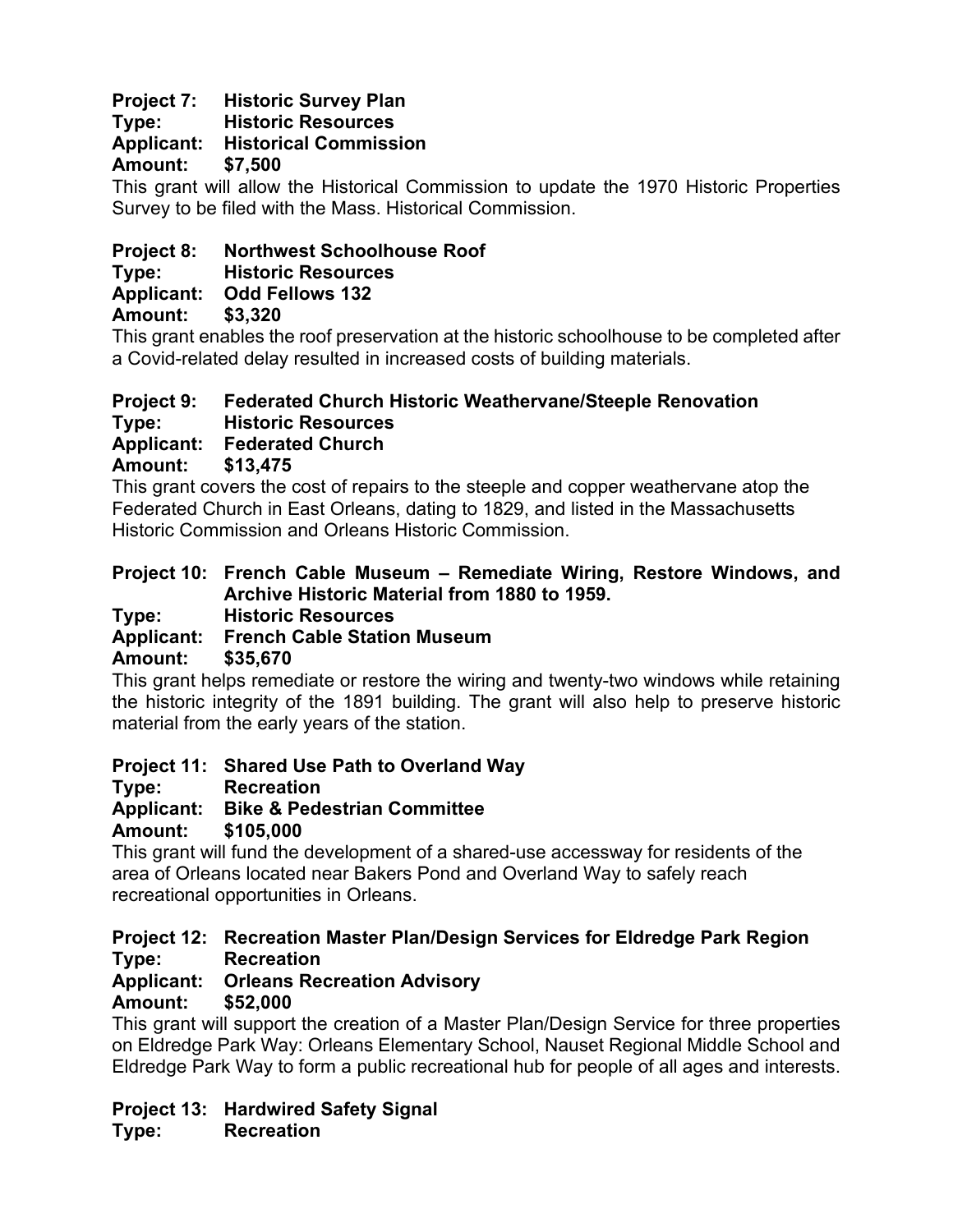## **Applicant: Bike & Pedestrian Committee/Traffic & Safety Committee Amount: \$55,000**

This grant will help improve safety at the busy intersection of Old Colony Way, Main Street, and the Rail Trail with hardwired crossing signals for pedestrians and cyclists.

### **Project 14: Senior Center Garden Walkway Rehabilitation**

#### **Type: Recreation**

**Applicant: Council on Aging** 

#### **Amount: \$24,000**

This grant will help fund the restoration of the outdoor walkway at the Senior Center with safer pathways, edging and low maintenance plantings.

### **Committee Expenses: \$25,000**

The Community Preservation Act permits the Committee to allocate up to 5 per cent of annual revenues (surtax and state share) for operating administrative expenses. However, the CPC is recommending that only \$25,000 be used for regular expenses including legal consultation, administrative assistance, maintaining records and, if funding permits, additional studies directed toward realizing the Town's possibilities in the areas of recreation, open space, community housing and historic resources. Any and all unused funds at the end of the fiscal year revert to the fund balance for future projects.

**ACTION:** Voice voted, motion carries unanimously

# **ARTICLE 16. FUND HOUSING ASSISTANCE CORPORATION – 107 MAIN STREET**

To see if the Town will vote to raise and appropriate, borrow and/or transfer the sum of One Million Dollars and 00/100 Dollars (\$1,000,000.00), or any other sum, under G. L. Chapter 44B (the Community Preservation Fund) or any other enabling authority for the purpose of creating and supporting community housing at 107 Main Street, Orleans, and further to authorize the Select Board and/or the Town Administrator to apply for and accept gifts and/or grants in any way connected with the scope of this undertaking, and to execute any and all instruments as may be necessary or appropriate to effectuate the foregoing acquiring, creating, and/or supporting of said community housing for the purposes set forth herein or to take any other action relative thereto. (Community Preservation Committee)

#### (2/3 Vote Required) **MOTION:**

I move that the article be accepted and adopted as printed in the warrant and that the sum of One Million and 00/100 Dollars (\$1,000,000.00), be appropriated for this purpose and for costs incidental and related thereto, and that the Treasurer, with approval of the Select Board, is authorized to borrow the sum of One Million and 00/100 Dollars (\$1,000,000.00) pursuant to G. L. c. 44B sec. 11, G. L. 44 and/or any other enabling authority for a term of no less than 20 years, and to issue bonds or notes of the town therefore; while any debt issued hereunder is a general obligation of the Town, it is the Town's intent that the amounts required to pay the principal and interest on the borrowing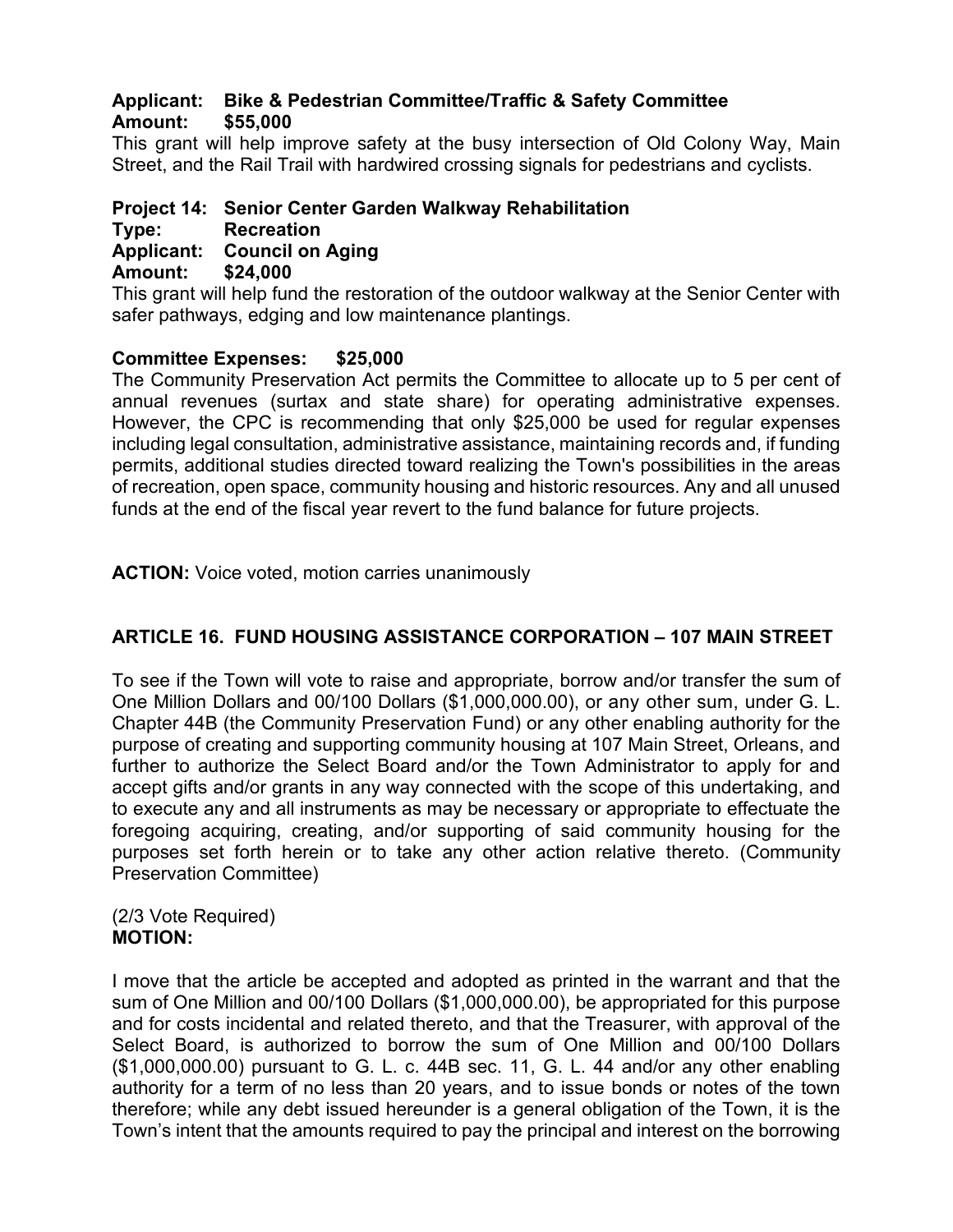authorized by this vote shall, in the first instance, be transferred from Community Preservation Act funds.

**ACTION:** Counted vote, 328 in favor, 102 opposed, motion passes by the necessary 2/3 majority

### **ARTICLE 17. FUND COMPREHENSIVE WATER RESOURCES MANAGEMENT PLAN - FRESH & SALTWATER PONDS ADAPTIVE MANAGEMENT**

To see if the Town will vote to raise and appropriate and/or transfer from available funds the sum of Ninety Six Thousand Seven Hundred and 00/100 Dollars (\$96,700.00), or any other sum, for the purpose of funding on-going studies of non-traditional technologies, adaptive management and remediation activities related to improving water quality in our marine and freshwater ponds, including all expenses incidental and related thereto; and further authorize the Select Board and/or Town Administrator to apply for and accept any Federal, State, County or other funds that may be available for this purpose and to enter into Intermunicipal Agreements for acceptance of any such grants or funds which shall be used to offset the total appropriation authorized herein, or to take any other action relative thereto. (Select Board)

(Simple Majority Vote Required)

**MOTION:** I move that this article be accepted and adopted as printed in the warrant and that the sum of Ninety-Six Thousand Seven Hundred and 00/100 Dollars (\$96,700.00), be raised and appropriated for this purpose.

**ACTION:** Voice voted, motion passes unanimously

# **ARTICLE 18. ADOPT SEWER ASSESSMENT GENERAL BYLAW**

To see if the Town will vote to adopt Chapter 6, Sewer Assessment, as follows:

**A. General**

The Town of Orleans ("Town"), acting through its Board of Water and Sewer Commissioners ("Commission") and as approved by the Select Board shall assess twenty (20) percent of the cost of the wastewater treatment facility, effluent disposal, wastewater collection system and pumping stations upon those properties that benefit from the project. In assessing twenty (20) percent of the costs for the wastewater treatment facility, effluent disposal, wastewater collection system and pumping stations, the Town shall determine what portion of such costs shall be assessed as betterment assessment and what portion shall be assessed as a privilege fee.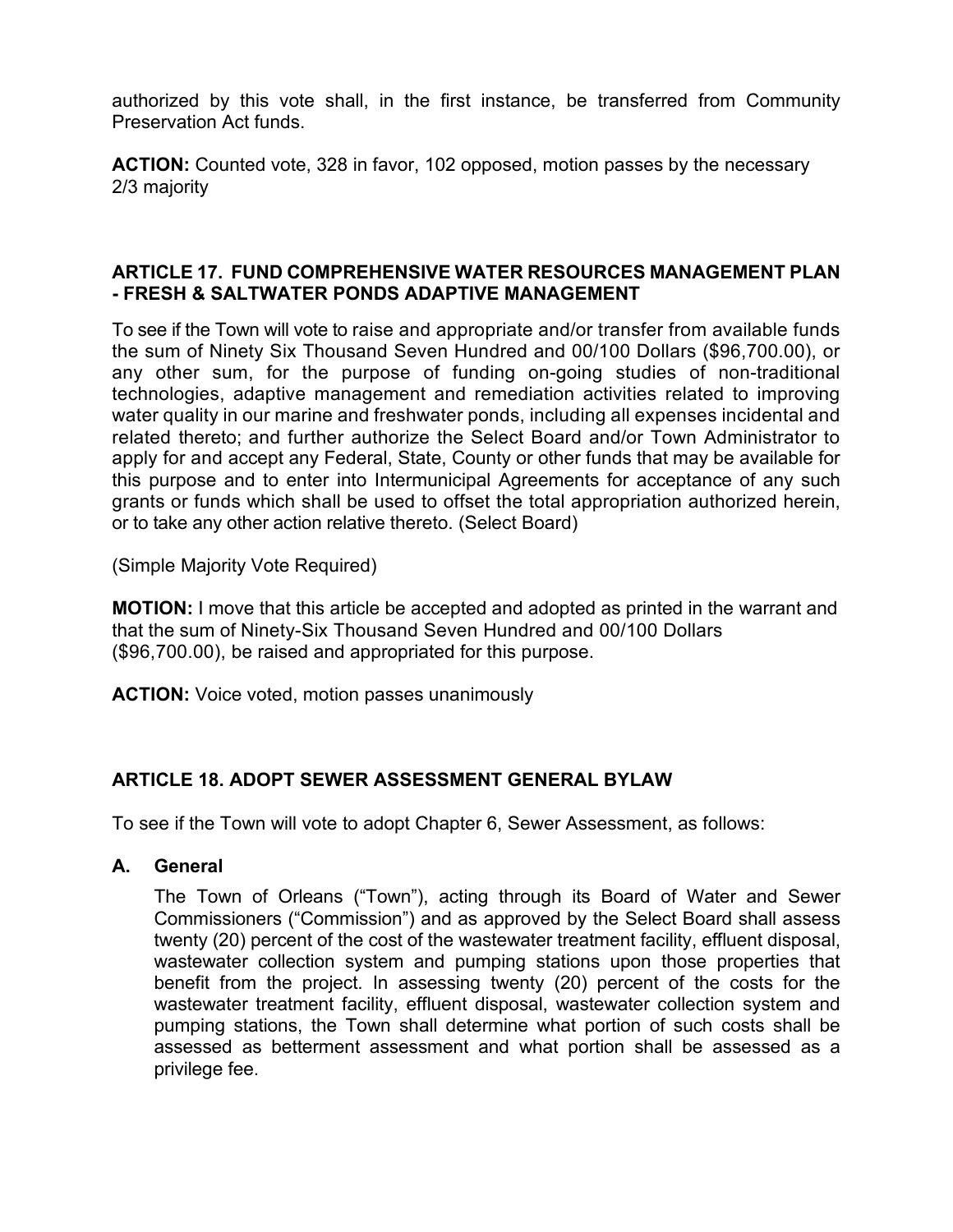Eighty (80) percent of the costs of the wastewater treatment facility, effluent disposal, wastewater collection system and pumping stations, and one hundred (100) percent of the cost of non-traditional technologies shall be paid by property taxes.

Property owners which abut the wastewater system are responsible for one hundred (100) percent of the cost to connect to the Town's wastewater system. Refer to the Sewer Use Rules and Regulations, as may be amended from time to time, for additional information and requirements.

### **B. Statutory authority**

The authority to assess betterments, as well as the permitted methodologies for doing so, are described in MGL c. 80, Betterments, and MGL c. 83 Sewers, Drains and Sidewalks, and any other enabling legislation. See also the Orleans Town Charter Chapter 6, Section 6-8-3.

### **C. Assessment based on uniform unit method**

- 1. The Commission in assessing betterment assessments shall assess the owners of land abutting a public sewer in each phase on construction for which public sewer is installed by the Town by a rate based upon the uniform unit method. Sewer assessments shall be determined utilizing sewer unit values.
- 2. A single Sewer Unit shall be equal to the residential water usage for the residential properties abutting the wastewater system in each phase as defined in the Sewer Use Rules and Regulations, as amended.

### **D. Sewer unit calculation**

- 1. The Commission shall assess sewer betterments based upon water usage. An average daily water usage for each phase of sewer construction for the residential properties shall be calculated based upon the prior three (3) year average ending with the most recent billed water cycle immediately preceding the date of the project's substantial completion.
- 2. Residential and Non-Residential properties shall be assigned a sewer unit(s) based on their daily water usage relative to the average of residential uses, provided that the number of sewer units for any residential or non-residential property shall not be less than one (1) sewer unit.
- 3. Properties abutting a sewered street shall be assessed by a rate proportional to the value assigned to the sewer unit(s) at the time of the assessment.
- 4. Residential undeveloped properties. Sewer units shall be calculated on the basis of the highest and best use permitted as a right of the zoning then in effect. Potential single family, multi-family, and other similar uses shall be converted into sewer units on the basis of residential equivalents. Refer to Paragraph H.4 for volume calculation.
- 5. Non-residential, undeveloped properties. Sewer units shall be calculated on the basis of the highest and best use permitted as a right of the zoning then in effect. Potential non-residential, commercial, industrial, semipublic and other similar uses shall be converted into sewer units on the basis of residential equivalents. Refer to Paragraph H.4 for volume calculation.
- 6. If a property abuts a private or unaccepted way within which a public sewer has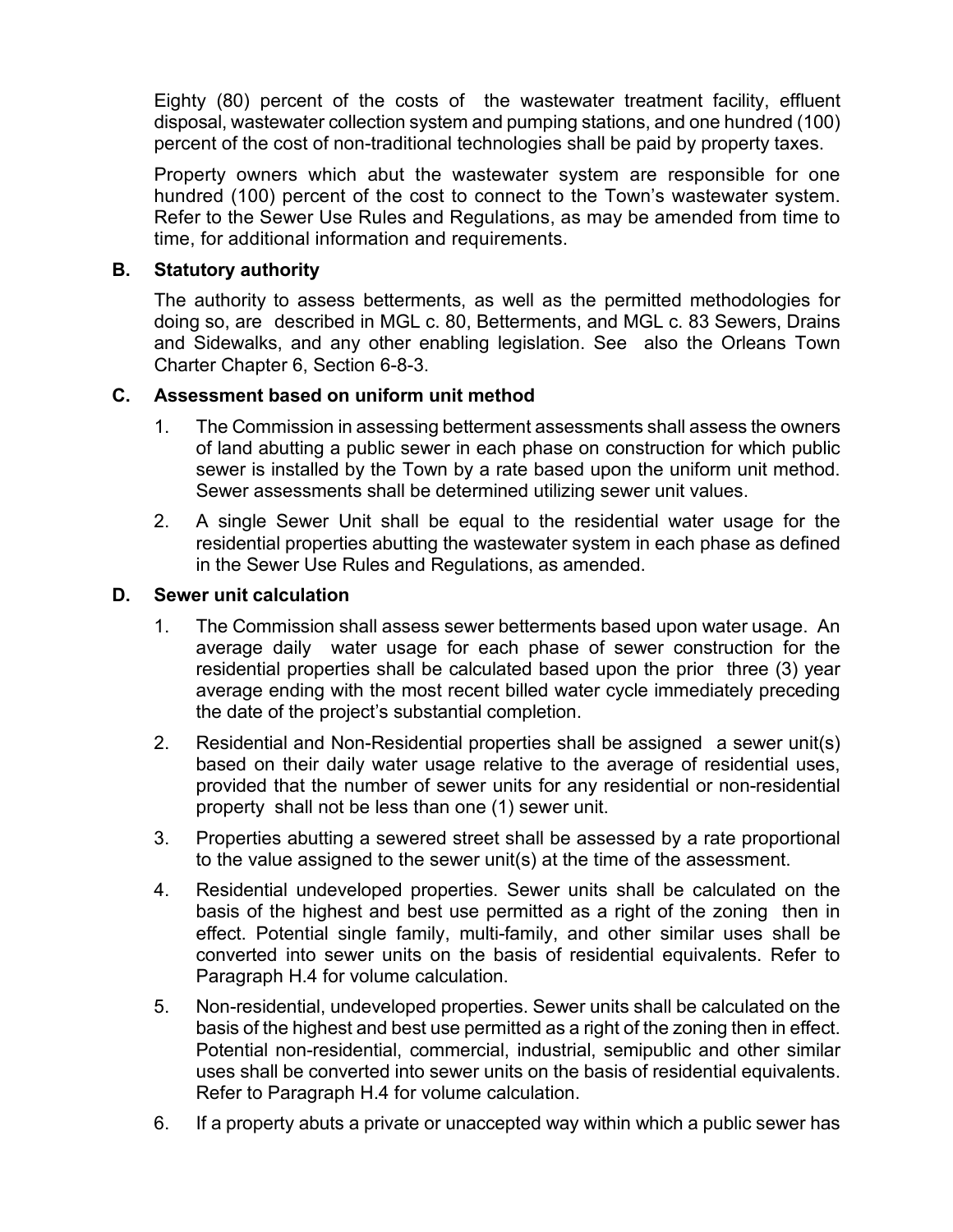been installed, the Board shall assess the betterment assessment against said property.

## **E. Method of assessing betterments; order of assessment**

The Commission shall levy, by preparing an order of assessment, assessments against all properties abutting a sewered street. In the order of assessment, the Town shall designate the owner of each parcel, as of the preceding January 1, as liable to assessment under the provisions of the General Laws.

### **F. Time of assessment**

The time of assessment for lands abutting the sewered street shall be in accordance with the provisions of M.G.L. c. 80, §1.

### **G. Betterment payment**

- 1. General. Except as herein provided, the provisions of the General Laws relative to the assessments, apportionment, division, reassessment, abatement and collection of sewer assessments, to liens therefore and to interest thereon, shall apply to assessments made under this article, and the Tax Assessor and Town Treasurer/Collector shall have all the powers conveyed by the General Laws.
- 2. Betterment Payment Options
	- a. Lump-sum betterment. The lump sum betterment payment for an assessed property shall be equivalent to the product of the total number of sewer units designated upon said property and the appropriated value for one sewer unit at the time of assessment.
	- b. Apportionment of betterment payment. Property owners shall have the option to finance betterment payments through apportionment for up to thirty (30) years. The interest rate charged by the Town shall be two (2) percent greater than the project bond interest rate being paid by the Town for the construction of the wastewater system project.

# **H. Sewer privilege fees**

- 1. For the purpose of the Sewer Assessment Bylaw, a privilege fee shall be equivalent to one hundred (100) percent, adjusted by the Consumer Price Index (Engineering News Record Index) at the time of the assessment, of the calculated betterment assessment value pertinent to each property as determined under Section D. of this Sewer Assessment Bylaw. Sewer privilege fees shall be levied at the time of connection to the public sewer system. Property owner options for payment of said fees shall be per Section G. of this Sewer Assessment Bylaw.
- 2. For those properties not abutting the sewer line, but tying into the system at a future date, the time of assessment of privilege fee shall be the date upon which that property owner applies to connect into the sewer system. Payment shall be made prior to the issuance of approval by the Board of Water and Sewer Commissioners of the Town or authorized representative.
- 3. Private sewer extension. If a developer or a person other than the Town, or duly authorized representative of same, constructs a sewer extension to the Town's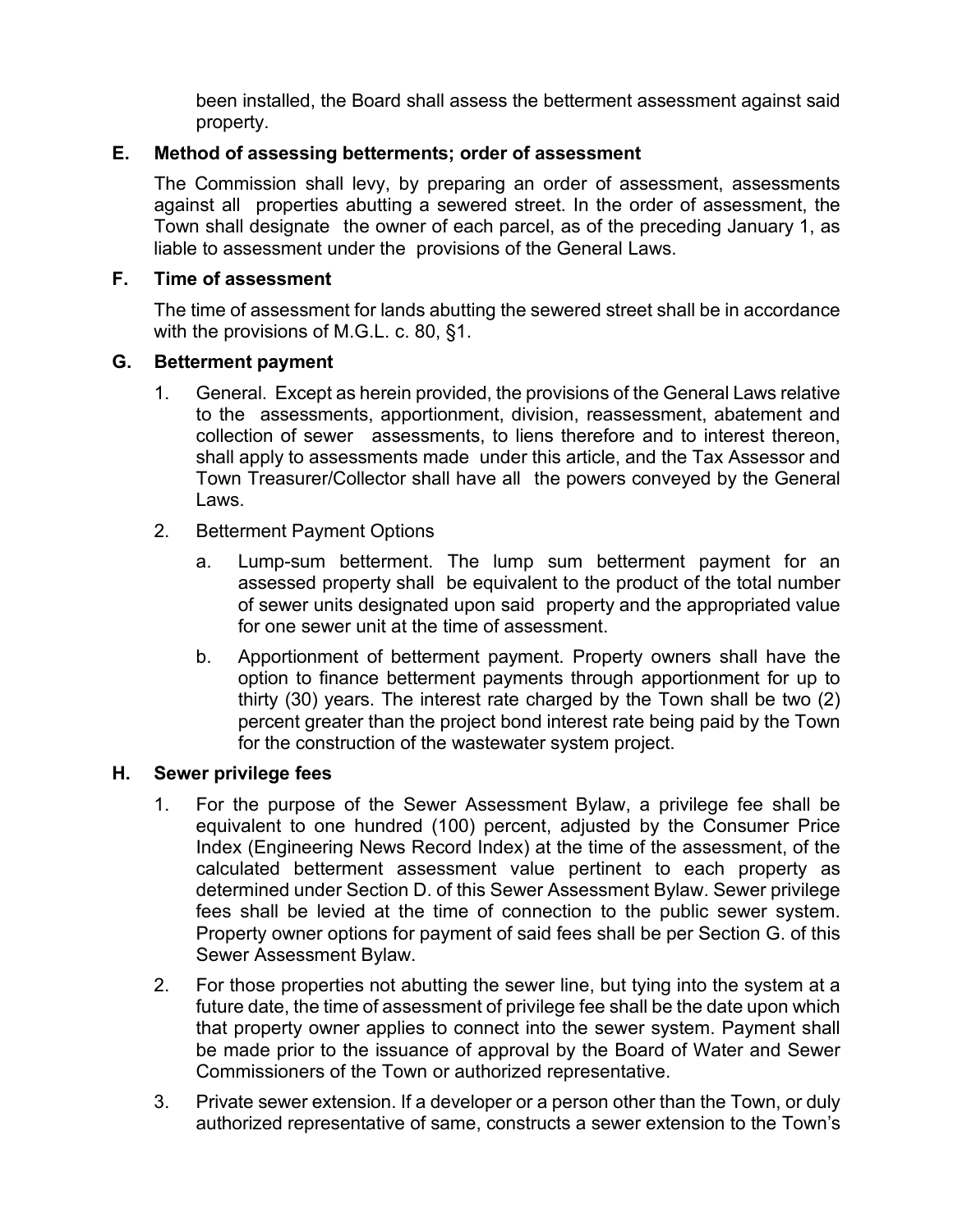wastewater system, the Town shall assess a sewer privilege fee in lieu of betterment assessment against each property tying into said sewer extension. The time of assessment of privilege fee shall be the date upon which the developer or person applies to connect into the sewer system. Payment shall be made prior to the issuance of approval by the Board of Water and Sewer Commissioners of the Town or authorized representative.

- 4. Calculation of wastewater flows shall be based on one of the following as approved by the Commission:
	- a. Documented facilities with at least two (2) years of water use data in Orleans;
	- b. Documented similar facilities with at least two (2) years of water use data; or
	- c. Sixty (60) percent of 310 CMR 15 The State Environmental Code, Title 5: Standard Requirements for the Siting, Construction, Inspection, Upgrade and Expansion of On-Site Sewage Treatment and Disposal Systems and for the Transport and Disposal of Septage.
- 5. In addition, the developer and/or property owners connecting to private sewer extensions shall bear the burden of all costs, including engineering, survey and design, construction, land acquisition and legal services, related to the following:
	- a. Preparation of design plans and specifications for the private sewer extensions to be accepted as part of the Town's wastewater system, shall be prepared by a Civil or Environmental professional engineer registered in the Commonwealth of Massachusetts. The design plans and specifications shall be in accordance with the Town's Sewer Use Rules and Regulations, as amended.
	- b. Application fees for a building sewer installation permit shall be in accordance with the Town's Sewer Use Rules and Regulations, as amended.
	- c. Inspection fees related to the installation of the private sewer extension tying into the Town's wastewater system shall be in accordance with the Town's Sewer Use Rules and Regulations, as amended.
- 6. Costs associated with the design and construction of a private sewer extension shall be considered separate to the sewer privilege fee. Payments or method of payment related to these costs shall not be reflected within the sewer privilege fee.

# **I. Compensatory Sewer privilege fees**

- 1. Undeveloped Property. In the situation where a betterment has been assessed to an undeveloped property based upon the number of sewer units required by Section D., paragraph 4 and paragraph 5 of this Sewer Assessment Bylaw and said property is ultimately developed to accommodate a number of sewer units in excess of the number used for determining the betterment assessment, the Town shall assess a compensatory sewer privilege fee.
- 2. Developed Property. In the situation where a betterment has been assessed to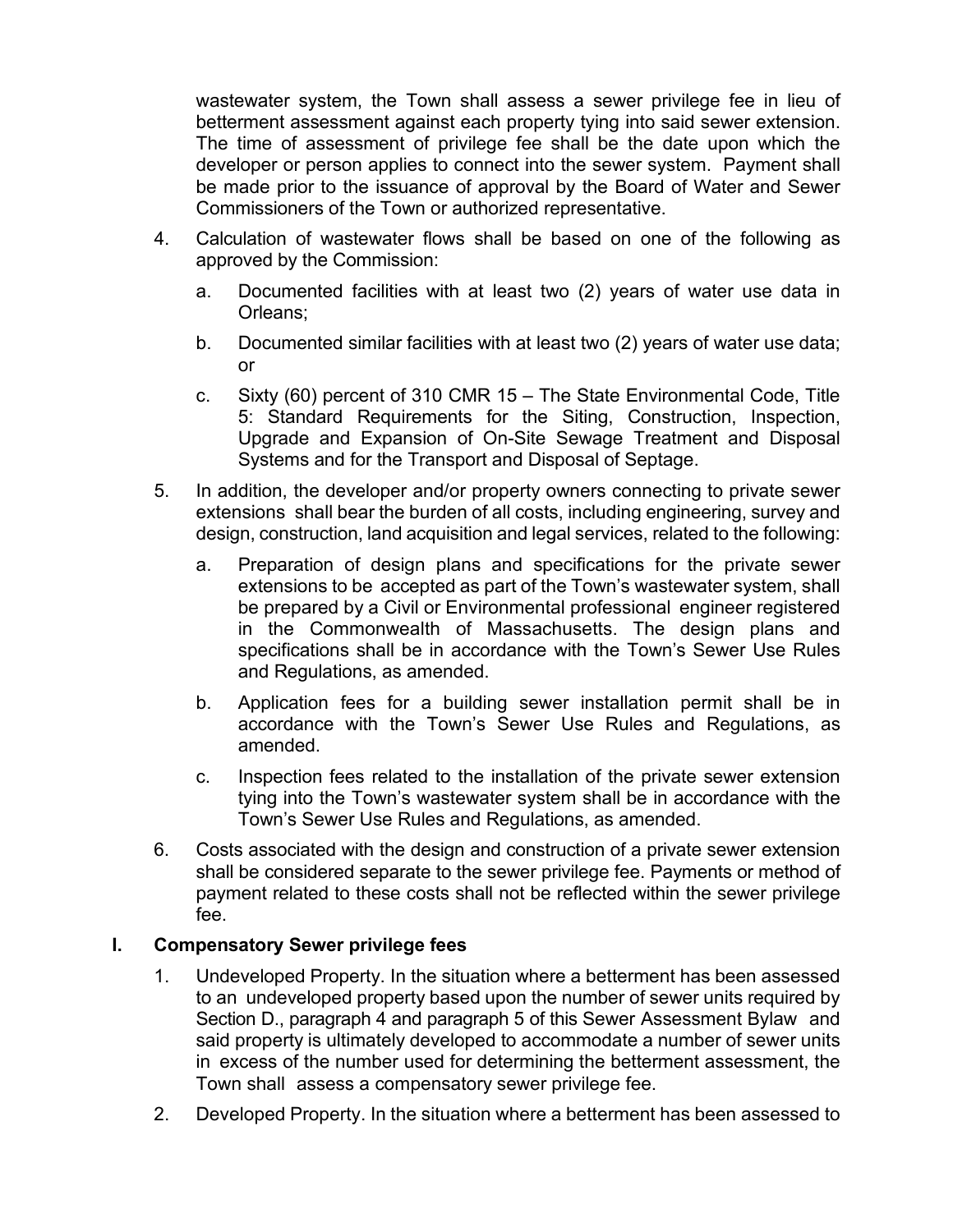a developed property based upon the number of sewer units required by this Sewer Assessment Bylaw, and the usage of said property is changed or increased, which results in a number of sewer units in excess of the number used for determining the betterment assessment, the Town shall assess a compensatory sewer privilege fee.

- 3. The compensatory sewer privilege fee shall be equivalent to that sum of money that would have been charged, as a betterment assessment upon the property at the time of the original assessment and adjusted by the Consumer Price Index (Engineering News Record Index) at the time of the assessment, under the conditions to which they have changed or increased, less than the amount of the original assessment. The time of assessment of the compensatory sewer privilege fee shall be the date upon which the developer or person applies to connect into the sewer system. Payment shall be made prior to the issuance of approval by the Board of Water and Sewer Commissioners of the Town or its authorized representative.
- 4. All rules and regulations governing the payment and method of payment related to betterment assessments, as designated in this Sewer Assessment Bylaw, and the Town's Sewer Use Rules and Regulations, as amended, shall apply.
- 5. The Commission is authorized to take any other action necessary or appropriate to accomplish the establishment and recovery of such betterment assessments.

### **J. Regulations**

The Commission is authorized to promulgate regulations to carry out the purpose and intent of this Sewer Assessment Bylaw.

### **K. Sewer connection costs**

All costs of connecting individual properties to the Town's wastewater system shall be at the sole cost and expense of the property owner. See also the provisions of Paragraph A above.

### **L. Hardship**

Hardships shall be applied for and approved in accordance with the applicable statutory real estate property tax exemptions.

### **M. Appeals**

Property owners may appeal to the Commission for exemption from, modification of, or reconsideration of any decision pertaining to this Sewer Assessment Bylaw.

Petition for abatement; filing, etc. shall be made in accordance with MGL Chapter 80, Section 5 and the Town's Sewer Use Rules and Regulations, as amended.

The Commission shall render a decision within seventy (70) days of receipt of the appeal, unless continued by the Commission. If no decision is rendered, then the appeal is approved.

### **N. Severability**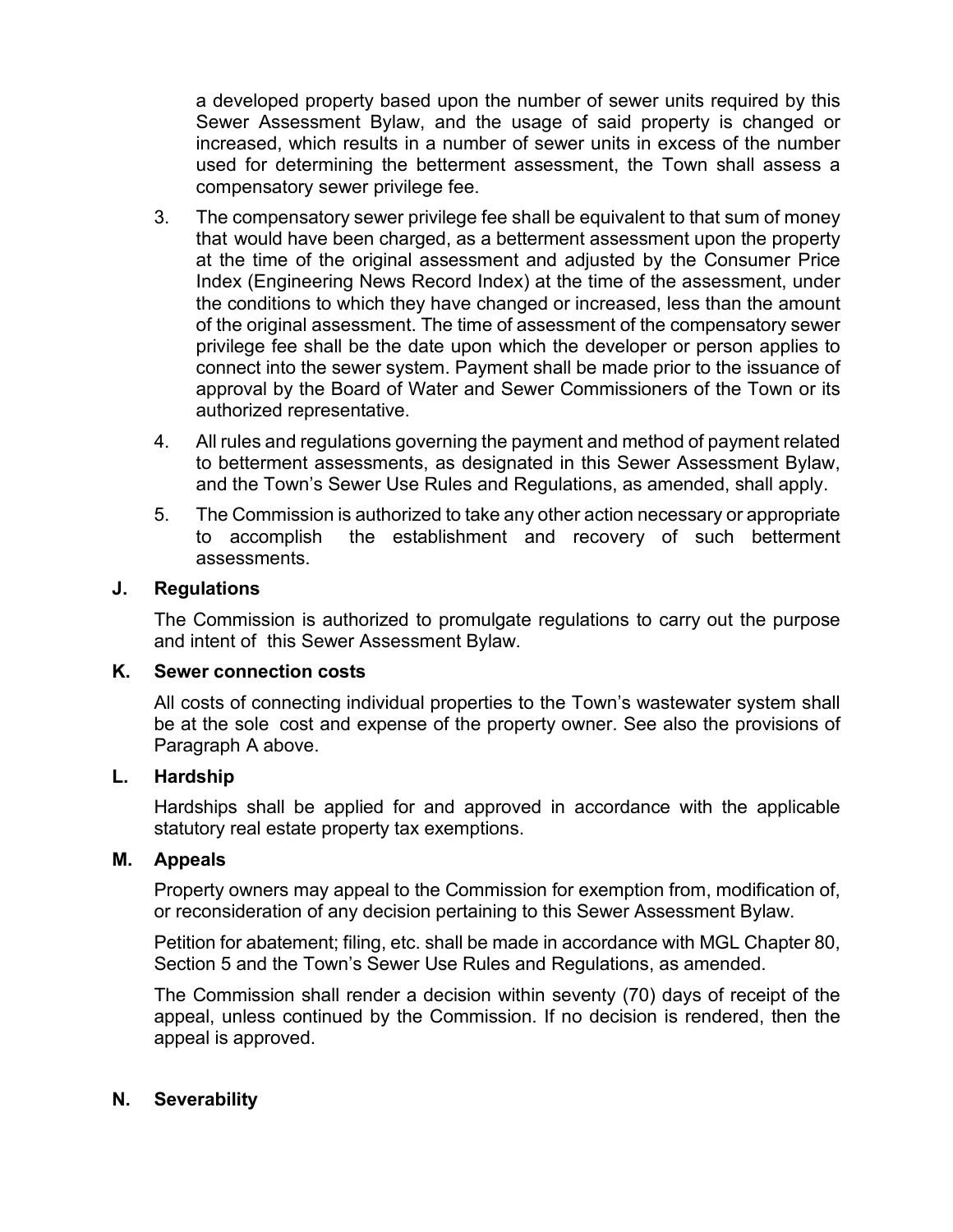If any provisions of this Sewer Assessment Bylaw or the application thereof to any person or circumstance is held invalid, such invalidity shall not affect other provisions or applications of this Sewer Assessment Bylaw which can be given effect without such invalid provisions or applications.

Or take any other action relative thereto. (Board of Water & Sewer Commissioners)

(Simple Majority Vote Required) **MOTION:** I move that this article be accepted and adopted as printed in the warrant.

### **MOTION: To indefinitely postpone**

**ACTION:** Counted vote, 183 in favor, 235 opposed, motion to indefinitely postpone fails

**Motion:** To move the question

**ACTION:** Voice voted, motion passes by the necessary simple majority

**ACTION ON MAIN MOTION:** Voice voted, motion passes by the necessary simple majority

## **ARTICLE 19. FUND MEETINGHOUSE POND AREA SEWER COLLECTION SYSTEM CONSTRUCTION**

To see if the Town will vote to raise and appropriate or borrow the sum of Thirty-Two Million Nine Hundred Six Thousand and 00/100 Dollars (\$32,906,000.00), or any other sum, for the purpose of funding the construction of the Meetinghouse Pond Area Collection System and Pumping Station Project, including all expenses incidental and related thereto; and further to authorize the Select Board to acquire, by purchasing gift, eminent domain or otherwise, easements or such other interests in land as necessary to undertake the Meetinghouse Pond Area Collection System and Pumping Station Project; provided however that such vote shall not take effect until the Town votes to exempt from the limitations of total taxes imposed by Massachusetts General Law Chapter 59 § 21C (Proposition 2 ½ so called) amounts required to pay the principal and interest of the borrowing approved by such vote and further authorize the Select Board and/or Town Administrator to apply for and accept any Federal, State, County or other funds that may be available for this purpose and to enter into Intermunicipal Agreements for acceptance of any such grants or funds which shall be used to offset the total appropriation authorized herein, or to take any other action relative thereto. (Select Board and Board of Water and Sewer Commissioners)

### (2/3 Vote Required)

**MOTION:** I move that this article be accepted and adopted as printed in the warrant and that the sum of Thirty-Two Million Nine Hundred Six Thousand and 00/100 Dollars (\$32,906,000.00), be appropriated for this purpose and for costs incidental and related thereto, and that the Treasurer, with approval of the Select Board, is authorized to borrow the sum of Thirty-Two Million Nine Hundred Six Thousand and 00/100 Dollars (\$32,906,000.00) pursuant to Massachusetts General Laws, Chapter 44 Sec. 7 and 8**,** or any other enabling authority, and to issue bonds or notes of the Town therefore,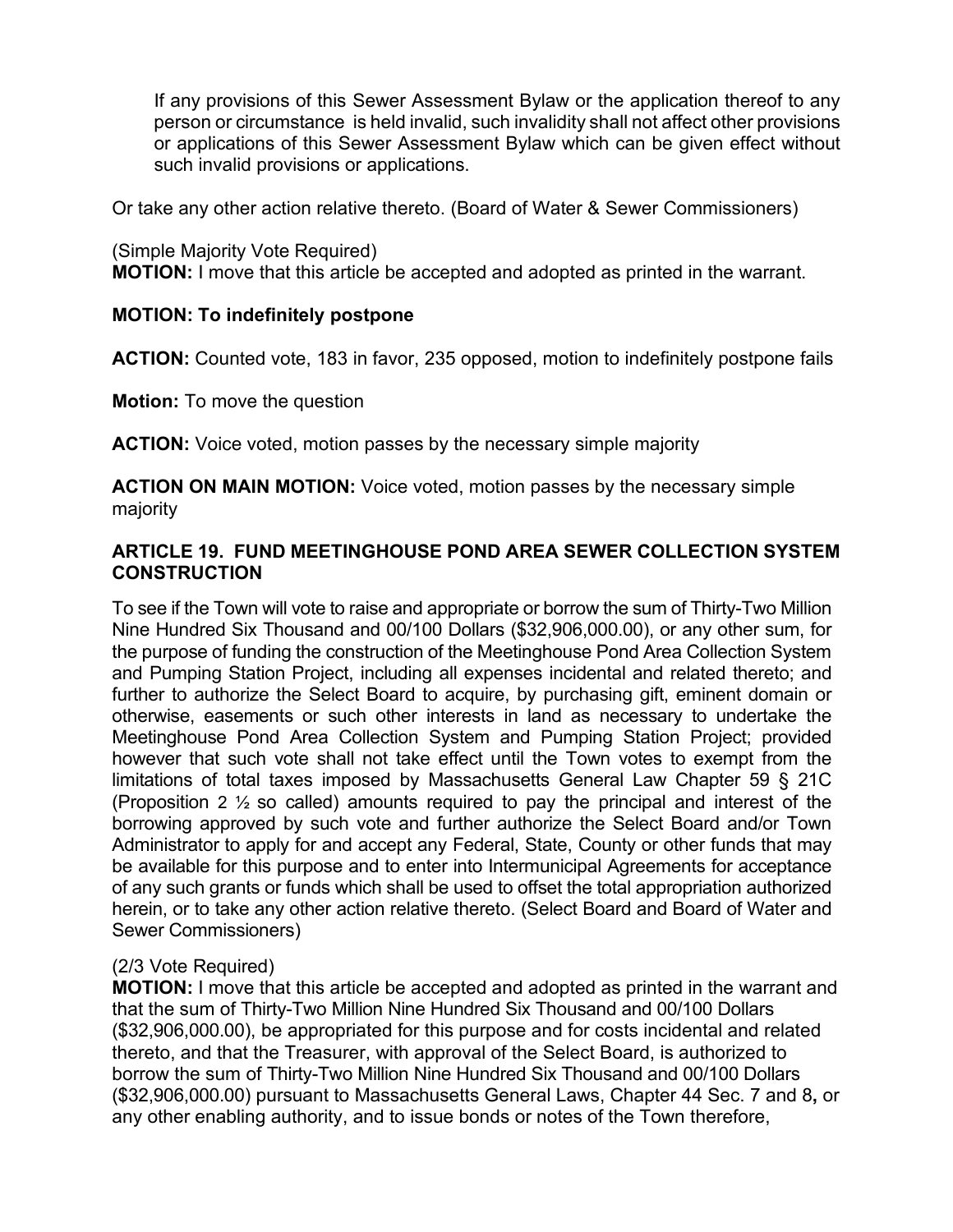provided however that this vote shall not take effect until the Town votes to exempt from the limitations on total taxes imposed by the Massachusetts General Laws Chapter 59, Section 21C (Proposition 2 ½ so called) the amounts required to pay the principal and interest on the borrowing approved by such vote.

MOTION: To call the question

ACTION: VV passes by the necessary majority

**ACTION:** Counted vote, 281 in favor, 114 opposed, passes by the necessary 2/3 majority

### **ARTICLE 20. FUND WATER QUALITY IMPROVEMENTS IN THE MEETINGHOUSE SEWER AREA**

To see if the Town will vote to raise and appropriate, borrow and/or transfer the sum of Five Hundred Thousand and 00/100 Dollars (\$500,000.00), or any other sum, for the purpose of funding the design and construction of improvements to the Town's drainage in the Meetinghouse sewer area, including all expenses incidental and related thereto; provided however that such vote shall not take effect until the Town votes to exempt from the limitations of total taxes imposed by Massachusetts General Law Chapter 59 § 21C (Proposition 2 ½ so called) amounts required to pay the principal and interest of the borrowing approved by such vote and further authorize the Select Board and/or Town Administrator to apply for and accept any Federal, State, County or other funds that may be available for this purpose and to enter into Intermunicipal Agreements for acceptance of any such grants or funds which shall be used to offset the total appropriation authorized herein, or to take any other action relative thereto. (Select Board)

(3/4 Vote Required)

**MOTION:** I move that this article be accepted and adopted as printed in the warrant and that the sum of Five Hundred Thousand and 00/100 Dollars (\$500,000.00), be appropriated for this purpose and for costs incidental and related thereto, and that the Treasurer, with the approval of the Select Board, is authorized to borrow the sum of Five Hundred Thousand and 00/100 Dollars (\$500,000.00) pursuant to Massachusetts General Laws, Chapter 44 Sec. 7 and 8**,** or any other enabling authority, and to issue bonds or notes of the Town therefore, provided however that this vote shall not take effect until the Town votes to exempt from the limitations on total taxes imposed by the Massachusetts General Laws Chapter 59, Section 21C (Proposition 2 ½ so called) the amounts required to pay the principal and interest on the borrowing approved by such vote.

**ACTION:** Counted vote, 293 in favor, 63 opposed, passes by the 3/4 majority

### **ARTICLE 21. FUND REPLACEMENT OF WATER MAINS IN THE MEETINGHOUSE SEWER AREA**

To see if the Town will vote to raise and appropriate or borrow the sum of Five Hundred Seventy-Five Thousand and 00/100 Dollars (\$575,000.00), or any other sum, for the purpose of constructing water main replacement in the Meetinghouse sewer area,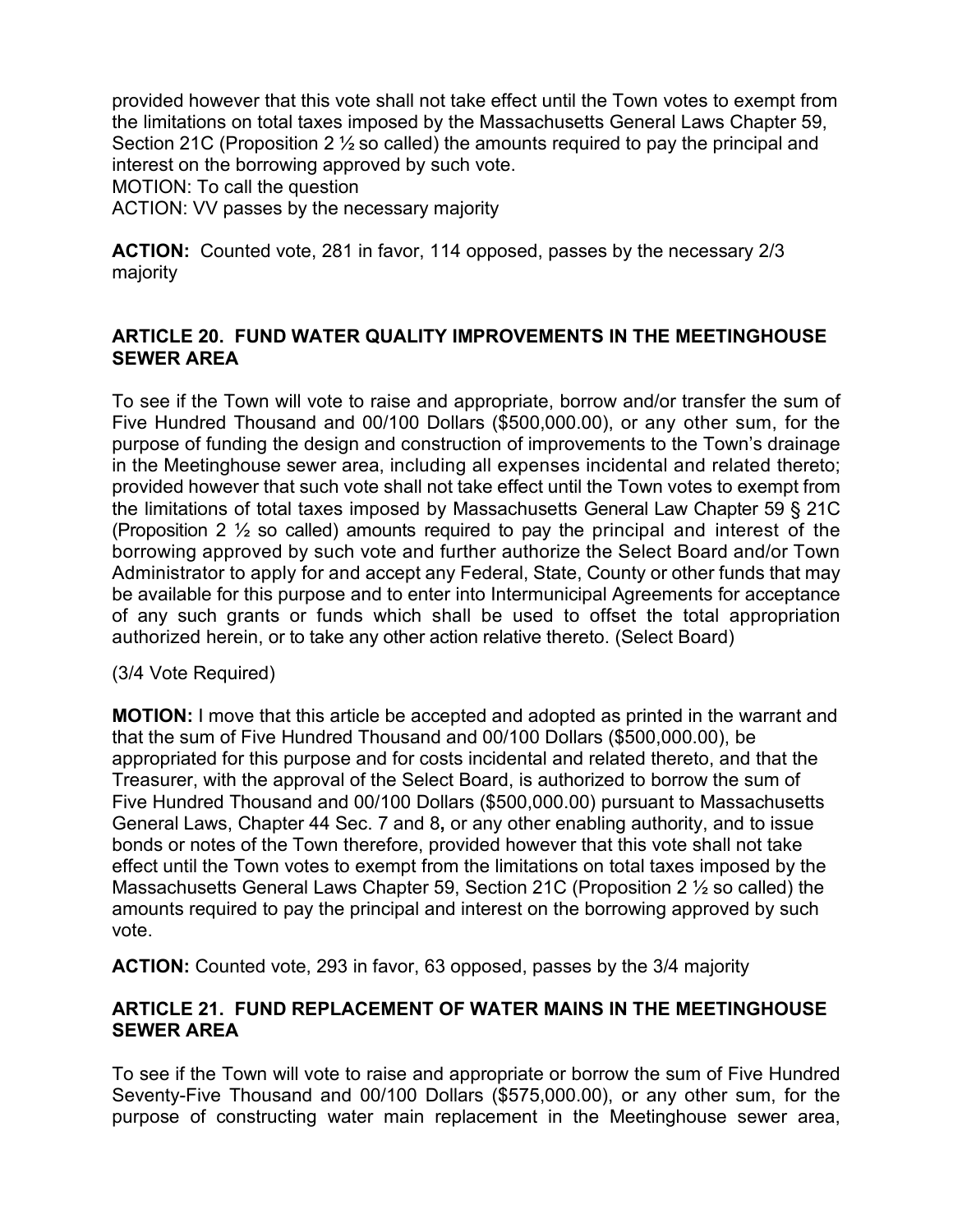including all expenses incidental and related thereto; and further authorize the Select Board and/or Town Administrator to apply for and accept any Federal, State, County or other funds that may be available for this purpose and to enter into Intermunicipal Agreements for acceptance of any such grants or funds which shall be used to offset the total appropriation authorized herein, or to take any other action relative thereto. (Select Board)

(3/4 Vote Required)

### **MOTION:**

I move that this article be accepted and adopted as printed in the warrant and that the sum of Five Hundred Seventy-Five Thousand and 00/100 Dollars (\$575,000.00) be appropriated for this purpose and for costs incidental and related thereto, and that the Treasurer, with approval of the Select Board, is authorized to borrow the sum of Five Hundred Seventy-Five Thousand and 00/100 Dollars (\$575,000.00), pursuant to Massachusetts General Laws, Chapter 44. Sec. 8 (5) and (6)*,* or any other enabling authority, and to issue bonds or notes of the Town therefore.

**ACTION:** Counted vote, 315 in favor, 49 opposed, passes by the necessary 3/4 majority

### **ARTICLE 22. FUND REPLACEMENT OF WATER SERVICES IN THE MEETINGHOUSE SEWER AREA**

To see if the Town will vote to raise and appropriate or borrow the sum of Five Hundred Thousand and 00/100 Dollars (\$500,000.00), or any other sum, for the purpose of funding the replacement of all remaining original 1963+/- iron water services within the limits of the Meetinghouse sewer area, including all expenses incidental and related thereto; and further authorize the Select Board and/or Town Administrator to apply for and accept any Federal, State, County or other funds that may be available for this purpose and to enter into Intermunicipal Agreements for acceptance of any such grants or funds which shall be used to offset the total appropriation authorized herein, or to take any other action relative thereto. (Select Board)

(3/4 Vote Required)

**MOTION:** I move that this article be accepted and adopted as printed in the warrant and that the sum of Five Hundred Thousand and 00/100 Dollars (\$500,000.00), be appropriated for this purpose and for costs incidental and related thereto, and that the Treasurer, with approval of the Select Board, is authorized to borrow the sum of Five Hundred Thousand and 00/100 Dollars (\$500,000.00), pursuant to Massachusetts General Laws, Chapter 44. Sec. 8 (5) and (6)*,* or any other enabling authority, and to issue bonds or notes of the Town therefore.

### **ACTION: Counted vote, 312 in favor, 42 opposed, passes by the necessary 3/4 majority**

**ARTICLE 23. FUND INFORMATION TECHNOLOGY MODERNIZATION PROJECT**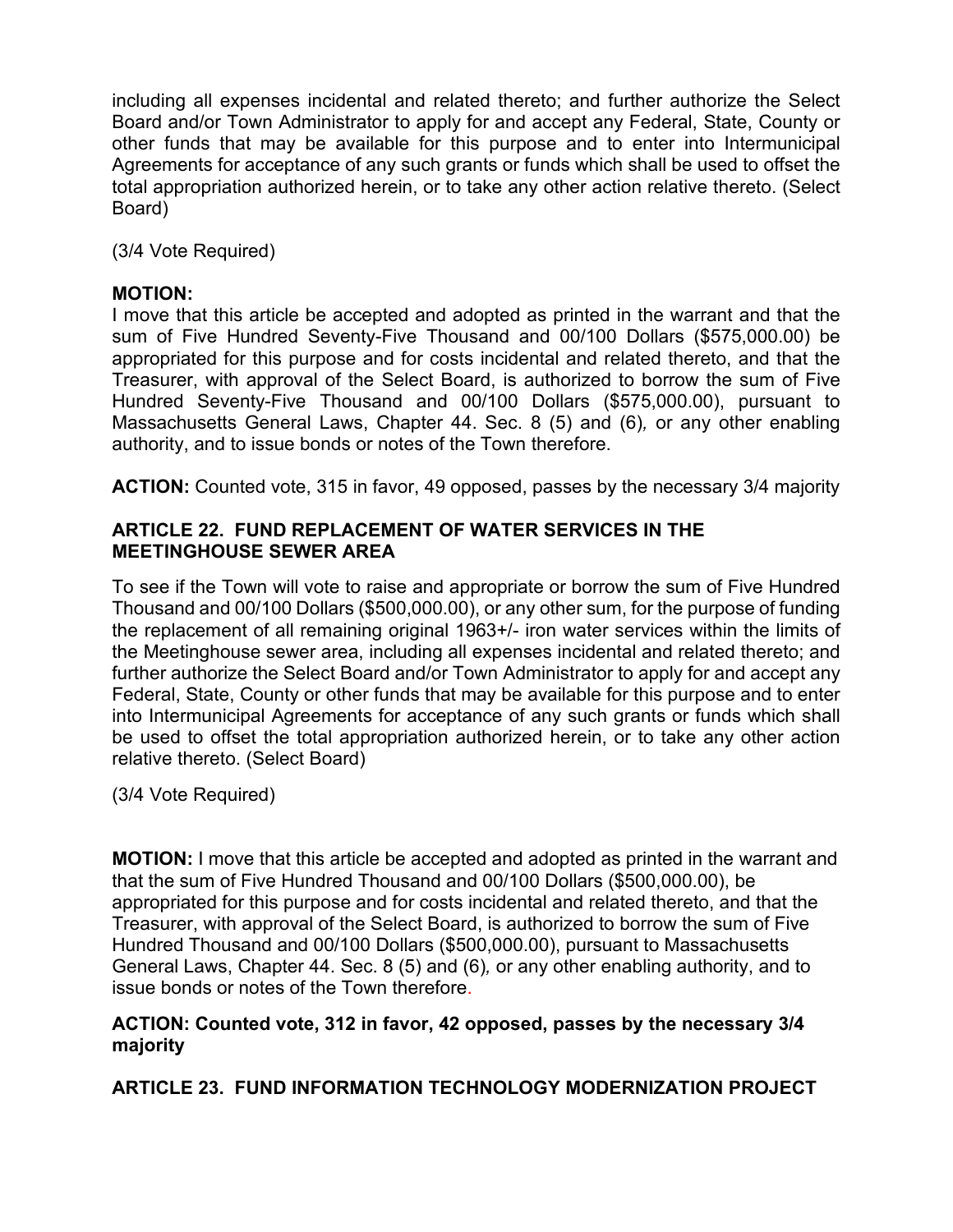To see if the Town will vote to raise and appropriate or borrow the sum of One Million and 00/100 Dollars (\$1,000,000.00), or any other sum, for the purpose of funding the Information Technology Modernization Project, including all expenses incidental and related thereto; provided however that such vote shall not take effect until the Town votes to exempt from the limitations of total taxes imposed by Massachusetts General Law Chapter 59 § 21C (Proposition 2  $\frac{1}{2}$  so called) amounts required to pay the principal and interest of the borrowing approved by such vote and further authorize the Select Board and/or Town Administrator to apply for and accept any Federal, State, County or other funds that may be available for this purpose and to enter into Intermunicipal Agreements for acceptance of any such grants or funds which shall be used to offset the total appropriation authorized herein, or to take any other action relative thereto. (Select Board)

### (2/3 Vote Required)

**MOTION:** I move that this article be accepted and adopted and that the sum of sum of One Million and 00/100 Dollars (\$1,000,000.00) be appropriated for this purpose and for costs incidental and related thereto, and that the Treasurer, with approval of the Select Board, is authorized to borrow the sum of sum of One Million and 00/100 Dollars (\$1,000,000.00) pursuant to Massachusetts General Laws, Chapter 44 Sec. 7 and 8**,** or any other enabling authority, and to issue bonds or notes of the Town therefore, provided however that this vote shall not take effect until the Town votes to exempt from the limitations on total taxes imposed by the Massachusetts General Laws Chapter 59, Section 21C (Proposition 2  $\frac{1}{2}$  so called) the amounts required to pay the principal and interest on the borrowing approved by such vote.

**ACTION:** Counted vote, 248 in favor, 78 opposed, passes by necessary 2/3 majority

## **ARTICLE 24. ACQUIRE CEDAR PONDS PARCELS BY EMINENT DOMAIN**

To see if the Town will vote to authorize and direct the Select Board to acquire by gift, by purchase, by eminent domain or otherwise, for open space and conservation purposes, all or a portion of the land located at 0 Cedar Pond Road in Orleans, MA and being shown on Orleans Assessor's Map 25 as Parcels 25-31-0, 25-31-1 and 25-31-2; and to raise and appropriate the sum of Twenty-Five Thousand and 00/100 Dollars (\$25,000.00), or any other sum; and, such land shall be under the control and management of the Conservation Commission and, further, to authorize the Select Board and/or the Conservation Commission to file on behalf of the Town any and all applications deemed necessary for grants and/or reimbursement from the Commonwealth of Massachusetts deemed necessary under the Self-Help Act (Chapter 132A, §11) and/or any others in any way connected with the scope of this article, and, further, to authorize the Select Board to negotiate the purchase of the land and to make the decision to enter into any agreement to purchase the land and to execute any and all instruments as may be necessary on behalf of the Town, or to take any other action relative thereto. (Select Board)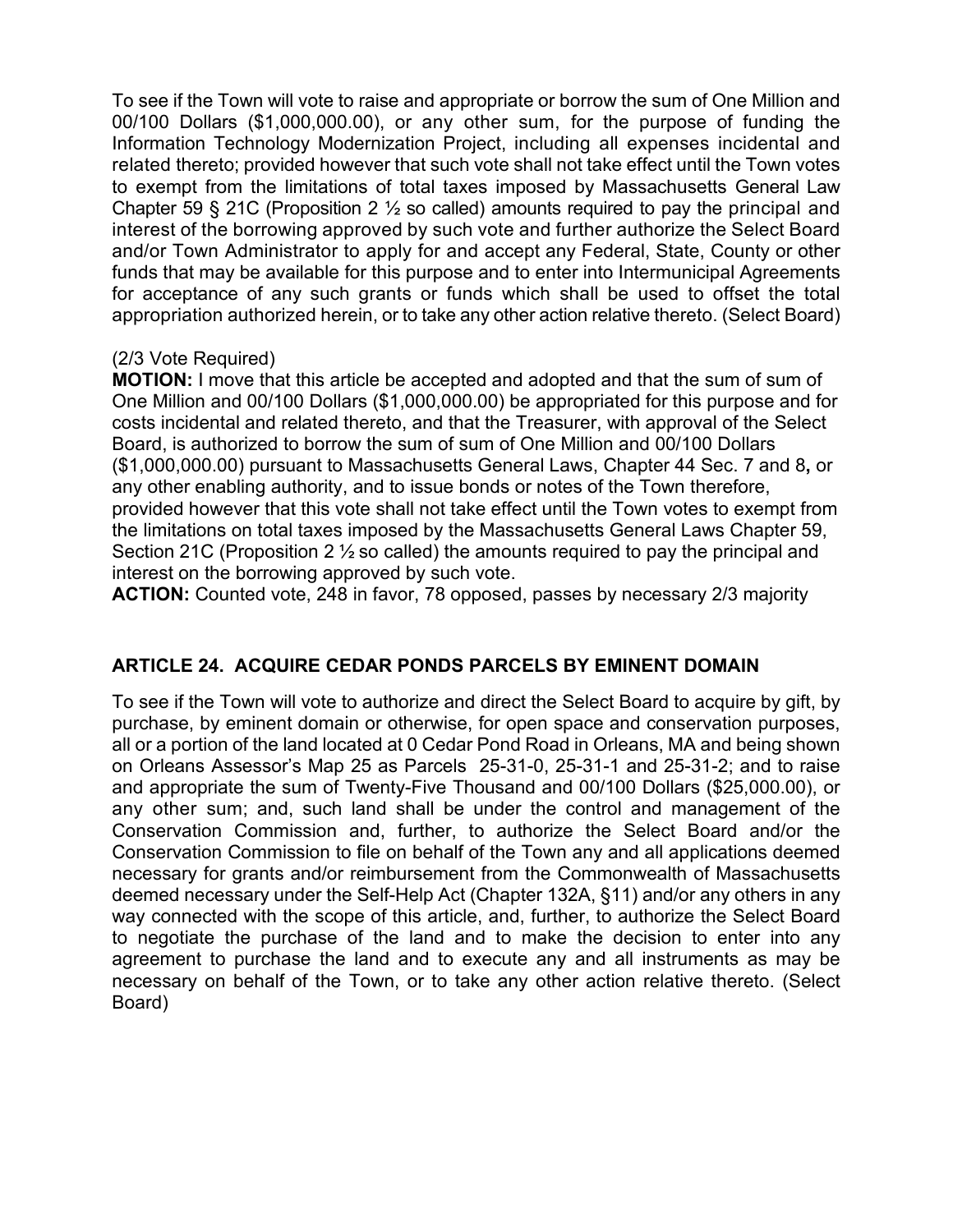

### (2/3 Vote Required)

**MOTION:** I move that this article be accepted and adopted as printed in the warrant and that the sum of Twenty-Five Thousand and 00/100 Dollars (\$25,000.00) be appropriated for this purpose.

**ACTION:** Voice voted, motion passes by the necessary 2/3 majority

# **ARTICLE 25. FUND WATER TREATMENT PLANT MEMBRANES REPLACEMENT**

To see if the Town will vote to transfer from available funds the sum of Sixty-Nine Thousand Nine Hundred and 00/100 Dollars (\$69,900.00), or any other sum, for the purpose of funding the replacement of Water Treatment Plant membranes, as needed, including all expenses incidental and related thereto; and further authorize the Select Board and/or Town Administrator to apply for and accept any Federal, State, County or other funds that may be available for this purpose and to enter into Intermunicipal Agreements for acceptance of any such grants or funds which shall be used to offset the total appropriation authorized herein, or to take any other action relative thereto. (Select Board)

(Simple Majority Vote Required)

**MOTION:** I move that this article be accepted and adopted as printed in the warrant and that the sum of Sixty-Nine Thousand Nine Hundred and 00/100 Dollars (\$69,900.00) be transferred from the Water Surplus Account for this purpose.

**ACTION:** Voice voted, motion passes unanimously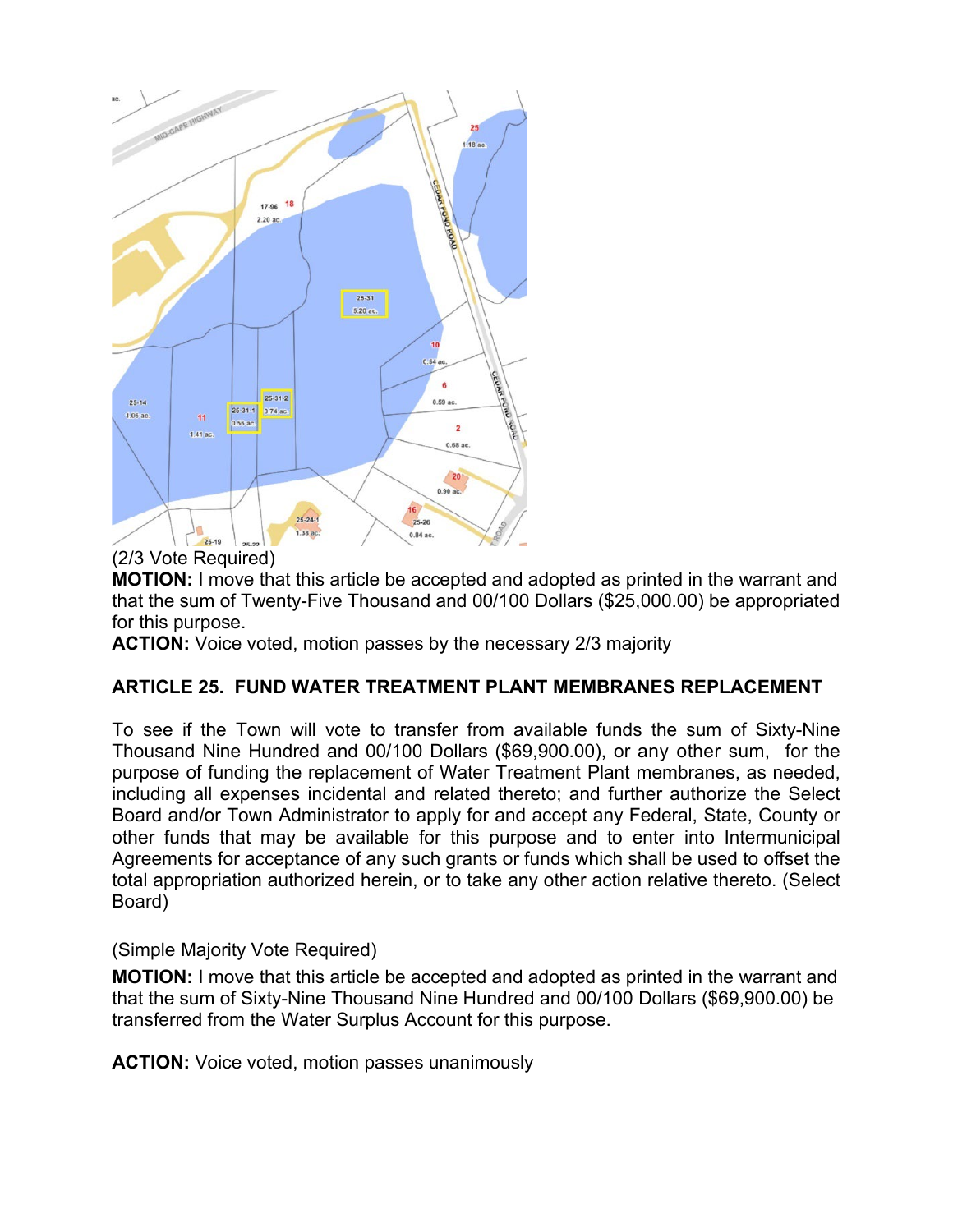#### **ARTICLE 26. FUND WATER TREATMENT PLANT HVAC/BLOWER ROOM CONSTRUCTION**

To see if the Town will vote to raise and appropriate or borrow the sum of Two Hundred Fifty Thousand and 00/100 Dollars (\$250,000.00), or any other sum, for the purpose of funding the replacement/renovation of the existing non-functional HVAC system at the Water Treatment Plant, including all expenses incidental and related thereto; and further authorize the Select Board and/or Town Administrator to apply for and accept any Federal, State, County or other funds that may be available for this purpose and to enter into Intermunicipal Agreements for acceptance of any such grants or funds which shall be used to offset the total appropriation authorized herein, or to take any other action relative thereto. (Select Board)

(2/3 Vote Required)

## **MOTION:**

I move that this article be accepted and adopted as printed in the warrant and that the sum of Two Hundred Fifty Thousand and 00/100 Dollars (\$250,000.00) be appropriated for this purpose and for costs incidental and related thereto, and that the Treasurer, with approval of the Select Board, is authorized to borrow the sum of Two Hundred Fifty Thousand and 00/100 Dollars (\$250,000.00), pursuant to Massachusetts General Laws, Chapter 44, Sec. 8 (5), or any other enabling authority, and to issue bonds or notes of the Town therefore.

**ACTION:** Voice voted, motion passes by the necessary 2/3 majority

## **ARTICLE 27. FUND REPLACEMENT WATER DEPARTMENT VEHICLES & EQUIPMENT**

To see if the Town will vote to transfer from available funds a sum of One Hundred Thousand and 00/100 (\$100,000.00), or any other sum, for the purpose of funding the replacement of a 1-ton dump truck, including all expenses incidental and related thereto; and further authorize the Board of Selectmen and/or Town Administrator to apply for and accept any Federal, State, County or other funds that may be available for this purpose and to enter into Intermunicipal Agreements for acceptance of any such grants or funds which shall be used to offset the total appropriation authorized herein, or to take any other action relative thereto. (Select Board)

(Simple Majority Vote Required)

**MOTION:** I move this article be accepted and adopted as printed in the warrant and that the sum of One Hundred Thousand and 00/100 (\$100,000.00) be transferred from the Water Surplus Account for this purpose.

**ACTION:** Voice voted, motion passes unanimously

# **ARTICLE 28. TRANSFER WATER SERVICE CONNECTION FUNDS**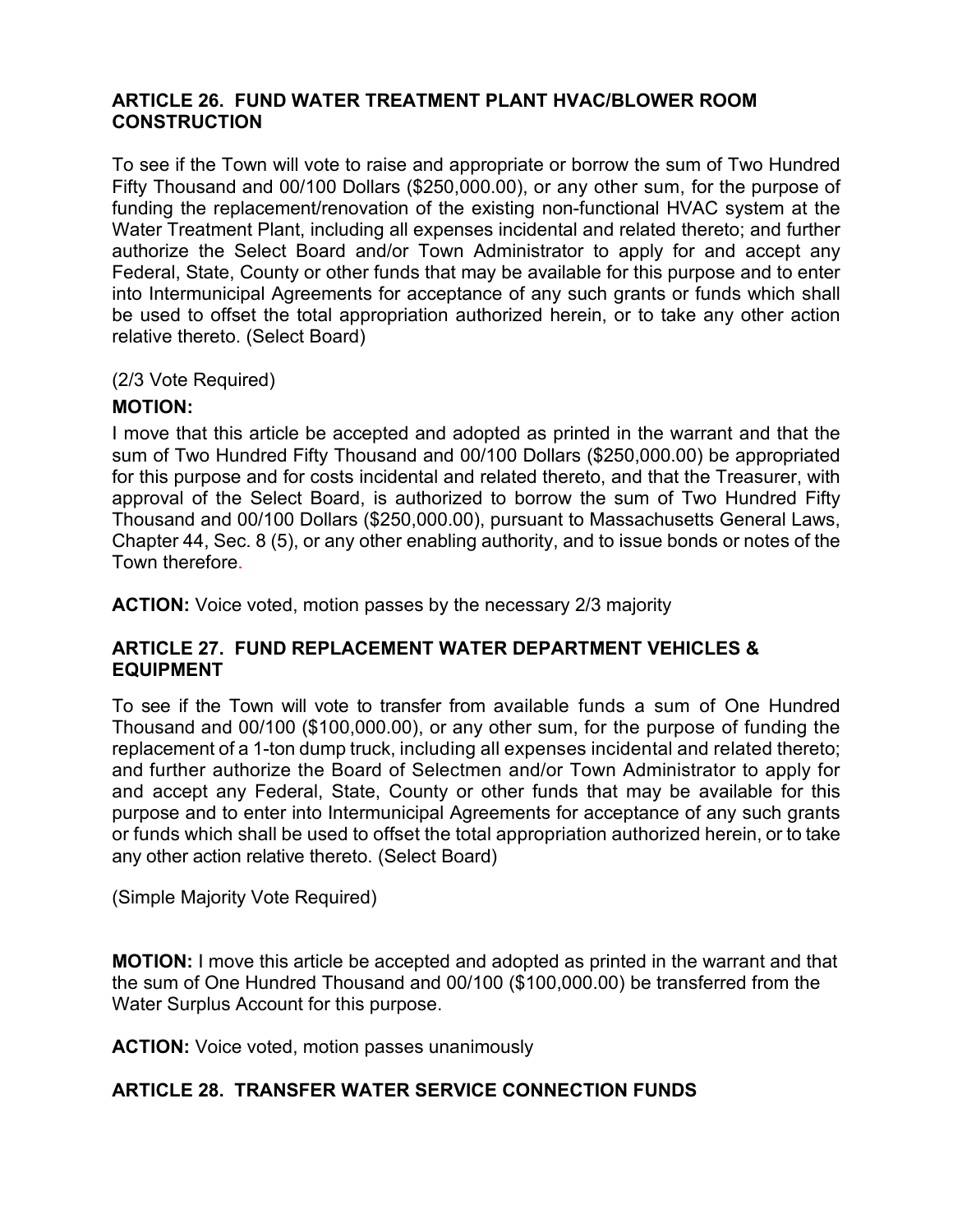To see if the Town will vote to transfer from available funds the sum of Thirty Thousand and 00/100 Dollars (\$30,000.00), or any other sum, to the Water Special Revenue Fund - Water Service Connection Account for the purpose of maintaining water service connections, or to take any other action relative thereto. (Board of Water and Sewer Commissioners)

(Simple Majority Vote Required)

**MOTION:** I move that this article be accepted and adopted as printed in the warrant and the sum of Thirty Thousand and 00/100 Dollars (\$30,000.00) be transferred from the Water Special Revenue Fund – Fund Balance Reserved for Wataer Service Connections for this purpose.

**ACTION:** Voice voted, motion passses unanimously

#### **ARTICLE 29. FUND WATER QUALITY DRAINAGE IMPROVEMENTS STABILIZATION FUND**

To see if the Town will vote to raise and appropriate the sum of One Hundred Ninety-Six Thousand Seven Hundred Ninety-Six and 00/100 Dollars (\$196,796.00), or any other sum, into the Stabilization Fund for Water Quality Drainage Improvements, and further to transfer from the Stabilization Fund the sum of One Hundred Ninety-Six Thousand Seven Hundred Ninety-Six and 00/100 Dollars (\$196,796.00) for the purpose of funding the design and construction of improvements to the Town's drainage infrastructure systems, including all expenses incidental and related thereto, and further authorize the Select Board and/or Town Administrator to apply for and accept any Federal, State, County or other funds that may be available for this purpose, and to enter into Intermunicipal Agreements for acceptance of any such grants or funds, or to take any other action relative thereto. (Select Board)

(2/3 Vote Required)

**MOTION:** I move this article be accepted and adopted as printed in the warrant and that the sum of One Hundred Ninety-Six Thousand Seven Hundred Ninety-Six and 00/100 Dollars (\$196,796.00) be raised and appropriated for this purpose.

**ACTION:** Voice voted, motion passes unanimously

### **ARTICLE 30. FUND TOWN PAVEMENT MANAGEMENT PROGRAM STABILIZATION FUND**

To see if the Town will vote to raise and appropriate the sum of Three Hundred Ninety-Three Thousand Six Hundred Sixteen and 00/100 Dollars (\$393,616.00), or any other sum, into the Stabilization Fund for the Town Pavement Management Program, and further to transfer from the Stabilization Fund the sum of Three Hundred Ninety-Three Thousand Six Hundred Sixteen and 00/100 Dollars (\$393,616.00) for the purpose of funding the local share of the Town's ongoing Pavement Management Program to repair, resurface, and reconstruct Town roadways, including all expenses incidental and related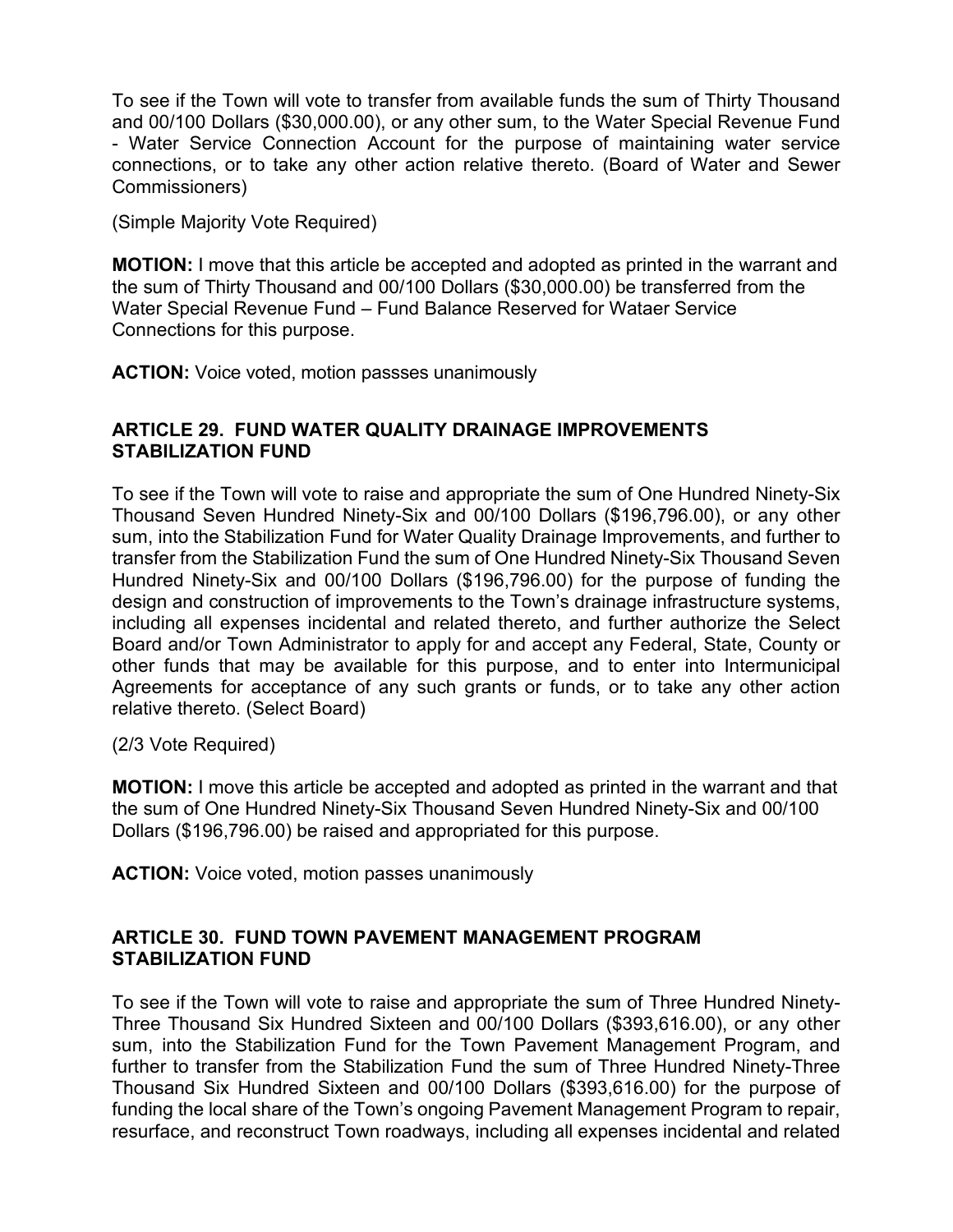thereto, and further authorize the Select Board and/or Town Administrator to apply for and accept any Federal, State, County or other funds that may be available for this purpose, and to enter into Intermunicipal Agreements for acceptance of any such grants or funds, or to take any other action relative thereto. (Select Board)

#### (2/3 Vote Required)

**MOTION:** I move that this article be accepted and adopted as printed in the warrant and that the sum of Three Hundred Ninety-Three Thousand Six Hundred Sixteen and 00/100 Dollars (\$393,616.00) be raised and appropriated for this purpose.

**ACTION:** Voice voted, motion passes unanimously

### **ARTICLE 31. FUND BUILDINGS AND FACILITY MAINTENANCE STABILIZATION FUND**

To see if the Town will vote to raise and appropriate the sum of Three Hundred Fifty Thousand and 00/100 Dollars (\$350,000.00), or any other sum, into the Stabilization Fund for Building and Facility Maintenance, and further to transfer from the Stabilization Fund the sum of Three Hundred Fifty Thousand and 00/100 Dollars (\$350,000.00) for the purpose of funding building and facility maintenance projects, including all expenses incidental and related thereto, and further authorize the Select Board and/or Town Administrator to apply for and accept any Federal, State, County or other funds that may be available for this purpose, and to enter into Intermunicipal Agreements for acceptance of any such grants or funds, or to take any other action relative thereto. (Select Board)

(2/3 Vote Required)

**MOTION:** I move that this article be accepted and adopted as printed in the warrant and that the sum of Three Hundred Fifty Thousand and 00/100 Dollars (\$350,000.00) be raised and appropriated for the purpose of funding Building and facility Maintenance, including all expenses incidental and related thereto.

**ACTION:** Voice voted, motion passes unanimously

### **ARTICLE 32. FUND VEHICLE AND EQUIPMENT MAINTENANCE STABILIZATION FUND**

To see if the Town will vote to raise and appropriate the sum of Four Hundred Fifty Thousand and 00/100 Dollars (\$450,000.00), or any other sum, into the Stabilization Fund for Motor Vehicles and Equipment, and further to transfer from the Stabilization Fund the sum of Four Hundred Fifty Thousand and 00/100 Dollars (\$450,000.00) for the purpose of funding vehicle and equipment purchases, including all expenses incidental and related thereto, and further authorize the Select Board and/or Town Administrator to apply for and accept any Federal, State, County or other funds that may be available for this purpose, and to enter into Intermunicipal Agreements for acceptance of any such grants or funds, or to take any other action relative thereto. (Select Board)

#### (2/3 Vote Required)

**MOTION:** I move that this article be accepted and adopted as printed in the warrant and that the sum of Four Hundred Fifty Thousand and 00/100 Dollars (\$450,000.00) be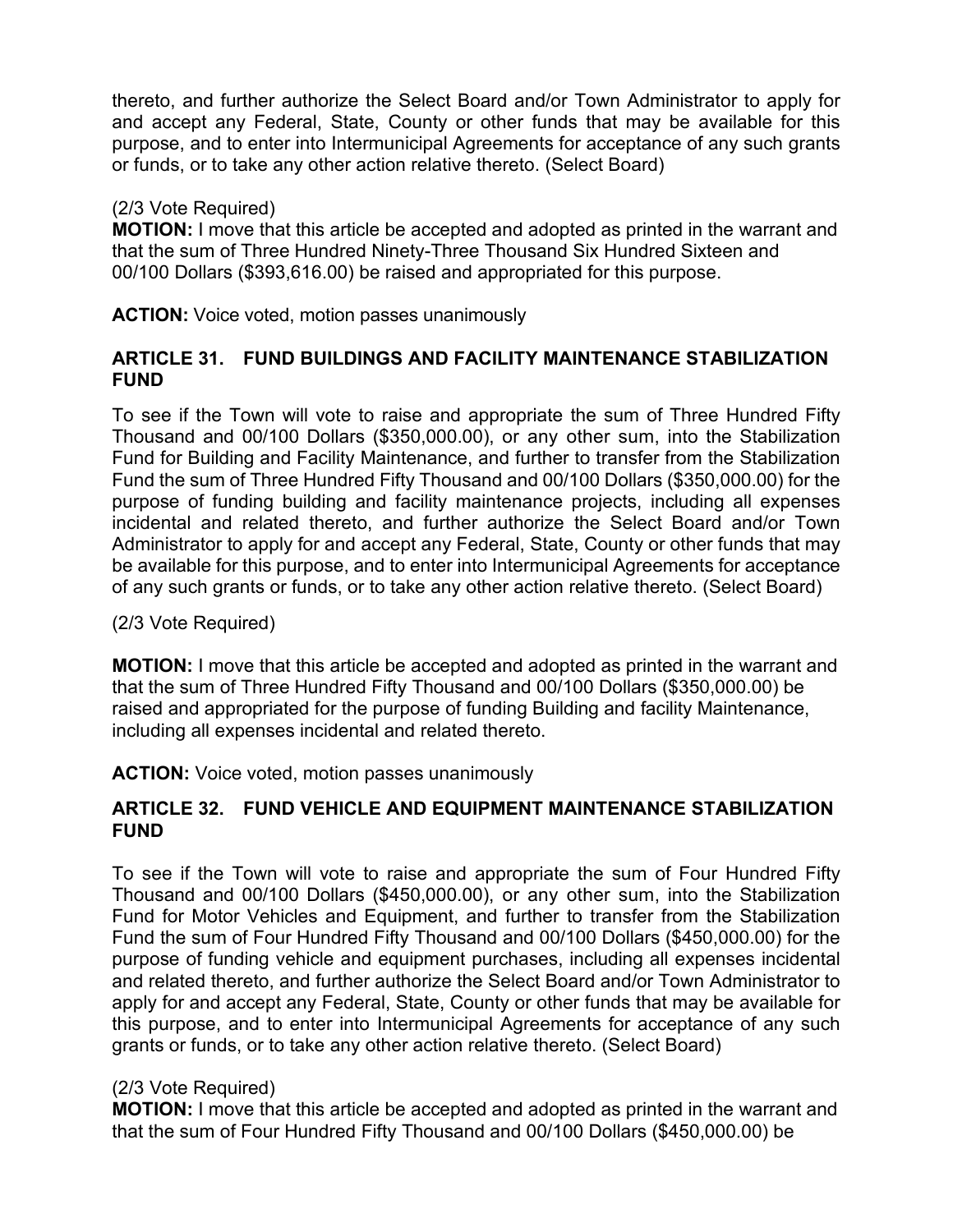raised and appropriated for the purpose of funding Motor Vehicles and Equipment, including all expenses incidental and related thereto.

**ACTION:** Voice voted, motion passes unanimously

## **ARTICLE 33. FUND THREE MOBILE DATA TERMINALS FOR THE AMBULANCES**

To see if the Town will vote to transfer from Ambulance Receipts Reserved for Appropriation the sum of Thirty Thousand and 00/100 Dollars (\$30,000), or any other sum, for the purpose of funding the three mobile data terminals for the ambulances in the Fire/Rescue Department; or to take any other action relative thereto. (Select Board) (Simple Majority Vote Required)

**MOTION:** I move this article be accepted and adopted as printed in the warrant and that the sum of Thirty Thousand and 00/100 Dollars (\$30,000) be transferred from Ambulance Reserves for this purpose.

**ACTION:** Voice voted, motion passes unanimously

## **ARTICLE 34. APPLICATION OF BOND PREMIUMS**

To see if the Town will vote to appropriate the premium paid to the Town upon the sale of bonds issued on January 27, 2022 to pay costs of capital projects, or to take any other action relative thereto. (Select Board)

#### (Simple Majority Vote Required)

**MOTION:** I move that this article be accepted and adopted as printed in the warrant and that the sum of One Hundred Forty-Eight Thousand Two Hundred Sixty-Eight and 09/100 Dollars (\$148,268.09) be appropriated in accordance with M.G.L. Chapter 44, Section 20 from the premium received and reserved from the Town's Bonds issued on January 27, 2022; to pay costs of the following projects:

- (a) Amended Water Quality Management Plan and Associated Adaptive Management Plan project authorized by vote of the Town on May 7, 2018 (Article 14) in the amount of One Hundred Forty-Seven Thousand Two Hundred and 00/100 Dollars (\$147,200.00).
- (b) Nauset Estuary Dredging Project Permitting/Design authorized by vote of the Town on May 22, 2021 (Article 20), in the amount of One Thousand Sixty-Eight and 09/100 Dollars (\$1,068.09), and to reduce the amount authorized to be borrowed for such project, but not yet permanently financed by the Town, by the same amount.

**ACTION:** Voice voted, motion passes unanimously

## **ARTICLE 35. TRANSFER OF UNEXPENDED BOND PROCEEDS**

To see if the Town will vote to appropriate the following unexpended amounts of money that were initially borrowed to finance the following project that is now complete and for which no further liability remains, to pay costs associated with the Nauset Estuary Dredging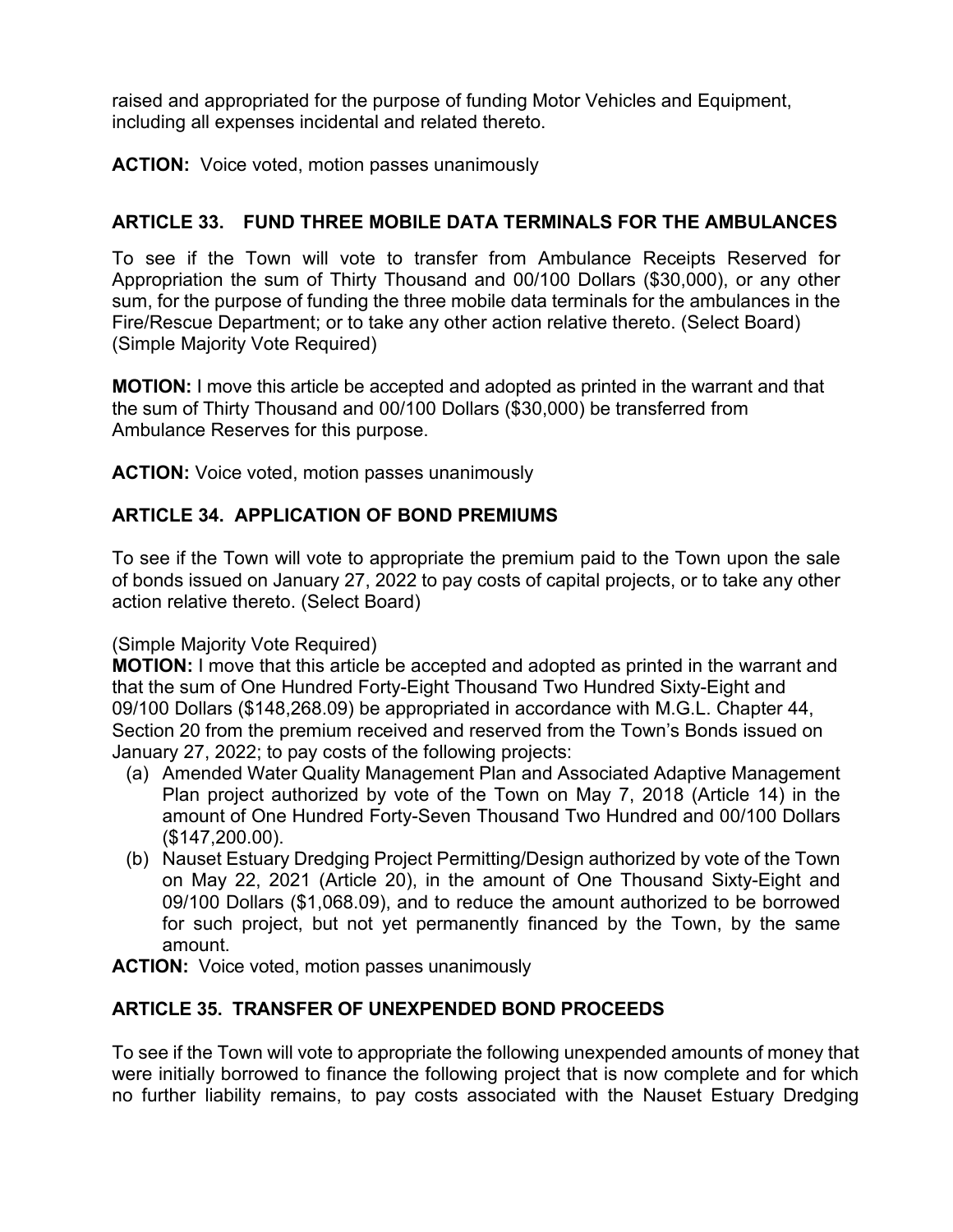Project Permitting/Design authorized under Article 20 of the May 22, 2021 Annual Town Meeting, as permitted by Chapter 44, Section 20 of the General Laws:

| Unexpended  | Date of    | <b>STM Warrant</b> | Original                                                 |  |
|-------------|------------|--------------------|----------------------------------------------------------|--|
| Amount      | Approval   | Article            | Purpose                                                  |  |
| \$80,807.54 | 05/07/2018 | 6                  | <b>Fund Nauset Beach Retreat</b><br>Master Plan & Design |  |

Or to take any other action relative thereto. (Select Board)

(Simple Majority Vote Required)

**MOTION:** I move that this article be accepted and adopted as printed in the warrant for the purpose set forth in the article.

**ACTION:** Voice voted, motion passes unanimously

#### **ARTICLE 36. FUND OTHER POST-EMPLOYMENT BENEFITS (OPEB) LIABILITY TRUST FUND**

To see if the Town will vote to raise and appropriate the sum of Four Hundred Fifty Thousand and 00/100 Dollars (\$450,000.00) to be deposited in the Other Post-Employment Benefits (OPEB) Liability Trust Fund; or to take any other action relative thereto. (Select Board)

(Simple Majority Vote Required)

#### **MOTION:**

I move that this article be accepted and adopted as printed in the warrant and that the sum of Four Hundred Fifty Thousand and 00/100 Dollars (\$450,000.00) be raised and appropriated for this purpose.

**ACTION:** Voice voted, motion passes unanimously

#### **ARTICLE 37. FUND AFFORDABLE HOUSING TRUST FUND**

To see if the Town will vote to raise and appropriate the sum of Two Hundred Seventy-Five Thousand and 00/100 Dollars (\$275,000.00), or any other sum, to be deposited in the Affordable Housing Trust Fund, or to take any other action relative thereto. (Select Board)

(Simple Majority Vote Required)

**MOTION:** I move that this article be accepted and adopted as printed in the warrant and that the sum of Two Hundred Seventy-Five Thousand and 00/100 Dollars (\$275,000.00) be appropriated for this purpose.

**ACTION:** Voice voted, motion passes unanimously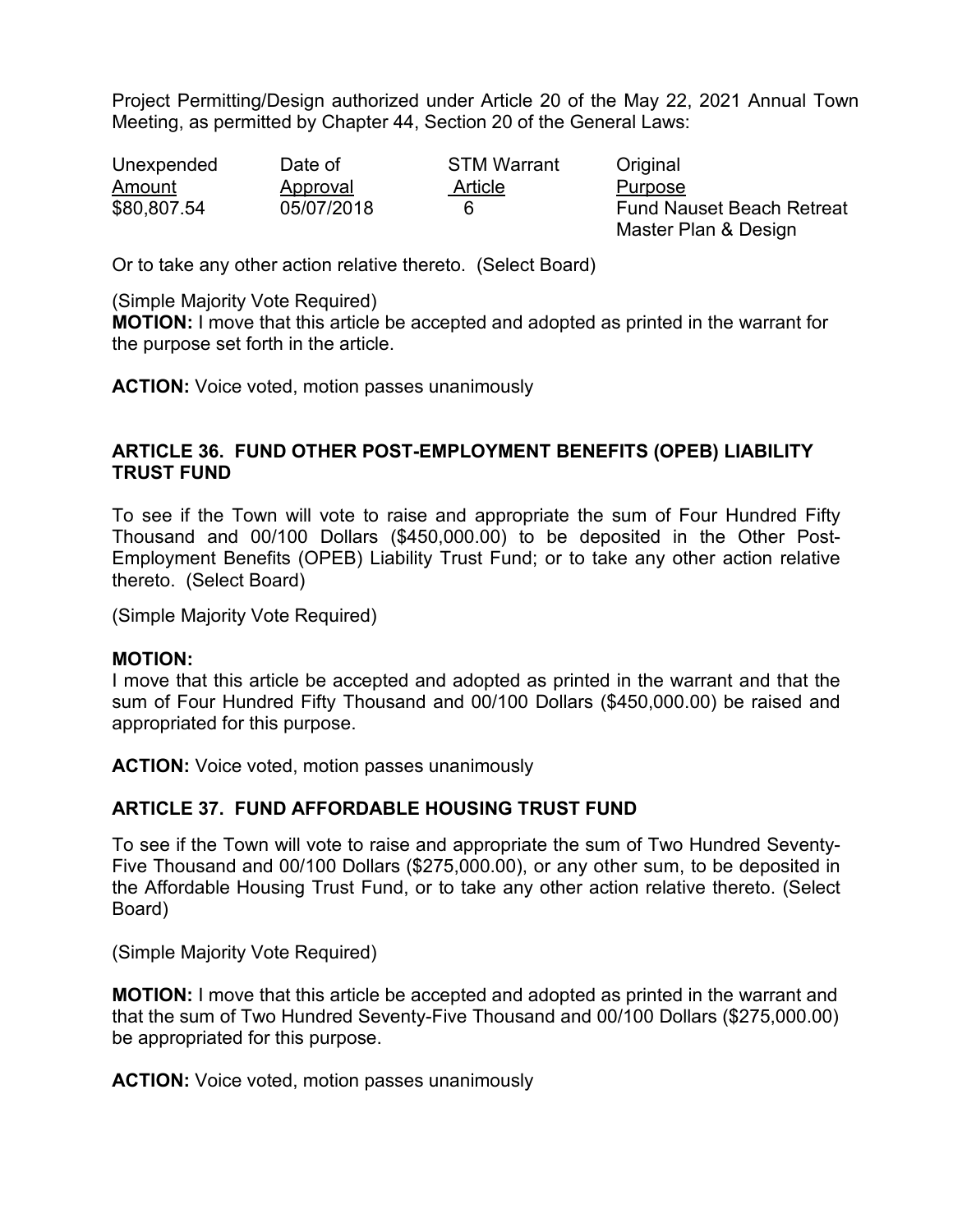#### **ARTICLE 38. FUND VISITOR MANAGEMENT SERVICES BY ORLEANS CHAMBER OF COMMERCE**

To see if the Town will vote to raise and appropriate and/or transfer from available funds the sum of Thirty-Three Thousand and 00/100 Dollars (\$33,000.00), or any other sum, to be spent under the direction of the Orleans Chamber of Commerce, Inc. and the Select Board for the purposes of managing year-round visitors and making the Town more userfriendly; or to take any other action relative thereto. (Select Board)

(Simple Majority Vote Required)

**MOTION:** I move that this article be accepted and adopted as printed in the warrant and that the sum of Thirty-Three Thousand and 00/100 Dollars (\$33,000.00), be raised and appropriated for this purpose.

**ACTION:** Voice voted, motion passes unanimously

#### **ARTICLE 39. FUND HUMAN SERVICES AGENCIES (FY23)**

To see if the Town will vote to raise and appropriate and/or transfer from available funds the sum of One Hundred Fifty Thousand Three Hundred Fifty Dollars (\$150,350.00), or any other sum, to fund the following human services organizations for the period July 1, 2022 to June 30, 2023.

#### **Funding for FY 2023**

| AIDS Support Group of Cape Cod                 |       |    | 5,500.00   |
|------------------------------------------------|-------|----|------------|
| Alzheimer's Family Support Center of CC        |       |    | 11,000.00  |
| <b>CapeAbilities</b>                           |       |    | 6,000.00   |
| Cape Cod Children's Place                      |       |    | 4,250.00   |
| <b>Consumer Assistance Council</b>             |       |    | 1,000.00   |
| Duffy Health Center                            |       |    | 1,000.00   |
| <b>Elder Services of Cape Cod</b>              |       |    | 2,500.00   |
| <b>Family Food Pantry</b>                      |       | \$ | 5,000.00   |
| Food for Kids                                  |       | \$ | 3,500.00   |
| <b>Homeless Prevention Council</b>             |       | \$ | 15,000.00  |
| Independence House                             |       | \$ | 10,600.00  |
| Lower Cape Outreach                            |       | \$ | 10,000.00  |
| <b>Mass Appeal</b>                             |       | \$ | 1,000.00   |
| Nauset Together We Can                         |       | \$ | 12,000.00  |
| <b>Orleans After School Activities Program</b> |       | \$ | 30,000.00  |
| <b>Outer Cape Health Services</b>              |       | \$ | 20,000.00  |
| <b>South Coast Legal Services</b>              |       | \$ | 2,900.00   |
| <b>Sight Loss Services</b>                     |       | \$ | 1,600.00   |
| <b>Sustainable CAPE</b>                        |       | \$ | 7,500.00   |
|                                                | TOTAL | \$ | 150,350.00 |

Or to take any other action relative thereto. (Select Board)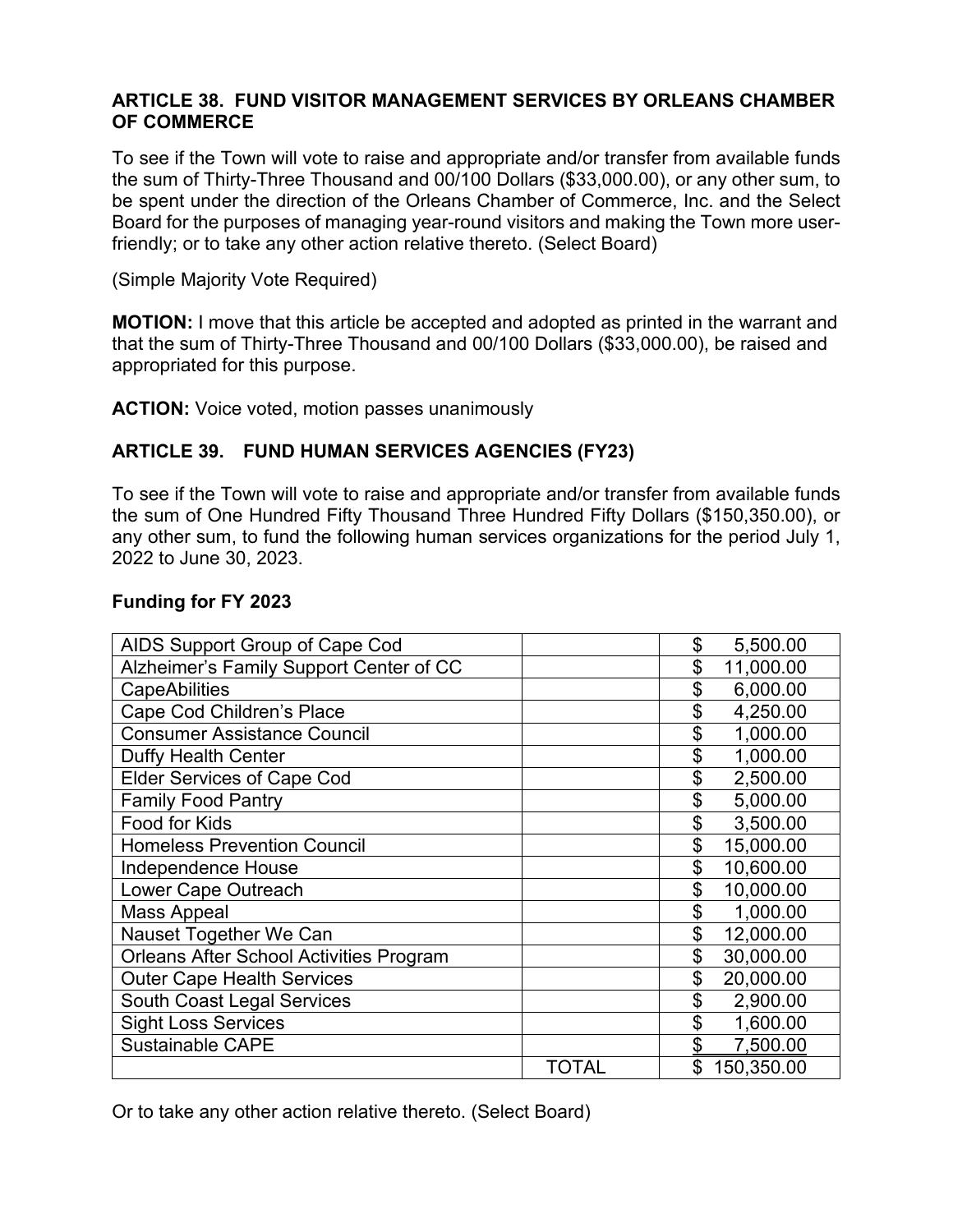(Simple Majority Vote Required)

**MOTION:** I move this article be accepted and adopted as printed in the warrant, and that the sum of One Hundred Fifty Thousand Three Hundred Fifty Dollars (\$ 150,350.00) be raised and appropriated for this purpose.

**ACTION:** Voice voted, motion passes unanimously

## **ARTICLE 40. FUND FOURTH OF JULY CELEBRATION**

To see if the Town will vote to raise and appropriate and/or transfer from available funds the sum of Eight Thousand and 00/100 Dollars (\$8,000.00), or any other sum, for the purpose of funding the July 4<sup>th</sup> celebration within the Town of Orleans. Said funds to be expended under the direction of the Town Administrator, or to take any other action relative thereto. (Select Board)

(Simple Majority Vote Required)

**MOTION:** I move that this article be accepted and adopted as printed in the warrant, and that the sum of Eight Thousand and 00/100 Dollars (\$8,000.00) be raised and appropriated for this purpose.

**ACTION:** Voice voted, motion passes unanimously

## **ARTICLE 41. FUND CULTURAL COUNCIL GRANTS**

To see if the Town will vote to raise and appropriate and/or transfer from available funds the sum of Two Thousand and 00/100 Dollars (\$2,000.00), or any other sum, for the purpose of funding Cultural Council awards to organizations that benefit Orleans residents. Said funds to be expended under the direction of the Town Administrator, or to take any other action relative thereto. (Select Board)

#### (Simple Majority Vote Required)

**MOTION:** I move that this article be accepted and adopted as printed in the warrant, and that the sum of Two Thousand and 00/100 Dollars (\$2,000.00) be raised and appropriated for this purpose.

**ACTION:** Voice voted, motion passes unanimously

## **ARTICLE 42. AUTHORIZE AND FUND HABITAT CONSERVATION PLAN PERMITS**

To see if the Town will vote to raise and appropriate and/or transfer from available funds the sum of Forty-Three Thousand Twenty-Three and 00/100 Dollars (\$43,023.00), or any other sum, for the purpose of funding the implementation costs, including all expenses incidental and related thereto, of the Habitat Conservation Plan (HCP) approved by the Federal and State Fish and Wildlife Services. The HCP provides for limited over sand vehicle use of Nauset Beach south of the bathing beach parking lot during the summer migratory bird nesting season, or to take any other action relative thereto. (Select Board)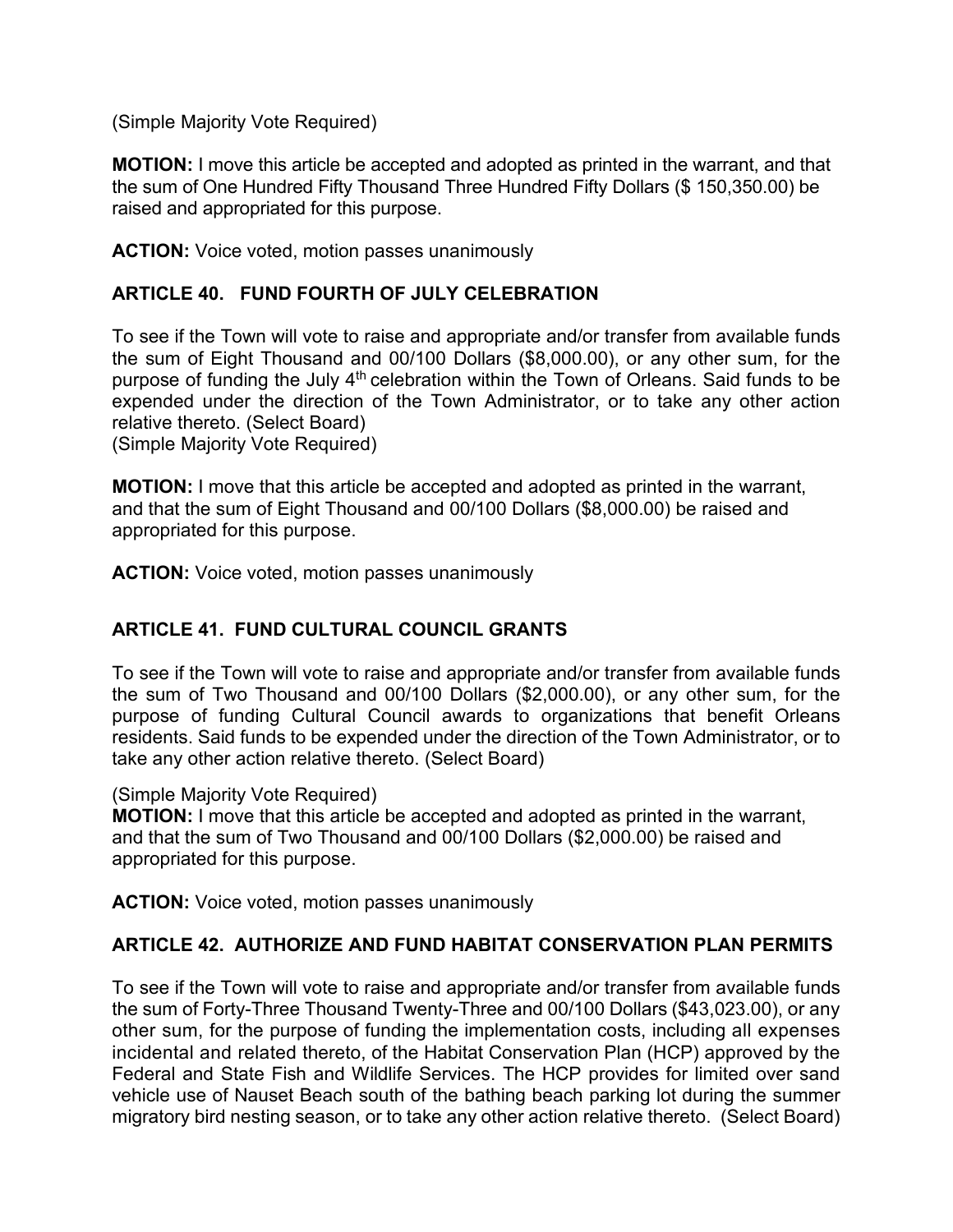(Simple Majority Vote Required) **MOTION:** 

I move that this article be accepted and adopted as printed in the warrant and that the sum of Forty-Three Thousand Twenty-Three and 00/100 Dollars (\$43,023.00) be raised and appropriated for this purpose.

**ACTION:** Voice voted, motion passes unanimously

## **ARTICLE 43. FUND ELECTED OFFICIALS' COMPENSATION (FY23)**

To see if the Town will vote to fix the salaries of elected officials for the twelve-month period beginning July 1, 2022 as follows:

- 1) Select Board (5) \$3,000.00
- 
- 2) Board Chair \$ 500.00<br>3) Moderator \$ 300.00 3) Moderator
- 4) Constables (2) \$ 150.00

and to raise and appropriate the sum of Sixteen Thousand One Hundred and 00/100 Dollars (\$16,100.00), or any other sum, for this purpose, or to take any other action relative thereto. (Select Board)

(Simple Majority Vote Required)

**MOTION:** I move that this article be accepted and adopted as printed in the warrant and that the sum of Sixteen Thousand One Hundred and 00/100 Dollars (\$16,100.00) be raised and appropriated for this purpose.

**ACTION:** Voice voted, motion passes unanimously

## **ARTICLE 44. FUND UNANTICIPATED EMPLOYEE BUYOUTS**

To see if the Town will vote to raise and appropriate and/or transfer from available funds the sum of Thirty-Five Thousand and 00/100 Dollars (\$35,000.00), or any other sum, to fund unanticipated employee-related buyouts, or to take any other action relative thereto. (Select Board)

(Simple Majority Vote Required)

**MOTION:** I move that this article be accepted and adopted as printed in the warrant and that the sum of Thirty-Five Thousand and 00/100 Dollars (\$35,000.00) be raised and appropriated for this purpose.

**ACTION:** Voice voted, motion passes unanimously

## **ARTICLE 45. FUND ELECTRONIC VOTING AT TOWN MEETING**

To see if the Town will vote to raise and appropriate and/or transfer from available funds the sum of Twenty-Five Thousand and 00/100 Dollars (\$25,000.00), or any other sum, for the purpose of leasing or purchasing electronic voting equipment, or to take any other action relative thereto. (Select Board)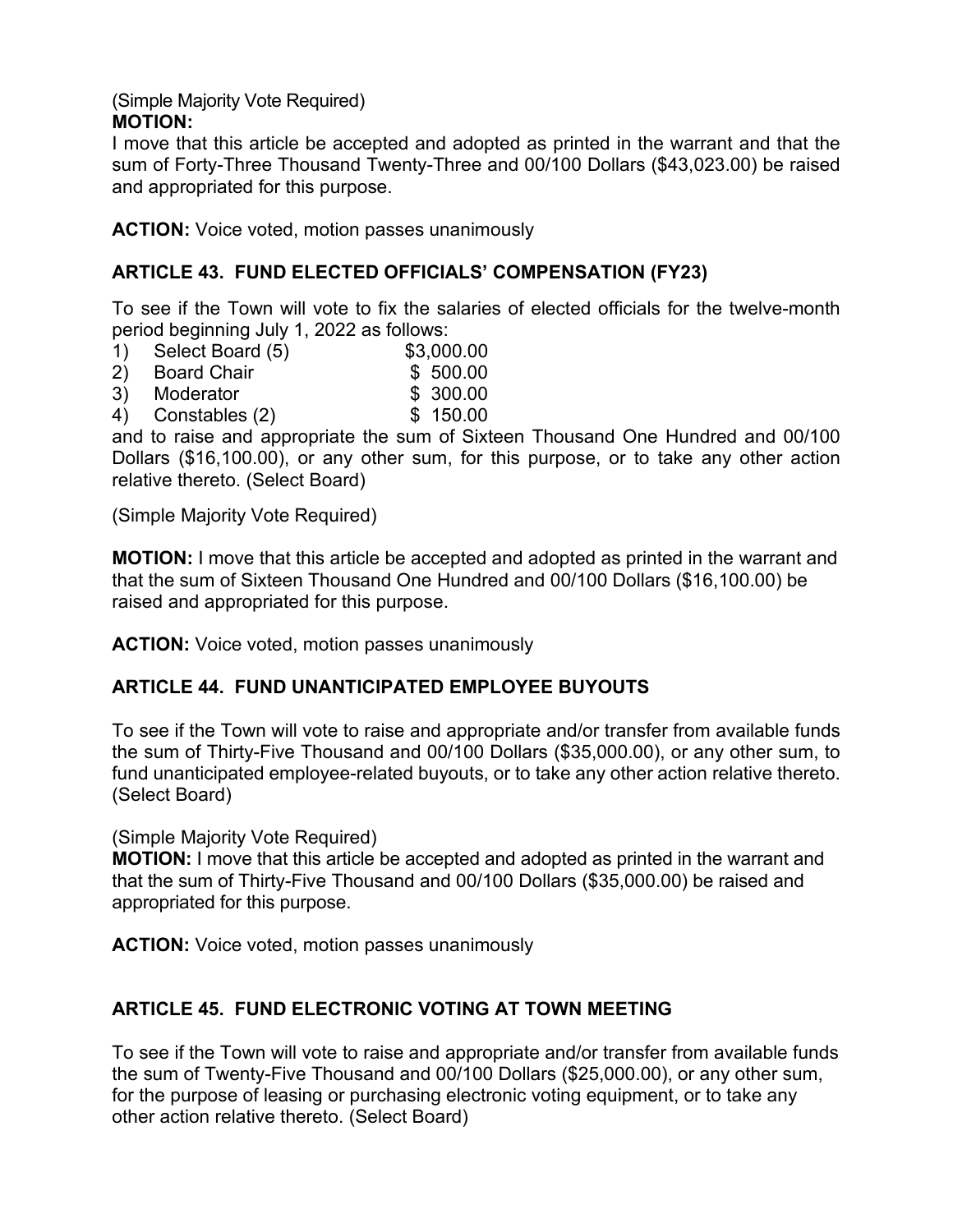(Simple Majority Vote Required)

**MOTION:** I move that this article be accepted and adopted as printed in the warrant and that the sum of Twenty-Five Thousand and 00/100 Dollars (\$25,000.00) be raised and appropriated for this purpose.

**ACTION:** Voice voted, motion passes unanimously

## **ARTICLE 46. FUND ORLEANS POLICE FEDERATION CONTRACT (FY23)**

To see if the Town will vote to raise and appropriate a sufficient sum to be added to the FY23 Salaries Account for the Police Department budget and the Medicare Taxes budget for employees covered under the collective bargaining agreement between the Town and the Orleans Police Federation, or to take any other action relative thereto. (Select Board)

(Simple Majority Vote Required)

**MOTION:** I move this article be indefinitely postponed

**ACTION:** Voice voted, motion passes unanimously

#### **ARTICLE 47. FUND ORLEANS PERMANENT FIREFIGHTERS' ASSOCIATION CONTRACT (FY23)**

To see if the Town will vote to raise and appropriate a sufficient sum to be added to the FY23 Salaries Account for the Fire Department budget and the Medicare Taxes budget for employees covered under the collective bargaining agreement between the Town and the Orleans Permanent Firefighters' Association, Local 2675 I.A.F.F., or to take any other action relative thereto. (Select Board)

(Simple Majority Vote Required)

**MOTION:** I move this article be indefinitely postponed

**ACTION:** Voice voted, motion passes unanimously

### **ARTICLE 48. FUND CLASSIFICATION & COMPENSATION STUDY FOR PART-TIME & SEASONAL POSITIONS**

To see if the Town will vote to raise and appropriate and/or transfer from available funds the sum of Twenty-Five Thousand and 00/100 Dollars (\$25,000.00), or any other sum, for the purpose of funding a classification and compensation study for part-time and seasonal positions, or to take any other action relative thereto. (Select Board)

#### (Simple Majority Vote Required)

**MOTION:** I move that this article be accepted and adopted as printed in the warrant and that the sum of Twenty-Five Thousand and 00/100 Dollars (\$25,000.00) be raised and appropriated for this purpose.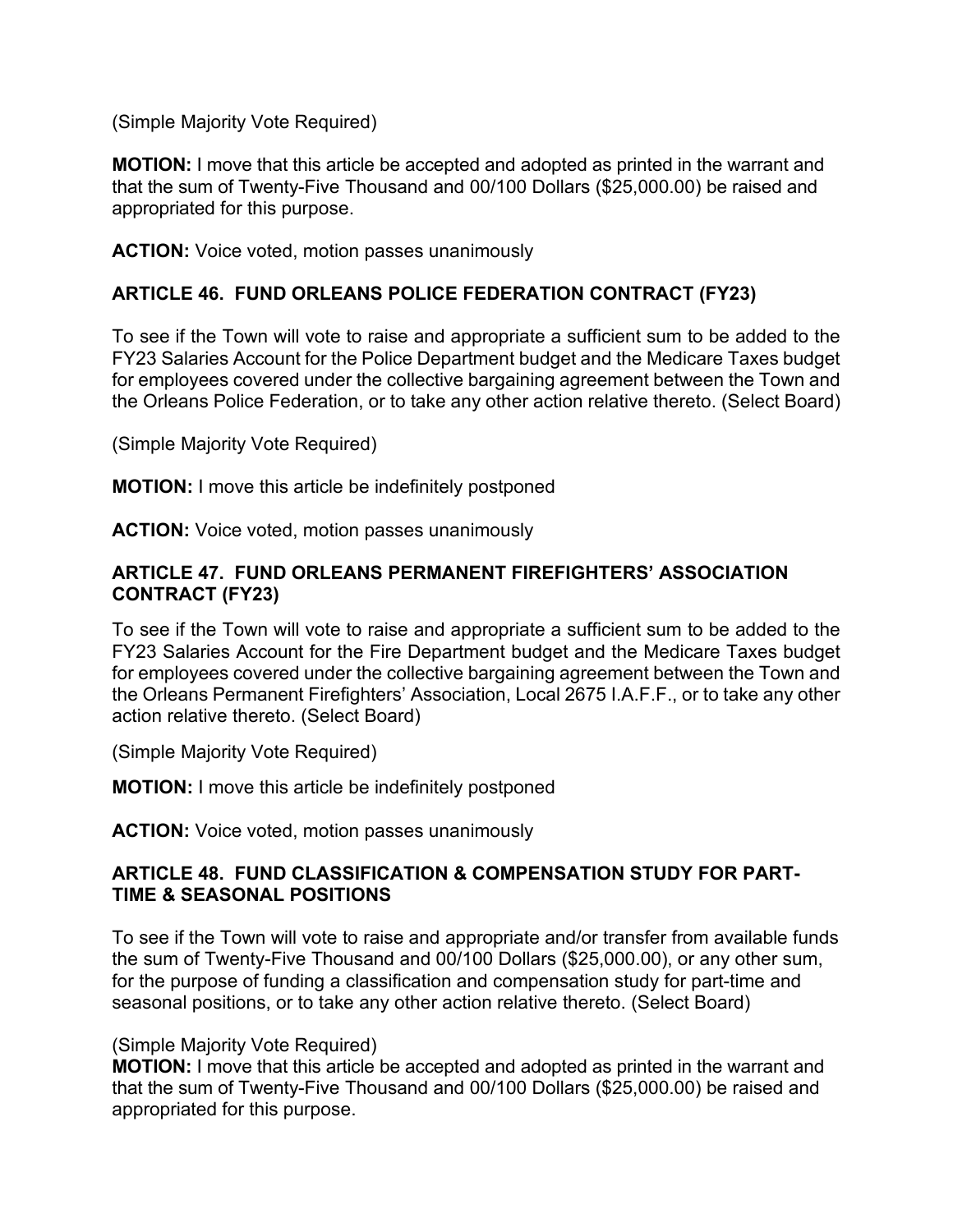**ACTION:** Voice voted, motion passes by the simple majority required

## **ARTICLE 49. FREE CASH TRANSFER TO GENERAL STABILIZATION FUND**

To see if the Town will vote to transfer from Free Cash the sum of Two Hundred Forty-Four Thousand Six Hundred Eighty-Three and 00/100 Dollars (\$244,683.00), or any other sum, to the Town's General Stabilization Fund, or to take any other action relative thereto. (Select Board)

(Simple Majority Vote Required)

#### **MOTION:**

I move this article be accepted and adopted as printed in the warrant and transfer from Free Cash the sum of Two Hundred Forty-Four Thousand Six Hundred Eighty-Three and 00/100 Dollars (\$244,683.00) to the Town's General Stabilization Fund for this purpose.

**ACTION:** Voice voted, motion passes by the simple majority required

## **ARTICLE 50. FUND BLUE ECONOMY STUDY ON ECONOMIC IMPACT**

To see if the Town will vote to raise and appropriate and/or transfer from available funds the sum of Fifteen Thousand and 00/100 Dollars (\$15,000.00), or any other sum, for the purpose of funding a blue economy study on economic impact, or to take any other action relative thereto. (Select Board)

(Simple Majority Vote Required)

**MOTION:** I move that this article be accepted and adopted as printed in the warrant and that the sum of sum of Fifteen Thousand and 00/100 Dollars (\$15,000.00) be raised and appropriated for this purpose.

**ACTION:** Counted vote, 102 in favor, 159 opposed, motion fails to get the simple majority

#### **ARTICLE 51. FUND FINANCIAL SOFTWARE PROGRAM IMPLEMENTATION FOR TOWN WEBSITE**

To see if the Town will vote to raise and appropriate and/or transfer from available funds the sum of Thirty-One Thousand and 00/100 Dollars (\$31,000.00), or any other sum, for the purpose of funding the implementation of a financial software program on the Town's website, or to take any other action relative thereto. (Select Board)

#### (Simple Majority Vote Required)

**MOTION:** I move that this article be accepted and adopted as printed in the warrant and that the sum of Thirty-One Thousand and 00/100 Dollars (\$31,000.00) be raised and appropriated for this purpose.

**ACTION:** Voice voted, motion passes unanimously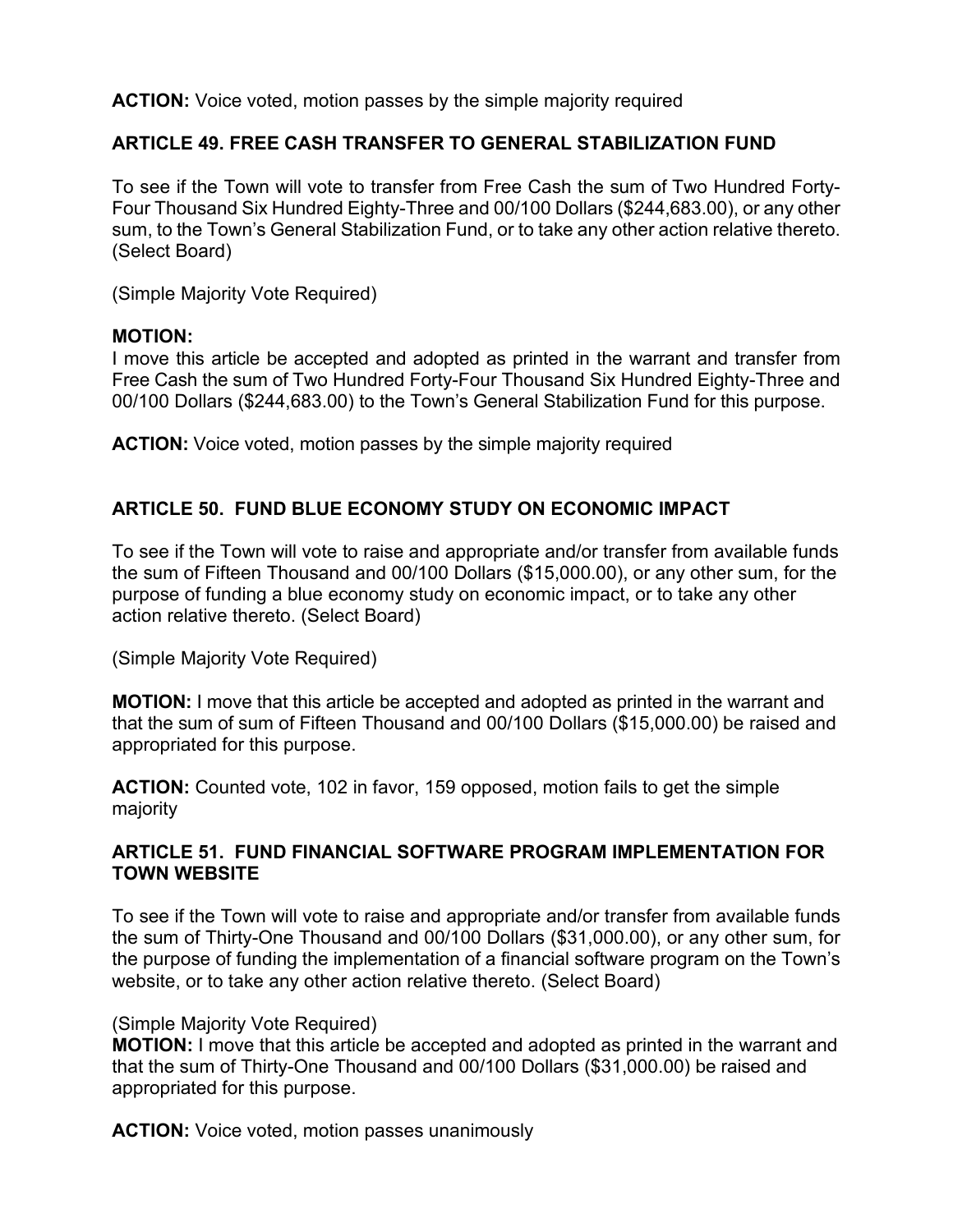# **ARTICLE 52. FUND UNIVERSAL PRE-SCHOOL SUPPORT PROGRAM**

To see if the Town will vote to raise and appropriate the sum of Four Hundred Ninety-Five Thousand and 00/100 Dollars (\$495,000.00), or any other sum, including all expenses incidental and related thereto, for the purpose of funding universal Pre-school educational opportunities for the 3- and 4-year-old population within the Town of Orleans; or to take any other action relative thereto. (Select Board)

#### (Simple Majority Vote Required)

**MOTION:** I move that this article be accepted and adopted as printed in the warrant and that the sum of Four Hundred Ninety-Five Thousand and 00/100 Dollars (\$495,000.00), be raised and appropriated for this purpose.

**ACTION:** Voice voted, motion passes by the simple majority required

### **ARTICLE 53. AMEND HOME RULE CHARTER: TOWN MEETING, WARRANTS**

To see if the Town will vote to adopt the following proposed Order of Amendment to the Orleans Home Rule Charter:

**Bold underline** = new language strikethrough = language removed

#### **§ 4. Warrants**

2-4-1 The Select Board shall prepare the Warrant for all Town Meetings, and by public notice **posted on the town website and** published in a newspaper **news outlet** of general circulation within the Town, shall advertise the date of the opening and closing of the Warrant for all Town Meetings.

2-4-2 The opening of the Warrant shall be **no less than** ninety days prior to the date of the Annual Town Meeting, and **no less than** sixty days prior to any Special Town Meeting unless otherwise required by General Laws Chapter 39, Section 10 as the same may be amended from time to time.

2-4-3 The Warrant for the Annual Town Meeting shall remain open for **no less than** thirty days and shall be closed **at least** sixty days prior to the date of the meeting.

2-4-4 The Warrant for any Special Town Meeting shall remain open for **no less than** fifteen days and shall be closed **at least** forty-five days prior to the date of the special meeting unless otherwise required by General Law Chapter 39, Section 10 as the same may be amended from time to time.

2-4-6 The Warrant for each annual and Special Town Meeting shall be published in a newspaper of general circulation within the Town at least fourteen days prior to each such Town Meeting. **A notice of the availability of the Warrant shall be published in a news outlet of general circulation within the Town and the Warrant shall be posted on the Town Website at least 14 days prior to the Annual or any Special Town**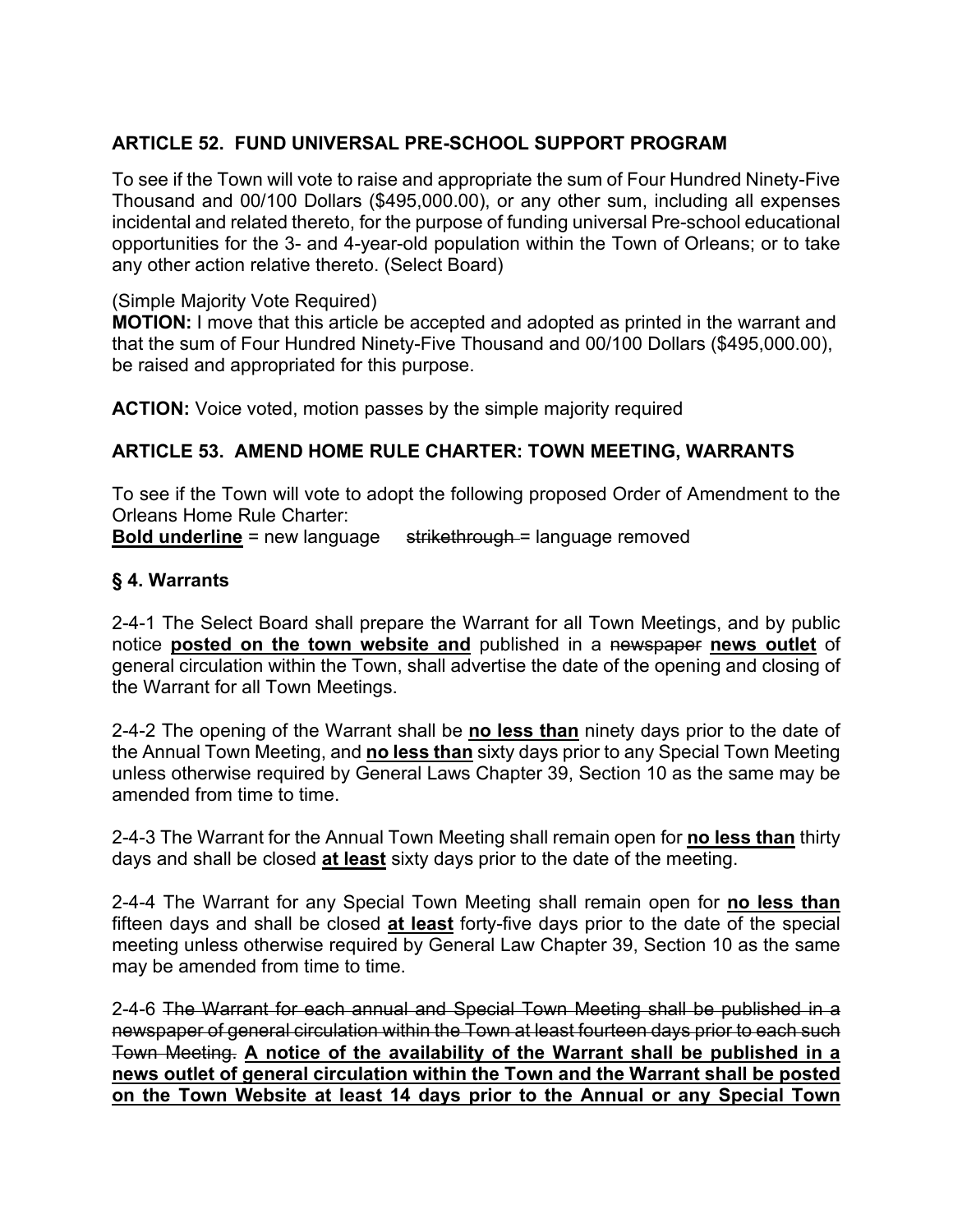#### **Meeting. The notice of availability and the posting on the Town Website shall include where printed copies of the Warrant are available.**

2-4-7 All said Warrants shall also be posted in every post office in the Town on or before the day of their publication in the newspaper **at least fourteen days prior to any such meeting** and shall remain so posted until the date of the meeting.

Or take any other action relative thereto. (Select Board)

(2/3 vote required)

## **PROPOSED MOTION**

I move that this article be accepted and adopted as printed in the warrant.

**ACTION:** Voice voted, motion passes unanimously

## **ARTICLE 54. AMEND HOME RULE CHARTER: PREAMBLE**

To see if the Town will vote to adopt the following proposed Order of Amendment to the Orleans Home Rule Charter:

**Bold underline** = new language strikethrough = language removed

### **Preamble**

We the people of the Town of Orleans, Massachusetts, in order to reaffirm the customary and traditional liberties of the people with respect to the conduct of local government and to take the fullest advantages inherent in the home rule amendments to the Constitution of the Commonwealth, do hereby adopt the following Home Rule Charter for this Town.

**We, the people of the Town of Orleans, Massachusetts, reaffirm the right to manage our affairs, participate responsibly in the conduct of local government, and take the fullest advantages inherent in the home rule amendments to the Constitution of the Commonwealth. We acknowledge our common property rights and powers to preserve, protect, conserve, and maintain the natural resources and the environment of our Town in perpetuity.**

**We also acknowledge, with respect, that we are inhabiting the traditional lands of the Nauset and Wôpanâak (Wampanoag) peoples who have always existed here. We value their roles as past, present, and future guardians of this land. We therefore adopt the following Home Rule Charter for this Town.**

Or take any other action relative thereto. (Select Board)

(2/3 Vote required)

**MOTION:** I move that this article be accepted and adopted as printed in the warrant. **ACTION:** Voice voted, motion passes unanimously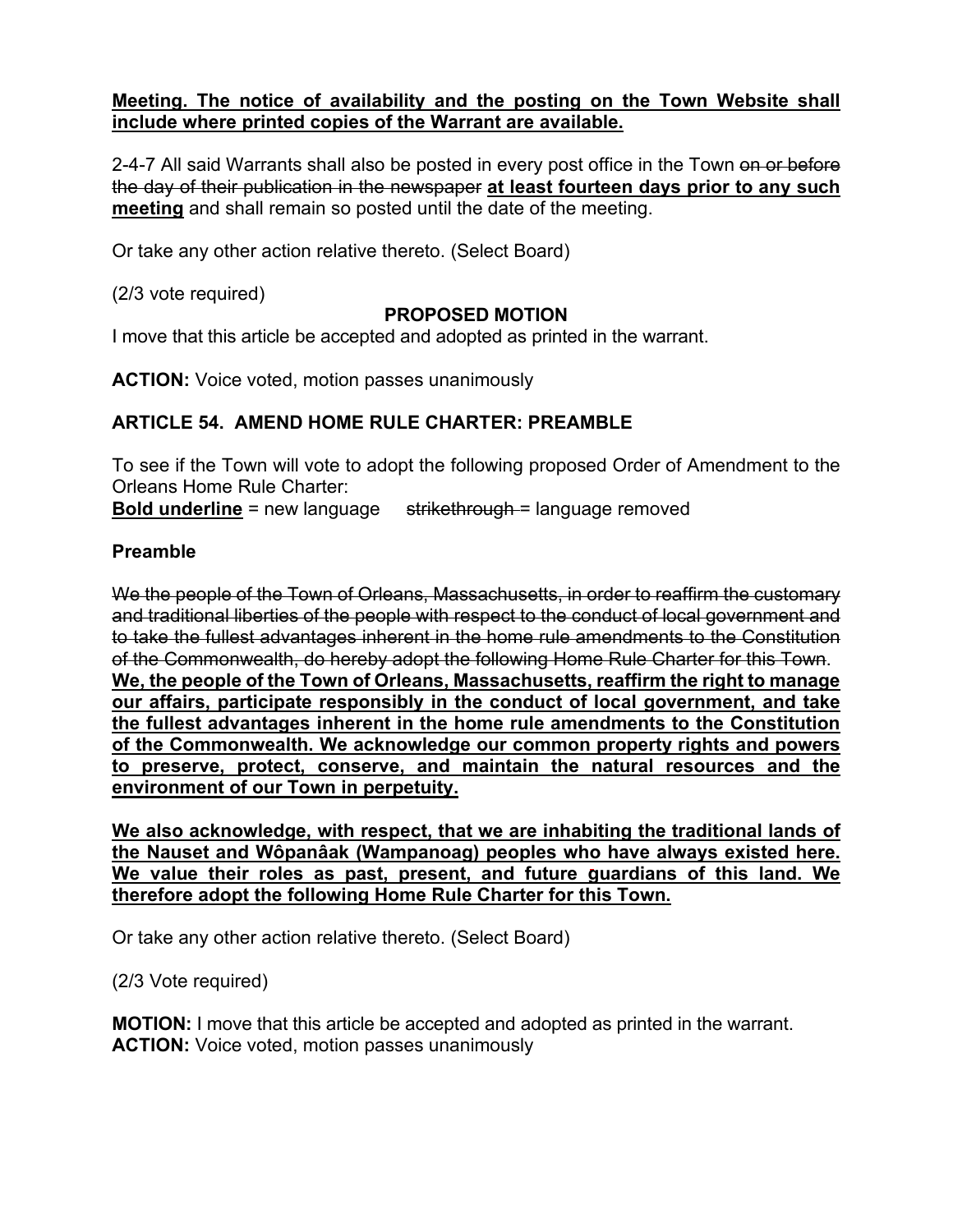#### **ARTICLE 55. AMEND HOME RULE CHARTER: APPOINTED MULTI-MEMBER BODIES, GENERAL PROVISION**

To see if the Town will vote to adopt the following proposed Order of Amendment to the Orleans Home Rule Charter:

**Bold underline** = new language strikethrough = language removed

6-1-11 When a multi-member body of the Town has associate members, the Chairperson, at the Chairperson's discretion, may designate any such associate member to sit **and vote** in case of absence; inability to act; **conflict of interest on the part of a member of the body;** or in the event of a vacancy on the multi-member body until said vacancy is filled.

6-4-1 A Conservation Commission of seven members and three associate members shall be appointed by the Select Board for three-year overlapping terms. Regarding associate members, the Chairperson, at the Chairperson's discretion, may designate any such associate member to sit and vote, in case of absence; inability to act; or in the event of a vacancy on the Commission until said vacancy is filled.

6-6-1 A Planning Board of five members and two associate members shall be appointed by the Select Board for three-year overlapping terms. Regarding associate members, the Chairperson, at the Chairperson's discretion, may designate any such associate member to sit in case of absence; inability to act; or in the event of a vacancy on the Board until said vacancy is filled.

Or take any other action relative thereto. (Select Board)

(2/3 Vote Required) **MOTION:** I move that this article be accepted and adopted as printed in the warrant.

**ACTION:** Voice voted, motion passes unanimously

#### **ARTICLE 56. AMEND HOME RULE CHARTER: TOWN MEETING, PROCEDURES**

To see if the Town will vote to adopt the following proposed Order of Amendment to the Orleans Home Rule Charter:

**Bold underline** = new language strikethrough = language removed

2-7-6 The Select Board shall, by recorded vote, indicate its recommendations on all articles. In the event of a split vote, the Board shall supply its reasons, pro and con, in the Warrant, **by flier distributed on the floor of Town Meeting, or** during discussion of the article at Town Meeting.

2-7-7 The Finance Committee shall, by recorded vote, indicate its recommendations on all articles having financial implications. In the event of a split vote, the Committee shall supply its reasons, pro and con, in the Warrant, **by flier distributed on the floor of Town Meeting**, or during discussion of the article at Town Meeting.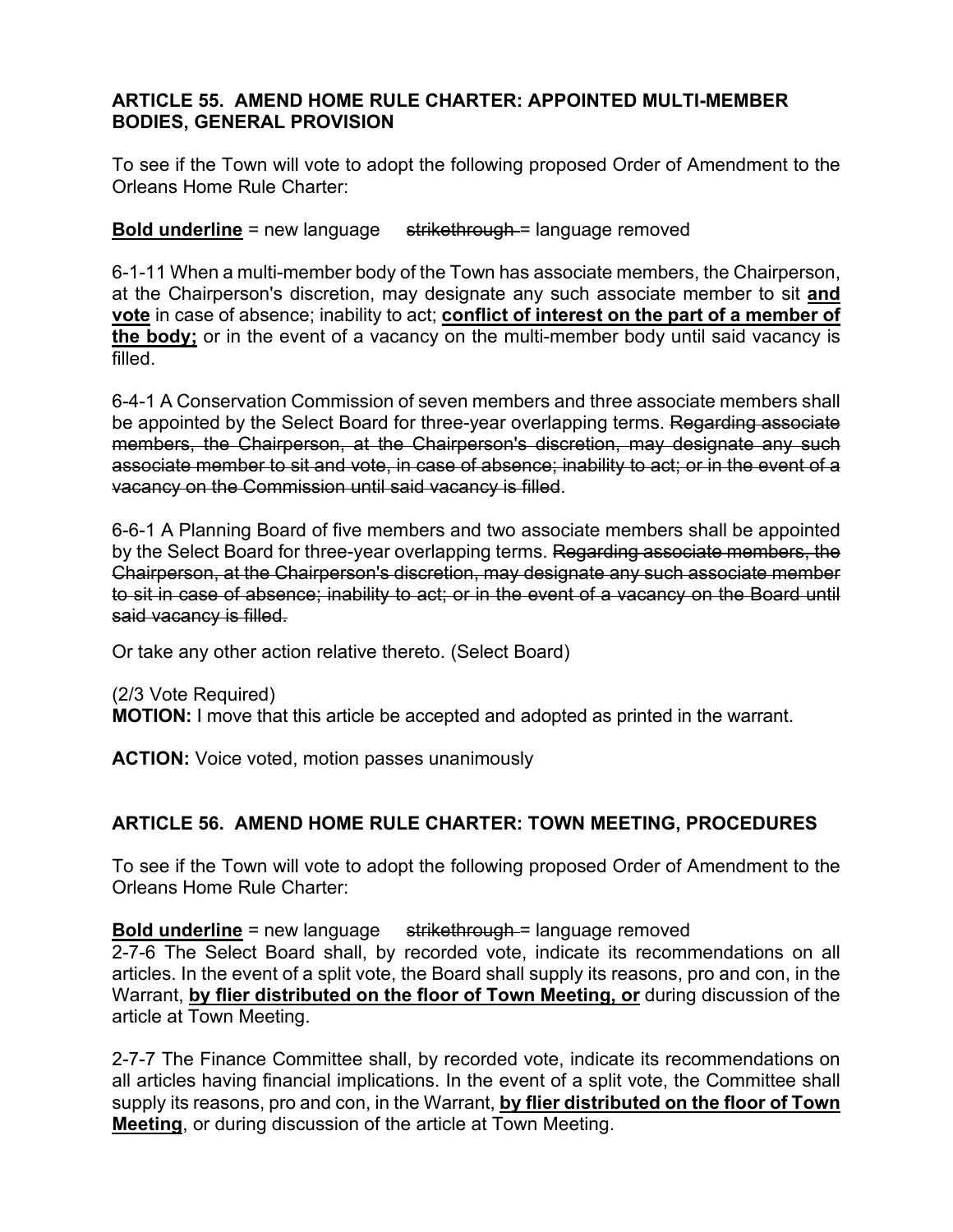Or take any other action relative thereto. (Select Board)

(2/3 Vote required)

**MOTION:** I move that this article be accepted and adopted as printed in the warrant. **ACTION:** Voice voted, motion passes unanimously

### **ARTICLE 57. AMEND HOME RULE CHARTER: SELECT BOARD, POWERS IN INTERGOVERNMENTAL RELATIONS**

To see if the Town will vote to adopt the following proposed Order of Amendment to the Orleans Home Rule Charter:

**Bold underline** = new language strikethrough = language removed

3-5-3 Any contract or formal agreement establishing such cooperation which requires an appropriation of Town funds in excess of \$500,000 or entails a commitment by the Town in excess of five years, shall require the approval of Town Meeting.

3-5-4 **3-5-3** Members of the Board shall normally represent the Town on regional and/or intermunicipal committees. When deemed necessary, the Board shall designate a Town employee or other person to represent the Town.

Or take any other action relative thereto. (Select Board)

(2/3 Vote required) **MOTION:** I move that this article be accepted and adopted as printed in the warrant.

**ACTION:** Voice voted, motion passes by the necessary 2/3 majority

#### **ARTICLE 58. AMEND HOME RULE CHARTER: SELECT BOARD, OTHER TOWN MULTI-MEMBER BODIES**

To see if the Town will vote to adopt the following proposed Order of Amendment to the Orleans Home Rule Charter:

**Bold underline** = new language strikethrough = language removed

3-10-1 The Board shall also have the power to appoint such other multi- member bodies as may be in existence on the effective date of this Charter and for whom no other method of appointment is herein provided, or as may hereafter established by General Law, Charter, By-law, vote of the Town Meeting, or vote of the Select Board. Or take any other action relative thereto. (Select Board)

#### (2/3 Vote required)

**MOTION:** I move that this article be accepted and adopted as printed in the warrant.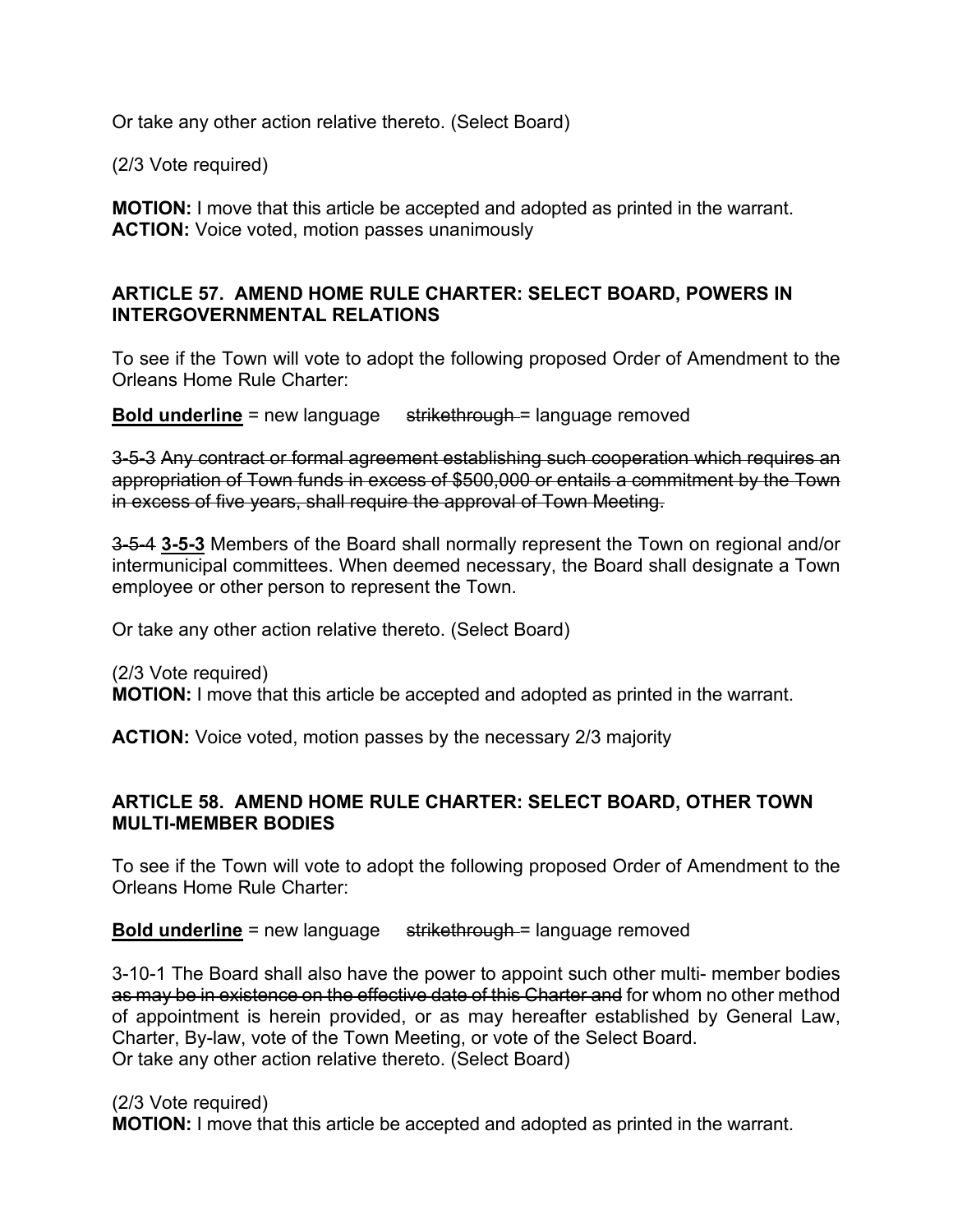**ACTION:** Voice voted, motion passes unanimously

#### **ARTICLE 59. AMEND HOME RULE CHARTER: PLANNING & ENVIRONMENT, OFFICIAL TOWN PLAN**

To see if the Town will vote to adopt the following proposed Order of Amendment to the Orleans Home Rule Charter:

**Bold underline** = new language strikethrough = language removed

9-2-5 By the fifteenth day of November, the Planning Board shall recommend implementation actions from the Plan as part of the development of the annual Operating and Capital Budgets and a six-year schedule of Plan implementations as part of the Capital Improvement Plan updating process. The Planning Board shall **may** present a report to the Annual Town Meeting specifying those Plan actions being fulfilled during the current fiscal year and the scheduled actions approved by the Select Board for full or partial completion during the ensuing fiscal year.

Or take any other action relative thereto. (Select Board)

(2/3 Vote Required)

**MOTION:** I move that this article be accepted and adopted as printed in the warrant. **ACTION:** Voice voted, motion passes unanimously

#### **ARTICLE 60. AMEND HOME RULE CHARTER: SELECT BOARD, POWERS OF APPOINTMENT**

To see if the Town will vote to adopt the following proposed Order of Amendment to the Orleans Home Rule Charter:

**Bold underline** = new language strikethrough = language removed

3-9-1 The Board shall have the power to appoint (a) a Town Administrator as provided in Chapter 4; (b) a Town Counsel; (c) a Town Accountant/Director of Municipal Finance; (d) a Police Chief; (e) a Fire Chief; (f) three members of a Board of Registrars of Voters for overlapping three -year terms; (g) Election Officers; (h) five members and three associate members of a Zoning Board of Appeals for overlapping three-year terms; (i) three **five** members and two associate members of a Board of Water and Sewer Commissioners for overlapping three-year terms; (j) three members of a Community Preservation Committee.

6-8-1 The provisions of Chapter 418 of the Acts of 1953 shall be modified by this Section **to establish a Board of Water and Sewer Commissioners.** concerning all matters delineated herein. Effective July 1, 2009 or after passage of a Comprehensive Wastewater Management Plan by Town Meeting, whichever shall occur later, the Board of Water Commissioners will be terminated and a new Board of Water and Sewer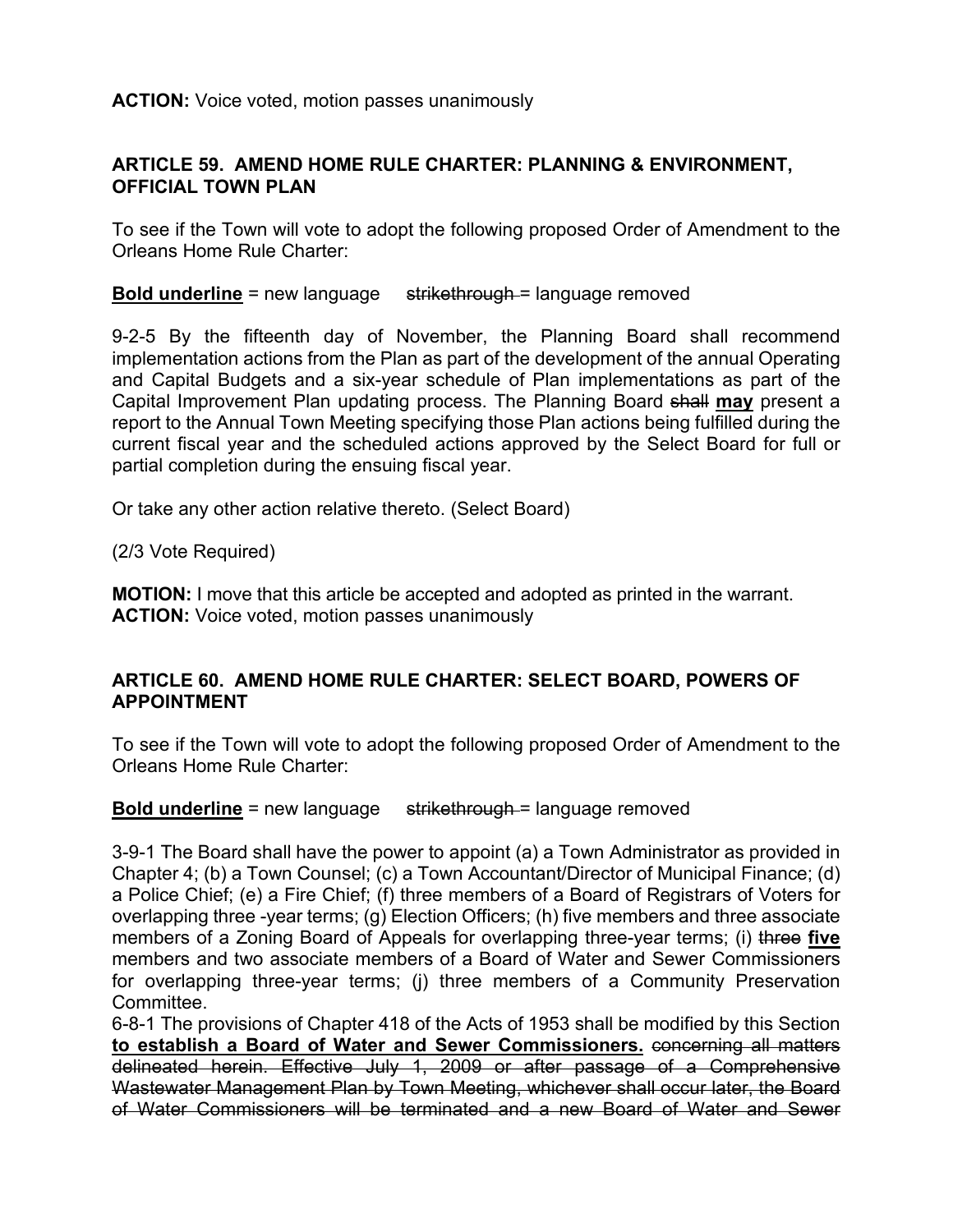Commissioners shall be established. Appointments to the Board of Water and Sewer Commissioners shall be made in accordance with clause 6-8-2.

6-8-2 The Select Board shall appoint three **five** members and two associate members of the Board of Water and Sewer Commissioners for three-year overlapping terms.

The Board of Health and the Planning Board shall each appoint one member of the Board of Water and Sewer Commissioners for three-year overlapping terms**., bringing the total number to seven (7) members and two associate members.**

6-8-3 The Board of Water and Sewer Commissioners shall be responsible for all functions cited in Chapter 418 of the Acts of 1953, except for the following functions vested in the Select Board for which the Select Board shall consult with and receive recommendations from the Board of Water and Sewer Commissioners: establish water rates **and fees**; contract with a municipality; acquire or take water resources, rights-of-way or easements; issue bonds to defray development and construction costs. In discharging its duties and responsibilities, the Board of Water and Sewer Commissioners shall coordinate with the Town Administrator and receive technical support from the Water/Sewer Superintendent(s). The Board of Water and Sewer Commissioners shall set policy ensuring:1) the adequate production and the high quality of potable water; 2) development of a sewer works system consistent with the Comprehensive Wastewater Management Plan and oversight of that system when operational. The Select Board shall establish sewer rates **and fees** and shall consult with and receive recommendations from the Board of Water and Sewer Commissioners with respect to sewer rates **and fees**. Or take any other action relative thereto. (Select Board)

(2/3 Vote Required)

**MOTION:** I move that this article be accepted and adopted as printed in the warrant.

**ACTION:** Voice voted, motion passes unanimously

### **ARTICLE 61. AMEND HOME RULE CHARTER: TOWN MEETING, PROCEDURES (2-7-5)**

To see if the Town will vote to adopt the following proposed Order of Amendment to the Orleans Home Rule Charter:

**Bold underline** = new language strikethrough = language removed

2-7-5 No person shall speak twice on the same question until all those wishing to speak thereon have done so, nor shall any person speak for more than five **two** minutes at one time, except by permission of the Moderator, provided, however, that the restrictions shall apply neither to those persons required to be in attendance under provisions of 2-7-3, nor to those persons making the original motion or amendments thereto under the article. A motion to terminate debate requires a second, is not debatable and shall require a 2/3 majority to prevail.

Or take any other action relative thereto. (Select Board)

(2/3 Vote required)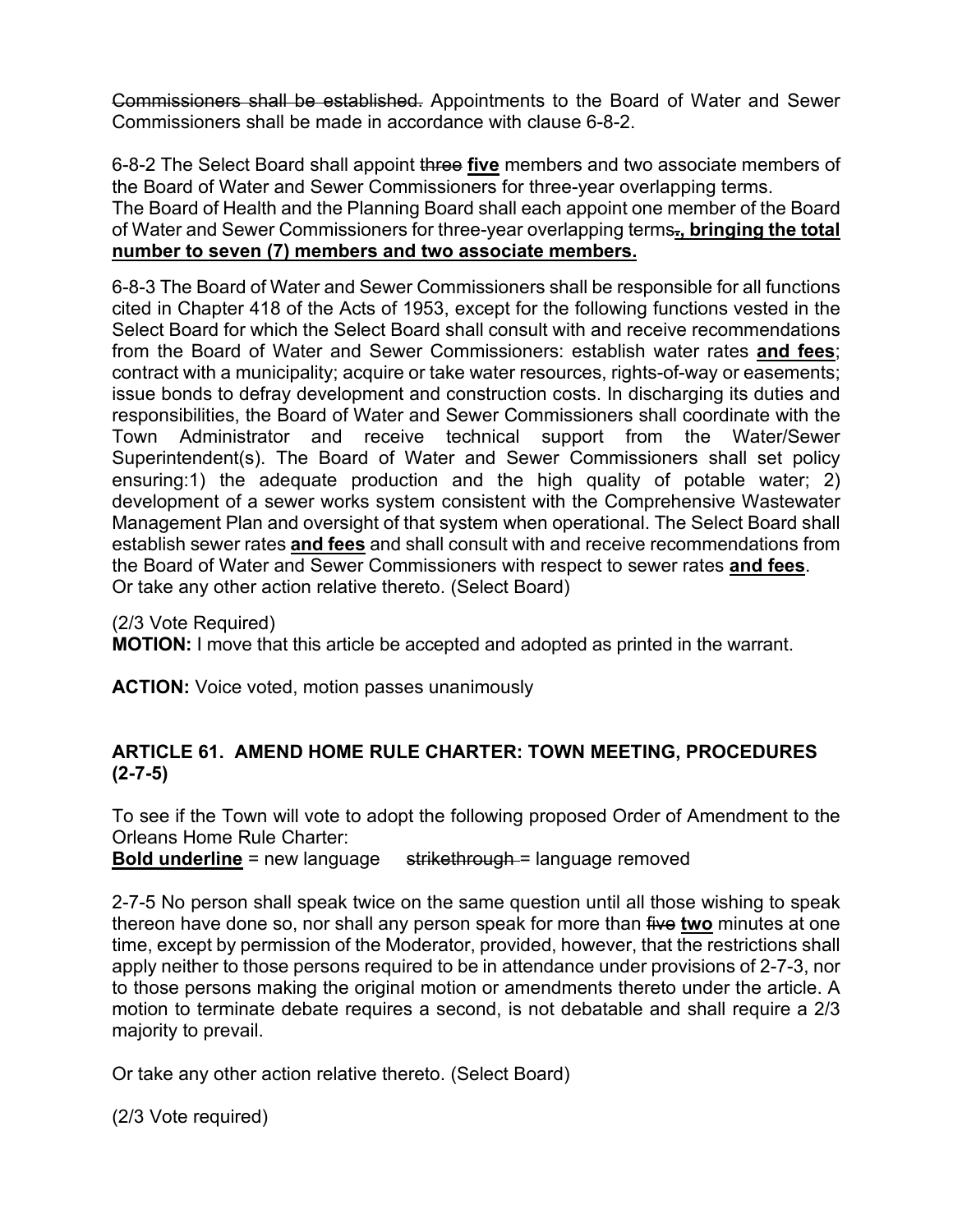**MOTION:** I move that this article be accepted and adopted as printed in the warrant.

**ACTION:** Counted vote, 160 in favor, 89 opposed motion fails to pass by necessary 2/3 majority

## **ARTICLE 62. AMEND HOME RULE CHARTER: TOWN MEETING, QUORUM**

To see if the Town will vote to adopt the following proposed Order of Amendment to the Orleans Home Rule Charter:

**Bold underline** = new language strikethrough = language removed

2-1-3 The quorum necessary **to begin to** for the conduct of Town Meeting business shall be two- hundred (200) **one-hundred (100)** of the current registered voters of the Town, **provided that a number less than a quorum may vote an adjournment. Once the Moderator has declared a quorum is present and called the Town Meeting to order, the quorum necessary to continue Town Meeting business shall be zero.** Or take any other action relative thereto. (Select Board)

(2/3 Vote Required)

**MOTION:** I move that this article be accepted and adopted as printed in the warrant. **MOTION TO CALL QUESTION:**

**ACTION:** Voice voted, motion passes by the necessary majority

**ACTION ON MAIN MOTION:** Voice voted, motion fails to pass by the required 2/3 majority

## **ARTICLE 63. AMEND HOME RULE CHARTER: CITIZEN PARTICIPATION, ELECTION AND RECALL**

To see if the Town will vote to adopt the following proposed Order of Amendment to the Orleans Home Rule Charter:

**Bold underline** = new language strikethrough = language removed

7-1-1 To promote a maximum level of active, interested and diverse citizen and voter representation and participation in Town affairs, Town officials shall make every effort to encourage citizen interaction and information on current Town issues through the regular use of **the Town website,** public service announcements and appropriate local media. Provided, however, that nothing stated herein shall relieve the Town from the meeting notification requirements of state law.

7-1-2 The Select Board shall annually, in the month of July, call a public meeting in a public place. **The purpose of the meeting shall be to provide non-resident taxpayers, voters and other interested persons an opportunity to discuss problems, policies,**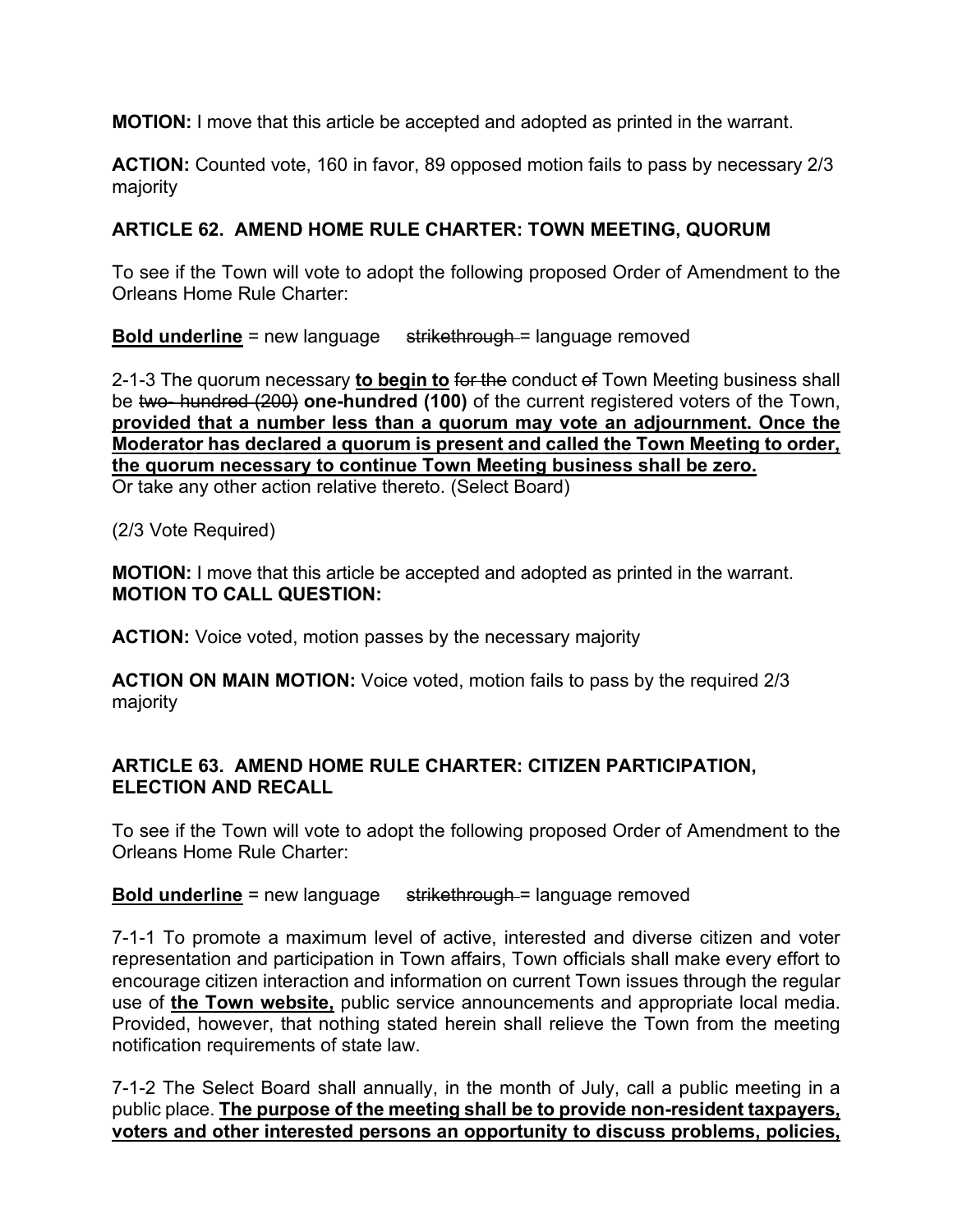**and progress**. The meeting shall be advertised in at least two issues of a newspaper of local circulation. **on the Town website and as provided in 7-1-1**.

7-1-3. The purpose of the meeting shall be to provide non-resident taxpayers, voters and other interested persons an opportunity to discuss problems, policies, and progress.

7-1-3 **7-1-4**: The Select Board, the Town Administrator and Chairpersons of multi-member bodies shall be available to make appropriate presentations and to answer questions.

7-2-1 Prior to making appointments to multi-member bodies, the Select Board shall advertise all vacancies and impending appointments **on the Town website and in at least three public places.** Said advertising shall enumerate the vacancies that are to be filled, include a description of the duties, and solicit the names of persons willing and able to serve. The advertisement shall also state the location, time and date of the meeting, to be held no sooner than seven days after the publication of the advertisement at which the Board anticipates that the appointments will be made.

7-2-2 Prior to making appointments to the Finance Committee and to the Cape Cod Regional Technical High School Committee, the Moderator shall cause a notice to be published **on the Town website and in at least three public places** enumerating the vacancies that are to be filled and the location, time and date when the Moderator will be available to interview persons able and willing to serve.

8-6-1 The Select Board shall publish **on the Town website,** in one or more newspapers **news outlets** of general circulation in Town, **and in at least three public places** the general summary of the proposed Capital Improvements Plan (CIP) and Capital Budget and a notice stating: (a) the times and places where copies of the complete CIP and Capital Budget are available for inspection; and (b) the date, time and place, not less than seven days following such publication, where the Select Board and the Finance Committee will conduct a public hearing on said plan to be chaired by the Finance Committee. The joint hearing shall be held no later than March 1 of each year in order to allow the Select Board and the Finance Committee to include their respective positions on the CIP and the Capital Budget to be printed in the Warrant for the Town Meeting.

Or take any other action relative thereto. (Select Board)

(2/3 Vote Required)

**MOTION:** I move that this article be accepted and adopted as printed in the warrant.

**ACTION:** Voice voted, motion passes unanimously

## **ARTICLE 64. AMEND HOME RULE CHARTER: THE TOWN ADMINISTRATOR**

To see if the Town will vote to adopt the following proposed Order of Amendment to the Orleans Home Rule Charter:

**Bold underline** = new language strikethrough = language removed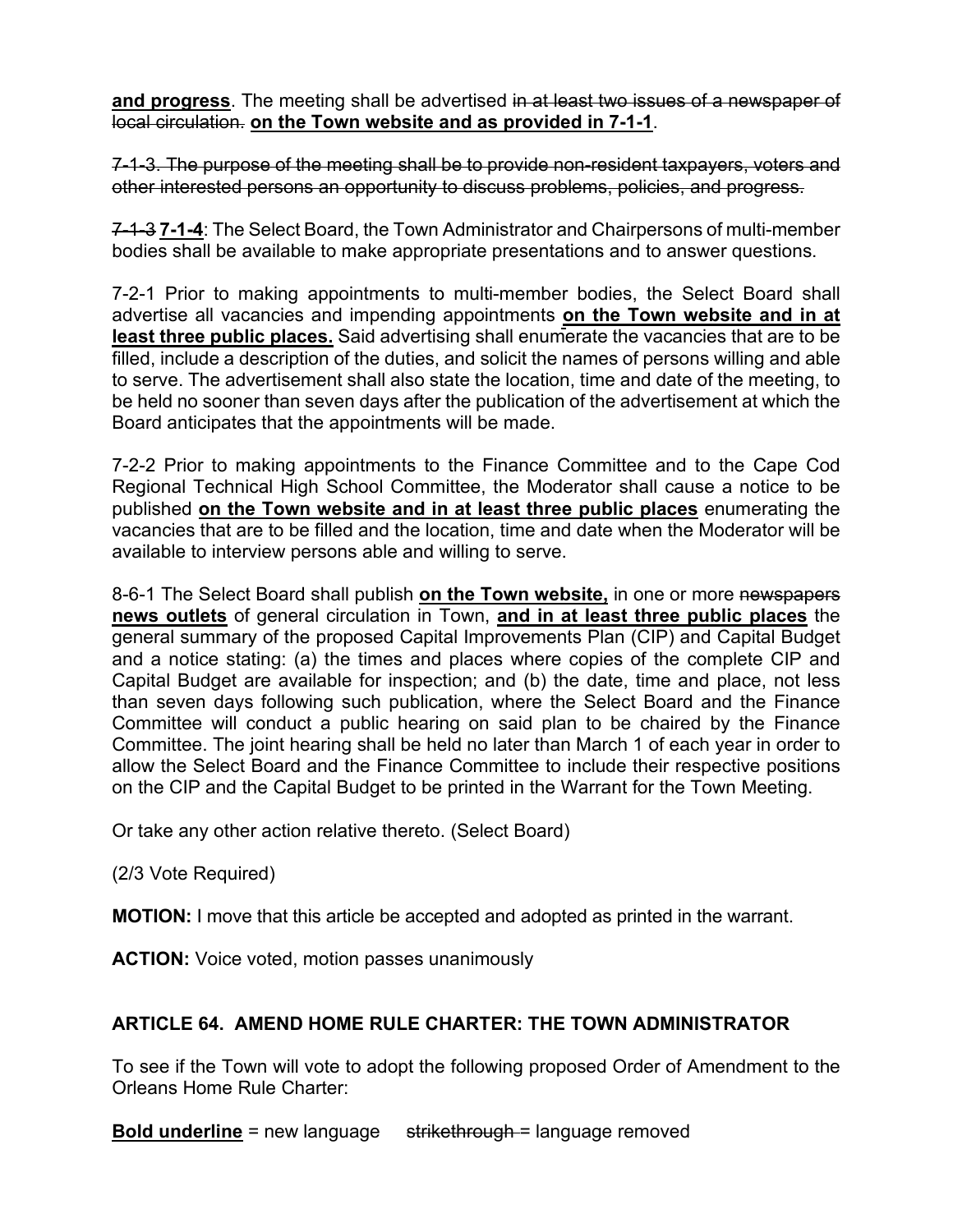**Chapter 4 Change TITLE from Town Administrator to Town Manager. In the Warrant, this would mirror the change from Board of Selectmen to Select Board and would read: ".… By striking out the words "Town Administrator" wherever they appear, and inserting in place thereof, in each instance, the words "Town Manager." Or to take any other action relative thereto."**

Or take any other action relative thereto. (Select Board)

(2/3 Vote Required) **MOTION:** I move that this article be accepted and adopted as printed in the warrant.

**ACTION:** Voice voted, motion passes unanimously

### **ARTICLE 65. AMEND GENERAL BYLAW CH. 40 – PERSONNEL AND FUND NON-UNION EMPLOYEE COLA**

To see if the Town will vote to amend Chapter 40, Personnel, to approve a 3% cost of living wage increase for the period of July 1, 2022 to June 30, 2023 (FY23) for those employees who are covered by the Personnel Bylaw Compensation Plans and those employees covered by individual contracts and employment agreements; and to amend sections of the bylaw to reflect existing policies and procedures of the town, as set forth in the amendment on file with the Town Clerk, or take any action relative thereto. (Select Board)

(Simple Majority Vote Required)

**MOTION:** I move that this article be accepted and adopted as printed in the warrant. **ACTION:** Voice voted, motion passes unanimously

# **ARTICLE 66. AMEND GENERAL BYLAW CH 158 – ARTICLE III WATER SUPPLY**

To see if the Town will vote to amend Chapter 158 Article III – Water Supply, to read as follows:

**Bold underline** = new language strikethrough = language removed

#### **Article III Water Supply**

## **[Adopted 5-8-2000 ATM, Art. 26; amended in its entirety 5-13-2013 ATM, Art. 31]**

§ 158-16 Authority.

This bylaw is adopted by the Town under its police powers pursuant to the Home Rule Amendment of the Massachusetts Constitution, Article LXXXXIX, to protect public health and welfare and pursuant to its powers under MGL c. 40, § 21 et seq. and implements the Town's authority to regulate water use pursuant to MGL c. 41, § 69B. This bylaw also implements the Town's authority under MGL c. 40, § 41A, conditioned upon a declaration of water supply emergency issued by the Department of Environmental Protection under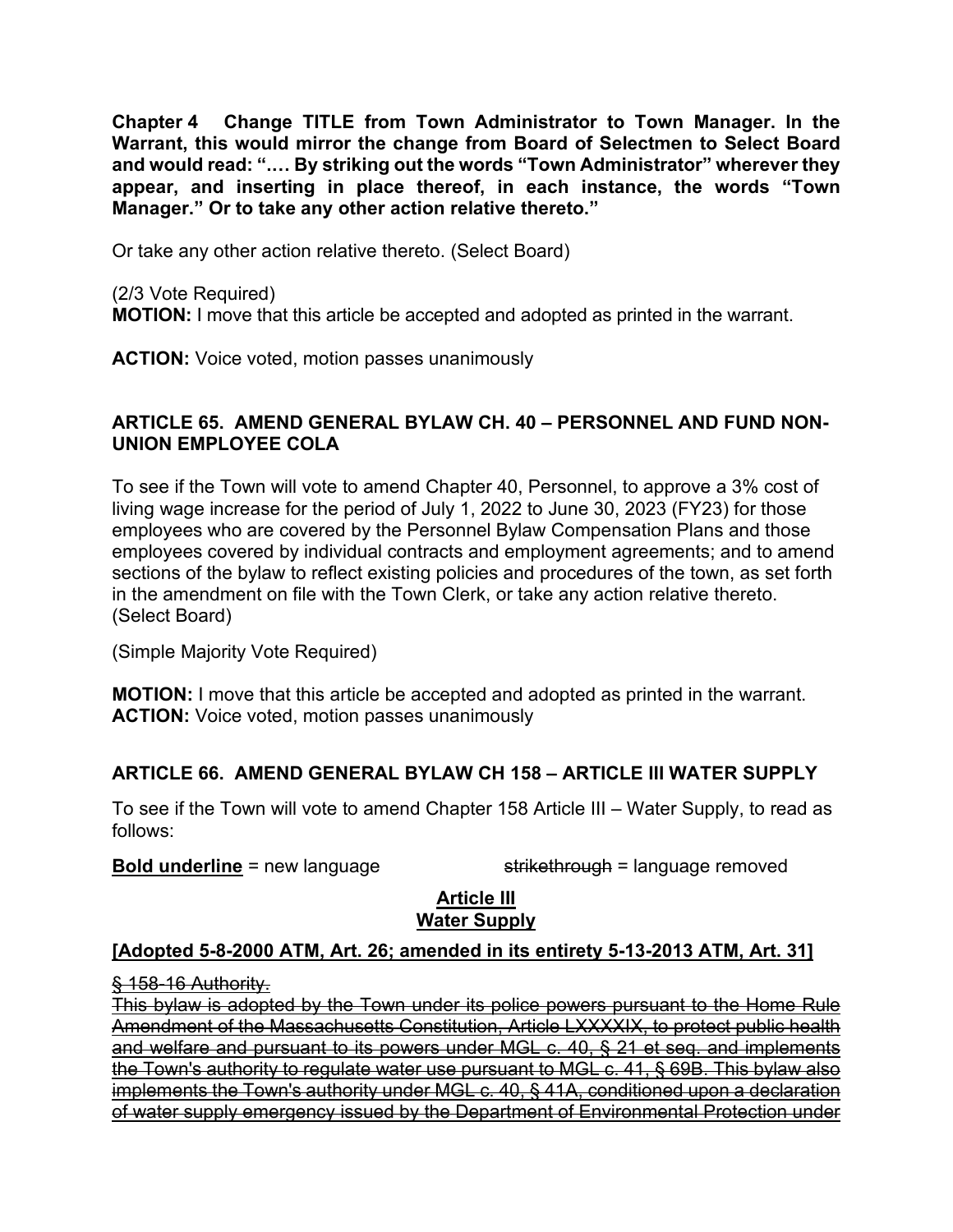MGL c. § 21G, the "Massachusetts Water Management Act" and its regulations promulgated at 310 CMR 36:00.

## § 158-17 Purpose.

The purpose of this bylaw is to protect, preserve and maintain the public health, safety, welfare and the environment whenever there is in force a "State of Water Supply Conservation" or "State of Water Supply Emergency" by ensuring an adequate supply of water for drinking and fire protection and to protect the quality and quantity of water in local aquatic habitats such as ponds, rivers, and wetlands. This purpose will be accomplished by providing for the imposition and enforcement of any duly implemented restrictions, requirements, provisions or conditions on water use imposed by the Town in accordance with this bylaw and/or by the Department of Environmental Protection under its state law authorities.

§ 158-18 Applicability.

All Town residents that are customers of the public water supply system and private well users shall be subject to this bylaw. This bylaw shall be in effect year round.

§ 158-19 Definitions.

As used in this article, the following terms shall have the meanings indicated:

AGRICULTURE

Farming in all its branches as defined at MGL c. 128, § 1A.

AUTOMATIC SPRINKLER SYSTEM

Any system for watering vegetation other than a hand-held hose or a bucket.

## NONESSENTIAL OUTDOOR WATER USE

Those uses that are not required:

For health or safety reasons;

By regulation:

3. For the production of food and fiber;

For the maintenance of livestock: or

5. To meet the core functions of a business (for example, irrigation by golf courses as necessary to maintain tees and greens, and limited fairway watering, or irrigation by plant nurseries or agricultural operations as necessary to maintain stock or establish new plantings, wash equipment to prevent damage and/or maintain performance, pest management and plant cooling).

B. Nonessential outdoor water uses that are subject to mandatory restrictions include:

1. Irrigation of lawns via sprinklers or automatic irrigation systems;

2. Washing of vehicles, except in a commercial car wash or as necessary for operator safety or to prevent damage and/or maintain performance of agricultural or construction vehicles or equipment; and

Washing of exterior building surfaces, parking lots, driveways or sidewalks, except as necessary to apply paint, preservatives, stucco, pavement or cement.

Exceptions to nonessential outdoor water uses are:

1. Irrigation of public parks and recreation fields outside the hours of 9:00 a.m. to 5:00 p.m.; and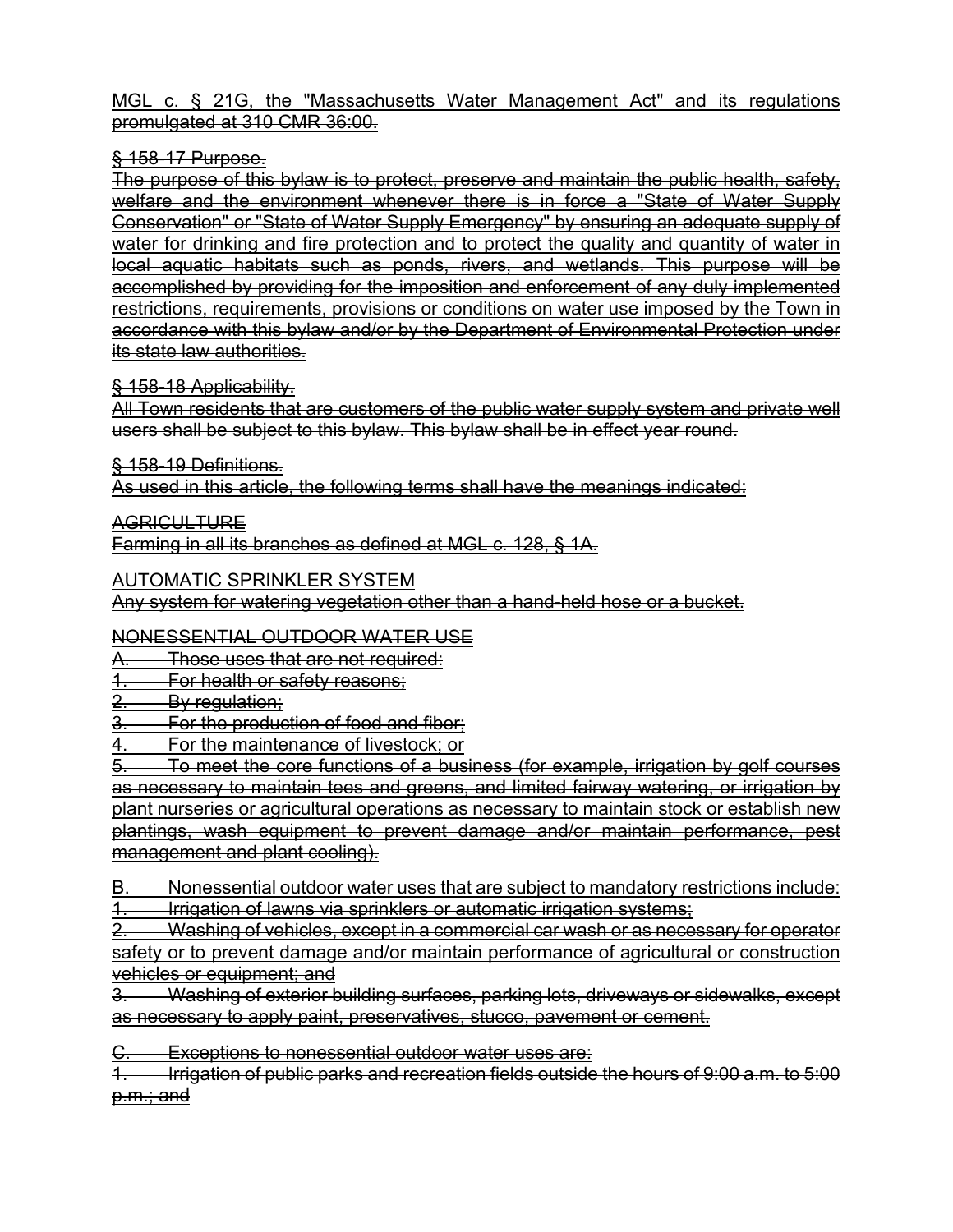2. Irrigation of lawns, gardens, flowers and ornamental plants by means of a handheld hose outside the hours of 9:00 a.m. to 5:00 p.m.; and

Irrigation outside the hours of 9:00 a.m. to 5:00 p.m. with harvested and stored stormwater runoff.

The following outdoor water uses are subject to review and approval by the Town through its Board or their designee:

1. Irrigation to establish replanted or resodded lawn or plantings during the months of May and September;

2. Irrigation of newly planted lawns (seeded or sodded) in the current calendar year for homes or businesses newly constructed in the previous 12 months;

Filling of privately owned outdoor pools.

#### PERSON

Any individuals, corporation, trust, partnership or association, agency or authority, or other entity and any officer, employee, group or agent of such persons.

STATE OF WATER SUPPLY EMERGENCY

A State of Water Supply Emergency declared by the Department of Environmental Protection under MGL c. 21G, § 15-17.

STATE OF WATER SUPPLY CONSERVATION

A State of Water Supply Conservation declared by the Town pursuant to § 158-20 of this bylaw.

WATER CUSTOMERS

All persons using the public water supply, irrespective of that person's responsibility for billing purposes for use of the water.

WATER USERS

All persons using water within the Town.

§ 158-20 Declaration of a State of Water Supply Conservation.

The Town, through the Board or its designee authorized to act as such, may declare a State of Water Supply Conservation upon a determination that conservation measures are appropriate to ensure an adequate supply of water for drinking and fire protection, to protect the quality and quantity of water in local aquatic habitats such as ponds, rivers and wetlands and to ensure compliance with the Water Management Act. Upon notification to the public that a declaration of a State of Water Supply Conservation has been declared, no person shall violate any provision, restriction, requirement or condition of the declaration. The Board may designate the Water Superintendent to declare a State of Water Supply Conservation at any time that conditions warrant. Public notice of a State of Water Conservation shall be given under § 158-21 of this bylaw before it may be enforced.

§ 158-20.1 Declaration of a State of Water Supply Emergency.

Upon notification to the public that a declaration of a State of Water Supply Emergency has been issued by the Department of Environmental Protection, no person shall violate any provision, restriction, requirement, condition of any order approved or issued by the Department of Environmental Protection for the purpose of bringing about an end to the State of Water Supply Emergency.

§ 158-20.2 Restricted water uses.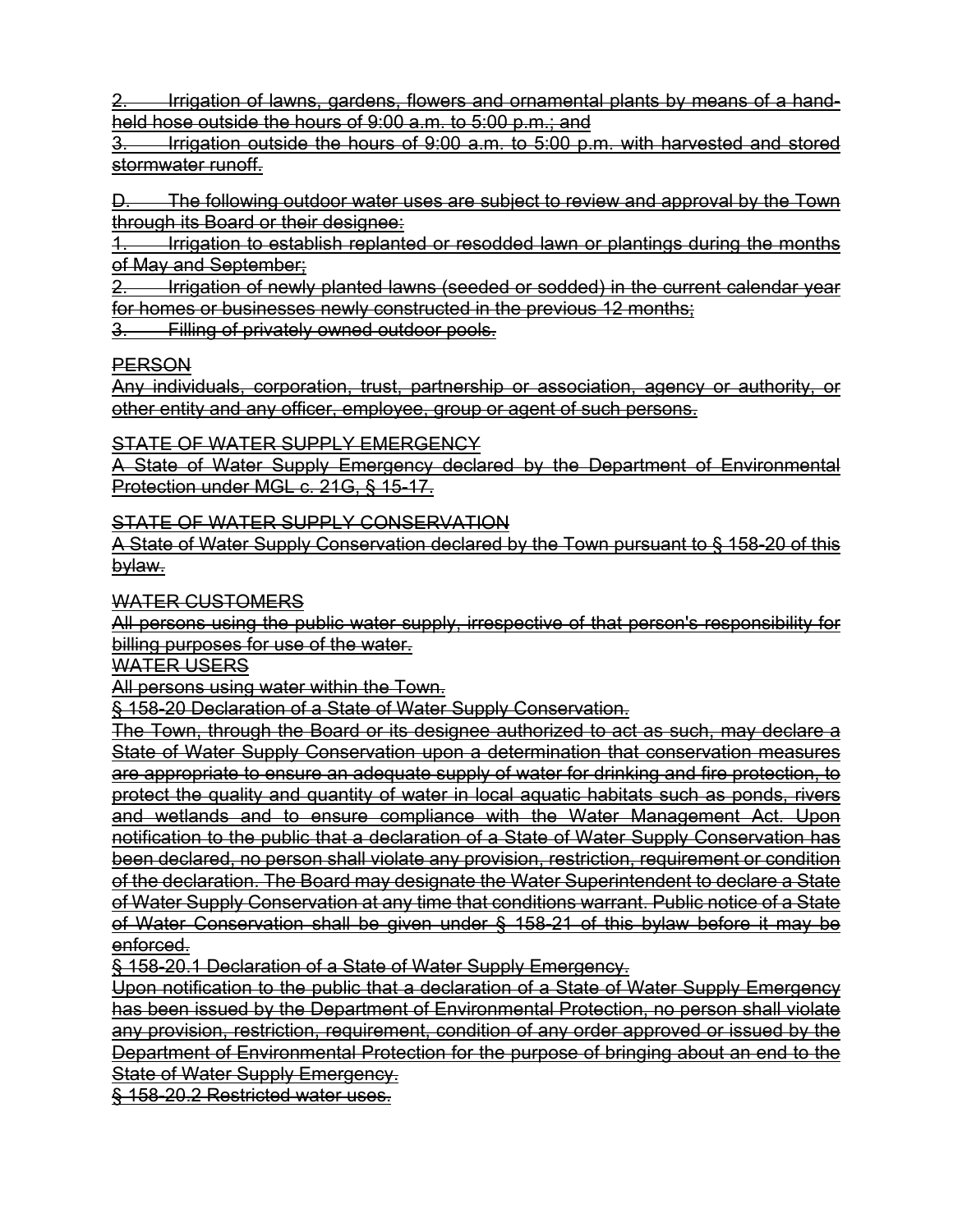A declaration of a State of Water Supply Conservation and/or a State of Water Supply Emergency shall include but not be limited to one or more of the following restrictions, conditions, or requirements limiting nonessential outdoor water use by water customers (and water users) as necessary to control the volume of water pumped each day, except as provided as acceptable. The applicable restrictions, conditions or requirements shall be included in the public notice required under § 158-21.

a) Nonessential outdoor water use is permitted only on the days per week specified in the State of Water Supply Emergency or State of Water Supply Conservation and public notice thereof. During a State of Water Supply Emergency or State of Water Supply Conservation, nonessential outdoor water use is restricted to two days or fewer per week. b) Nonessential outdoor water use hours. Nonessential outdoor water use is permitted only during the hourly periods specified in the declaration of a State of Water Supply Emergency or State of Water Supply Conservation and public notice thereof. At a minimum, nonessential outdoor water use is prohibited during the hours from 9:00 a.m. to 5:00 p.m.

c) Nonessential outdoor water use method restriction. Nonessential outdoor water use is restricted to a bucket or hand-held hose controlled by a nozzle.

d) Nonessential outdoor water use ban. Nonessential outdoor water use is prohibited at all times.

e) Automatic sprinkler system ban. The use of automatic sprinkler systems is prohibited.

§ 158-21 Public notification of a State of Water Supply Conservation or State of Water Supply Emergency; notification of DEP (Department of Environmental Protection).

a) Public notification of a State of Water Supply Conservation – Notice to the public of all provisions, including all restrictions, requirements and conditions imposed by the Town as part of a State of Water Supply Conservation, shall be made as soon as possible, but no later than 48 hours following the declaration of a State of Water Supply Conservation by publication in a newspaper of general circulation within the Town and by signage on major roadways or intersections. The Town may also notify the public using other means determined to be appropriate (cable TV, reverse 911, email, etc.). Notification may also include email, websites, public service announcements on local media or other such means reasonably calculated to reach and inform all water users.

b) Public notification of a State of Water Supply Emergency – Notice to the public of all provisions, including all restrictions, requirements and conditions imposed by a State of Water Supply Emergency declared by the Department of Environmental Protection (DEP), shall be made by publication in a newspaper of general circulation with the Town and by signage on major roadways or intersections. The Town may also notify the public using other means determined to be appropriate (cable TV, reverse 911, email, etc.) This notice shall be provided as soon as possible, but no later than 48 hours after the public water system receives notice of DEP's declaration of a State of Water Supply Emergency. Notification may also include email, websites, public service announcements on local media or other such means reasonably calculated to reach and inform all water users of the State of Water Supply Emergency.

c) Any restriction imposed under § 158-20 or § 158-20.1 or in DEP's State of Water Supply Emergency or Order shall not be effective until notification to the public is provided. Submittal of MassDEP's form "Notification of Water Use Restriction" shall be provided to the Massachusetts Department of Environmental Protection within 14 days of the effective date of the restrictions, per Mass DEP regulations [310 CMR 22.15(8)].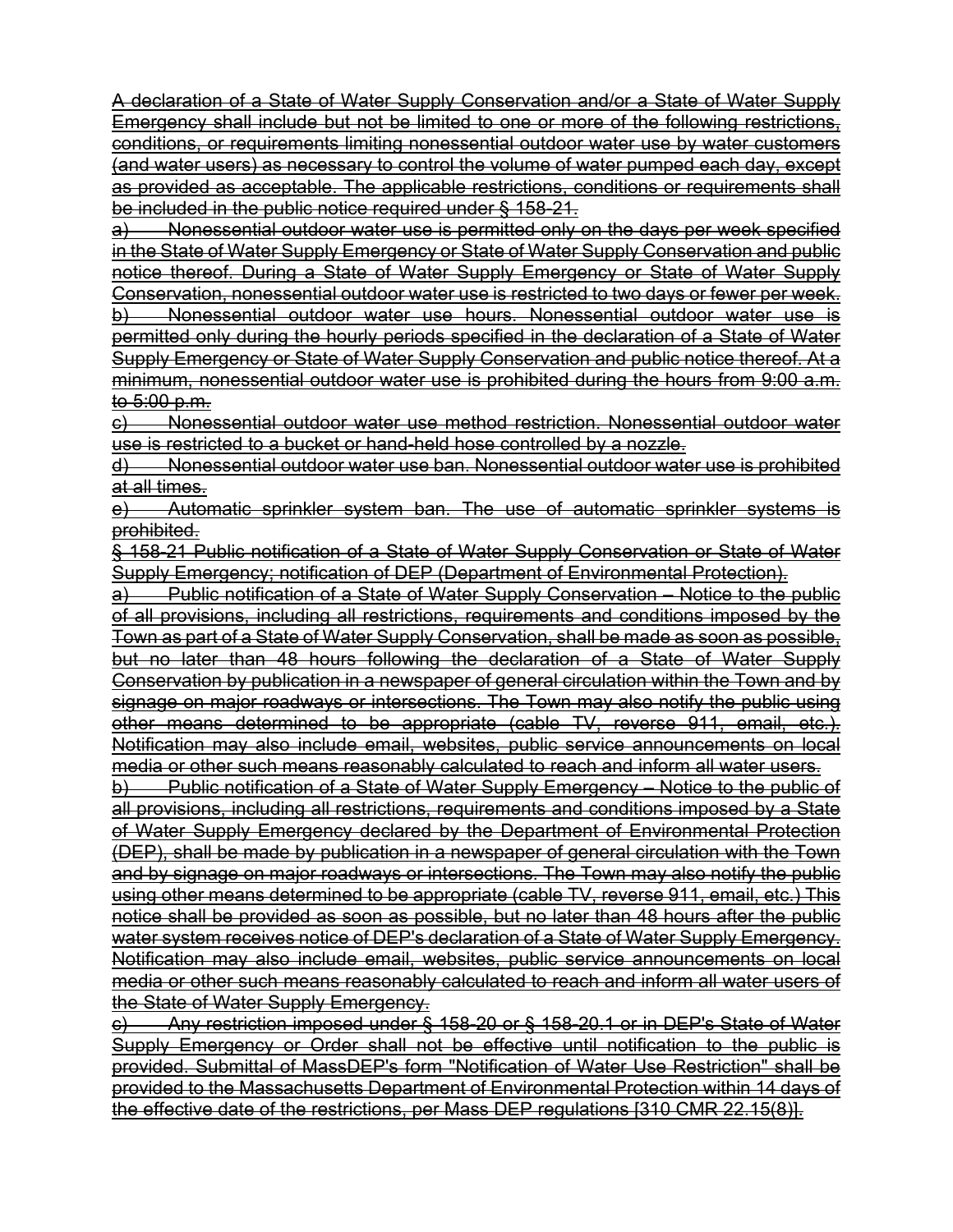§ 158-22 Termination of a State of Water Supply Conservation; notice.

A State of Water Supply Conservation may be terminated by a majority vote of the Board or its designee, upon a determination by either or both of them that the conditions requiring the State of Water Supply Conservation no longer exist. Public notification of the termination of a State of Water Supply Conservation shall be given in the same manner required by § 158-21 for notice of imposition.

§ 158-22.1 Termination of a State of Water Supply Emergency; notice.

Upon notification to the Town that the declaration of a State of Water Supply Emergency has been terminated by the Department of Environmental Protection, the public will be notified of the termination in the same manner as is required by § 158-21 for notice of imposition.

§ 158-22.2 Penalties.

The Town, through the Board or its designee, including the Water Superintendent, Building inspector and/or local police, may enforce this bylaw. Any person violating this bylaw shall be liable to the Town in the amounts listed below:

1) First violation: warning.

2) Second violation: \$50.00.

3) Third and subsequent violations: \$100.00.

§ 158-22.3 Severability.

The invalidity of any portion or provision of this bylaw shall not invalidate any other portion or provision thereof.

#### **§158-16: Authority**

**This bylaw is adopted by the Town under its police powers pursuant to the Home Rule Amendment of the Massachusetts Constitution, Article LXXXIX, to protect public health and welfare and pursuant to its powers under M.G.L. c. 40, §§ 21** *et seq***. and implements the Town's authority to regulate water use pursuant to M.G.L. c. 41, § 69B. This by-law also implements the Town's authority under M.G.L. c. 40, § 41A, conditioned upon a declaration of water supply emergency issued by the Department of Environmental Protection under G.L. c. 21G, §§ 15-17. This by-law is also intended to implement other water conservation requirements of M.G.L. c. 21G, the "Massachusetts Water Management Act" and its regulations promulgated at 310 CMR 36.00.** 

#### **§158-17: Purpose**

**The purpose of this bylaw is to protect, preserve and maintain the public health, safety, welfare and the environment whenever there is in force a "State of Water Supply Conservation", a "State of Drought" or a "State of Water Supply Emergency" by ensuring an adequate supply of water for drinking and fire protection and to protect the quality and quantity of water in local aquatic habitats such as ponds, rivers and wetlands. This purpose will be accomplished by providing for the imposition and enforcement of any duly implemented restrictions, requirements, provisions or conditions on water use imposed by the Town in accordance with this by-law and/or by the Department of Environmental Protection under its state law authorities.**

**§158-18: Applicability**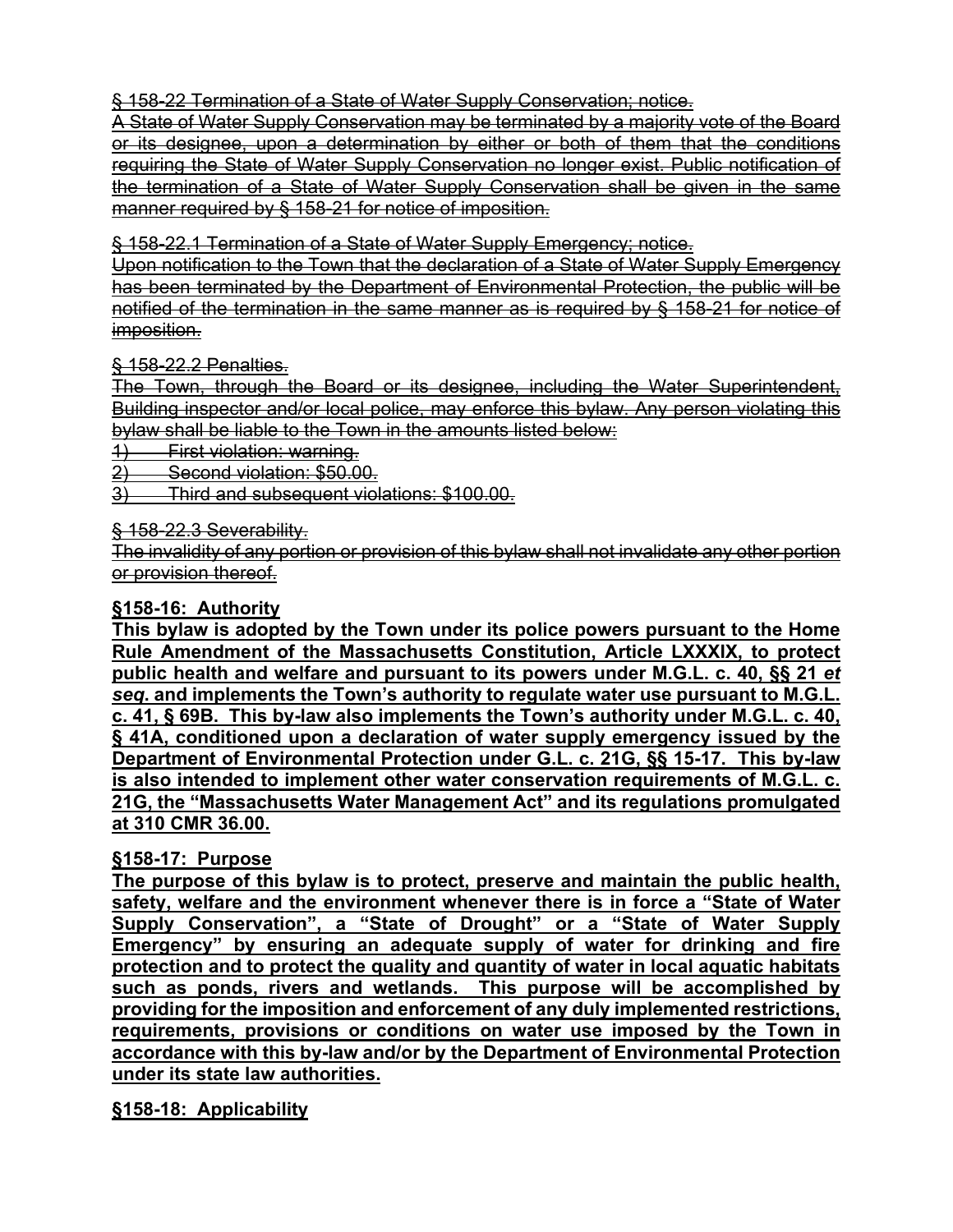**All Town customers of the public water supply system and private well users shall be subject to this by-law. This by-law shall be in effect year-round.**

**§158-19: Definitions**

**As used in this article, the following terms shall have the meanings indicated.**

**Agriculture shall mean farming in all its branches as defined at M.G.L. c. 128, § 1A.[1](#page-61-0) Automatic irrigation system, including sprinklers, shall mean any system for watering vegetation other than a hand-held hose, a bucket or a drip-irrigation system outside the hours of 9:00 am to 5:00 pm.**

**Nonessential outdoor water use shall mean those uses that are not required:** 

- **1. for health or safety reasons;**
- **2. by regulation;**
- **3. for the production of food and fiber;**
- **4. for the maintenance of livestock; or**
- **5. to meet the core functions of a business.**

**Nonessential outdoor water uses that are subject to mandatory restrictions include:**

- **irrigation of lawns, shrubs or gardens via sprinklers or automatic irrigation systems;**
- **washing of vehicles, except in a commercial car wash or as necessary for operator safety or to prevent damage and/or maintain performance of agricultural or construction vehicles or equipment; and**
- **washing of exterior building surfaces, parking lots, driveways or sidewalks, except as necessary to apply paint, preservatives, stucco, pavement or cement.**

**Exceptions to nonessential outdoor water uses are:** 

- **irrigation of lawns, gardens, flowers and ornamental plants by means of a hand-held hose controlled by a nozzle or a drip-irrigation system outside the hours of 9:00 am to 5:00 pm; and**
- **irrigation with harvested and stored storm-water runoff.**

**The following outdoor water uses are subject to review and approval by the Town, through its Board of Water and Sewer Commissioners or their designee:**

- **irrigation of public parks and recreation fields outside the hours of 9 AM to 5 PM;**
- **irrigation to establish replanted or re-sodded lawn or plantings during the months of May and September;**
- **irrigation of newly planted lawns (seeded or sodded) in the current calendar year for homes or businesses newly constructed in the previous twelve months; and**

<span id="page-61-0"></span> $1$  This statutory definition includes cultivation of the soil, dairying and the production, cultivation, growing and harvesting of agricultural, aquacultural, floricultural or horticultural commodities as well as forest harvesting, raising livestock inclusive of bees and fur-bearing animals and forestry, lumbering, preparation for market, delivery to storage or market or to carriers to market incidental to an agricultural operation.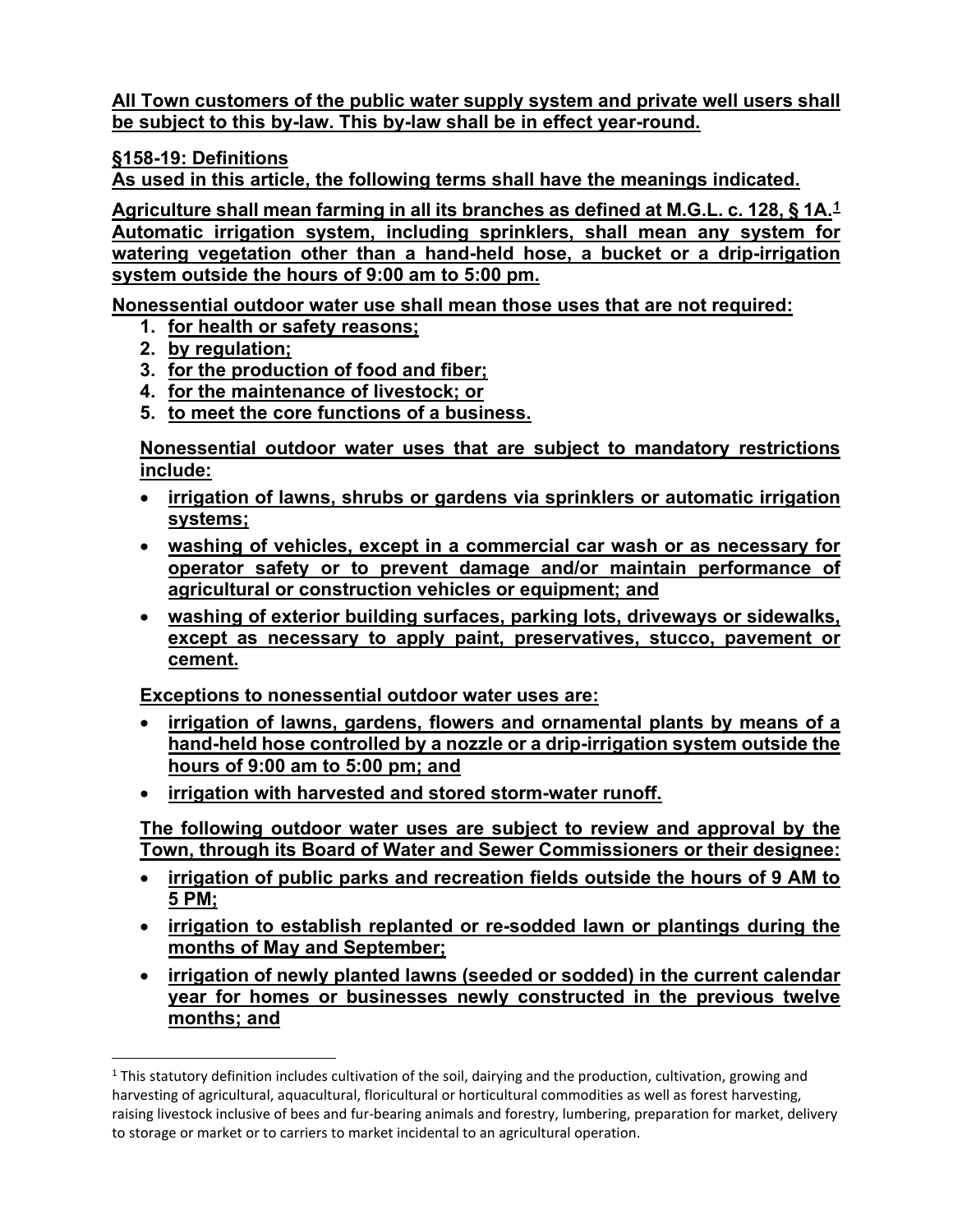• **filling of privately owned outdoor pools.**

**Person shall mean any individual, corporation, trust, partnership, association, agency or authority, or other entity and any officer, employee, group or agent of such persons.**

**State of Drought shall mean a Drought Advisory, Watch, Warning or Emergency declared by the Secretary of Energy and Environmental Affairs in consultation with the Massachusetts Drought Management Task Force.**

**State of Water Supply Emergency shall mean a State of Water Supply Emergency declared by the Department of Environmental Protection under M.G.L. c. 21G, §§ 15-17.** 

**State of Water Supply Conservation shall mean a State of Water Supply Conservation declared by the Town pursuant to §158-20 of this by-law.** 

**Water Customers shall mean all persons using the public water supply regardless of that person's responsibility for payment for use of the water.**

**Water Users shall mean all persons using the public water supply or using privately-owned wells within the Town boundaries.**

**§ 158-20: Declaration of a State of Water Supply Conservation The Town, through its Board of Water and Sewer Commissioners or their designee authorized to act as such:** 

- **a) may declare a State of Water Supply Conservation upon a determination that conservation measures are appropriate to ensure an adequate supply of water for drinking and fire protection, to protect the quality and quantity of water in local aquatic habitats such as ponds, rivers and wetlands; and**
- **b) shall declare a State of Water Supply Conservation as necessary to ensure compliance with the Water Management Act.**

**Upon notification to the public that a State of Water Supply Conservation has been declared, no water customer shall violate any provision, restriction, requirement or condition of the declaration. The Board of Water and Sewer Commissioners may designate the Water Department Superintendent, Town Administrator, or DPW Director to declare a State of Water Supply Conservation at any time that conditions warrant. Public notice of a State of Water Supply Conservation shall be given under §158-21 of this bylaw before it may be enforced. The applicable restrictions, conditions or requirements shall be included in the public notice.**

## **§ 158-20.1: State of Drought**

**Upon notification to the public that a State of Drought has been declared, no water user shall violate any provision, restriction, requirement or condition of the Town's water use restrictions. Public notice of a State of Drought shall be given under §158-21 of this bylaw before it may be enforced. The applicable restrictions, conditions or requirements shall be included in the public notice.**

**§ 158-20.2: Declaration of a State of Water Supply Emergency**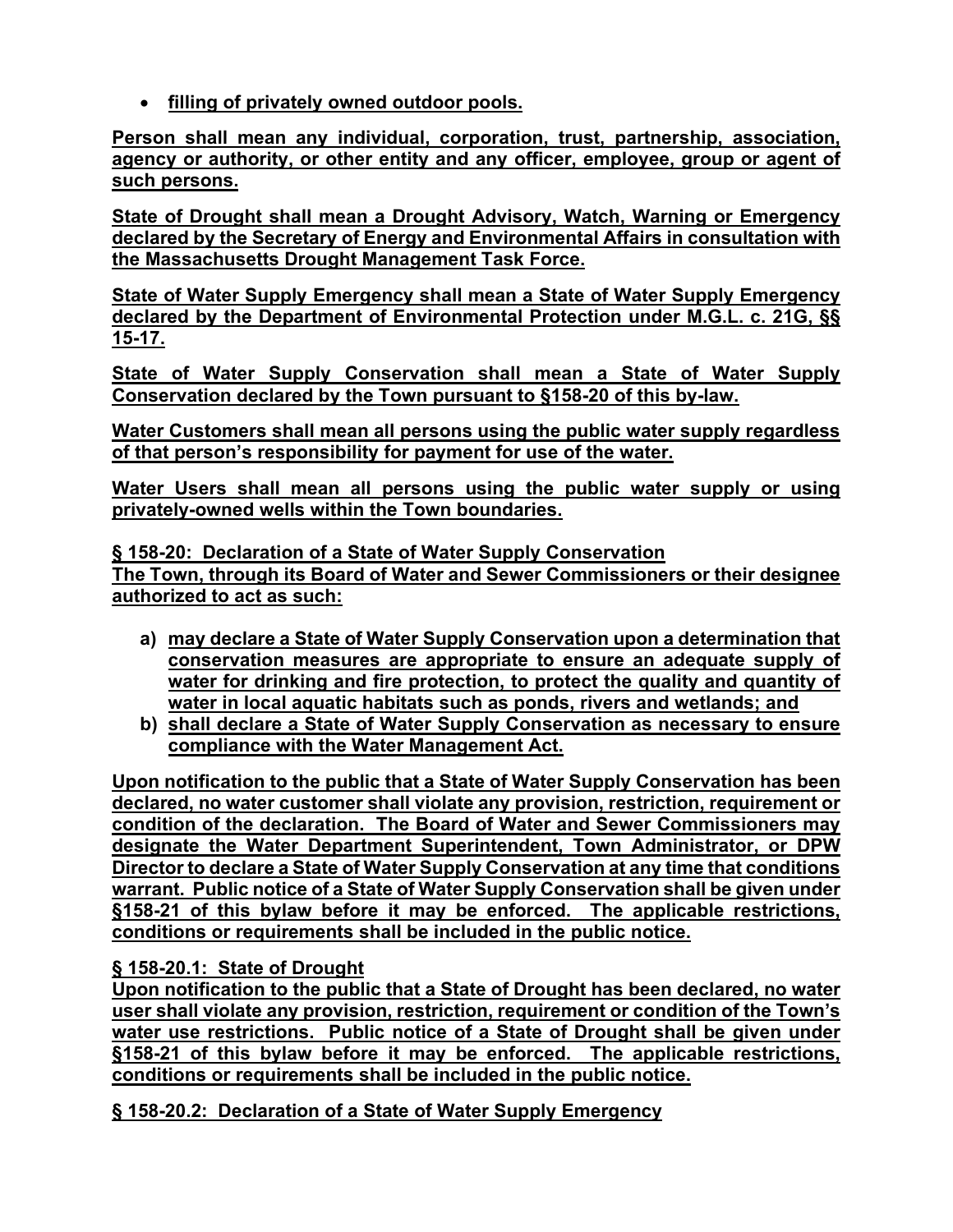**Upon notification to the public that a declaration of a State of Water Supply Emergency has been issued by the Department of Environmental Protection, no person shall violate any provision, restriction, requirement or condition of any order approved or issued by the Department of Environmental Protection for the purpose of bringing about an end to the State of Water Supply Emergency. Public notice of a State of Water Supply Emergency shall be given under §158-21 of this bylaw before it may be enforced. The applicable restrictions, conditions or requirements shall be included in the public notice.** 

## **§158-20.3: Restricted Water Uses**

**A declaration of a State of Water Supply Conservation, State of Drought or State of Water Supply Emergency shall include one or more of the following restrictions, conditions or requirements limiting nonessential outdoor water use by water users as necessary to control the volume of water pumped each day, except as provided as an acceptable exemption in §158-18. The applicable restrictions, conditions or requirements shall be included in the public notice required under §158-21.** 

- **a) Nonessential outdoor water use days: Nonessential outdoor water use is permitted only on the days per week specified in the State of Water Supply Conservation, State of Drought or State of Water Supply Emergency and public notice thereof. During a State of Water Supply Conservation, nonessential outdoor water use is restricted as necessary to ensure compliance with the Water Management Act, or for a Town or Water District without a Water Management Act permit, to two days or fewer per week.**
- **b) Nonessential outdoor water use hours: Nonessential outdoor water use is permitted only during the hourly periods specified in the State of Water Supply Conservation, State of Drought or State of Water Supply Emergency and public notice thereof. At a minimum, nonessential outdoor water use is prohibited during the hours from 9AM to 5PM.**
- **c) Nonessential outdoor water use method restriction: Nonessential outdoor water use is restricted to a bucket or hand-held hose controlled by a nozzle or a drip-irrigation system outside the hours of 9:00 am to 5:00 pm.**
- **d) Nonessential outdoor water use ban: Nonessential outdoor water use is prohibited at all times.**
- **e) Automatic irrigation systems, including sprinklers: The use of automatic irrigation systems is prohibited.**
- **§158-21: Public Notification and Notification of DEP**
	- **a) Public Notification of a State of Water Supply Conservation or a State of Drought – Notice to the public of all provisions, including all restrictions, requirements and conditions imposed by the Town as part of a State of Water Supply Conservation or a State of Drought shall be made as soon as possible, but no later than 48 hours following the declaration of a State Water Supply Conservation or State of Drought by publication in a newspaper of general circulation within the Town and by signage on major roadways or**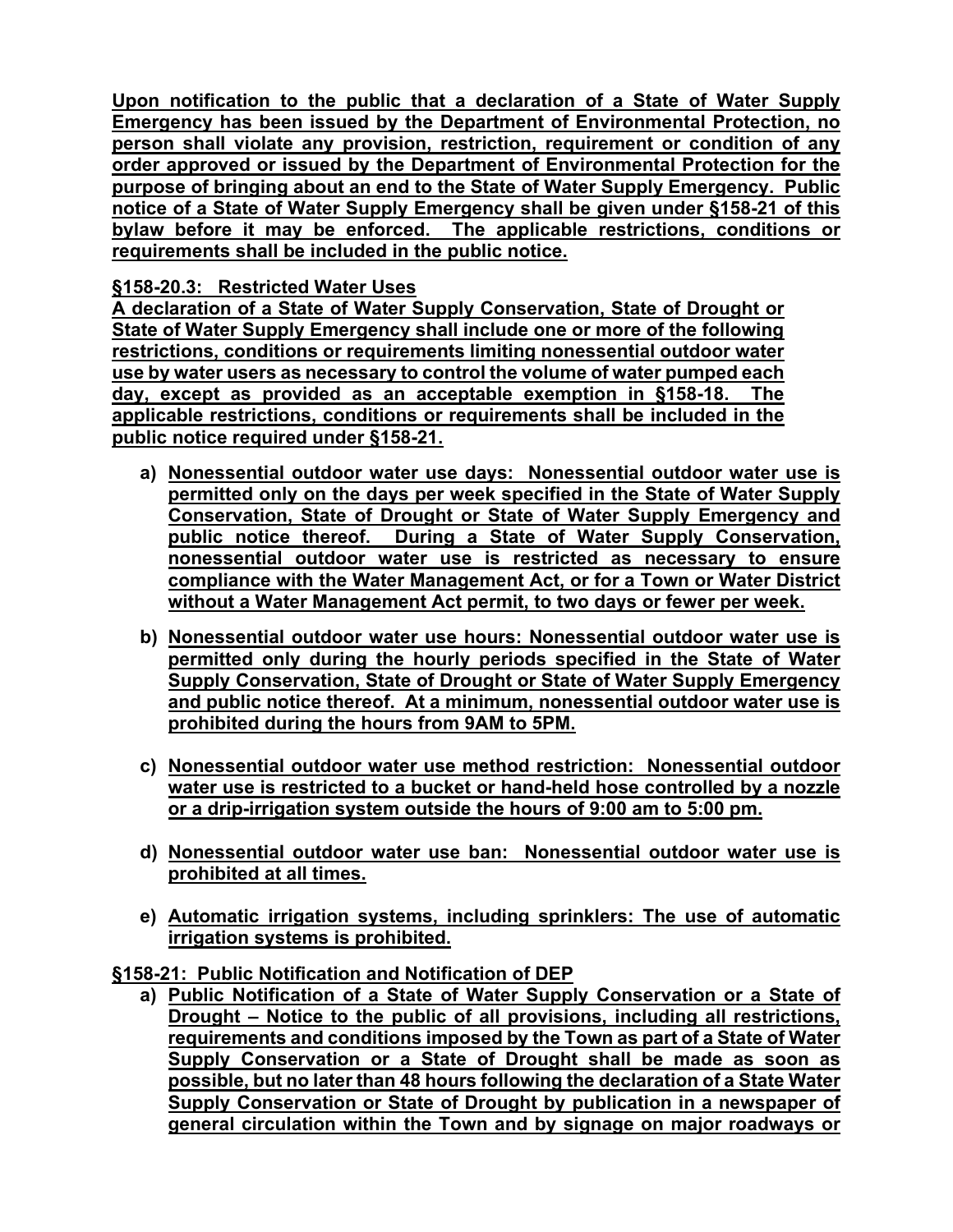**intersections. Notification may also include email, Web sites, public service announcements on local media, reverse 911 calls or other such means reasonably calculated to reach and inform all public and private water users.**

- **b) Public Notification of a State of Water Supply Emergency – Notice to the public of all provisions, including all restrictions, requirements and conditions imposed by a State of Water Supply Emergency declared by the Department of Environmental Protection shall be made as soon as practical after the public water system receives notice of the Department of Environmental Protection's declaration of a State of Water Supply Emergency, by publication in a newspaper of general circulation within the Town and by signage on major roadways or intersections. Notification may also include email, Web sites, public service announcements on local media, reverse 911 calls or other such means reasonably calculated to reach and inform all water users of the State of Water Supply Emergency.**
- **c) Any restriction imposed pursuant to §158-20 or §158-20.1-20.3 or in the Department's State of Water Supply Emergency or Order shall not be effective until notification to the public is provided.**
- **d) Notification of DEP: Submittal of MassDEP's form "Notification of Water Use Restriction" shall be provided to the Massachusetts Department of Environmental Protection within 14 days of the effective date of the restrictions, per MassDEP regulations (310 CMR 22.15(8)).**

**§158-22: Termination of a State of Water Supply Conservation; Notice A State of Water Supply Conservation may be terminated by a majority vote of the Board of Water and Sewer Commissioners or by decision of their designee upon a determination by either or both of them that the conditions requiring the State of Water Supply Conservation no longer exist, or in accordance with the Water Management Act permit conditions. Public notification of the termination of a State of Water Supply Conservation shall be given in the same manner as is required in §158-21a for notice of its imposition.**

**§158-22.1: Termination of a State of Drought; Notice**

**Upon notification to the Town, the Board of Water and Sewer Commissioners or their designee that the State of Drought has been terminated by the Secretary of Energy and Environmental Affairs, the public will be notified of the termination in the same manner as is required in §158-21a for notice of its imposition.**

**§158-22.2: Termination of a State of Water Supply Emergency; Notice Upon notification to the Town or to the Board of Water and Sewer Commissioners or their designee that the declaration of a State of Water Supply Emergency has been terminated by the Department of Environmental Protection, the public will be** 

**notified of the termination in the same manner as is required in §158-21b for notice of its imposition.**

**§158-22.3: Penalties**

**The Town through its Board of Water and Sewer Commissioners or their designee including the Water Superintendent, Building Inspector and/or local police may enforce this by-law. Any person violating this by-law shall be liable to the Town in the amounts listed below:**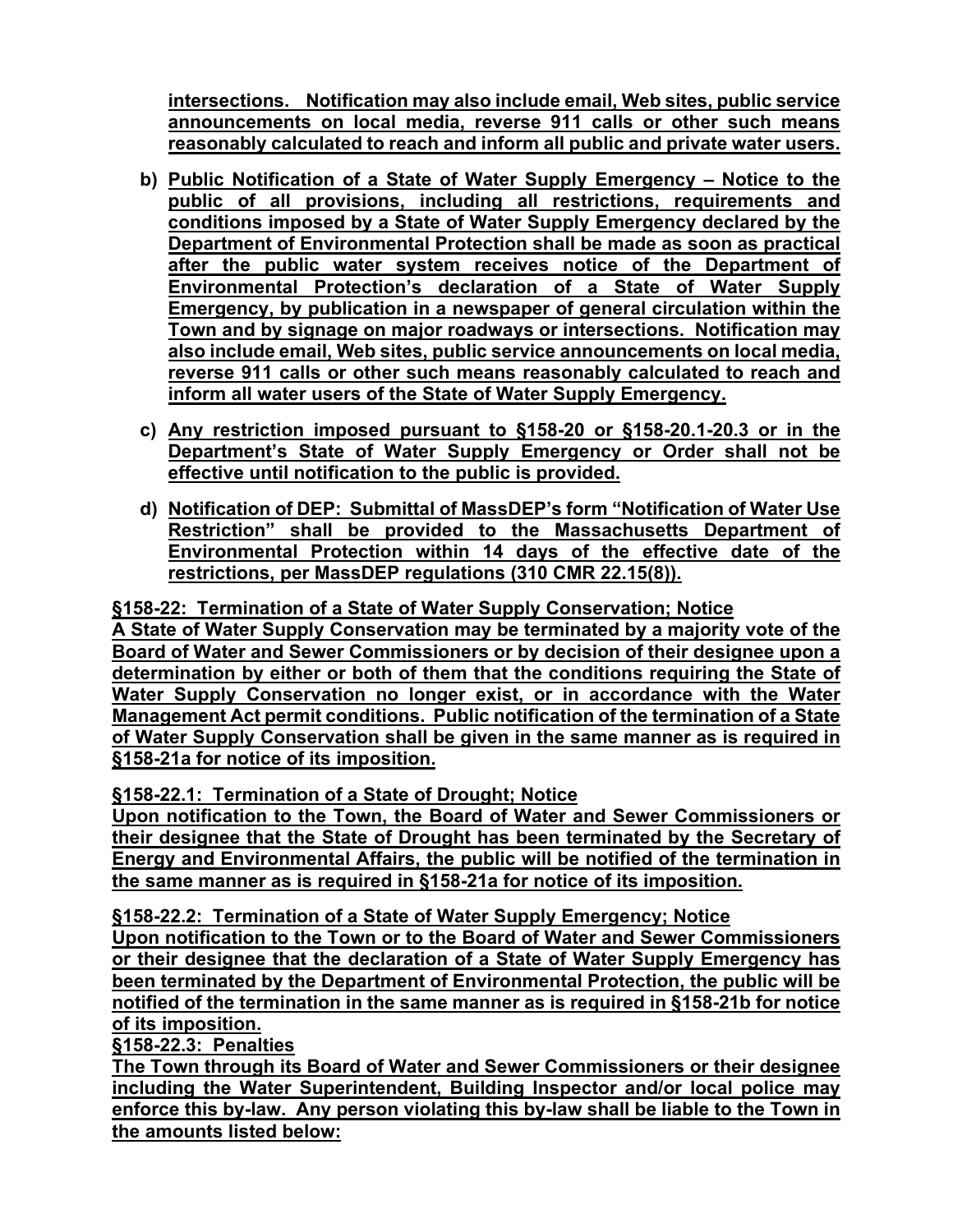- **1) First violation: Warning**
- **2) Second violation: \$50.00**
- **3) Third violation: \$100.00**
- **4) Fourth and subsequent violations: \$250.00**

**Each day of violation shall constitute a separate offense. Fines shall be recovered by complaint before the District Court, or by non-criminal disposition in accordance with Section 21D of Chapter 40 of the MA General Laws. For purposes of non-criminal disposition, the enforcing person shall be any police officer of the town or the Water Superintendent or the Superintendent's designee. If a State of Water Supply Emergency has been declared the Board of Water and Sewer Commissioners may, in accordance with G.L. c. 40, § 41A, shut off the water at the meter or the curb stop.**

#### **§158-22.4: Severability**

**The invalidity of any portion or provision of this by-law shall not invalidate any other portion or provision thereof.**

or take any other action relative thereto. (Board of Water & Sewer Commissioners)

(Simple Majority Vote Required) **MOTION:** I move that this article be accepted and adopted as printed in the warrant.

**ACTION:** Voice voted, motion passes by simple majority required

# **ARTICLE 67. AUTHORIZE CHANGES IN FEE SCHEDULES**

To see if the Town will vote, pursuant to the Orleans Code §94-8 A. and B., to authorize the Select Board to increase or set user fees, license fees and permit fees for the Shellfish/Harbormaster. Recreation and Water Departments as set forth in the following schedule, effective June 1, 2022, or take any other action relative thereto. (Select Board)

| <b>Department</b>                     | <b>Current</b> | <b>Proposed</b> |
|---------------------------------------|----------------|-----------------|
| 295 Shellfish/Harbormaster            |                |                 |
| <b>Aquaculture Grant Waiting List</b> | \$0            | <b>C</b> 1 N    |

| 630 Recreation        |  |
|-----------------------|--|
| <b>Adult Programs</b> |  |

| 450 Water Department                     |       |       |  |  |  |
|------------------------------------------|-------|-------|--|--|--|
| 5/8" Meter (annual bid price)            | \$270 | \$330 |  |  |  |
| $\frac{3}{4}$ " Meter (annual bid price) | \$300 | \$373 |  |  |  |
| 1" Meter (annual bid price)              | \$400 | \$486 |  |  |  |

(Simple Majority Vote Required)

**MOTION:** I move that this article be accepted and adopted as printed in the warrant. **ACTION:** Voice voted, motion passes unanimously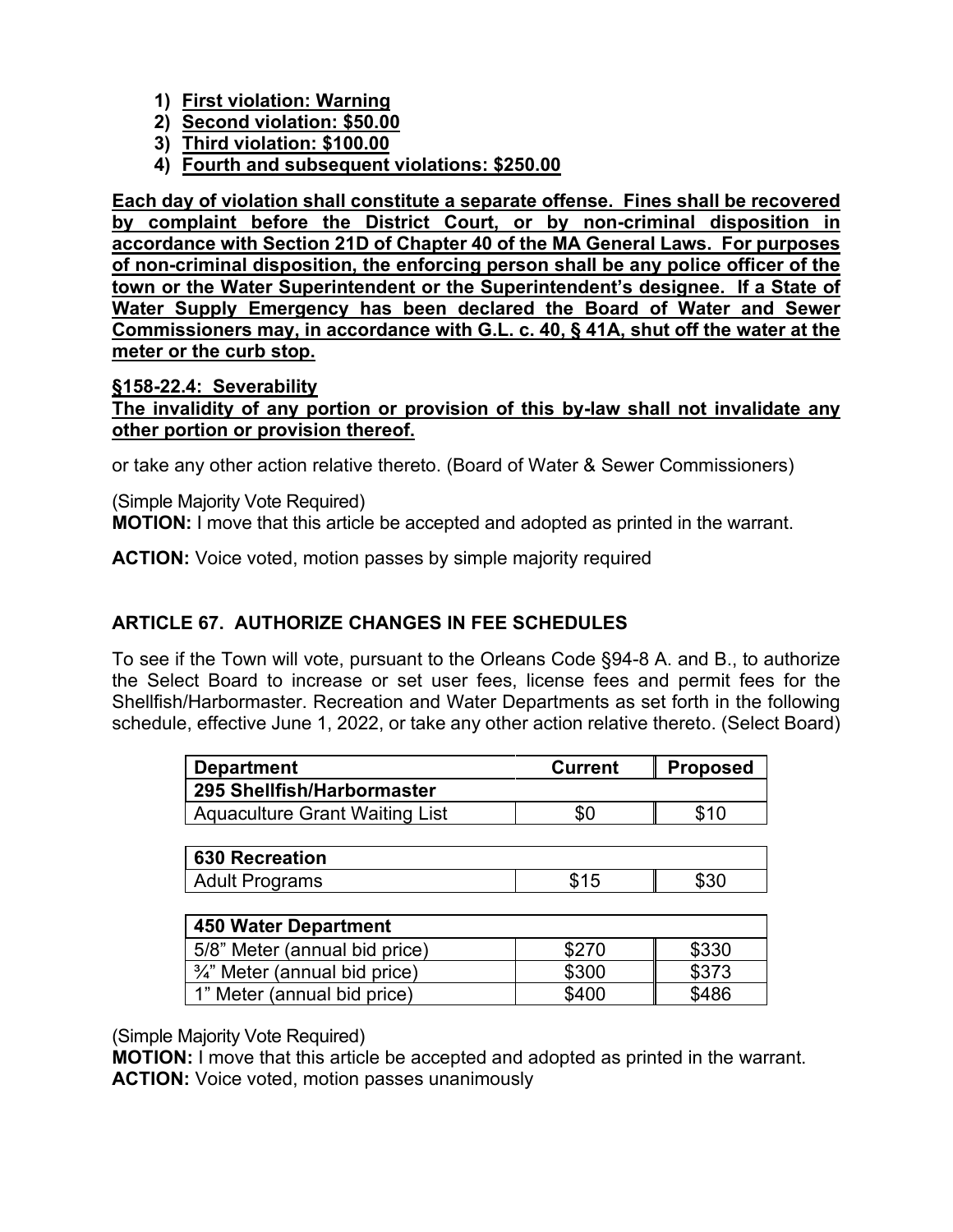## **ARTICLE 68. ACCEPT MGL CH 59, SEC 5 – PROPERTY; EXEMPTIONS (CLAUSE TWENTY-SECOND F)**

To see if the Town will vote to accept the provisions of General Laws Chapter 59, §5, Clause Twenty-second F which grants a full exemption from real estate taxes to veterans and their spouses who, according to the records of the Department of Veterans Affairs or of any branch of the armed forces of the United States by reason of injury received while in service and in the line of duty are paraplegics or have a disability rating of 100% for service-connected blindness; or take any other action relative thereto. (Select Board)

(Simple Majority Vote Required) **MOTION:** I move that this article be accepted and adopted as printed in the warrant.

**ACTION:** Voice voted, motion passes unanimously

### **ARTICLE 69. ACCEPT MGL CH 59, SEC 5 – PROPERTY; EXEMPTIONS (CLAUSE TWENTY-SECOND H)**

To see if the Town will vote to accept the provisions of General Laws Chapter 59, §5, Clause Twenty-second H which grants a full exemption from real estate taxes to the surviving parents or guardians of soldiers and sailors, members of the National Guard and veterans who: (i) during active duty service, suffered an injury or illness documented by the United States Department of Veteran Affairs or a branch of the armed forces that was a proximate cause of their death; or (ii) are missing in action with a presumptive finding of death as a result of active duty service as members of the armed forces of the United States; or take any other action relative thereto. (Select Board)

(Simple Majority Vote Required)

**MOTION:** I move that this article be accepted and adopted as printed in the warrant.

**ACTION:** Voice voted, motion passes unanimously

### **ARTICLE 70. GRANT TOWN ADMINISTRATOR AUTHORITY TO ENTER INTO FIVE YEAR CONTRACT FOR REVALUATION SERVICES**

To see if the Town will vote to authorize the Town Administrator to solicit bids and/or proposals and enter into a contract or contracts for the purpose of conducting revaluations of real and personal property for a term up to five (5) years, or to take any other action relative thereto. (Board of Assessors)

(Simple Majority Vote Required) **MOTION:** I move that this article be accepted and adopted as printed in the warrant.

**ACTION**: Voice voted, motion passes by simple majority required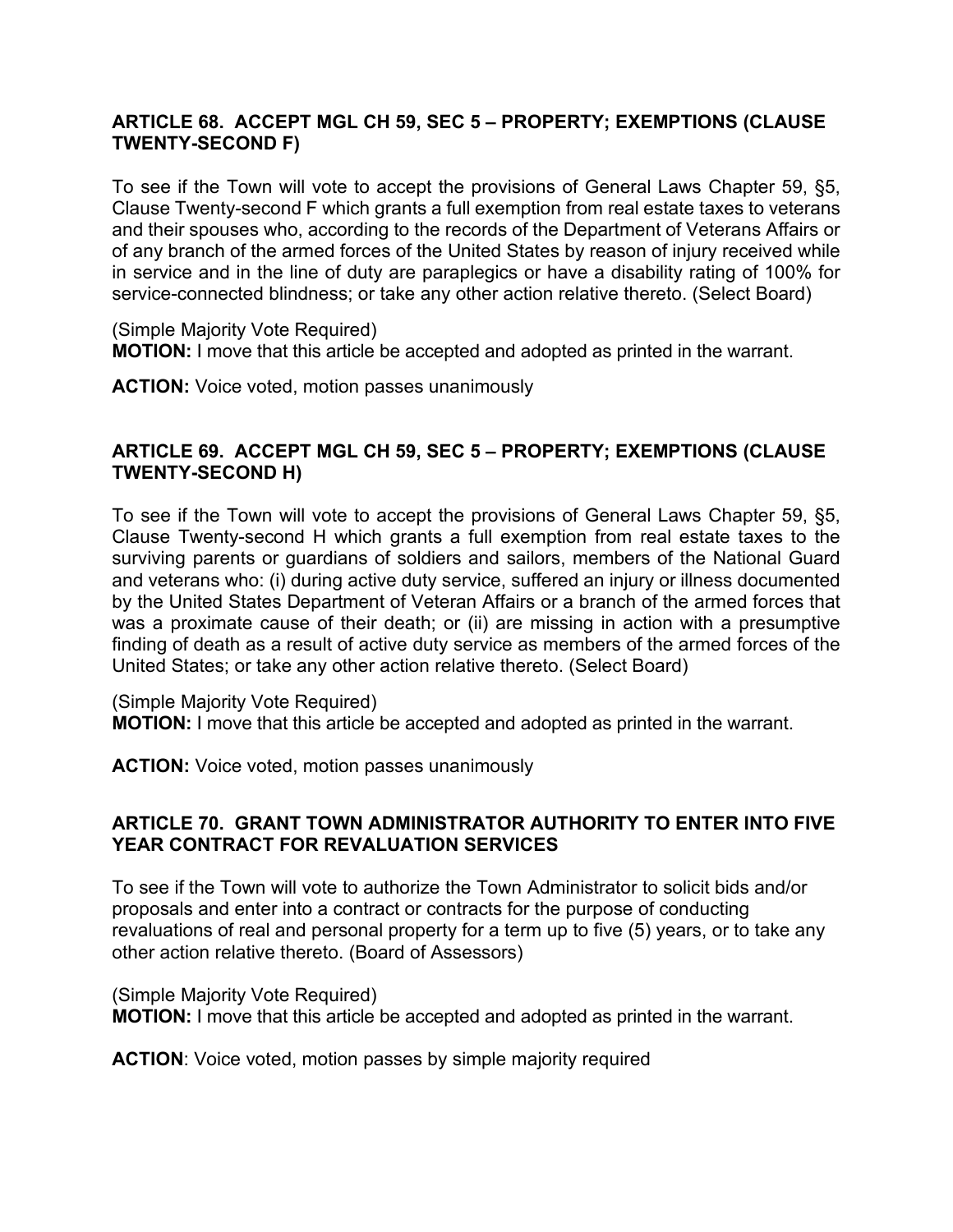## **ARTICLE 71. AMEND ZONING BYLAWS SECTION 164-19. FLOODPLAIN DISTRICT F**

To see if the Town will vote to amend Section 164-19 Floodplain District, to read as follows:

**Bold underline** = new language strikethrough = language removed

### **§164-19 Flood Plain District, F**

The following requirements apply in the Flood Plain District:

- **A. Purpose.** The purposes of the Floodplain District are to:
	- **1.** Ensure public safety through reducing the threats to life and personal injury;
	- **2.** Eliminate new hazards to emergency response officials;
	- **3.** Prevent the occurrence of public emergencies resulting from water quality contamination, and pollution due to flooding;
	- **4.** Avoid the loss of utility services which if damaged by flooding would disrupt or shutdown the utility network and impact regions of the community beyond the site of flooding;
	- **5.** Eliminate costs associated with the response and cleanup of flooding conditions;
	- **6.** Reduce damage to public and private property resulting from flooding waters.
- **B. Floodplain District Boundaries.** The Floodplain District includes all special flood hazard areas within the Town of Orleans designated as Zone A, AE**, AH, AO** or VE on the Barnstable County Flood Insurance Rate Map (FIRM) issued by the Federal Emergency Management Agency (FEMA) for the administration of the National Flood Insurance Program. The map panels of the Barnstable County FIRM that are wholly or partially within the Town of Orleans are panel numbers 250001C0417I, 250001C0419I, 250001C0429I, 250001C0436I, 250001C0437I, 250001C0438I, 250001C0439I, 250001C0441I, 250001C0443I, 250001C0607I, 250001C0626I, 250001C0627I and 250001C0631I, effective date July 16, 2014. The exact boundaries of the District **shall** may be defined by the **1% chance** 100-year base flood elevations shown on the FIRM and further defined by the Barnstable County Flood Insurance Study (FIS) report, effective date July 16, 2014. The FIRM and FIS report are incorporated herein by reference and are on file with the Town Clerk, Planning Department, Conservation Commission and the Building Department.

#### **C. Floodplain District Definitions**

#### **The terms below only apply to the Floodplain District:**

**DEVELOPMENT means any man-made change to improved or unimproved real estate, including but not limited to building or other structures, mining, dredging, filling, grading, paving, excavation or drilling operations or storage of equipment or materials. [US Code of Federal Regulations, Title 44, Part 59]**

**FLOODWAY. The channel of the river, creek or other watercourse and the adjacent land areas that must be reserved in order to discharge the base flood without**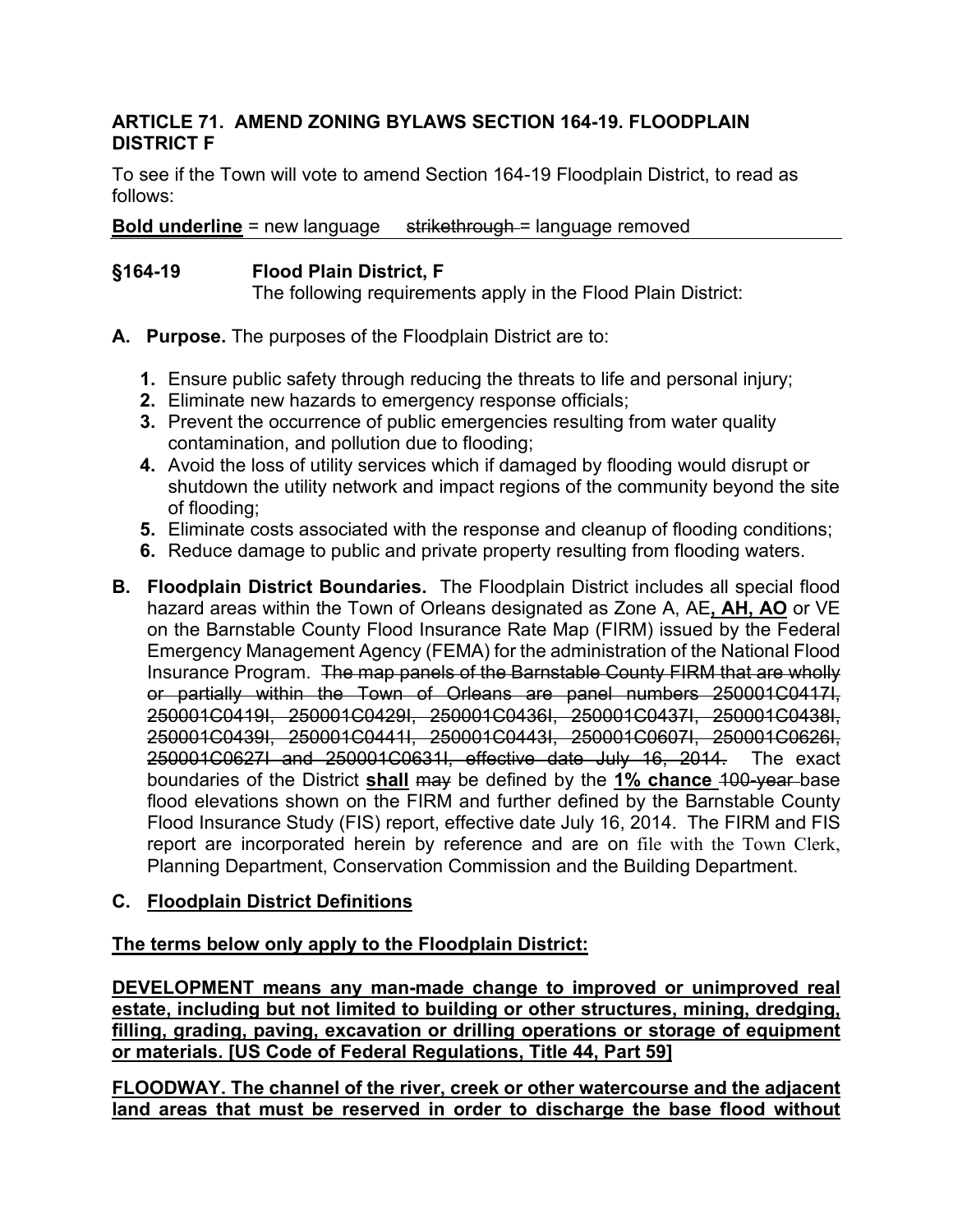**cumulatively increasing the water surface elevation more than a designated height. [Base Code, Chapter 2, Section 202]**

**FUNCTIONALLY DEPENDENT USE means a use which cannot perform its intended purpose unless it is located or carried out in close proximity to water. The term includes only docking facilities, port facilities that are necessary for the loading and unloading of cargo or passengers, and ship building and ship repair facilities, but does not include long-term storage or related manufacturing facilities. [US Code of Federal Regulations, Title 44, Part 59] Also [Referenced Standard ASCE 24-14]**

**HIGHEST ADJACENT GRADE means the highest natural elevation of the ground surface prior to construction next to the proposed walls of a structure. [US Code of Federal Regulations, Title 44, Part 59]**

**HISTORIC STRUCTURE means any structure that is:**

**(a) Listed individually in the National Register of Historic Places (a listing maintained by the Department of Interior) or preliminarily determined by the Secretary of the Interior as meeting the requirements for individual listing on the National Register;**

**(b) Certified or preliminarily determined by the Secretary of the Interior as contributing to the historical significance of a registered historic district or a district preliminarily determined by the Secretary to qualify as a registered historic district;**

**(c) Individually listed on a state inventory of historic places in states with historic preservation programs which have been approved by the Secretary of the Interior; or**

**(d) Individually listed on a local inventory of historic places in communities with historic preservation programs that have been certified either:**

**(1) By an approved state program as determined by the Secretary of the Interior or**

**(2) Directly by the Secretary of the Interior in states without approved programs. [US Code of Federal Regulations, Title 44, Part 59]**

**NEW CONSTRUCTION. Structures for which the start of construction commenced on or after the effective date of the first floodplain management code, regulation, ordinance, or standard adopted by the authority having jurisdiction, including any subsequent improvements to such structures.** *New construction includes work determined to be substantial improvement.* **[Referenced Standard ASCE 24-14]**

**RECREATIONAL VEHICLE means a vehicle which is:**

**(a) Built on a single chassis;**

**(b) 400 square feet or less when measured at the largest horizontal projection; (c) Designed to be self-propelled or permanently towable by a light duty truck; and**

**(d) Designed primarily not for use as a permanent dwelling but as temporary living quarters for recreational, camping, travel, or seasonal use.**

**[US Code of Federal Regulations, Title 44, Part 59]**

**REGULATORY FLOODWAY - see FLOODWAY.**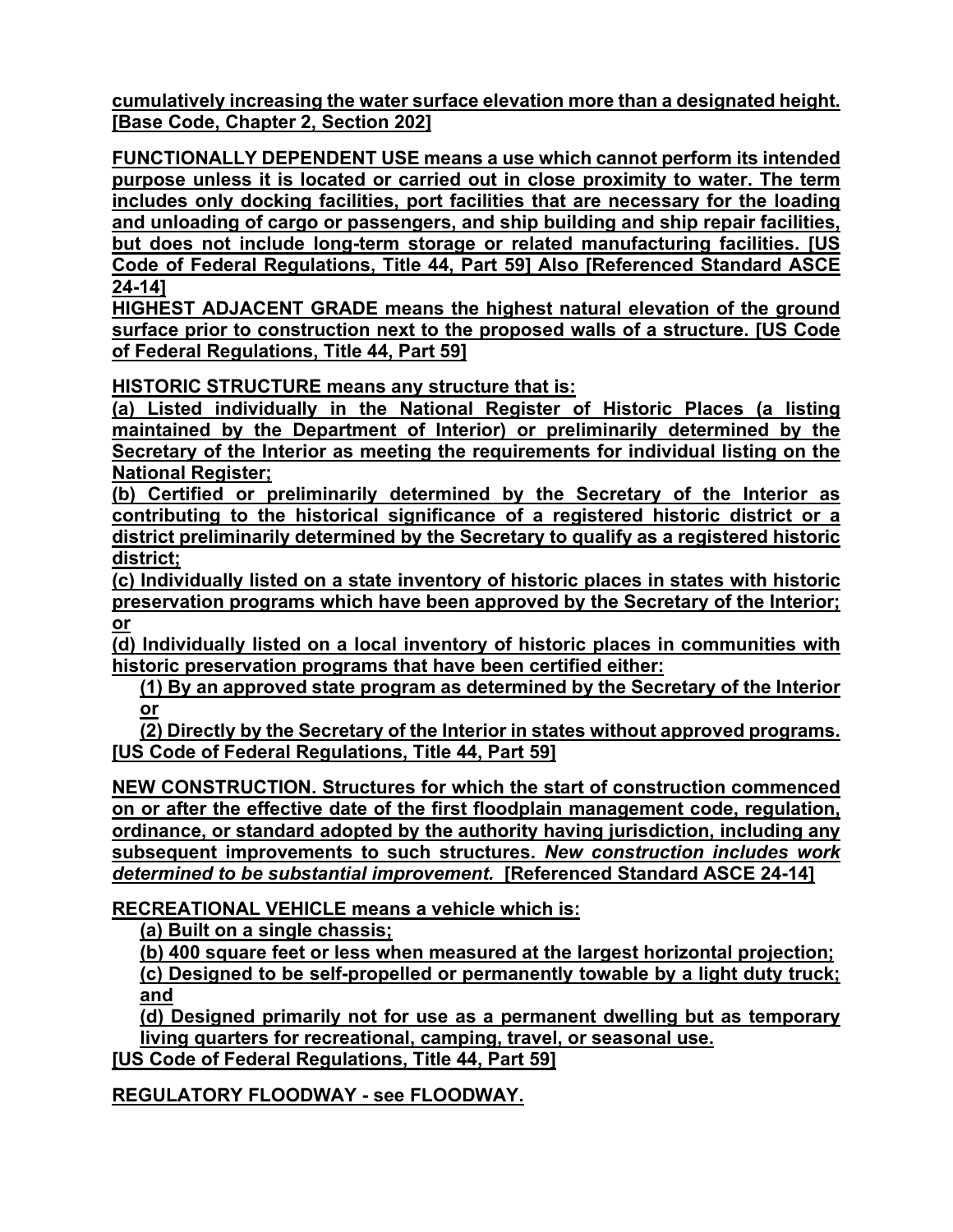**SPECIAL FLOOD HAZARD AREA. The land area subject to flood hazards and shown on a Flood Insurance Rate Map or other flood hazard map as Zone A, AE, A1-30, A99, AR, AO, AH, V, VO, VE or V1-30. [Base Code, Chapter 2, Section 202]**

**START OF CONSTRUCTION. The date of issuance for new construction and substantial improvements to existing structures, provided the actual start of construction, repair, reconstruction, rehabilitation, addition, placement or other improvement is within 180 days after the date of issuance. The actual start of construction means the first placement of permanent construction of a building (including a manufactured home) on a site, such as the pouring of a slab or footings, installation of pilings or construction of columns.**

**Permanent construction does not include land preparation (such as clearing, excavation, grading or filling), the installation of streets or walkways, excavation for a basement, footings, piers or foundations, the erection of temporary forms or the installation of accessory buildings such as garages or sheds not occupied as dwelling units or not part of the main building. For a substantial improvement, the actual "start of construction" means the first alteration of any wall, ceiling, floor or other structural part of a building, whether or not that alteration affects the external dimensions of the building. [Base Code, Chapter 2, Section 202]**

**STRUCTURE means, for floodplain management purposes, a walled and roofed building, including a gas or liquid storage tank, that is principally above ground, as well as a manufactured home. [US Code of Federal Regulations, Title 44, Part 59]**

**SUBSTANTIAL REPAIR OF A FOUNDATION. When work to repair or replace a foundation results in the repair or replacement of a portion of the foundation with a perimeter along the base of the foundation that equals or exceeds 50% of the perimeter of the base of the foundation measured in linear feet, or repair or replacement of 50% of the piles, columns or piers of a pile, column or pier supported foundation, the building official shall determine it to be substantial repair of a foundation. Applications determined by the building official to constitute substantial repair of a foundation shall require all existing portions of the entire building or structure to meet the requirements of 780 CMR. [As amended by MA in 9th Edition BC]**

**VARIANCE means a grant of relief by a community from the terms of a flood plain management regulation. [US Code of Federal Regulations, Title 44, Part 59]**

**VIOLATION means the failure of a structure or other development to be fully compliant with the community's flood plain management regulations. A structure or other development without the elevation certificate, other certifications, or other evidence of compliance required in §60.3(b)(5), (c)(4), (c)(10), (d)(3), (e)(2), (e)(4), or (e)(5) is presumed to be in violation until such time as that documentation is provided. [US Code of Federal Regulations, Title 44, Part 59]**

## **D. Base Flood Elevation Data.**

**a.** Base flood elevation data are required for subdivision or other developments greater than fifty (50) lots or five (5) acres, whichever is the lesser, within unnumbered A zones.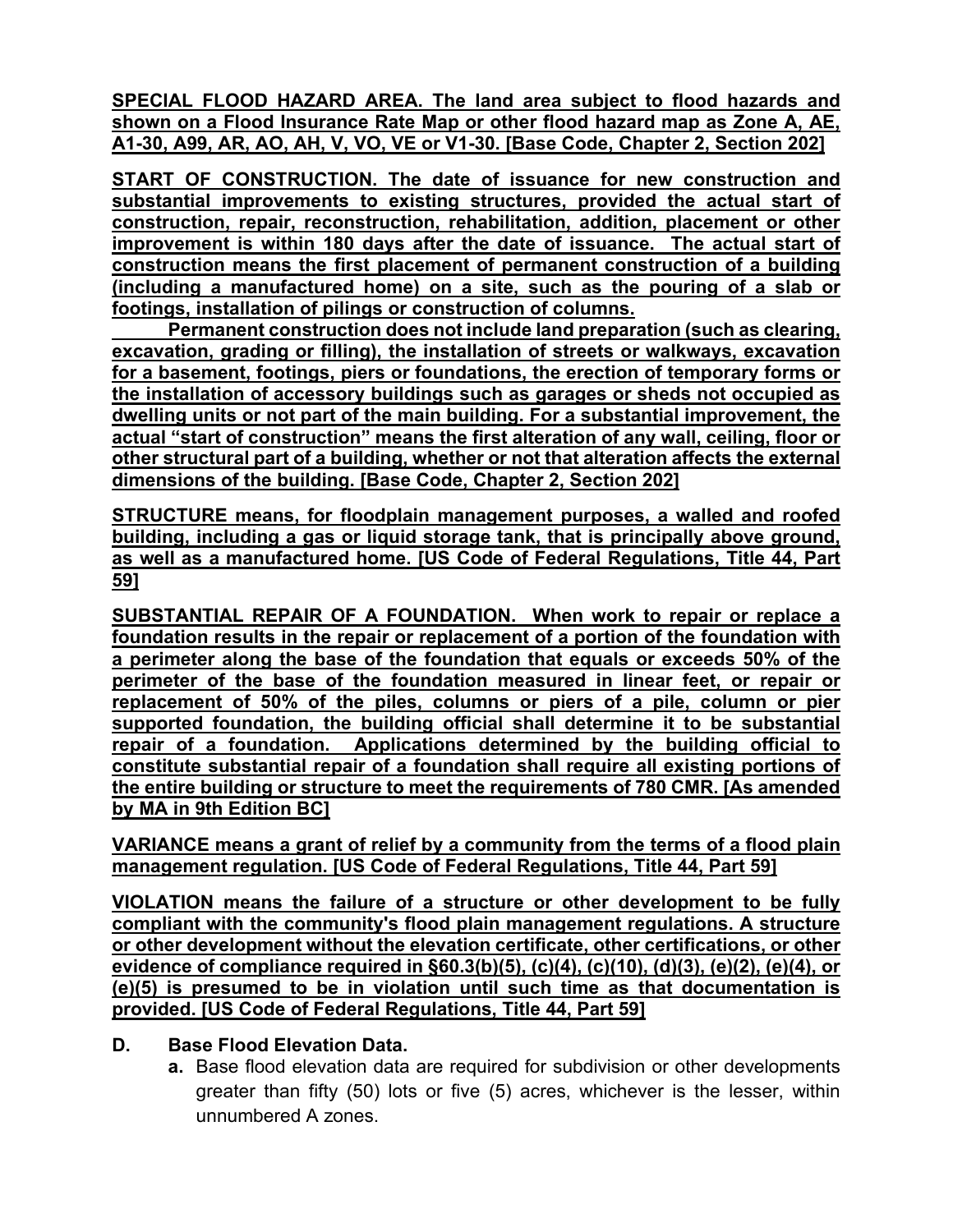- **b.** In Zones A and AE, along watercourses that have not had a regulatory floodway designated, the best available Federal, State, local, or other floodway data shall be used to prohibit encroachments in floodways which would result in any increase in flood levels within the community during the occurrence of the base flood discharge.
- **c. In Zones A1-30 and AE, along watercourses that have a regulatory floodway designated on the Town's FIRM encroachments are prohibited in the regulatory floodway which would result in any increase in flood levels within the community during the occurrence of the base flood discharge.**
- **E. Notification of watercourse alteration.** The Town shall notify the following of any alteration or relocation of a watercourse:
	- Adjacent communities
	- NFIP State Coordinator Massachusetts Department of Conservation and Recreation 251 Causeway Street, Suite 600-700 Boston, MA 02114-2104
	- NFIP Program Specialist FEMA Region I99 High Street, 6th Floor Boston, MA 02110

## **F. Requirement to submit new technical data**

**If the Town acquires data that changes the base flood elevation in the FEMA mapped Special Flood Hazard Areas, the Town will, within 6 months, notify FEMA of these changes by submitting the technical or scientific data that supports the change(s.) Notification shall be submitted to: FEMA Region I Risk Analysis Branch Chief 99 High St., 6th floor, Boston, MA 02110 And copy of notification to: Massachusetts NFIP State Coordinator**

**MA Dept. of Conservation & Recreation, 251 Causeway Street, Boston, MA 02114**

**G. Unnumbered Zone A.** Within the unnumbered Zone A (near Baker's Pond), since the base floor elevation is not provided on the Flood Insurance Rate Map (FIRM) the applicant shall obtain any existing base flood elevation data and it shall be reviewed by the Building Inspector for its reasonable utilization toward meeting the elevation or floor-proofing requirements, as appropriate, of the State Building Code.

### **G. Variances to local Zoning Bylaws related to community compliance with the National Flood Insurance Program (NFIP)**

**A variance from these floodplain bylaws must meet the requirements set out by State law, and may only be granted if: 1) Good and sufficient cause and exceptional non-financial hardship exist; 2) the variance will not result in additional threats to public safety, extraordinary public expense, or fraud or victimization of the public; and 3) the variance is the minimum action necessary to afford relief.**

**Variances to building code requirements**

**Variances to floodplain development regulations shall only be issued upon (i) a showing of good and sufficient cause, (ii) a determination that failure to grant the**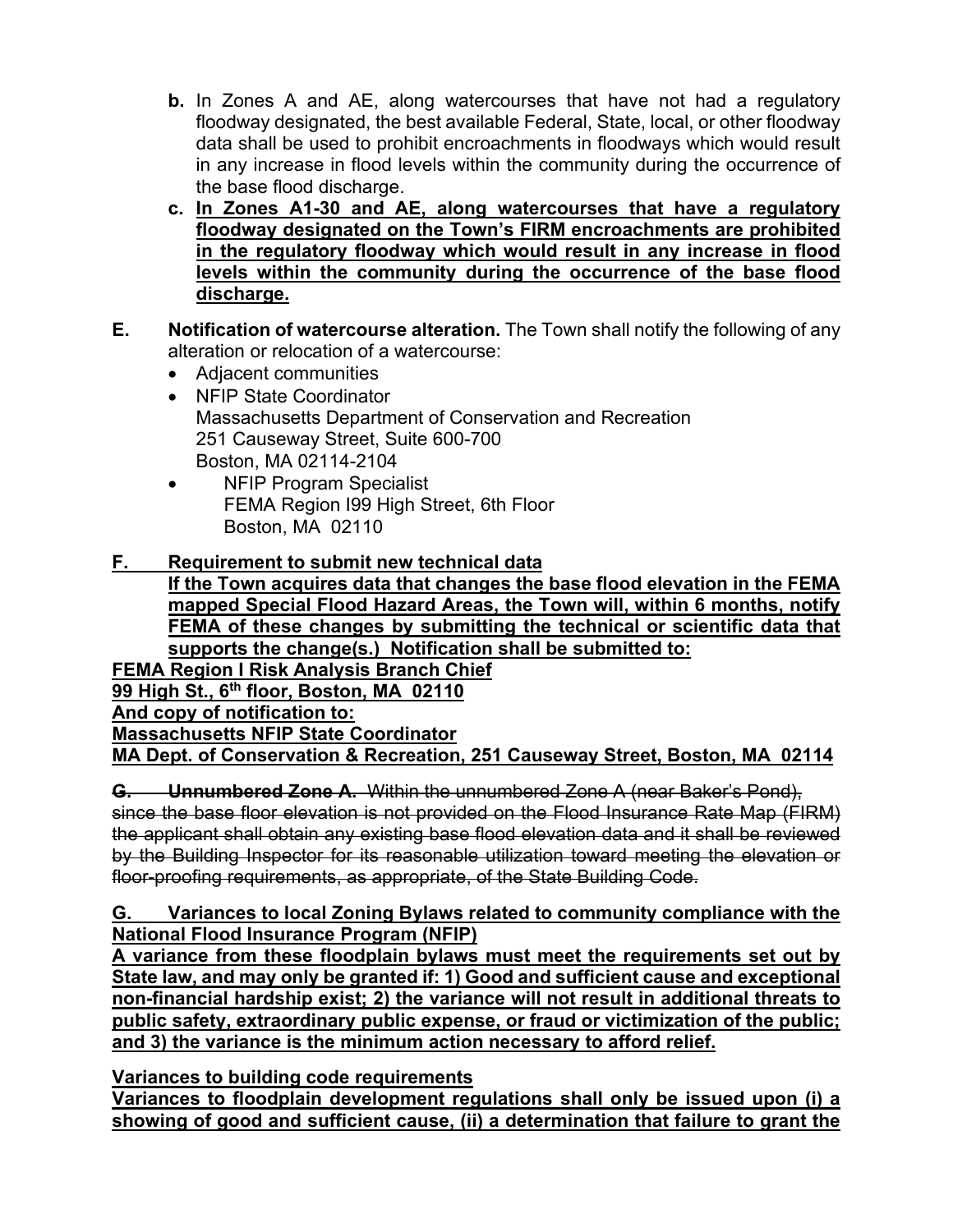**variance would result in exceptional hardship to the applicant, and (iii) a determination that the granting of a variance will not result in increased flood heights, additional threats to public safety, extraordinary public expense, create nuisances, cause fraud on or victimization of the public, or conflict with existing local laws or ordinances.**

**A written justification for the variance will be maintained in the Town's building permit files, delineating the technical reason for the variance, and stating that the variance is the minimum necessary (considering the flood hazard) to afford relief. The Town/City shall also issue a letter to the property owner regarding potential impacts to the annual premiums for the flood insurance policy covering that property, in writing over the signature of a community official that (i) the issuance of a variance to construct a structure below the base flood level will result in increased premium rates for flood insurance up to amounts as high as \$25 for \$100 of insurance coverage and (ii) such construction below the base flood level increases risks to life and property.** 

**Such notification shall be maintained with the record of all variance actions for the referenced development in the floodplain overlay district.**

**H. Permits are required for all proposed development in the Floodplain Overlay District**

**The Town of Orleans requires a permit for all proposed construction or other development in the floodplain overlay district, including new construction or changes to existing buildings, placement of manufactured homes, placement of agricultural facilities, fences, sheds, storage facilities or drilling, mining, paving and any other development that might increase flooding or adversely impact flood risks to other properties.**

# **I. Assure that all necessary permits are obtained**

**Town's permit review process includes the requirement that the applicant obtain all local, state and federal permits that will be necessary in order to carry out the proposed development in the floodplain overlay district. The proponent must acquire all necessary permits, and must submit the completed checklist demonstrating that all necessary permits have been acquired.**

**J. Reference to existing regulations.** The Floodplain District is established as an overlay to all other districts. All development in the district, including structural and nonstructural activities, whether permitted by right or by special permit must be in compliance with Chapter 131, section 40 of the Massachusetts General Laws and with the following:

- Section of the Massachusetts State Building Code which addresses floodplain and coastal high hazard areas (currently 780 CMR)
- Wetlands Protection Regulations, Department of Environmental Protection (DEP)(currently 310 CMR 10.00);
- Inland Wetlands Restrictions, DEP (currently310 CMR 13.00);
- Coastal Wetlands Restriction, DEP (currently310 CMR 12.00);
- Minimum Requirements for the Subsurface Disposal of Sanitary Sewage, DEP (currently 310 CMR 15, Title 5);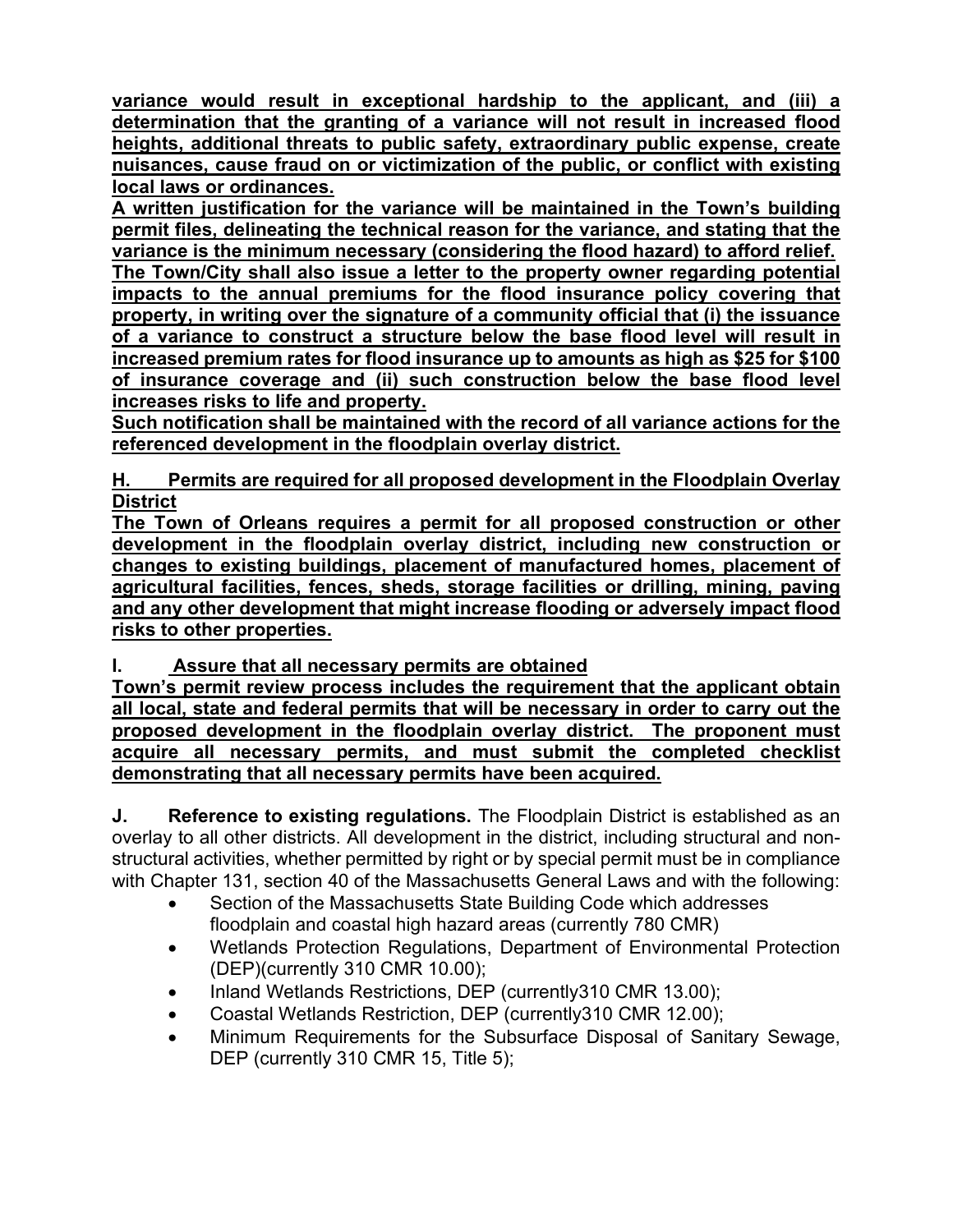Any variances from the provisions and requirements of the above referenced state regulations may only be granted in accordance with the required variance procedures of these state regulations.

# **K. Other use regulations.**

- **1.** Man-made alteration of sand dunes within Zone VE which would increase potential flood damage is prohibited.
- **2.** All subdivision proposals shall be reviewed to assure that: a) such proposals minimize flood damage; b) all public utilities and facilities are located and constructed to minimize or eliminate flood damage; and c) adequate drainage is provided to reduce exposure to flood hazards.

### **L. Unnumbered A Zones**

**In A Zones, in the absence of FEMA BFE data and floodway data, the building department will obtain, review and reasonably utilize base flood elevation and floodway data available from a Federal, State, or other source as criteria for requiring new construction, substantial improvements, or other development in Zone A as the basis for elevating residential structures to or above base flood level, for floodproofing or elevating nonresidential structures to or above base flood level, and for prohibiting encroachments in floodways.**

### **M. Zone VE.**

- **(1)** No building shall be erected within areas designated as coastal high hazard areas (Zone VE), since these areas are extremely hazardous due to high velocity waters from tidal surges and hurricane wave wash.
- **(2)** All new construction within the VE Zones shall be located landward of the reach of mean high tide.
- **(3) (Reserved)**
- **(4) (Reserved)**
- **(5)** The use of fill for structural support of buildings within the V Zone is prohibited.
- **(6)** Man-made alteration of sand dunes within the V Zones is prohibited.

### **N. AO and AH zones drainage requirements**

#### **Within Zones AO and AH on the FIRM, adequate drainage paths must be provided around structures on slopes, to guide floodwaters around and away from proposed structures.**

### **O. Recreational vehicles**

**In A1-30, AH, AE Zones, V1-30, VE, and V Zones, all recreational vehicles to be placed on a site must be elevated and anchored in accordance with the zone's regulations for foundation and elevation requirements or be on the site for less than 180 consecutive days or be fully licensed and highway ready.**

## **P. Abrogation and greater restriction section**

**The floodplain management regulations found in this Floodplain Overlay District section shall take precedence over any less restrictive conflicting local laws, ordinances or codes.**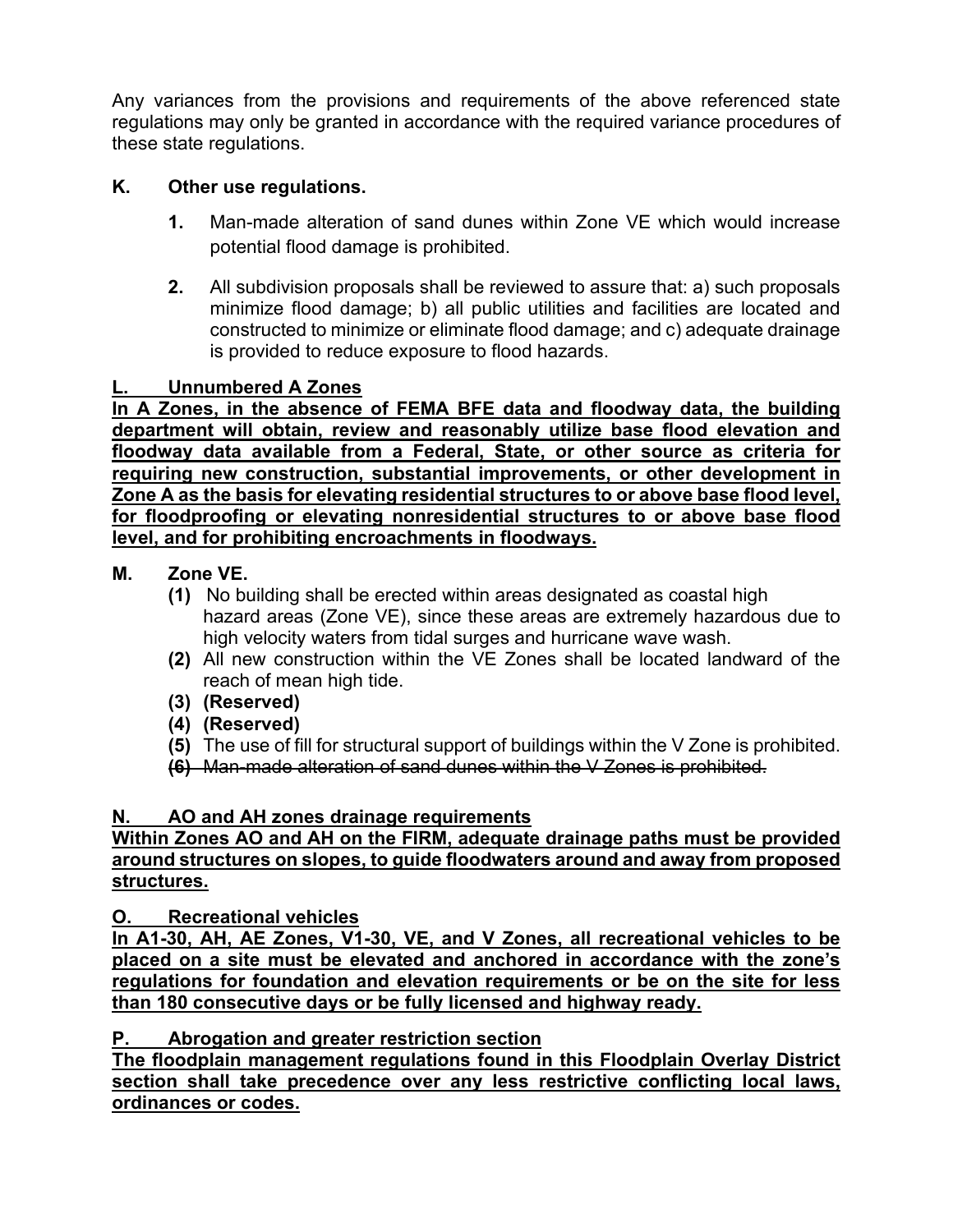### **Q. Disclaimer of liability**

## **The degree of flood protection required by this bylaw [ordinance] is considered reasonable but does not imply total flood protection.**

### **R. Designation of community Floodplain Administrator**

## **The Town of Orleans hereby designates the position of Building Commissioner to be the official floodplain administrator for the Town.**

Or to take any other action relative thereto. (Planning Board)

(2/3 Vote Required)

**MOTION:** I move that this article be accepted and adopted as printed in the warrant.

**ACTION:** Voice voted, motion passes unanimously

### **ARTICLE 72. AMEND ZONING BYLAW CHAPTER 164-13. SCHEDULE OF USE REGULATIONS**

To see if the Town will vote to amend the Zoning Bylaws, Section 164-13 Schedule of Use Regulations, by amending the follow entry in the table: **Bold underline** = new language strikethrough = language removed

### **Town of Orleans Schedule of Use Regulations**

P= Use Permitted O= Use Prohibited A= Use allowed: A, under Special Permit by the Board of Appeals as provided in section 164-44

### **164-13. Schedule of Use Regulations**

P= Use Permitted O= Use Prohibited A= Use allowed: A, under Special Permit by the Board of Appeals as provided in section 164-44

| <b>COMMERCIAL</b> | œ | <b>RB</b> |   | LB GB | VC <sup>5</sup> |            | $\mathsf{CD}^\mathsf{c}$ | SC | <b>MB</b> |
|-------------------|---|-----------|---|-------|-----------------|------------|--------------------------|----|-----------|
| l Retail          |   | ി         | Δ | ID4   | ID4             | $\sqrt{2}$ |                          |    |           |

(Note 2 limits the retail floor area, exclusive of storage and office space, to 1,500 s.f. per business.)

Or to take any other action relative thereto. (Planning Board)

(2/3 Vote Required)

**MOTION:** I move that this article be accepted and adopted as printed in the warrant.

**ACTION:** Voice voted, motion passes unanimously

### **ARTICLE 73. TREE PRESERVATION RESOLUTION – BY PETITION**

To see if the Town will vote to adopt the following Tree Preservation resolution: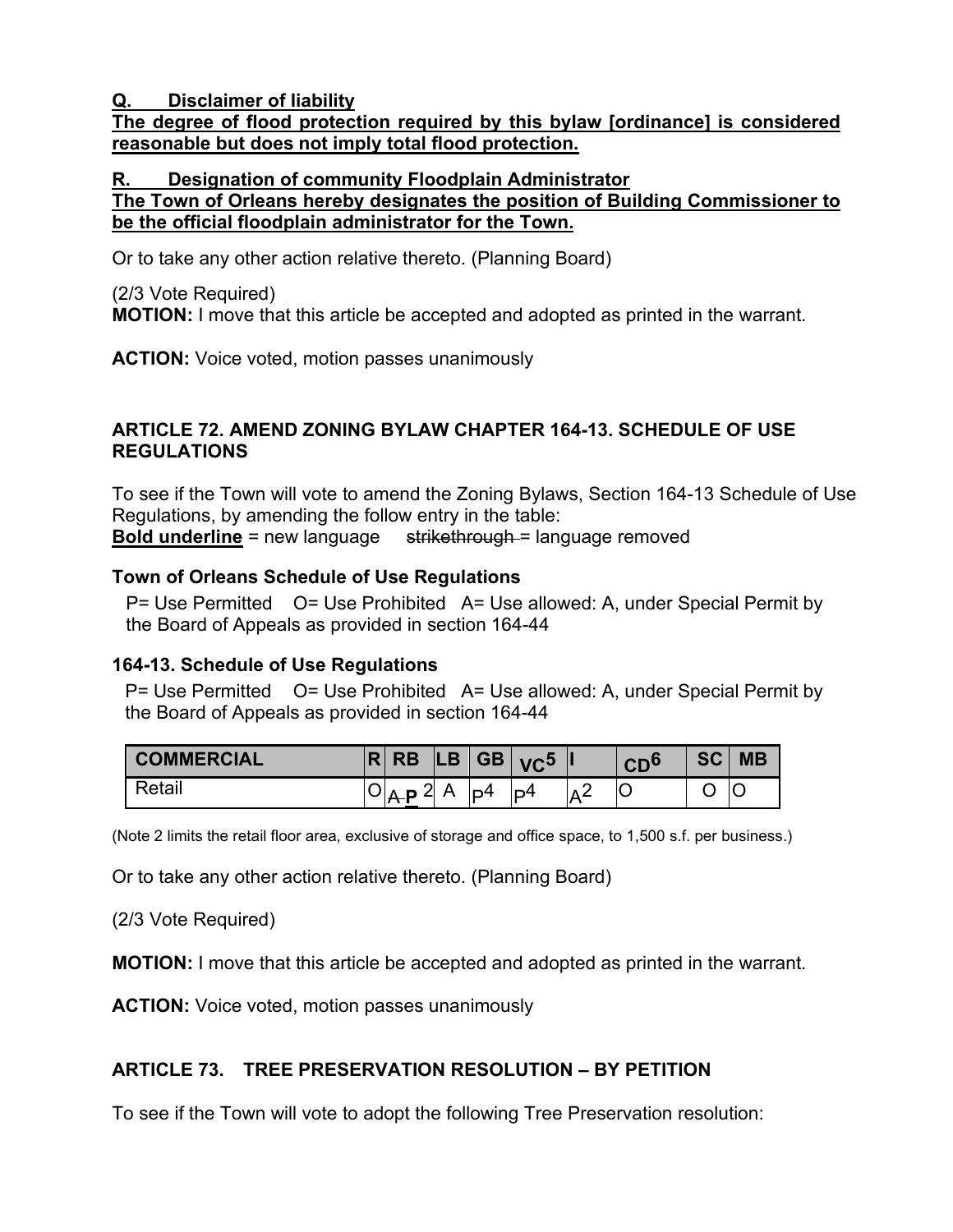**WHEREAS**, trees are recognized for their abilities to improve air quality, protect from glare and heat, reduce noise, aid in the stabilization of soil, provide natural flood and drainage control, create habitats for wildlife, enhance aesthetics and property values, contribute to the distinct character of certain neighborhoods, provide natural privacy to neighbors, and reduce ambient carbon in the atmosphere; and

**WHEREAS,** the preservation and protection of certain trees on private property, the requirement to replant trees to replace those removed, and the collection of financial contributions to support the Town's tree planting and maintenance efforts are public purposes that protect the public health, welfare, environment, and aesthetics;

**Now therefore be it RESOLVED**, That the Town vote to authorize the Select Board to cause to be prepared for consideration at the next Town Meeting, a Tree Preservation Bylaw supporting the preservation and protection of trees on residential lots during significant demolition and/or construction activity by designating areas of a lot where trees must be protected, and requiring mitigation for trees removed via replanting or collection of fees to support the Town's tree planting and maintenance efforts; and

**FURTHER RESOLVED,** That in order to effectuate the purposes of the resolution, the Town of Orleans' Select Board appoint a committee of five (5) members (Tree Preservation Bylaw Committee), including at least one member of the Orleans' Conservation Commission, and one member of the Orleans' Site Plan Review Committee, to be charged with the drafting of the bylaw for the Select Board's review and approval prior to submission for the Town's approval at the 2023 Town Meeting; and

**FINALLY RESOLVED**, That the Tree Preservation Bylaw Committee, consider the following as non-binding recommendations:

1. The Tree Preservation Bylaw only apply to trees that are six (6) inches in diameter or greater and located within a lot's setback area as defined by the Town of Orleans' Zoning Bylaw (Protected Trees);

2. The Tree Preservation Bylaw will prohibit the removal of Protected Trees during construction, or within fifteen (15) months of an application for a demolition or building permit for: (a) demolition of an existing structure of 250 gross square feet or greater, (b) construction of any building or structure on a vacant lot, or (c) construction of one or more structures or additions to structures on a lot that increases the Gross Floor Area by 50% or greater, excluding basements, open or screened porches, and decks;

3. The Tree Preservation Bylaw will provide an option, if it is not practical to save a Protected Tree, for the owner or developer to remove it and plant new trees elsewhere, or pay into a tree fund, which the Town will use to buy and plant trees in residential neighborhoods;

4. The Tree Preservation Bylaw will not apply to the subdivision of land under the Town's Subdivision Rules and Regulations, those areas of a property under the jurisdiction of the Wetlands Protection Act, public shade trees pursuant to M.G.L. Chapter 87, emergency projects necessary for public safety, health, and welfare, trees severely damaged as the direct result of a natural disaster, trees that are hazardous, or trees currently infected by a disease or insect infestation of a permanent nature;

5. The Tree Preservation Bylaw will require that mitigation be based upon the DBH (diameter at breast height) of Protected Tree(s) removed. For each inch of DBH of the